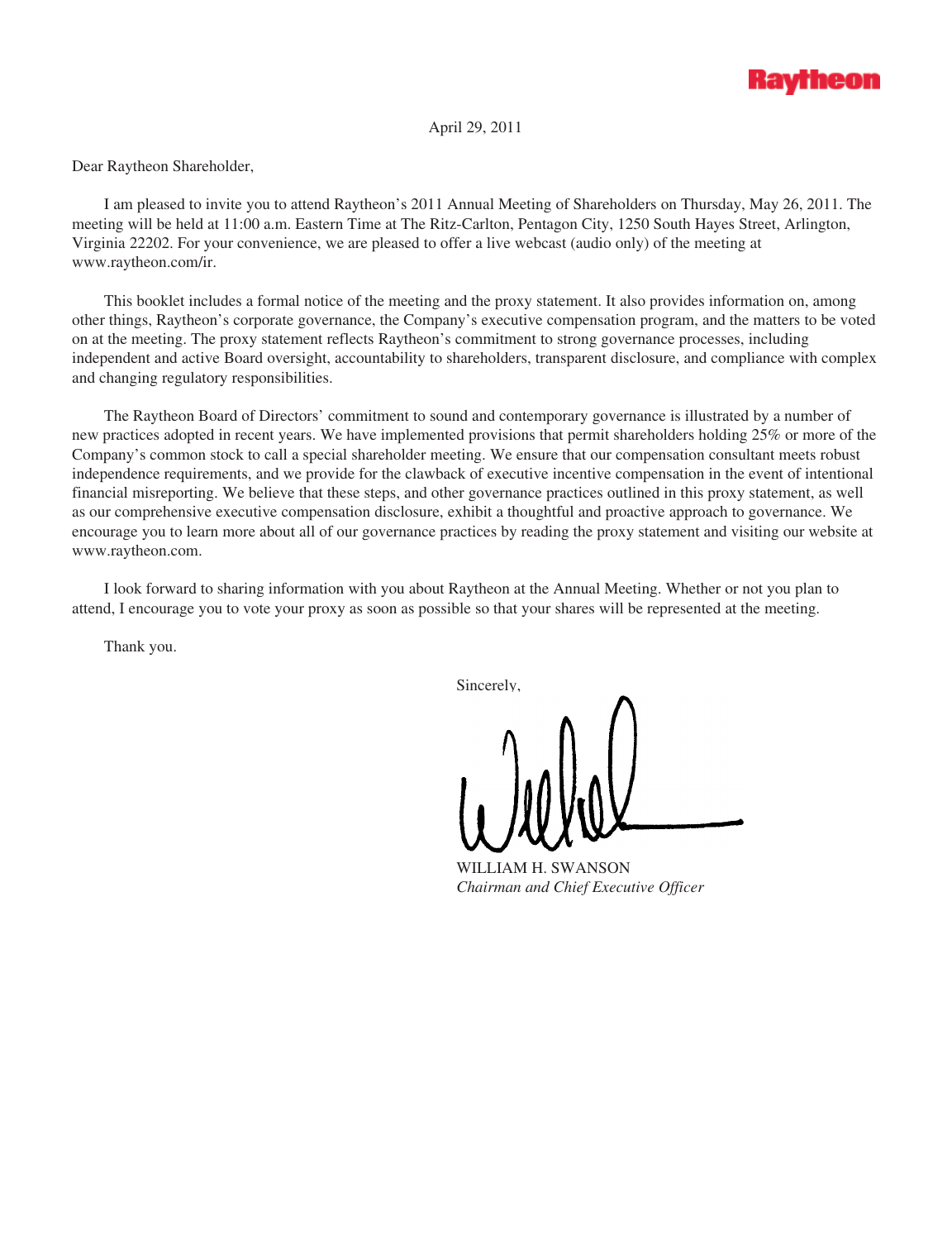

## **NOTICE OF 2011 ANNUAL MEETING OF SHAREHOLDERS**

| Time:                | 11:00 a.m. Eastern Time |                                                                                                                                                                                                                                                                                                                                                                                                                                                                                   |  |  |  |  |  |
|----------------------|-------------------------|-----------------------------------------------------------------------------------------------------------------------------------------------------------------------------------------------------------------------------------------------------------------------------------------------------------------------------------------------------------------------------------------------------------------------------------------------------------------------------------|--|--|--|--|--|
| Date:                |                         | Thursday, May 26, 2011                                                                                                                                                                                                                                                                                                                                                                                                                                                            |  |  |  |  |  |
| Place:               |                         | The Ritz-Carlton, Pentagon City<br>1250 South Hayes Street<br>Arlington, Virginia 22202                                                                                                                                                                                                                                                                                                                                                                                           |  |  |  |  |  |
| <b>Record Date:</b>  |                         | Shareholders of record at the close of business on Friday, April 1, 2011 are entitled to notice of and to vote<br>at the meeting.                                                                                                                                                                                                                                                                                                                                                 |  |  |  |  |  |
| <i>Purpose:</i>      | (1)                     | Elect nine directors nominated by the Company's Board to hold office until the next annual<br>shareholders' meeting or until their respective successors have been elected.                                                                                                                                                                                                                                                                                                       |  |  |  |  |  |
|                      | (2)                     | Consider an advisory vote on the compensation of the Company's named executive officers.                                                                                                                                                                                                                                                                                                                                                                                          |  |  |  |  |  |
|                      | (3)                     | Consider an advisory vote on the frequency of future advisory votes on the compensation of the<br>Company's named executive officers.                                                                                                                                                                                                                                                                                                                                             |  |  |  |  |  |
|                      | (4)                     | Ratify the selection of PricewaterhouseCoopers LLP as Raytheon's independent auditors.                                                                                                                                                                                                                                                                                                                                                                                            |  |  |  |  |  |
|                      | (5)                     | Consider and act upon such other business, including shareholder proposals if properly presented, as<br>may properly come before the meeting or any adjournment thereof.                                                                                                                                                                                                                                                                                                          |  |  |  |  |  |
| <b>Proxy Voting:</b> |                         | You can vote your shares by completing and returning the proxy card or voting instruction form sent to you.<br>Most shareholders can also vote their shares over the Internet or by telephone. Please check your proxy card<br>or the information forwarded by your broker, bank, trust or other holder of record to see which options are<br>available to you. You can revoke a proxy at any time prior to its exercise by following the instructions in<br>the proxy statement. |  |  |  |  |  |

By order of the Board of Directors,

JAY B. STEPHENS *Secretary*

Waltham, Massachusetts April 29, 2011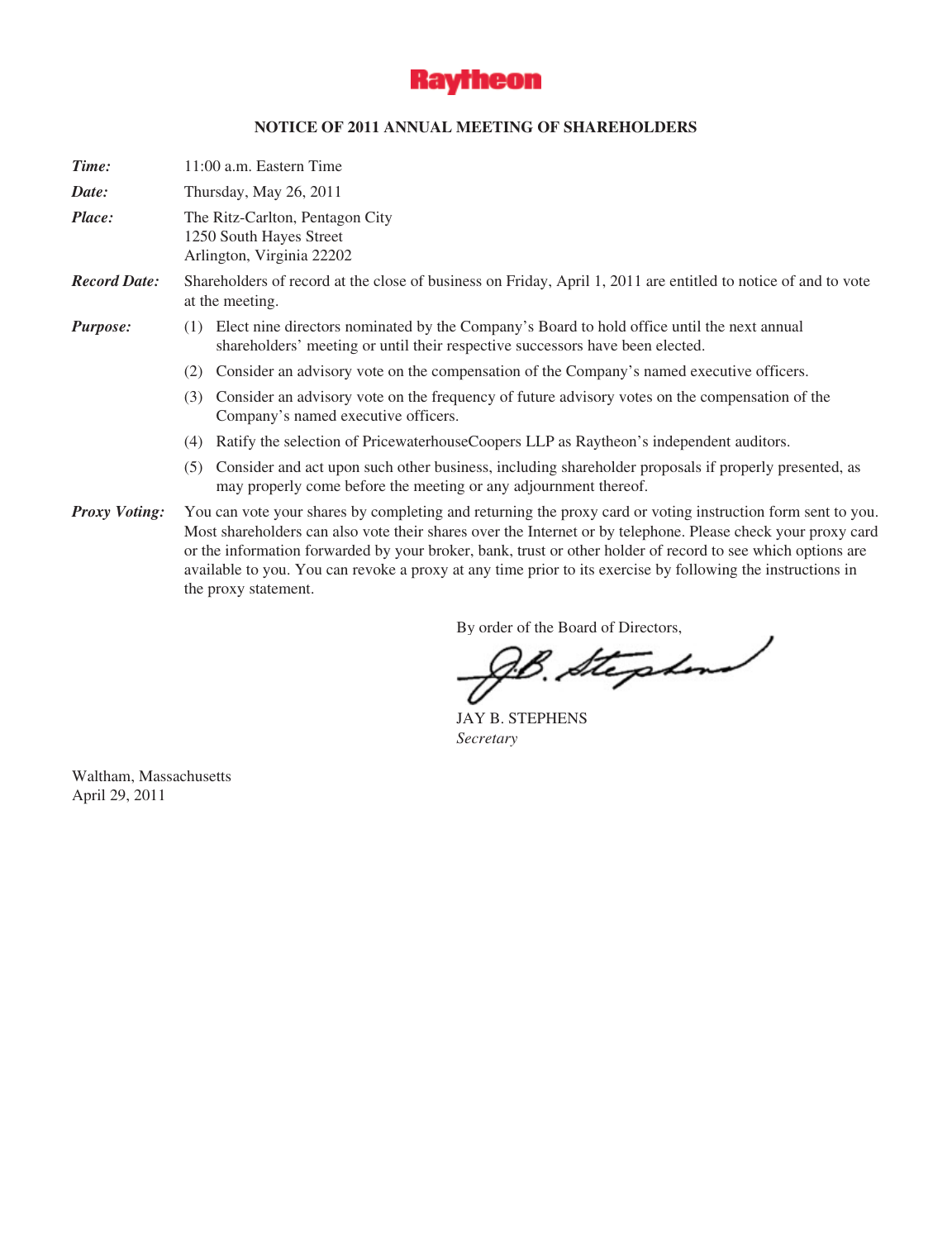## **RAYTHEON COMPANY 870 Winter Street, Waltham, Massachusetts 02451**

# **PROXY STATEMENT FOR 2011 ANNUAL MEETING OF SHAREHOLDERS**

# **TABLE OF CONTENTS**

|                                                                                                                                                                                                                                | Page           |
|--------------------------------------------------------------------------------------------------------------------------------------------------------------------------------------------------------------------------------|----------------|
|                                                                                                                                                                                                                                | -1             |
|                                                                                                                                                                                                                                | 1              |
|                                                                                                                                                                                                                                | 1              |
|                                                                                                                                                                                                                                | $\overline{2}$ |
|                                                                                                                                                                                                                                | 3              |
|                                                                                                                                                                                                                                | 3              |
|                                                                                                                                                                                                                                | 3              |
| Important Notice Regarding the Availability of Proxy Materials for the Shareholder Meeting                                                                                                                                     | 3              |
|                                                                                                                                                                                                                                | 3              |
|                                                                                                                                                                                                                                | $\overline{4}$ |
|                                                                                                                                                                                                                                | $\overline{4}$ |
|                                                                                                                                                                                                                                | 5              |
|                                                                                                                                                                                                                                | 5              |
|                                                                                                                                                                                                                                | 5              |
|                                                                                                                                                                                                                                | 6              |
|                                                                                                                                                                                                                                | 6              |
|                                                                                                                                                                                                                                | 7              |
|                                                                                                                                                                                                                                | 7              |
|                                                                                                                                                                                                                                | 7              |
|                                                                                                                                                                                                                                | 8              |
|                                                                                                                                                                                                                                | 8              |
|                                                                                                                                                                                                                                | 8              |
|                                                                                                                                                                                                                                | 8              |
|                                                                                                                                                                                                                                | 8              |
|                                                                                                                                                                                                                                | 9              |
|                                                                                                                                                                                                                                | 9              |
|                                                                                                                                                                                                                                | 9              |
|                                                                                                                                                                                                                                | 9              |
|                                                                                                                                                                                                                                | 9              |
|                                                                                                                                                                                                                                |                |
|                                                                                                                                                                                                                                | 11             |
|                                                                                                                                                                                                                                | 12             |
|                                                                                                                                                                                                                                | 12             |
|                                                                                                                                                                                                                                | 13             |
|                                                                                                                                                                                                                                | 13             |
|                                                                                                                                                                                                                                | 13             |
| Executive Committee                                                                                                                                                                                                            | 13             |
|                                                                                                                                                                                                                                | 13             |
|                                                                                                                                                                                                                                | 14             |
|                                                                                                                                                                                                                                | 16             |
|                                                                                                                                                                                                                                | 16             |
|                                                                                                                                                                                                                                | 16             |
| Election of Directors (and according to the control of the control of the control of Directors (and the control of the control of the control of the control of the control of the control of the control of the control of th | 17             |
|                                                                                                                                                                                                                                | 18             |
|                                                                                                                                                                                                                                |                |
|                                                                                                                                                                                                                                | 23             |
|                                                                                                                                                                                                                                | 23             |
|                                                                                                                                                                                                                                | 23             |
|                                                                                                                                                                                                                                | 24             |
|                                                                                                                                                                                                                                | 25             |
|                                                                                                                                                                                                                                | 25             |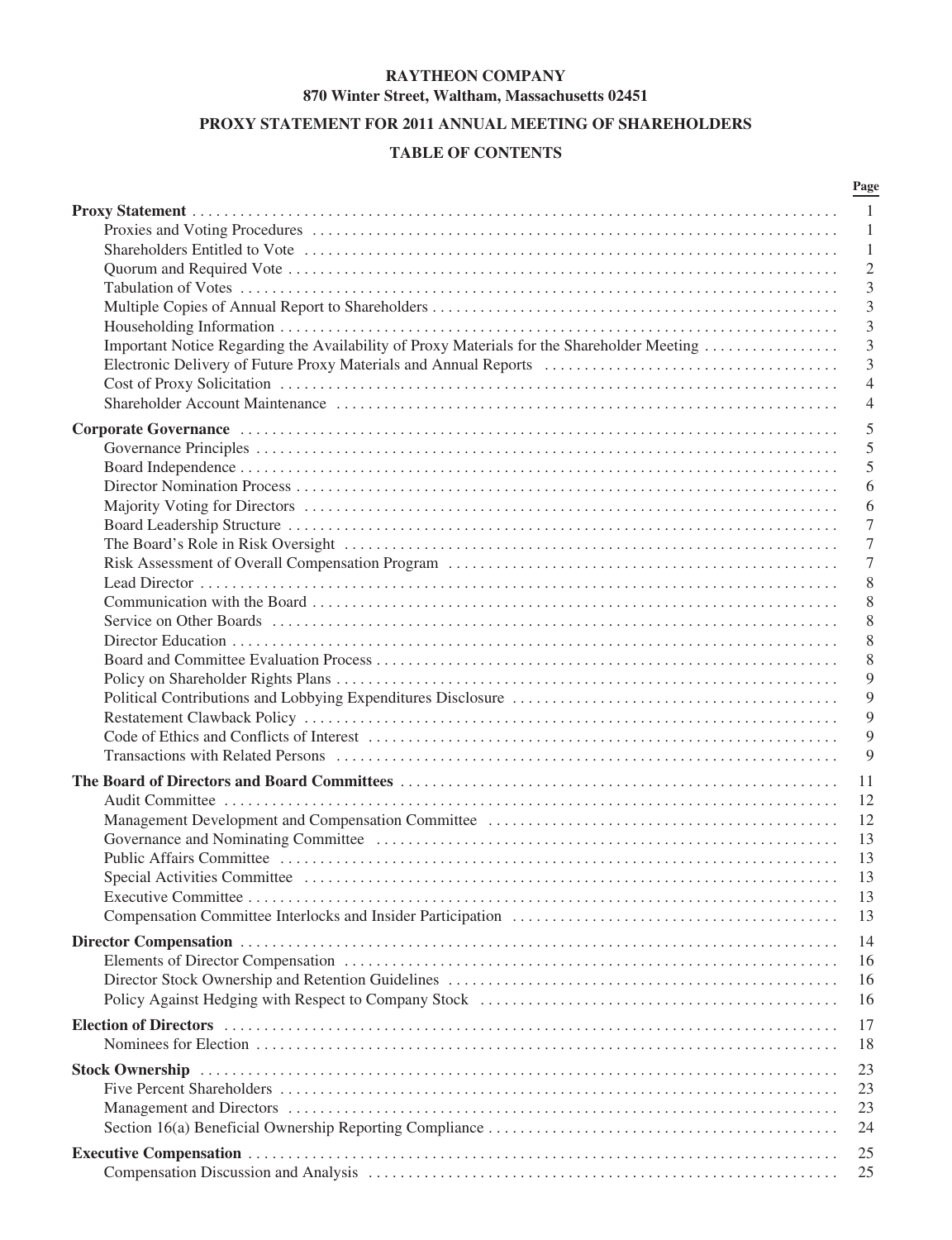| Summary Compensation Table (a) and the context of the context of the context of the context of the context of the context of the context of the context of the context of the context of the context of the context of the con |  |
|--------------------------------------------------------------------------------------------------------------------------------------------------------------------------------------------------------------------------------|--|
|                                                                                                                                                                                                                                |  |
|                                                                                                                                                                                                                                |  |
|                                                                                                                                                                                                                                |  |
|                                                                                                                                                                                                                                |  |
|                                                                                                                                                                                                                                |  |
|                                                                                                                                                                                                                                |  |
|                                                                                                                                                                                                                                |  |
|                                                                                                                                                                                                                                |  |
|                                                                                                                                                                                                                                |  |
|                                                                                                                                                                                                                                |  |
|                                                                                                                                                                                                                                |  |
|                                                                                                                                                                                                                                |  |
|                                                                                                                                                                                                                                |  |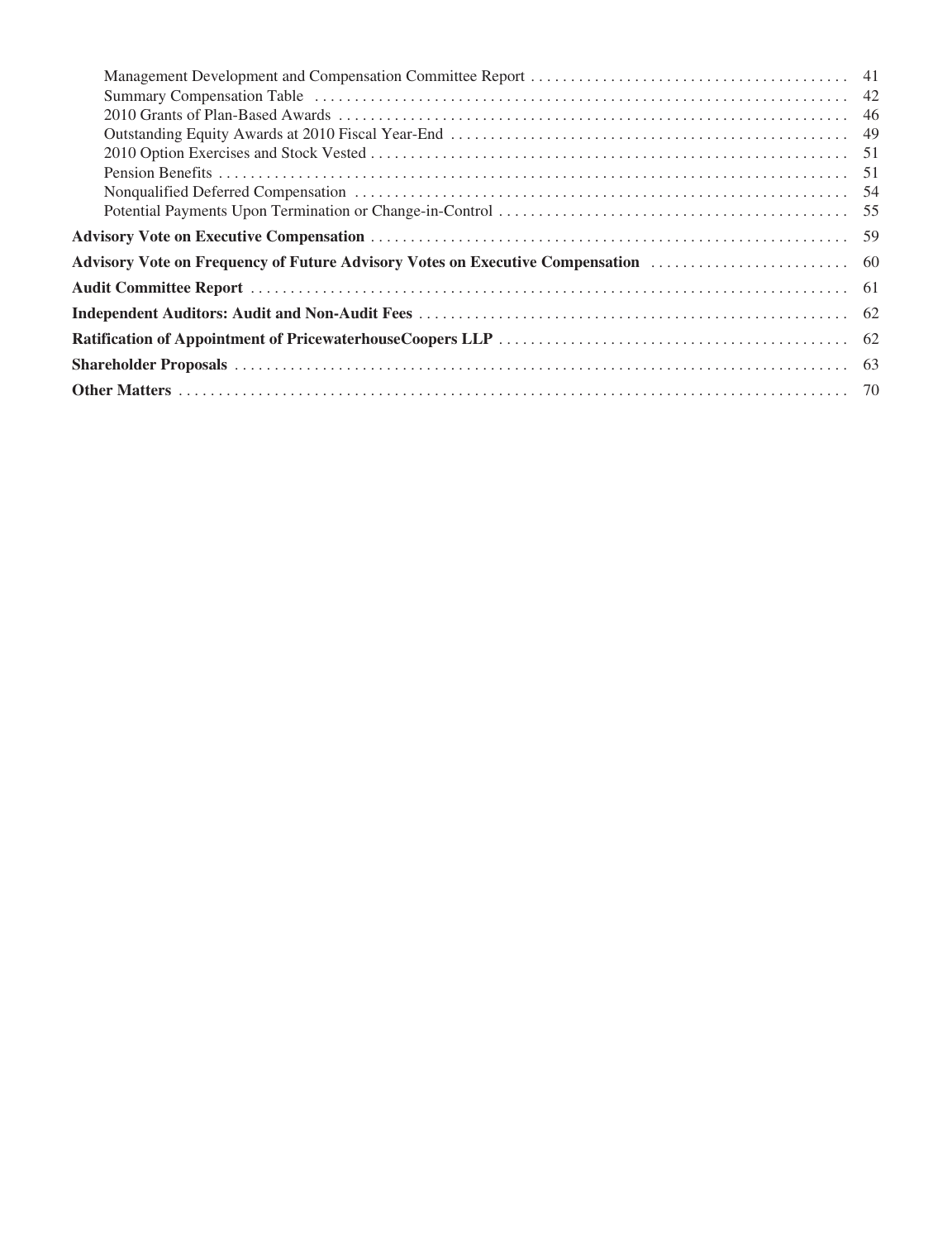# **RAYTHEON COMPANY 870 Winter Street, Waltham, Massachusetts 02451**

## **PROXY STATEMENT FOR 2011 ANNUAL MEETING OF SHAREHOLDERS**

We are providing these proxy materials in connection with the solicitation by the Board of Directors of Raytheon Company ("Raytheon" or the "Company") of proxies to be voted at our 2011 Annual Meeting of Shareholders and at any meeting following adjournment thereof.

You are cordially invited to attend Raytheon's Annual Meeting on Thursday, May 26, 2011 beginning at 11:00 a.m. Eastern Time. Shareholders will be admitted beginning at 10:30 a.m. The meeting will be held at The Ritz-Carlton, Pentagon City, 1250 South Hayes Street, Arlington, Virginia 22202. Directions may be found on our website at www.raytheon.com/proxy and on the accompanying proxy card.

We are first mailing this proxy statement and accompanying forms of proxy and voting instructions on or about April 29, 2011 to holders of shares of our common stock as of Friday, April 1, 2011, the record date for the meeting.

If you are a shareholder of record as of the record date for the meeting, you will find an admission ticket attached to the proxy card sent to you. If you plan to attend the meeting in person, please detach the admission ticket from the proxy card and bring it with you to the meeting. For security purposes, in order to enter the meeting, you will be asked to present a valid picture identification, such as a driver's license or passport, with your admission ticket.

If your shares are held through a broker, bank, trust or other holder of record and you plan to attend the meeting in person, we will admit you only if we are able to verify that you are a Raytheon shareholder as of the record date. You should bring a letter or account statement demonstrating that you are the beneficial owner of our common stock on the record date, along with a valid picture identification in order to be admitted to the meeting. In order to vote your shares at the meeting, please see below.

#### **Proxies and Voting Procedures**

Your vote is important. Because many shareholders cannot personally attend the meeting, it is necessary that a large number of shareholders be represented by proxy. Most shareholders have a choice of voting over the Internet, by using a toll-free telephone number or by completing a proxy card or voting instruction form and mailing it in the envelope provided. Please check your proxy card or the information forwarded by your broker, bank, trust or other holder of record to see which options are available to you. The Internet and telephone voting facilities for shareholders of record will close at 11:59 p.m. Eastern Time on Wednesday, May 25, 2011. The Internet and telephone voting procedures have been designed to authenticate shareholders, to allow you to vote your shares and to confirm that your instructions have been properly recorded. If your shares are held through a broker, bank, trust or other holder of record and Internet or telephone facilities are made available to you, these facilities may, by necessity, close sooner than is the case for shareholders of record.

You can revoke your proxy at any time before it is exercised by timely delivery of a properly executed, laterdated proxy (including an Internet or telephone vote) or by voting by ballot at the meeting. By providing your voting instructions promptly, you may save the Company the expense of a second mailing and help avoid unnecessary resource consumption.

The method by which you vote will not limit your right to vote at the meeting if you later decide to attend in person. If your shares are held in the name of a broker, bank, trust or other holder of record, you must obtain a proxy, executed in your favor, from the holder of record to be able to vote at the meeting.

All shares entitled to vote and represented by properly executed proxies received prior to the meeting and not revoked will be voted at the meeting in accordance with your instructions. If you sign and return your proxy but do not indicate how your shares should be voted on a matter, the shares represented by your proxy will be voted as the Board recommends.

### **Shareholders Entitled to Vote**

Shareholders of our common stock at the close of business on the record date are entitled to notice of and to vote at the meeting. On April 1, 2011, there were 354,602,353 shares of our common stock outstanding.

If you are a participant in our Dividend Reinvestment Plan, shares acquired under the plan may be voted in the same manner as the shares that generated the dividends for reinvestment. Thus, these shares may be voted by following the same procedures as those described above.

If you are a participant in the Raytheon Savings and Investment Plan, your vote will serve as the voting instruction to the trustee of the plan for all shares you own through the plan. If you own shares through this plan and do not provide voting instructions to the trustee, the trustee will vote those shares at the meeting in the same proportion as shares for which instructions were received under the plan.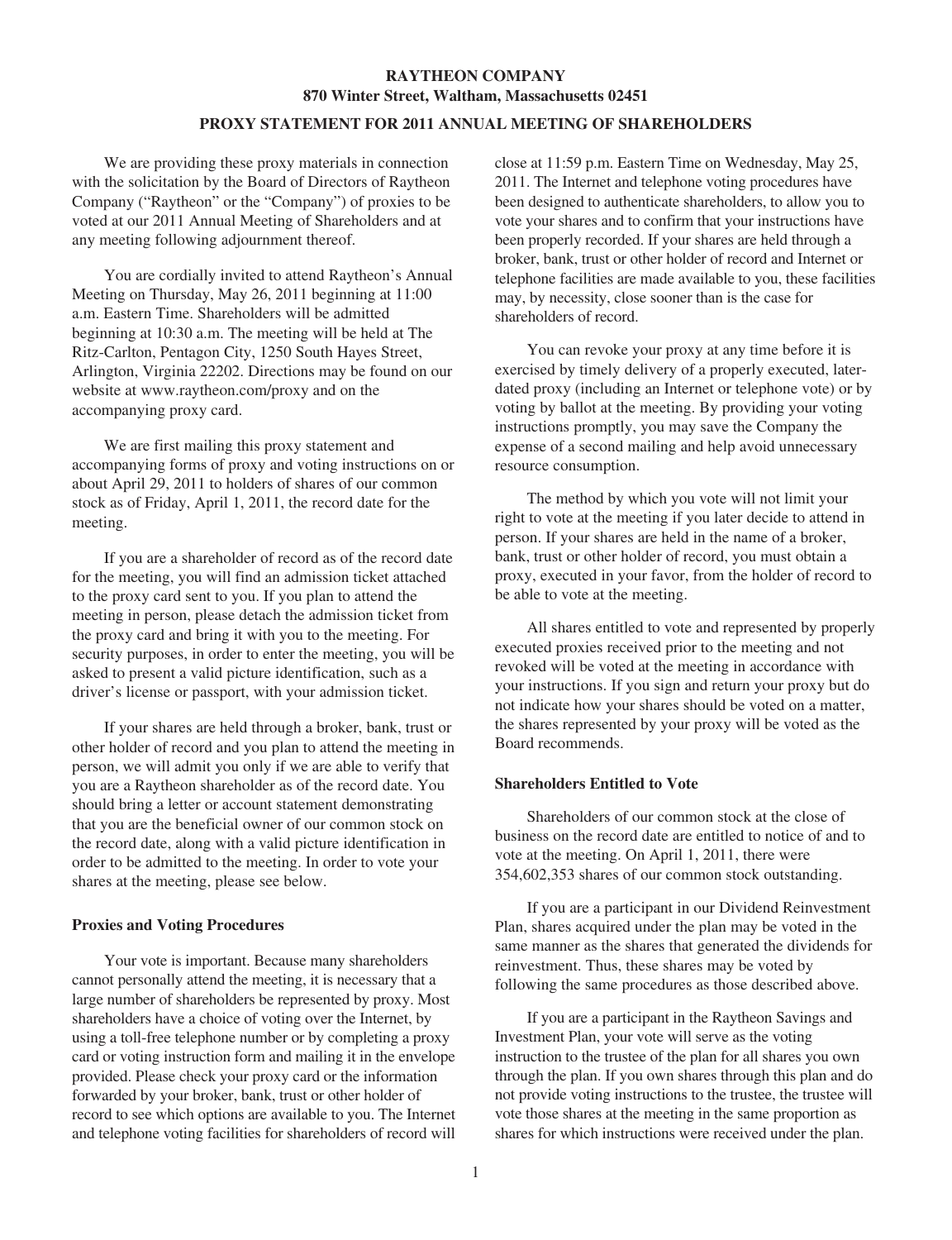#### **Quorum and Required Vote**

#### *Quorum*

The presence, in person or by proxy, of the holders of a majority of the shares entitled to vote for the election of directors is necessary to constitute a quorum. Abstentions and "broker non-votes" are counted as present and entitled to vote for purposes of determining a quorum. A broker non-vote occurs when a nominee holding shares for a beneficial owner (i.e., in "street name") does not vote on a particular proposal because the nominee does not have discretionary voting power with respect to that item and has not received instructions from the beneficial owner. We believe that nominees only have discretionary voting power with respect to the ballot item on ratification of auditors described in this proxy statement.

#### *Required Vote – Election of Directors*

In uncontested elections of directors (as is the case for this annual meeting), each nominee must receive a majority of votes cast to be elected. That means that the number of votes cast "for" that nominee must exceed the votes cast "against" that nominee. An abstention does not count as a vote cast. Our Governance Principles require any incumbent nominee who fails to receive such a majority to tender his or her resignation to our Governance and Nominating Committee. For more information, see "Corporate Governance – Majority Voting for Directors" on page 6. A nominee holding shares in street name does not have discretionary voting power with respect to the election of directors and may not vote shares unless the nominee receives voting instructions from the beneficial owner. Accordingly, a broker non-vote is not counted for voting purposes with respect to, and has no effect on, the election of directors.

### *Required Vote – Advisory Vote on Executive Compensation*

The affirmative vote of the holders of a majority of shares of our common stock, present in person or represented by proxy and entitled to vote, is required for approval with respect to the advisory vote on executive compensation. An abstention is treated as present and entitled to vote and therefore has the effect of a vote against the advisory vote on executive compensation. A nominee holding shares in street name does not have discretionary voting power with respect to this proposal and may not vote shares unless the nominee receives voting instructions from the beneficial owner. Accordingly, a broker non-vote is not counted for voting purposes with respect to, and has no effect on, the advisory vote on executive compensation.

## *Required Vote – Advisory Vote on the Frequency of Future Advisory Votes on Executive Compensation*

Shareholders may vote their shares concerning the frequency of future advisory votes on executive compensation by selecting from among four choices (every one, two, or three years, or abstain). An abstention has no effect on the frequency vote. The frequency choice that receives the greatest number of votes will be viewed as the advisory vote on this matter. A nominee holding shares in street name does not have discretionary voting power with respect to this proposal and may not vote shares unless the nominee receives voting instructions from the beneficial owner. Accordingly, a broker non-vote is not counted for voting purposes with respect to, and has no effect on, the frequency vote.

#### *Required Vote – Ratification of Auditors*

The affirmative vote of the holders of a majority of shares of our common stock, present in person or represented by proxy and entitled to vote, is required to ratify the selection of our independent auditors. An abstention is treated as present and entitled to vote and therefore has the effect of a vote against ratification of the independent auditors. Because the New York Stock Exchange ("NYSE") considers the ratification of the independent auditors to be routine, a nominee holding shares in street name may vote on this proposal in the absence of instructions from the beneficial owner.

### *Required Vote – Shareholder Proposals*

The affirmative vote of the holders of a majority of shares of our common stock, present in person or represented by proxy and entitled to vote, is required to approve a shareholder proposal. An abstention is treated as present and entitled to vote on the shareholder proposal and therefore has the effect of a vote against the proposal. A nominee holding shares in street name does not have discretionary voting power with respect to a shareholder proposal and may not vote shares unless the nominee receives voting instructions from the beneficial owner. Accordingly, a broker non-vote is not counted for voting purposes with respect to, and has no effect on, the shareholder proposals.

## *Other Matters*

If any other matters are properly presented for consideration at the meeting, including, among other things, consideration of a motion to adjourn the meeting to another time or place, the persons named in the proxy card will have discretion to vote on those matters according to their best judgment to the same extent as the person signing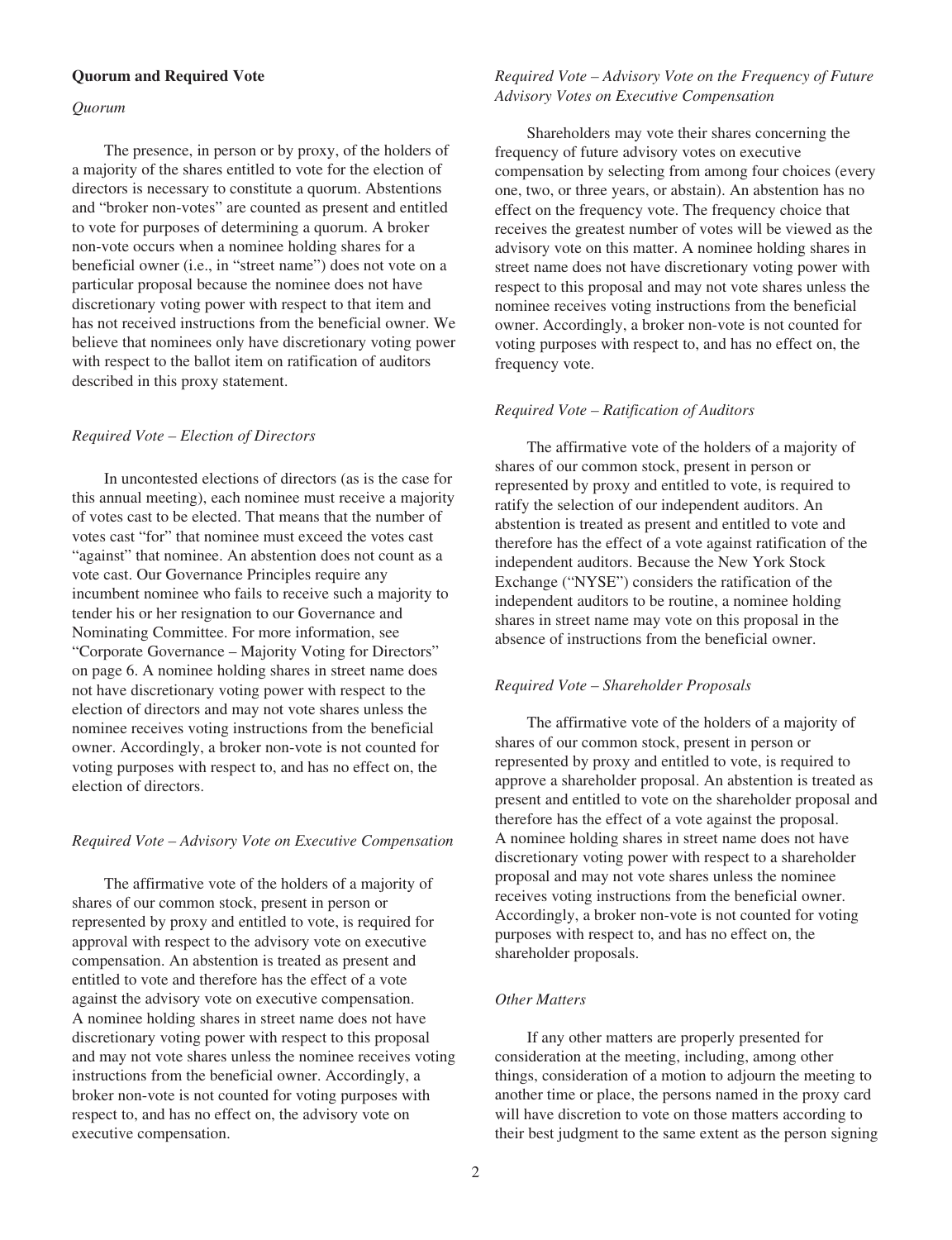the proxy would be entitled to vote. At the date of this proxy statement, we do not anticipate that any other matters will be raised at the meeting.

In accordance with our Restated Certificate of Incorporation, as amended, each share of our common stock is entitled to one vote.

### **Tabulation of Votes**

All votes, whether by proxy or ballot, will be tabulated by an independent business entity, which will not disclose your vote except as:

- required by law;
- necessary in connection with a judicial or regulatory action or proceeding;
- necessary in connection with a contested proxy solicitation; or
- requested or otherwise disclosed by you.

Any comment written on a proxy card will be provided to our Corporate Secretary without disclosing your vote, unless necessary to an understanding of the comment.

#### **Multiple Copies of Annual Report to Shareholders**

A copy of our 2010 Annual Report is enclosed. If you received more than one copy of the annual report and wish to reduce the number of reports you receive to save us the cost of producing and mailing the annual report, we will discontinue the mailing of reports on the accounts you select if you follow the instructions regarding electronic access when you vote over the Internet.

At least one account must continue to receive annual reports and proxy statements, unless you elect to view future annual reports and proxy statements over the Internet. Mailing of dividends, dividend reinvestment statements and special notices will not be affected by your election to discontinue duplicate mailings of the annual report and proxy statement.

#### **Householding Information**

We have adopted a procedure approved by the Securities and Exchange Commission ("SEC") called "householding." Under this procedure, we are permitted to deliver a single copy of our proxy statement and annual report to shareholders sharing the same address. Householding allows us to reduce our printing and postage costs and reduces the volume of duplicative information received at your household.

For certain holders who share a single address, we are sending only one annual report and proxy statement to that address unless we received instructions to the contrary from any shareholder at that address. If you wish to receive an additional copy of our annual report or proxy statement this year, you may obtain one by calling the Raytheon Investor Relations Information Line toll free at 1-877-786-7070 (Option 1) or by writing to the Corporate Secretary at Raytheon Company, 870 Winter Street, Waltham, Massachusetts 02451. You also may request copies of our annual disclosure documents on our website at www.raytheon.com under the heading "Investor Relations/Request Information." If you are a street name holder and wish to revoke your consent to householding and receive additional copies of our proxy statement and annual report in future years, you may call Broadridge Investor Communications Services toll-free at 1-800-542-1061 or write to Broadridge Investor Communications Services, Householding Department, 51 Mercedes Way, Edgewood, New York 11717. If you are a shareholder of record and wish to revoke your consent to householding and receive additional copies of our proxy statement and annual report in future years, you may call Raytheon Shareholder Services toll-free at 1-800-360-4519 or write to Raytheon Shareholder Services, c/o American Stock Transfer & Trust Company, 6201 15th Avenue, Brooklyn, New York 11219.

## **Important Notice Regarding the Availability of Proxy Materials for the Shareholder Meeting to Be Held on Thursday, May 26, 2011.**

This proxy statement and our 2010 Annual Report are also available on our website at www.raytheon.com/proxy.

## **Electronic Delivery of Future Proxy Materials and Annual Reports**

Most shareholders can elect to view future proxy statements and annual reports, as well as vote their shares of our common stock, over the Internet instead of receiving paper copies in the mail. This will save the Company the cost of producing and mailing these documents and help avoid unnecessary resource consumption.

If you are a shareholder of record, you may choose this option by following the instructions provided when you vote over the Internet. You may also elect to receive annual disclosure documents electronically by following the instructions published on our website at www.raytheon.com/proxy. If you choose to view future proxy statements and annual reports over the Internet, you will receive an e-mail message next year containing the Internet address to access our annual report and proxy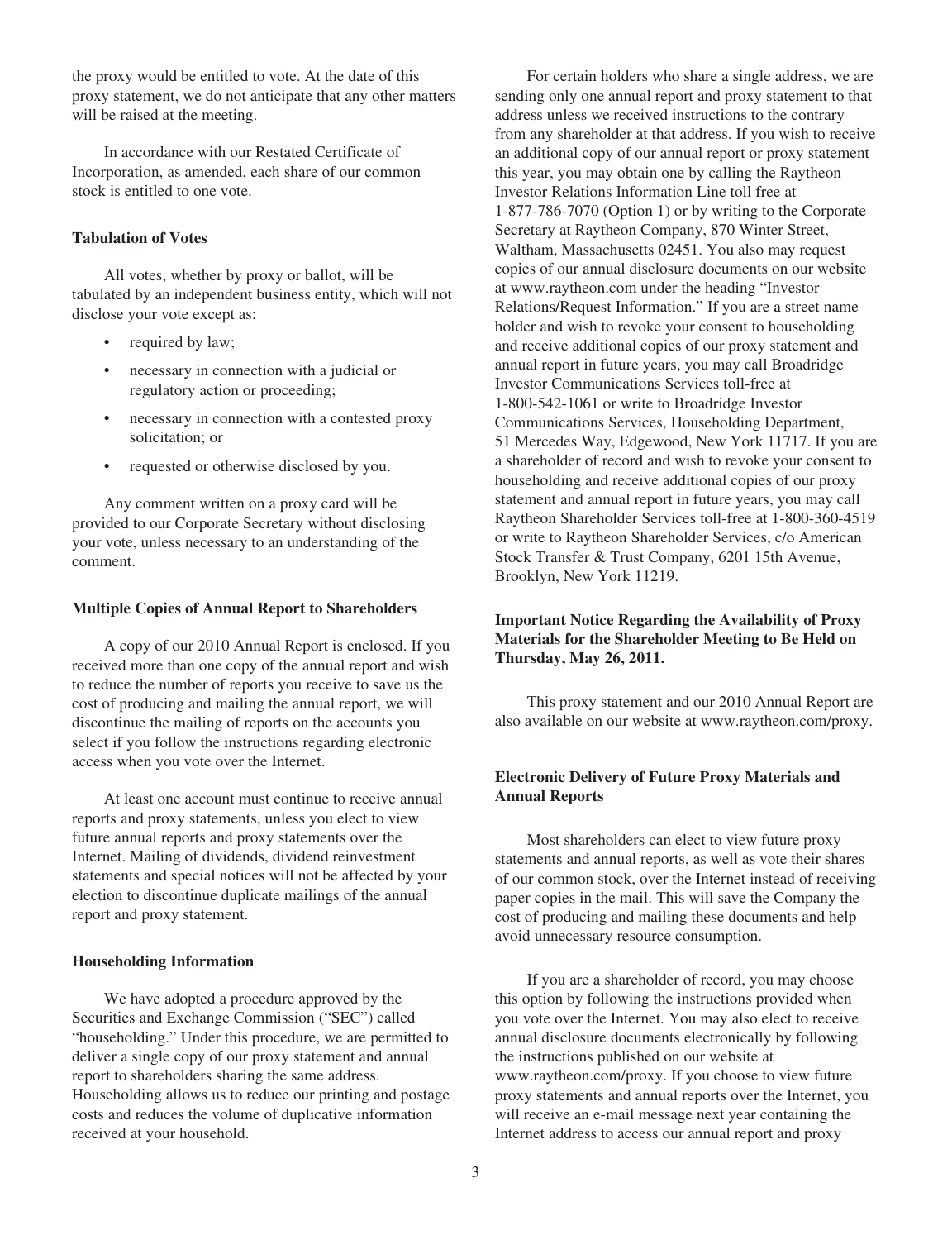statement. Your choice will remain in effect until you cancel your election at www.raytheon.com/proxy. You do not have to elect Internet access each year.

If you hold our common stock through a broker, bank, trust or other holder of record, please refer to the information provided by your broker, bank, trust or other holder of record regarding the availability of electronic delivery. If you hold our common stock through a broker, bank, trust or other holder of record and you have elected electronic access, you will receive information from your broker, bank, trust or other holder of record containing the Internet address for use in accessing our proxy statement and annual report.

#### **Cost of Proxy Solicitation**

We will pay the cost of soliciting proxies. Proxies may be solicited on behalf of Raytheon by directors, officers or employees of Raytheon in person or by telephone, facsimile or other electronic means. We have retained D. F. King & Co., Inc. to assist in the distribution and solicitation of proxies. We have agreed to pay D. F. King & Co., Inc. a fee of \$28,000 plus out-of-pocket expenses for these services.

As required by the SEC and the NYSE, we will also reimburse brokerage firms and other custodians, nominees and fiduciaries for their expenses incurred in sending proxies and proxy materials to beneficial owners of our common stock.

## **Shareholder Account Maintenance**

Our transfer agent is American Stock Transfer & Trust Company ("AST"). All communications concerning accounts of shareholders of record, including address changes, name changes, inquiries as to requirements to transfer Raytheon stock and similar issues, can be handled by calling Raytheon Shareholder Services toll-free at 1-800-360-4519 or by accessing AST's website at www.amstock.com.

For other Raytheon information, you can visit our website at www.raytheon.com. We make our website content available for information purposes only. It should not be relied upon for investment purposes, nor is it incorporated by reference into this proxy statement.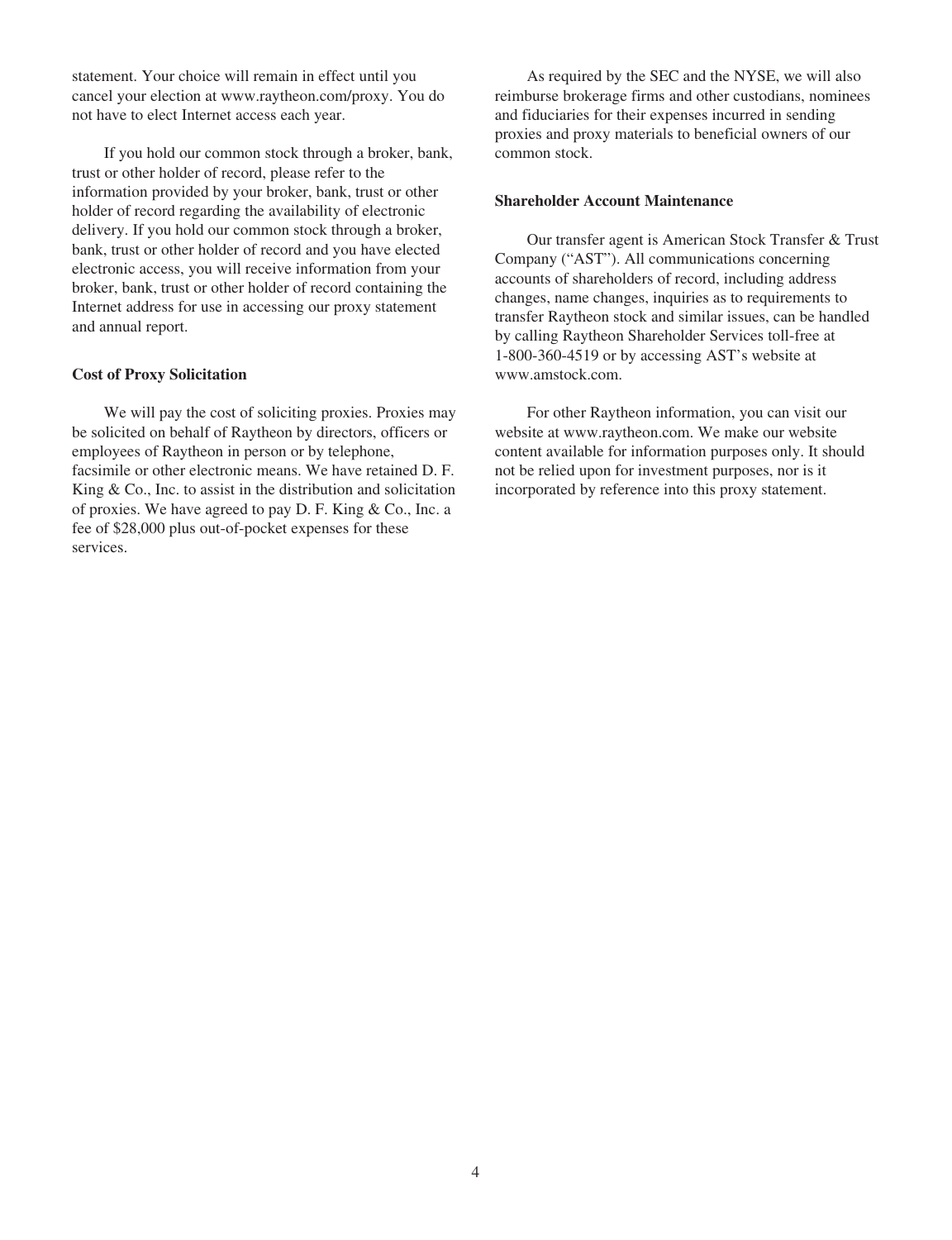## **CORPORATE GOVERNANCE**

The Board of Directors (the "Board") is committed to being a leader in corporate governance. The Board believes that good governance enhances shareholder value and goes beyond simply complying with applicable requirements. It means adhering to the highest standards of ethics and integrity. To that end, the Board has adopted a number of policies and processes to ensure effective governance. Our key governance documents are described below and are available on our website at www.raytheon.com.

### **Governance Principles**

Our Governance Principles, which provide the framework for the oversight of our business and operations, are summarized below. The Governance Principles address, among other things, the following:

- A substantial majority of the Board should be independent directors. In addition, the Audit, Management Development and Compensation, and Governance and Nominating Committees must consist entirely of independent directors.
- The non-management directors designate a Lead Director with the role and responsibilities set forth in the Governance Principles. More information regarding the Lead Director's role and responsibilities may be found on page 8 under the heading "Lead Director."
- The limit on the number of public company boards (including Raytheon) on which a director may serve is five, or three in the case of a director who is a chief executive officer of a public company.
- The Board regularly reviews our long-term strategic and business plans.
- A director must retire at the expiration of his or her term following attaining age 74. The Board increased the mandatory retirement age in 2009 from 72 to 74 to better attract and retain a qualified and diverse set of directors.
- The Board has established a process, led and implemented by the Management Development and Compensation Committee, through which the performance of the CEO is evaluated annually by the independent directors.
- The CEO provides an annual report on succession planning and management development to the Management Development and Compensation Committee and the Board.
- The Board is subject to the Company's Code of Business Ethics and Conduct and Conflict of

Interest Policies, and engages in periodic reviews of the Company's ethics program.

• The Board has adopted stock ownership guidelines applicable to officers and directors. The Board revised the stock ownership guidelines in 2009 to clarify that a director or officer may not dispose of Company stock until attaining and maintaining the applicable requisite ownership threshold set forth in the guidelines.

The Governance Principles are available on our website at www.raytheon.com under the heading "Investor Relations/Corporate Governance/Governance Principles" and are also available in print to any shareholder who requests them by writing to Raytheon Company, Investor Relations, 870 Winter Street, Waltham, Massachusetts 02451 or by emailing invest@raytheon.com.

### **Board Independence**

The Governance Principles also include criteria adopted by the Board to assist it in making determinations regarding the independence of its members. The criteria, summarized below, are consistent with the NYSE listing standards regarding director independence. To be considered independent, the Board must determine that a director does not have a material relationship, directly or indirectly, with Raytheon. A director will be not considered independent if he or she is a current partner or employee of an internal or external auditor of Raytheon, or if his or her immediate family member is a current partner of an internal or external auditor of Raytheon, or if he or she, or an immediate family member, has been within the last three years:

- an executive officer of Raytheon;
- a partner or employee of an internal or external auditor of Raytheon who personally worked on a Raytheon audit;
- an executive officer of a public company that has an executive officer of Raytheon on its compensation committee;
- a paid advisor or consultant to Raytheon receiving in excess of \$120,000 per year in direct compensation from Raytheon (other than fees for service as a director); or
- an employee (or in the case of an immediate family member, an executive officer) of a company that does business with Raytheon and the annual payments to or from Raytheon exceeded the greater of \$1 million or 2% of the other company's annual gross revenues.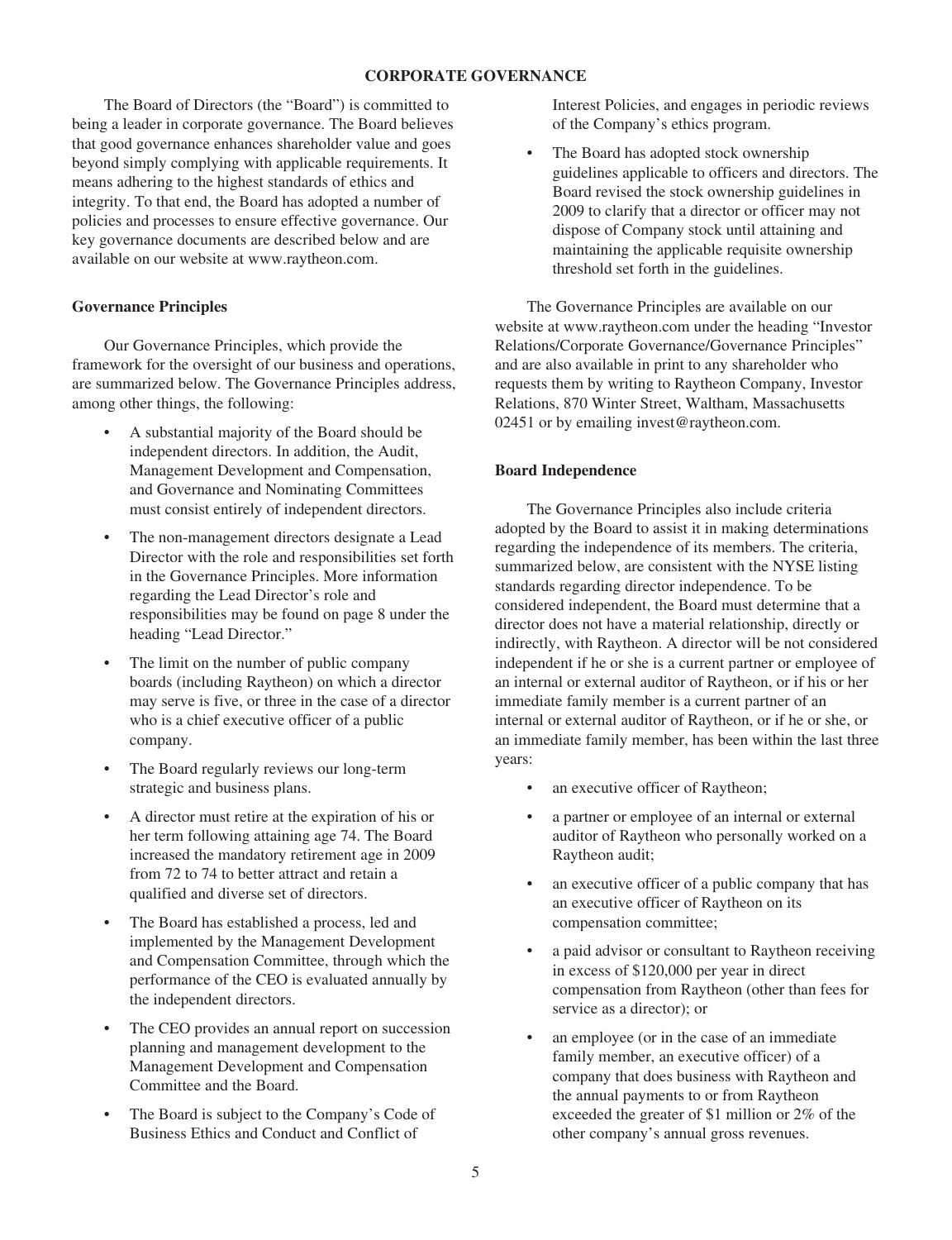A director will also not be considered independent if he or she, or an immediate family member, has been an executive officer of a tax-exempt entity that receives contributions in any fiscal year from Raytheon exceeding the greater of \$1 million or 2% of the entity's gross revenues.

The Board has considered the independence of its members in light of its independence criteria, and has reviewed Raytheon's relationships with organizations with which our directors are affiliated. In this regard, the Board considered that the Massachusetts Institute of Technology, where Mr. Deutch is a professor, provides services to, and receives services from, Raytheon. The amounts involved were well below the relevant thresholds referenced above. The Board also considered that Ms. Stuntz's son is an employee of Deloitte LLP ("Deloitte") which performs various services, other than audit services, for the Company. Ms. Stuntz's son is not involved in any of Deloitte's services to Raytheon and the amounts paid to Deloitte for these services were well below the relevant thresholds referenced above.

In addition, although none of our directors or their spouses is an executive officer of a not-for-profit organization, the Board reviewed charitable contributions to not-for-profit organizations with which our directors or their spouses are affiliated. None of the contributions approached the thresholds set forth in our independence criteria.

The Board has determined that Messrs. Clark, Deutch, Hadley, Poses, Ruettgers, Skates, Spivey, and Ms. Stuntz do not directly or indirectly have a material relationship with the Company, nor do they directly or indirectly have a material interest in any transaction involving the Company, and each of them satisfies the independence criteria set forth in the Governance Principles.

### **Director Nomination Process**

The Governance and Nominating Committee's frame of reference for considering director candidates is set forth in the Board Selection section of the Governance Principles which identifies diversity of experience, expertise and business judgment as key objectives. The Governance Principles also provide that the Committee, in consultation with the Board, will be guided by a number of other criteria, including that each director candidate should be chosen without regard to gender, race, religion, age, sexual orientation or national origin. The Committee considers the effectiveness of the framework established in the Governance Principles periodically when considering the attributes and experience that might be most valuable in a new Board member. The Committee seeks to have a balanced, engaged and collegial board whose members

possess the skills and background necessary to ensure that shareholder value is maximized in a manner consistent with all legal requirements and the highest ethical standards.

The Committee reviews each candidate's qualifications in accordance with the director qualification criteria contained in our Governance Principles and determines whether the candidate should be nominated for election to the Board. There is no difference in the way in which the Committee evaluates nominees for director positions based on the source of the nomination. From time to time, the Committee may engage a third party for a fee to assist it in identifying potential director candidates.

Shareholders wishing to nominate a director candidate may do so by sending the candidate's name, biographical information and qualifications to the Chair of the Governance and Nominating Committee, in care of the Corporate Secretary, Raytheon Company, 870 Winter Street, Waltham, Massachusetts 02451. All director nominations should be made in accordance with the provisions set forth in our By-Laws, which are published on our website at www.raytheon.com under the heading "Investor Relations/Corporate Governance." You also may obtain a copy of our By-Laws by writing to the Corporate Secretary at the address set forth above.

Under our By-Laws, nominations for director may be made only by the Board or a Board committee, or by a shareholder entitled to vote who complies with the advance notice provision in our By-Laws. For our 2012 Annual Meeting of Shareholders, we must receive this notice between January 26, 2012 and February 25, 2012. However, in no event are we obligated to include any such nomination in our proxy materials.

### **Majority Voting for Directors**

Our By-Laws contain a majority of votes cast standard for uncontested elections of directors. Under the majority of votes cast standard, a director nominee is elected if the number of votes cast "for" the nominee exceeds the number of votes cast "against" the nominee. In contested elections (that is, those in which the number of nominees exceeds the number of directors to be elected), the voting standard is a plurality of votes cast.

Our Governance Principles also provide that any incumbent director in an uncontested election who fails to receive the requisite majority of votes cast "for" his or her election will tender his or her resignation to the Governance and Nominating Committee. The Governance and Nominating Committee will make a recommendation to the Board as to whether to accept or reject the director's resignation. The Board will act on the resignation and publicly disclose its decision and the rationale behind it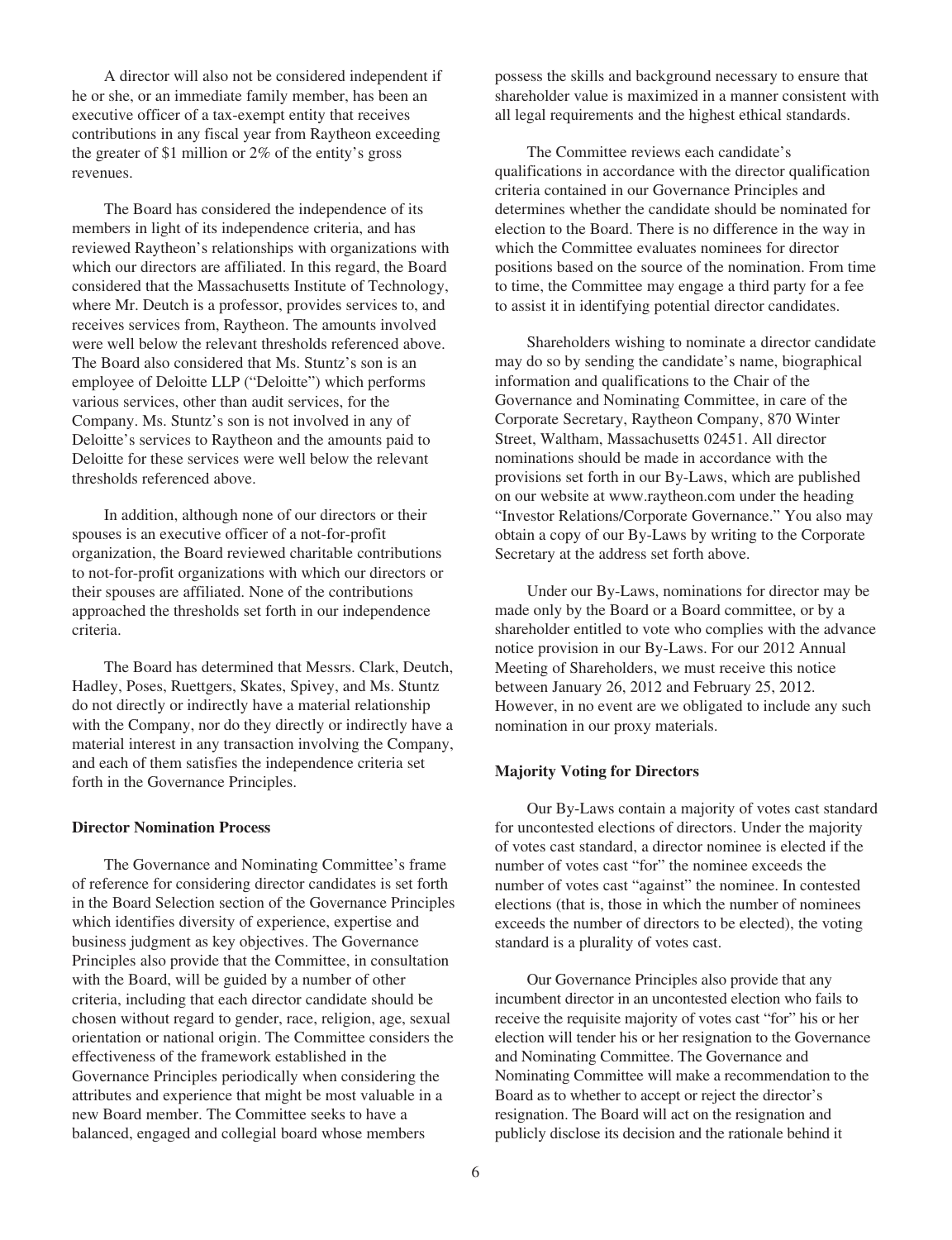within 90 days from the date of the certification of results. The director whose resignation is under consideration will abstain from participating in both the Governance and Nominating Committee's recommendation and the Board's decision with respect to the resignation. If a resignation is not accepted by the Board, the director will continue to serve.

The Board also maintains the following policies and processes, which it believes represent best practices with respect to the election of directors:

- the annual election of all directors;
- a policy that a substantial majority of the Board shall be independent;
- a rigorous nomination process conducted by the independent Governance and Nominating Committee; and
- disclosure of a process through which shareholders may nominate director candidates.

The Board believes that the foregoing policies and practices help ensure the integrity of the election process by providing shareholders with a meaningful voice in director elections, thereby increasing the Board's accountability to shareholders.

#### **Board Leadership Structure**

The Board believes that the most effective leadership structure for the Company at this time is one with a combined Chairman and CEO, coupled with an independent Lead Director. Having the CEO serve as Chairman has a number of benefits. It promotes a cohesive vision and strategy for the Company and strong execution ability. It helps to assure clear and direct communication to the Board of any key enterprise risks. The Company has found that having a combined Chairman and CEO is particularly advantageous with respect to our growing international business with foreign government customers who value unified leadership and a single ultimate executive decision maker. Finally, it facilitates the Company's ability to respond nimbly to changing business needs and customer objectives. When taken together with the robust role established for the Lead Director, the Board believes that the structure is currently optimal for the Company.

The Board has created the position of Lead Director to strengthen independent Board oversight in accord with Raytheon's contemporary governance practices. The Lead Director must qualify as "independent" under our Governance Principles, which comply with NYSE listing standards. The Lead Director is empowered with broad leadership authority and responsibilities, including working with the Chairman to develop and approve Board agendas,

advising on the quality, quantity and timeliness of information provided by management to the Board, and acting as a liaison between the independent directors and the Chairman. The Lead Director also chairs executive sessions of the independent directors not attended by management in conjunction with each regularly scheduled Board meeting. The Lead Director's role is described in greater detail below.

### **The Board's Role in Risk Oversight**

The Board oversees various risks potentially affecting the Company both directly and indirectly through its committees. The Company has in place an enterprise risk management ("ERM") process that, among other things, is designed to identify risks across the Company with input from each business unit and function. Under the ERM process, various business risks are identified, assessed and prioritized. The top risks to the Company, and any mitigation plans associated with those risks, are reported to the Board. The ERM process is reviewed with the Board from time to time and is the subject of periodic review by the Audit Committee of the Board. The Company also manages risk through numerous controls and processes embedded in its operations. Such controls and processes also are reviewed from time to time with the Board and/or the relevant Board committees as noted below.

Risk considerations also are raised in the context of a range of matters that are reported by management to the Board or one of the Board's committees for review. For example, elements of risk are discussed by the full Board in presentations concerning company-wide and business unit annual operating plans, merger and acquisition opportunities, market environment updates, international business activities and other strategic discussions. Elements of risk related to financial reporting, internal audit, auditor independence and related areas of law and regulation are reviewed by the Audit Committee. Elements of risk related to various aspects of U.S. and international regulatory compliance, social responsibility, environmental matters, export/import controls and crisis management are reviewed by the Public Affairs Committee. Elements of risk related to compensation policies and practices and talent management are reviewed by the Management Development and Compensation Committee ("MDCC"), as further discussed below. Elements of risk applicable to classified business are reviewed by the Special Activities Committee. Similarly, elements of risk related to governance issues are reviewed by the Governance and Nominating Committee.

#### **Risk Assessment of Overall Compensation Program**

The MDCC has reviewed with management the design and operation of our incentive compensation arrangements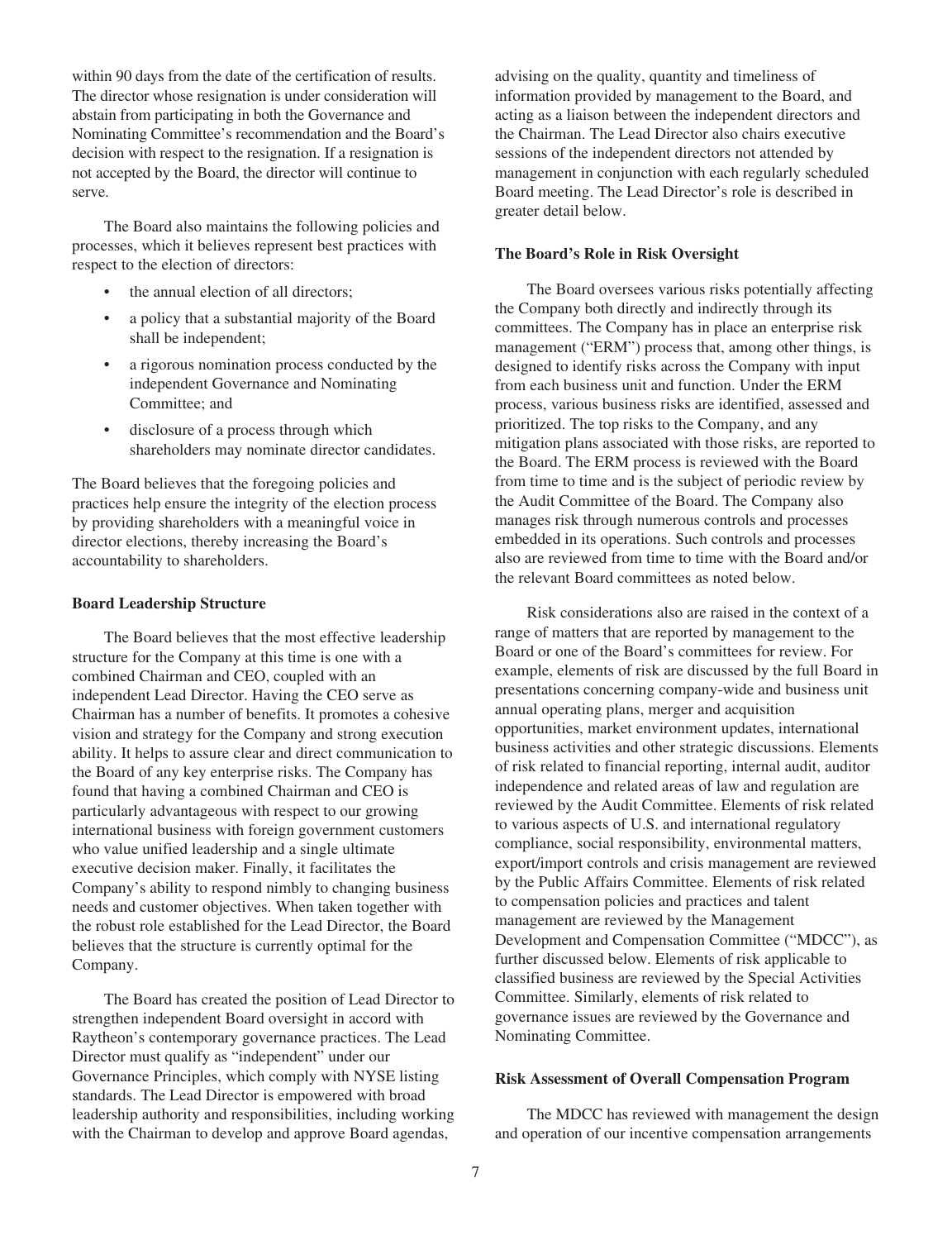for all employees, including executive officers, for the purpose of determining whether such programs might encourage inappropriate risk-taking that would be reasonably likely to have a material adverse effect on the Company. Management compiled an inventory of all incentive compensation arrangements applicable to the Company's employees at all levels which it then reviewed with the MDCC. The MDCC considered the performance objectives and target levels used in connection with these incentive awards and also the features of the Company's compensation programs that are designed to mitigate compensation-related risk, such as those described on page 32 under the caption "Management of Compensation-Related Risk." The MDCC concluded that the Company's compensation plans, programs and policies, considered as a whole, including applicable risk-mitigation features, are not reasonably likely to have a material adverse effect on the Company.

### **Lead Director**

The Board has created the position of independent Lead Director. The Board believes that a Lead Director is an integral part of a Board structure that promotes strong, independent oversight of Raytheon's management and affairs. The Lead Director must be independent as determined by the Board in accordance with the criteria included in our Governance Principles, which are summarized above. The Lead Director's duties include working with the Chairman to develop and approve Board agendas, developing and approving meeting schedules with the Chairman to ensure there is sufficient time for discussion of agenda topics, advising the Chairman as to the quality, quantity and timeliness of the information sent to the Board by management, developing agendas for and chairing executive sessions of the Board (in which the non-management directors meet without management), acting as a liaison between the Chairman and the independent directors and performing such other duties as the Board may determine from time to time. The designation of a Lead Director is not intended to inhibit communication among the directors or between any of them and the Chairman. Annually, the Board reviews the role and function of the Lead Director.

The position of Lead Director is currently held by Michael C. Ruettgers, former Chairman and CEO of EMC Corporation. Mr. Ruettgers was first elected Lead Director by the Board in 2006.

## **Communication with the Board**

Shareholders may communicate with our Board through our Lead Director. You may contact the Lead Director in writing, care of the Corporate Secretary,

Raytheon Company, 870 Winter Street, Waltham, Massachusetts 02451. Interested parties also may contact the Lead Director electronically by submitting comments on our website at www.raytheon.com under the heading "Investor Relations/Corporate Governance/Contact the Board." Communications will be referred to the Lead Director and tracked by the Office of the General Counsel.

Anyone who has a concern regarding our accounting, internal controls over financial reporting or auditing matters may communicate that concern to the Audit Committee. You may contact the Audit Committee in writing, care of Raytheon Company, P.O. Box 21, Concord, Massachusetts 01742. Interested parties may also contact the Audit Committee electronically by submitting comments on our website at www.raytheon.com under the heading "Investor Relations/Corporate Governance/Contact the Board." Communications will be referred to the Audit Committee and will be tracked and investigated in the ordinary course by our Ethics Office with the assistance of the Office of the General Counsel unless otherwise instructed by the Audit Committee.

#### **Service on Other Boards**

Our Governance Principles limit the number of public company boards (including Raytheon) on which a director may serve to five, or three in the case of a director who currently serves as a CEO of a public company. This latter limitation applies to the Company's Chairman and CEO. The Governance Principles provide that a director who is considering joining the board of another public company must notify the Chairman of the Board and the Chair of the Governance and Nominating Committee regarding the proposed board service, and shall not accept the position until advised by the Chairman of the Board that service on the other board would not conflict with a Raytheon policy or service on the Raytheon Board.

## **Director Education**

Our director education program consists of visits to Raytheon facilities, education regarding our Code of Business Ethics and Conduct and other policies and practices relevant to our business and operations. In addition, we sponsor in-house educational programs for the Board and provide updates on relevant topics of interest to the Board. We also encourage directors to attend accredited director education programs and institutes sponsored by various educational institutions.

## **Board and Committee Evaluation Process**

The Governance and Nominating Committee leads an annual assessment of the Board's performance and of its contribution as a whole. In addition, each committee of the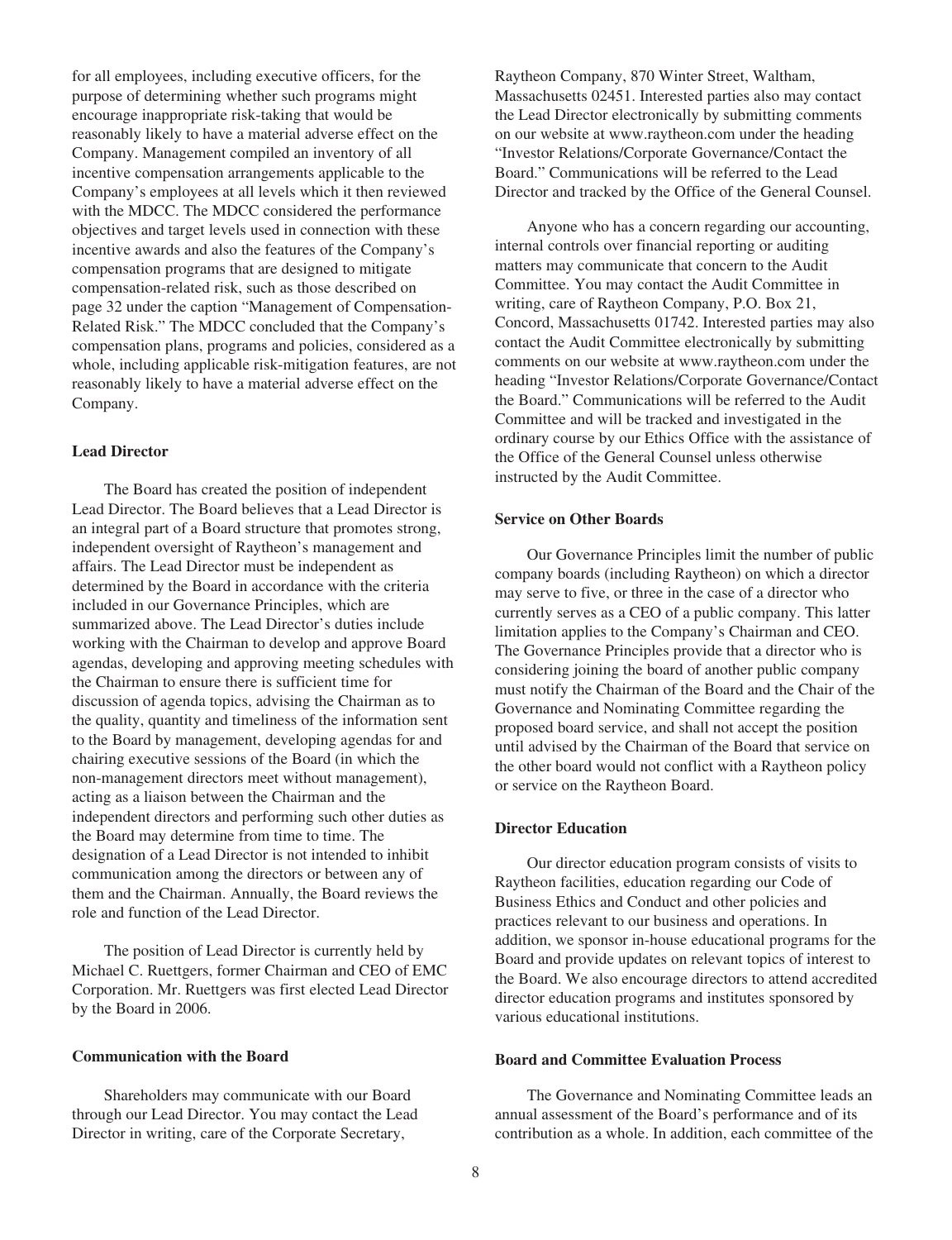Board (except the Executive Committee) annually reviews its performance. Many of the changes to the Governance Principles, committee charters and Board governance practices in general have resulted from the annual evaluation process. The Board views the annual selfassessment review as an integral part of its commitment to achieving high levels of Board and committee performance.

#### **Policy on Shareholder Rights Plans**

We do not have a shareholder rights plan. The Board will obtain shareholder approval prior to adopting a shareholder rights plan unless the Board, in the exercise of its fiduciary duties, determines that, under the circumstances then existing, it would be in the best interests of Raytheon and our shareholders to adopt a rights plan without prior shareholder approval. If a rights plan is adopted by the Board without prior shareholder approval, the plan must provide that it will expire within one year of adoption unless ratified by shareholders.

## **Political Contributions and Lobbying Expenditures Disclosure**

We disclose on our website a description of our oversight process for political contributions and a summary of direct corporate contributions, including those to state and local parties and candidates, and organizations operated in accordance with Section 527 of the U.S. Internal Revenue Code. We recently expanded this disclosure to include information on lobbying activities at the federal and state level. This disclosure is available on our website at www.raytheon.com under the heading "Investor Relations/Corporate Governance/Political Contributions."

#### **Restatement Clawback Policy**

Our Governance Principles contain a Restatement Clawback Policy which gives the Board the right to recover Results-Based Incentive Plan payments, Long-Term Performance Plan awards and restricted stock awards made on or after January 1, 2009 to any elected officer to the extent that such payments or awards were inflated due to erroneous financial statements substantially caused by the executive's knowing or intentionally fraudulent or illegal conduct. The policy is designed to maximize the likelihood that the Company will be successful if it seeks to recover the portion of an executive's incentive compensation attributable to inflated financial results caused by the executive's malfeasance.

### **Code of Ethics and Conflicts of Interest**

We have adopted a Code of Business Ethics and Conduct and Conflict of Interest Policies which apply to all officers, directors, employees and representatives. The Code of Business Ethics and Conduct and the Conflict of Interest Policies are the foundation of our ethics and compliance program and cover a wide range of areas. Many of our policies are summarized in the Code of Business Ethics and Conduct, including our policies regarding conflict of interest, insider trading, discrimination and harassment, confidentiality and compliance with laws and regulations applicable to the conduct of our business. All officers, directors, employees and representatives are required to comply with the Code of Business Ethics and Conduct and are subject to disciplinary action, including termination, for violations. We provide ethics education for directors, officers and employees. The Code of Business Ethics and Conduct is published on our website at www.raytheon.com under the heading "Investor Relations/Corporate Governance/Code of Conduct" and is also available in print to any shareholder who requests it by writing to Raytheon Company, Investor Relations, 870 Winter Street, Waltham, Massachusetts 02451 or by emailing invest@raytheon.com. Any amendments to the Code of Business Ethics and Conduct or the grant of a waiver from a provision of the Code of Business Ethics and Conduct requiring disclosure under applicable SEC rules will be disclosed on our website.

In addition to complying with the Code of Business Ethics and Conduct and other applicable Company policies, directors, officers and employees are expected to bring to the attention of the Senior Vice President, General Counsel and Secretary or the Vice President – Business Ethics and Compliance any actual or potential conflict of interest. Directors, officers and employees may report matters of concern through our anonymous, confidential toll-free EthicsLine at 1-800-423-0210.

### **Transactions with Related Persons**

Our Board has adopted a written Related Party Transactions Policy. Related party transactions include all transactions and relationships involving amounts in excess of \$120,000 between (a) the Company (including subsidiaries) and (b) any director, executive officer or 5% shareholder, including immediate family members and certain entities in which they have a significant interest. Under the policy, the General Counsel (or the CEO, in the case of a matter involving the General Counsel) provides information regarding any related party transaction or relationship to the Governance and Nominating Committee based on information solicited by the General Counsel (or the CEO, in the case of a matter involving the General Counsel). The Governance and Nominating Committee reviews the material facts of all related party transactions and determines whether to approve, disapprove or ratify the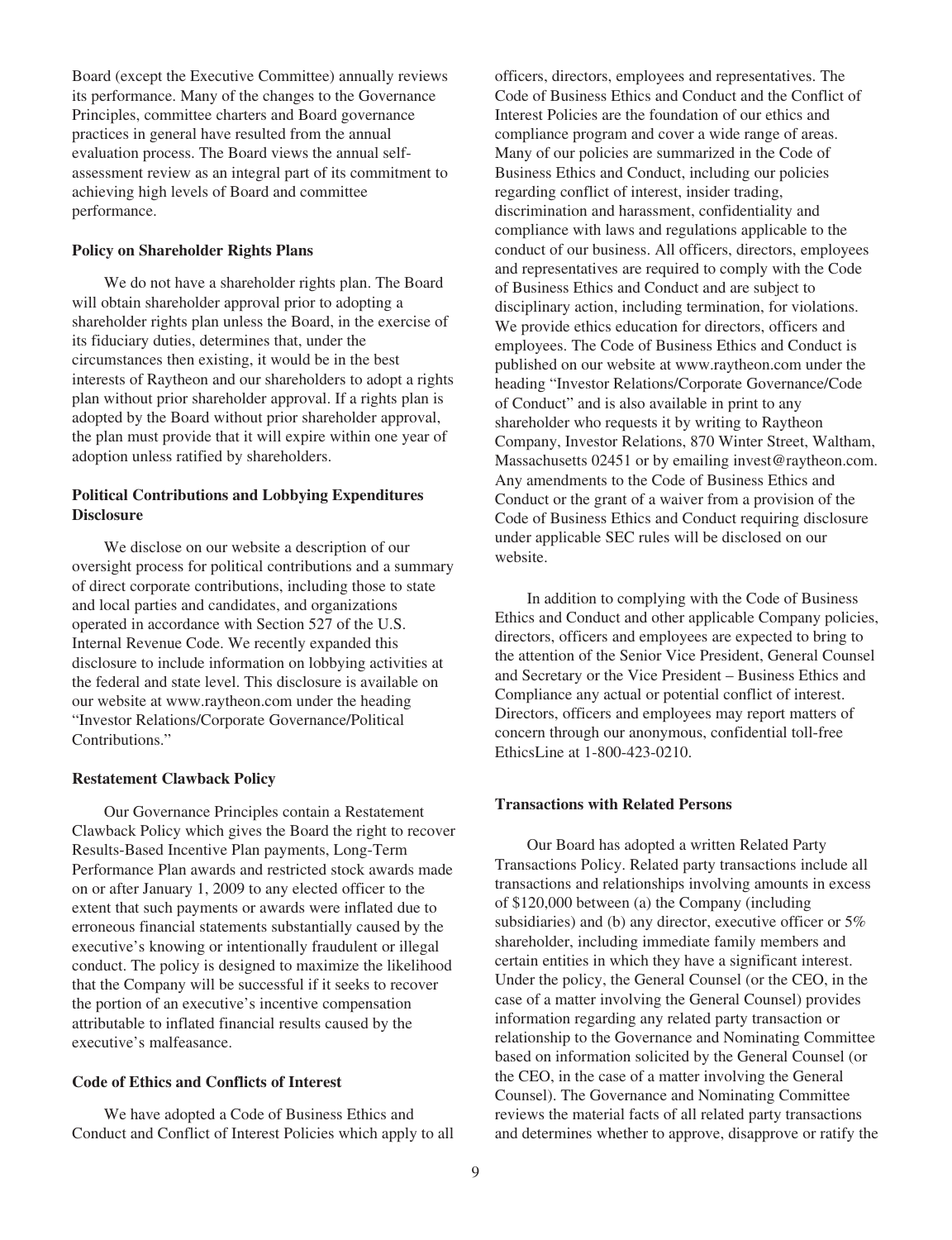transaction or relationship involved. Certain transactions and relationships have been pre-approved by the Governance and Nominating Committee for purposes of the policy, including (a) executive officer compensation approved by the Board, (b) director compensation, (c) certain relatively small transactions between the Company and other companies, (d) certain charitable contributions made by the Company and (e) matters considered by the Board in its director independence determinations.

In a Schedule 13G filing made with the SEC, BlackRock, Inc. ("BlackRock") reported beneficial ownership of 8.42% of our outstanding common stock as of December 31, 2010. This ownership position includes shares owned by Barclays Global Investors, NA, and affiliates ("BGI"). Under previously established business relationships, BlackRock and BGI, which was acquired by BlackRock on December 1, 2009, have provided investment management services for the benefit of certain Raytheon benefit plans. For providing such investment management services, BGI and BlackRock received combined fees of \$9.3 million in 2010, as well as additional amounts from participants in connection with two 401(k) plan investment options. Since BlackRock's acquisition of BGI, all of these arrangements are under the direct control

of BlackRock. In accordance with the Related Party Transactions Policy referenced above, the Governance and Nominating Committee has reviewed these relationships. The Committee ratified these relationships on the basis that BlackRock's ownership of Raytheon stock plays no role in the business relationship between the two companies and that the engagement of BlackRock, and previously BGI, were on terms no more favorable to them than terms that would be available to unaffiliated third parties under the same or similar circumstances.

In accord with the Company's Related Party Transactions Policy, the Governance and Nominating Committee reviewed a relationship in which the Company is a subcontractor to Sensis Corporation ("Sensis") and for which the Company received 2010 contract payments of less than \$5 million. Erik Smith, an immediate family member of a then executive officer of the Company, is employed as the General Manager of Sensis' Defense and Security Systems business. The Committee subsequently reviewed the relationship in accordance with the Company's Policy and found that the contractual terms related to the work performed in 2010 by the Company for Sensis were no more favorable to Sensis than terms that would have been available to unaffiliated third parties under the same or similar circumstances.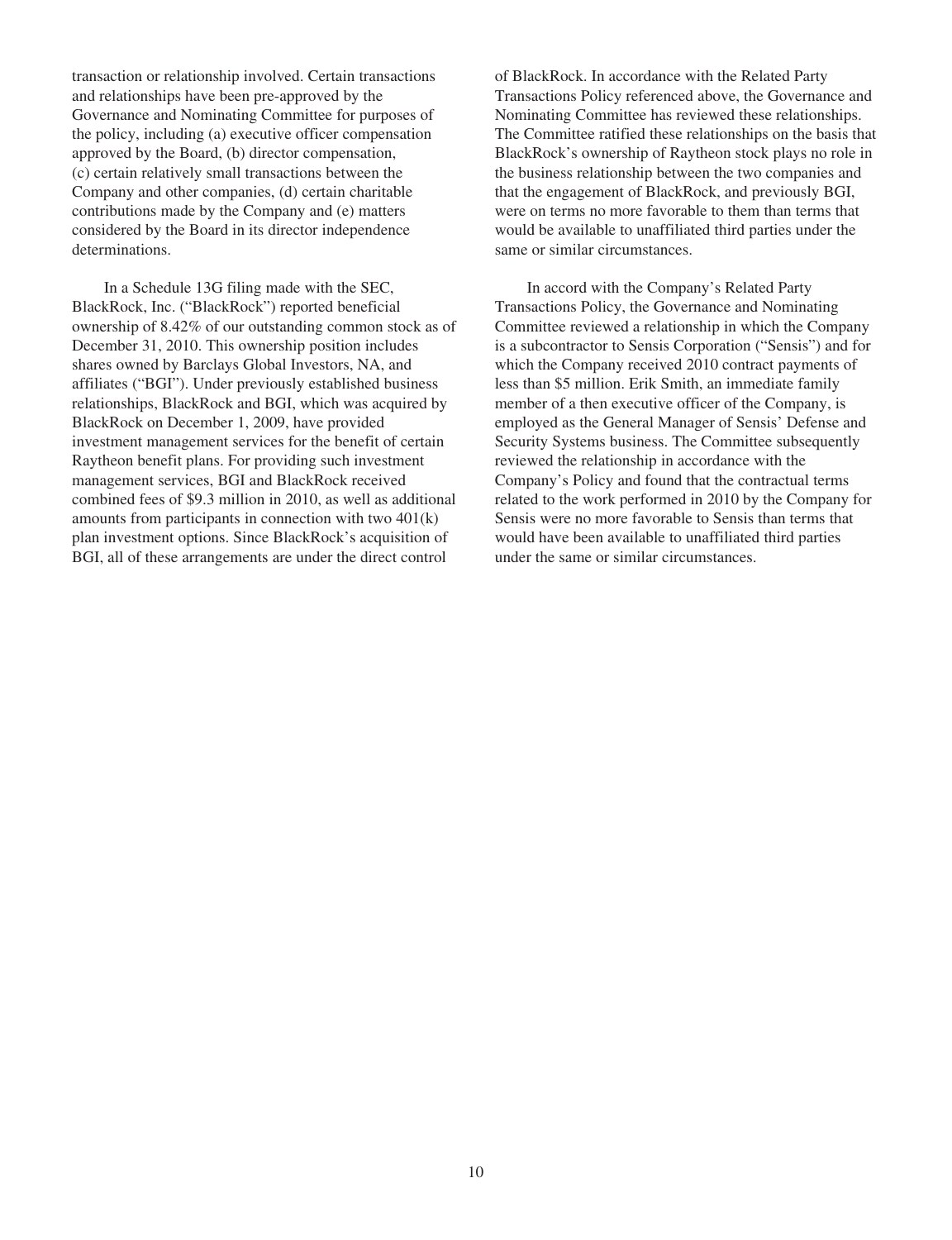## **THE BOARD OF DIRECTORS AND BOARD COMMITTEES**

Our business, property and affairs are managed under the direction of the Board. Directors are kept informed of our business through discussions with the Lead Director, the Chairman and other officers, by reviewing materials provided to them and by participating in meetings of the Board and its committees. The Board has a separately designated Audit Committee established in accordance with the Securities Exchange Act of 1934, as well as a standing Governance and Nominating Committee, Management Development and Compensation Committee, Public Affairs Committee, Special Activities Committee and Executive Committee. Each committee's charter (other than the Executive Committee ) is published on our website at www.raytheon.com under the heading "Investor Relations/Corporate Governance/Committees" and is also available in print to any shareholder who requests it by writing to Raytheon Company, Investor Relations, 870 Winter Street, Waltham, Massachusetts 02451 or by emailing invest@raytheon.com.

The table below provides current membership information regarding the Board and Board committees as of the date of this proxy statement. During 2010, the Board met 10 times. The Board and certain committees also engaged in other discussions and actions during 2010 apart from these meetings. During 2010, the average attendance for directors at Board and committee meetings was 97%, and no director attended less than 75% of the total of all Board and committee meetings on which they served. All directors are expected to attend the Annual Meeting of shareholders. In 2010, all of the directors attended the annual meeting.

The non-management directors, all of whom are independent, meet in an executive session chaired by the Lead Director at the conclusion of every regularly scheduled Board meeting. In addition, committee members generally meet in executive session, without management present, at the conclusion of regularly scheduled meetings of the Governance and Nominating Committee, the Management Development and Compensation Committee, the Audit Committee and the Public Affairs Committee. Each of the committees is comprised solely of independent directors.

|                              | Audit<br>Committee | Governance<br>and<br><b>Nominating</b><br><b>Committee</b> | <b>Management</b><br>Development<br>and<br><b>Compensation</b><br><b>Committee</b> | <b>Public</b><br><b>Affairs</b><br><b>Committee</b> | <b>Special</b><br><b>Activities</b><br><b>Committee</b> | Executive<br>Committee |
|------------------------------|--------------------|------------------------------------------------------------|------------------------------------------------------------------------------------|-----------------------------------------------------|---------------------------------------------------------|------------------------|
| <b>Independent Directors</b> |                    |                                                            |                                                                                    |                                                     |                                                         |                        |
| Vernon E. Clark              |                    |                                                            | X                                                                                  | X                                                   | Chair                                                   | X                      |
| John M. Deutch               |                    | X                                                          | X                                                                                  |                                                     |                                                         |                        |
|                              | X                  |                                                            |                                                                                    | X                                                   | X                                                       |                        |
|                              | $\mathbf{X}$       |                                                            | Chair                                                                              |                                                     |                                                         | $\mathbf{X}$           |
| Michael C. Ruettgers         |                    |                                                            |                                                                                    |                                                     | X                                                       | X                      |
| Ronald L. Skates             | Chair              |                                                            | X                                                                                  | X                                                   |                                                         | X                      |
| William R. Spivey            |                    | X                                                          |                                                                                    | Chair                                               |                                                         | X                      |
|                              | X                  | Chair                                                      |                                                                                    |                                                     |                                                         | X                      |
| <b>Inside Director</b>       |                    |                                                            |                                                                                    |                                                     |                                                         |                        |
| William H. Swanson           |                    |                                                            |                                                                                    |                                                     |                                                         | Chair                  |
| Number of Meetings in 2010   | 9                  |                                                            |                                                                                    |                                                     |                                                         | $\theta$               |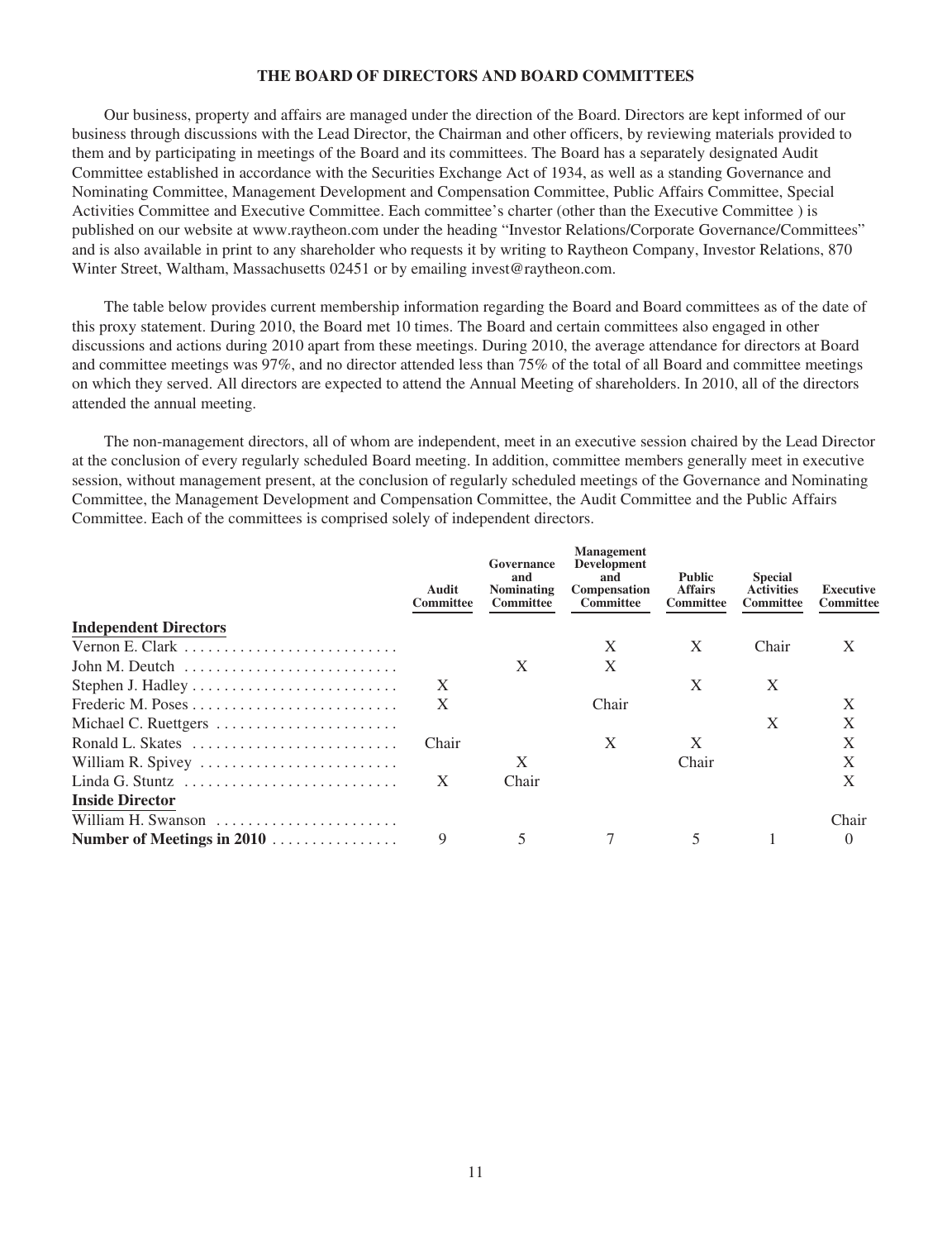## **Audit Committee**

The Audit Committee:

- Oversees the integrity of our financial statements;
- Evaluates the independent auditors' qualifications, performance and independence;
- Oversees our internal audit function;
- Meets with management to consider the adequacy of our internal controls and the objectivity of financial reporting;
- Reviews the independent auditors' audit of the effectiveness of the Company's internal controls;
- Prepares the audit committee report located on page 61 under the heading "Audit Committee Report";
- Meets with the independent auditors, internal auditors and appropriate financial personnel;
- Appoints the independent auditors;
- Pre-approves all audit fees and terms as well as all non-audit engagements with the independent auditors;
- Reviews annual and periodic reports and earnings press releases and recommends to the Board whether the annual audited financial statements should be included in the Company's Form 10-K;
- Discusses with management the Company's risk assessment and risk management policies, including ERM, the Company's major financial risk exposures and steps to monitor and control such exposures;
- Has established a process for employees and others confidentially and anonymously to report concerns or complaints regarding accounting, internal control or auditing matters. More information regarding this process is available on page 8 under the heading "Corporate Governance – Communication with the Board";
- Reviews compliance with our Code of Business Ethics and Conduct with respect to certain financial reporting, controls and allegations of financial misconduct; and
- Has the authority to hire independent counsel and other advisors.

The Board has determined that each member of the Audit Committee is independent as defined by the rules of the NYSE and the SEC. The Board has also determined that Ronald L. Skates, the Chair of the Committee, is an "audit committee financial expert," as defined by SEC rules, based upon Mr. Skates' experience and training.

## **Management Development and Compensation Committee**

The Management Development and Compensation Committee ("MDCC"):

- Reviews and oversees compensation and benefits, as well as personnel plans, policies and programs;
- Reviews and recommends to the Board the compensation of the CEO and the other four most highly compensated executive officers;
- Reviews and approves the compensation of other officers and key employees;
- Reviews peer company practices to ensure competitiveness and seeks to align compensation with the performance of the Company;
- Periodically reviews succession plans for the CEO, the other named executive officers and elected officers of the Company;
- Periodically reviews career development plans for elected officers and other key employees;
- Annually assesses the independence of its outside compensation consultants and pre-approves any services proposed to be provided by such consultants to the Company;
- Administers and makes awards under our equity compensation plans;
- Reviews and discusses with management the "Compensation Discussion and Analysis" section of this proxy statement beginning on page 25;
- Prepares the Management Development and Compensation Committee Report found on page 41; and
- Has the authority to hire independent counsel and other advisors.

While the Board bears the ultimate responsibility for approving compensation of our named executive officers, the MDCC assists the Board in discharging these responsibilities. The agenda for MDCC meetings is determined by its Chair, with the assistance of our Senior Vice President – Human Resources and our Senior Vice President, General Counsel and Secretary, who also regularly attend MDCC meetings. At each meeting, the MDCC meets in executive session. The Chair reports the MDCC's actions and its recommendations on named executive officer compensation to the Board. Using its authority to hire independent advisors, the MDCC has retained Pearl Meyer & Partners ("Pearl Meyer"), an independent compensation consulting firm to assist it in evaluating executive compensation and to assist the Governance and Nominating Committee in evaluating director compensation. For more information on the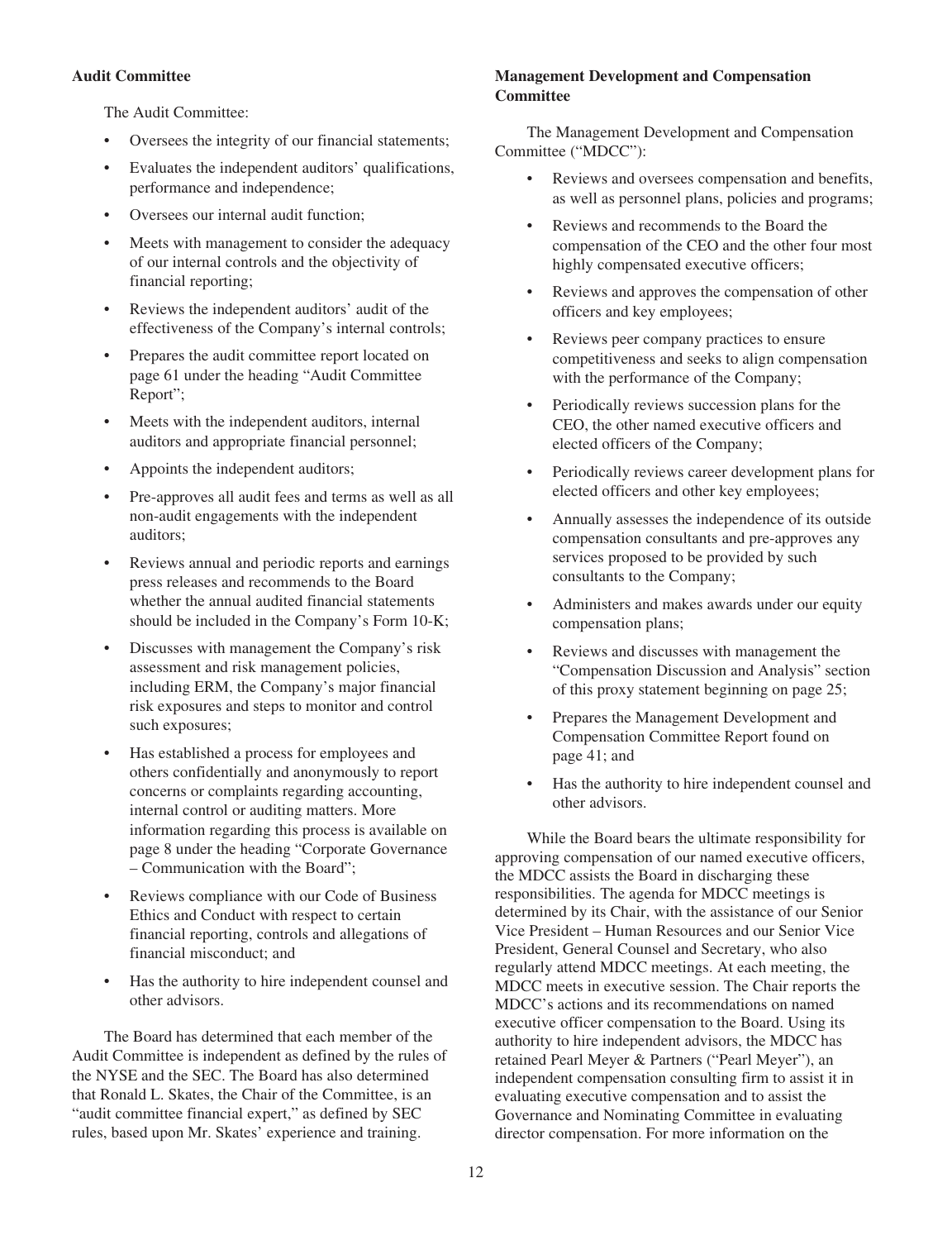MDCC and the services provided to the Committee by Pearl Meyer, see the section entitled "Executive Compensation – Compensation Discussion and Analysis" beginning on page 25.

## **Governance and Nominating Committee**

The Governance and Nominating Committee:

- Reviews and reports to the Board on a periodic basis with regard to matters of corporate governance;
- Establishes procedures for the nomination of directors and recommends candidates for election to the Board;
- Considers director nominees proposed by shareholders;
- Reviews and assesses the effectiveness of our Governance Principles and recommends proposed revisions to the Board;
- Reviews and approves or ratifies transactions and relationships under our Related Party Transactions Policy;
- Reviews proposals by shareholders in connection with the annual meeting of shareholders and makes recommendations to the Board for action on such proposals;
- Makes recommendations to the Board regarding the size and composition of the Board;
- Oversees the orientation program for new directors and the continuing education program for existing directors;
- Approves director compensation with the concurrence of the Board; and
- Has the authority to hire independent counsel and other advisors.

## **Public Affairs Committee**

The Public Affairs Committee:

- Reviews, identifies and brings to the attention of the Board political, social and legal trends and issues that may have an impact on our business, operations, financial performance or public image;
- Reviews our policies and practices in the areas of legal and social responsibility, and recommends to the Board such policies and practices, including those involving:
	- environmental protection;
	- health and safety of employees;
	- ethics;
	- export control;
- regulatory compliance (except financial matters);
- charitable contributions and community relations;
- government relations and legislative policy;
- political contributions and lobbying;
- foreign and domestic consultants and representatives;
- offsets;
- crisis management and emergency preparedness;
- pension plan performance, management and governance;
- government contracting and defense procurement policies;
- Reviews, monitors and makes recommendations to the Board on corporate policies and practices that relate to public policy; and
- Has the authority to hire independent counsel and other advisors.

### **Special Activities Committee**

The Special Activities Committee was formed in 2010 and performs the following activities:

- Reviews Company programs, activities, and potential acquisitions involving classified business which involve special performance, financial, reputational or other risks; and
- Reviews policies, processes, practices, procedures, risk management and internal controls applicable to the Company's classified business to the extent that they deviate from those applicable to the Company's non-classified business activities.

## **Executive Committee**

The Executive Committee is empowered to act for the full Board during intervals between Board meetings, with the exception of certain matters that by law may not be delegated. The Executive Committee did not meet in 2010.

## **Compensation Committee Interlocks and Insider Participation**

The members of our MDCC during fiscal year 2010 were Vernon E. Clark, John M. Deutch, Frederic M. Poses and Ronald L. Skates. None of these members is or has ever been an officer or employee of the Company. To our knowledge, there were no relationships involving members of the MDCC or our other directors which require disclosure in this proxy statement as a Compensation Committee interlock.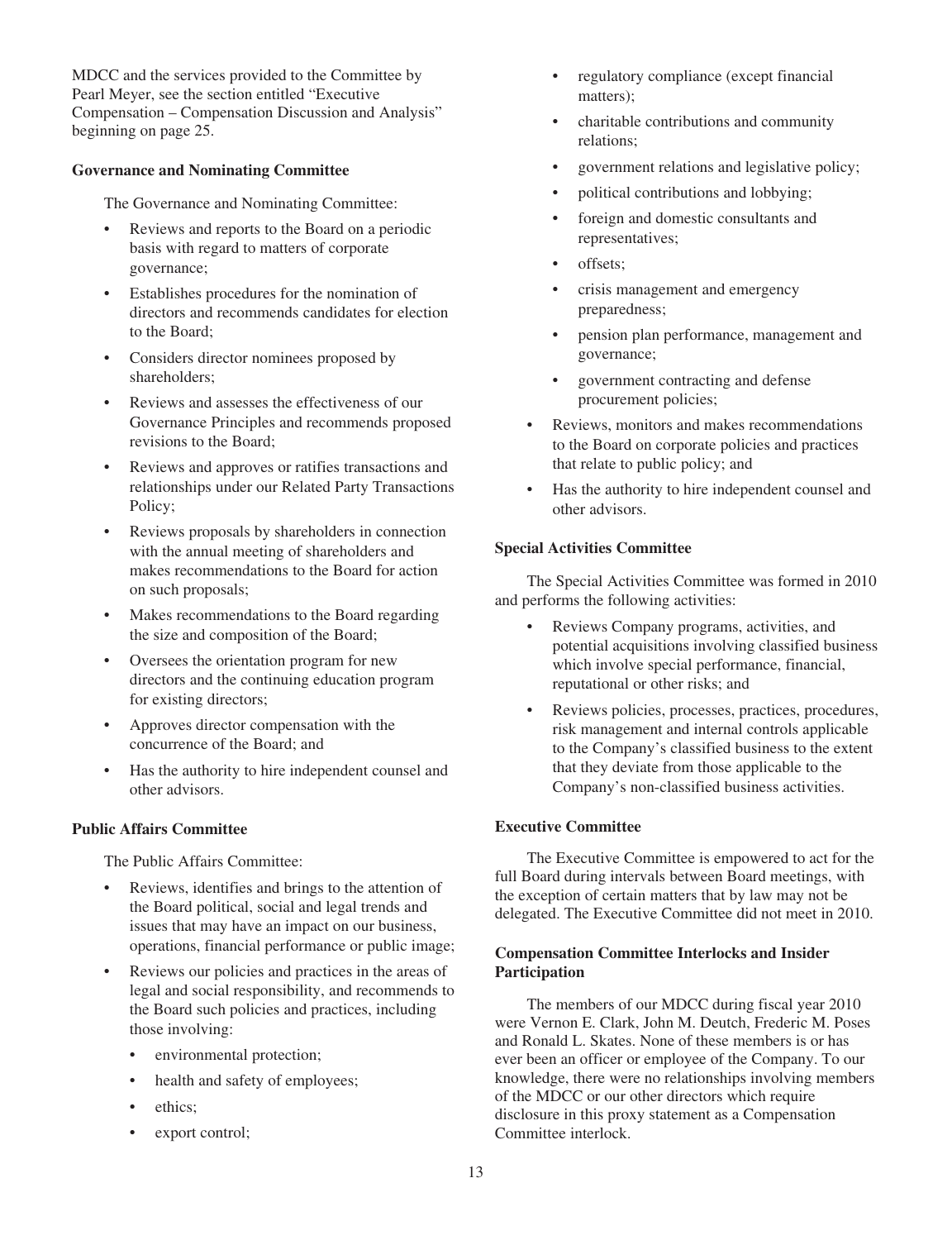## **DIRECTOR COMPENSATION**

Set forth below is information regarding the compensation of our non-employee directors for 2010.

| <b>Fees</b><br><b>Earned or</b><br>Paid in<br>Cash <sup>(1)</sup><br>$(\$)$ | <b>Stock</b><br>Awards <sup>(2)</sup><br>$\left( \text{\$}\right)$ | Option<br>Awards<br>$(\$)$         | <b>Non-Equity</b><br><b>Incentive Plan</b><br><b>Compensation</b><br>$(\$)$ | Change in<br><b>Pension Value</b><br>and<br>Nonqualified<br><b>Deferred</b><br>Compensation<br><b>Earnings</b><br>$\left( \mathbf{S} \right)$ | <b>All Other</b><br><b>Compensation</b><br>(S) | <b>Total</b><br>$(\$)$ |
|-----------------------------------------------------------------------------|--------------------------------------------------------------------|------------------------------------|-----------------------------------------------------------------------------|-----------------------------------------------------------------------------------------------------------------------------------------------|------------------------------------------------|------------------------|
| \$109,000                                                                   | \$120,019                                                          |                                    |                                                                             |                                                                                                                                               | $$5,000^{(3)}$                                 | \$234,019              |
| \$98,500                                                                    | \$120,019                                                          |                                    |                                                                             |                                                                                                                                               |                                                | \$218,519              |
| \$101,000                                                                   | \$120,019                                                          |                                    |                                                                             |                                                                                                                                               |                                                | \$221,019              |
| \$106,000                                                                   | \$120,019                                                          |                                    |                                                                             |                                                                                                                                               | $$5,000^{(3)}$                                 | \$231,019              |
| \$102,500                                                                   | \$170,975                                                          |                                    |                                                                             |                                                                                                                                               | $$2,500^{(3)}$                                 | \$275,975              |
|                                                                             |                                                                    |                                    |                                                                             |                                                                                                                                               | $$5,000^{(3)}$                                 | \$249,019              |
| \$106,500                                                                   | \$120,019                                                          |                                    |                                                                             |                                                                                                                                               |                                                | \$226,519              |
| \$112,500                                                                   | \$120,019                                                          |                                    |                                                                             |                                                                                                                                               | $$5,000^{(3)}$                                 | \$237,519              |
|                                                                             |                                                                    | \$124,000 <sup>(4)</sup> \$120,019 |                                                                             |                                                                                                                                               |                                                |                        |

(1) Consists of the amounts described below:

| <b>Director</b>               | <b>Roles</b>                                                                                  | <b>Basic</b><br>Annual<br><b>Retainer</b><br>$\left( \mathbf{\$}\right)$ | Supplemental<br>Annual<br><b>Retainer</b><br>$\left( \mathbb{S}\right)$ | <b>Meeting</b><br><b>Fees</b><br>$(\$)$ |
|-------------------------------|-----------------------------------------------------------------------------------------------|--------------------------------------------------------------------------|-------------------------------------------------------------------------|-----------------------------------------|
|                               | Mr. Clark  Chair, Special Activities Committee $(6/10-12/10)$                                 | \$65,000                                                                 | \$5,000                                                                 | \$39,000                                |
|                               | Mr. Deutch Chair, Governance Committee $(1/10-5/10)$                                          | \$65,000                                                                 | \$5,000                                                                 | \$28,500                                |
| Mr. Hadley $\dots$ . Director |                                                                                               | \$65,000                                                                 |                                                                         | \$36,000                                |
|                               | Mr. Poses  Chair, MDCC $(6/10-12/10)$                                                         | \$65,000                                                                 | \$5,000                                                                 | \$36,000                                |
| Mr. Ruettgers  Lead Director  |                                                                                               | \$65,000                                                                 | \$24,000                                                                | \$13,500                                |
|                               | Mr. Skates  Chair, Audit Committee                                                            | \$65,000                                                                 | \$20,000                                                                | \$39,000                                |
|                               | Mr. Spivey  Chair, MDCC $(1/10-5/10)$ and Public Affairs Committee $(6/10-12/10)$             | \$65,000                                                                 | \$10,000                                                                | \$31,500                                |
|                               | Ms. Stuntz  Chair, Public Affairs Committee (1/10-5/10) and Governance Committee (6/10-12/10) | \$65,000                                                                 | \$10,000                                                                | \$37,500                                |

Mr. Skates elected to receive his annual retainer of \$65,000 and his Audit Committee Chair annual retainer of \$20,000 in shares of our common stock. See footnote 4.

(2) These amounts represent the aggregate grant date fair value of awards of restricted stock in accordance with the accounting standard for share-based payments.

The aggregate numbers of shares of restricted stock held by each director as of December 31, 2010 were as follows:

| <b>Director</b> | <b>Restricted</b><br><b>Stock</b><br>#) |
|-----------------|-----------------------------------------|
|                 | 2.280                                   |
|                 | 2,280                                   |
|                 | 2.280                                   |
|                 | 2.280                                   |
|                 | 3.248                                   |
|                 | 2.280                                   |
|                 | 2.280                                   |
|                 | 2.280                                   |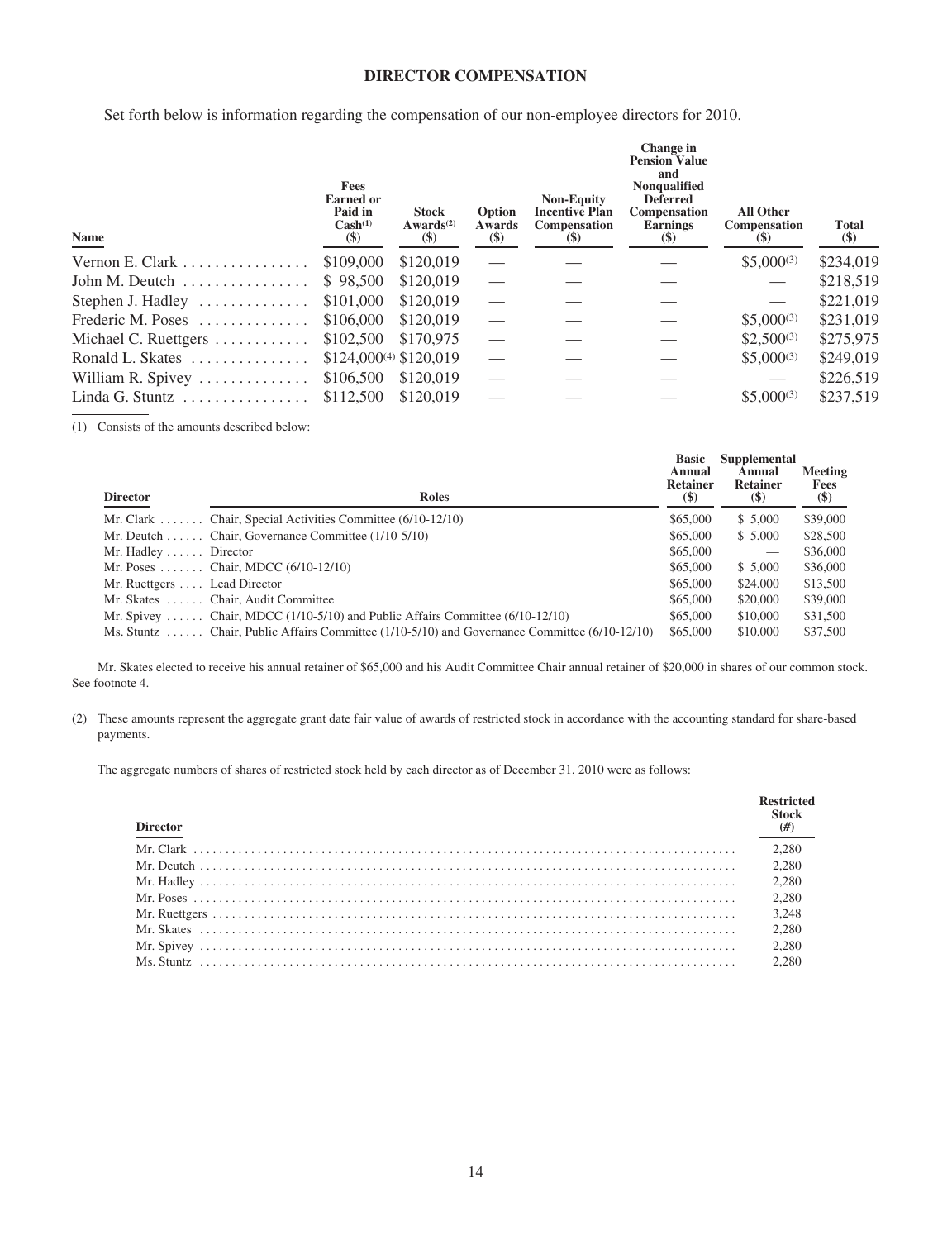The following table shows the shares of restricted stock awarded to each director during 2010, and the aggregate grant date fair value for each award.

| <b>Director</b> | Grant<br>Date | <b>All Stock</b><br><b>Awards: Number</b><br>of Shares of Stock<br>or Units $(\#)$ | <b>Full Grant Date</b><br>Value of Award(\$) |
|-----------------|---------------|------------------------------------------------------------------------------------|----------------------------------------------|
|                 | 5/27/10       | 2.280                                                                              | \$120,019                                    |
|                 | 5/27/10       | 2.280                                                                              | \$120,019                                    |
|                 | 5/27/10       | 2.280                                                                              | \$120,019                                    |
|                 | 5/27/10       | 2.280                                                                              | \$120,019                                    |
|                 | 5/27/10       | 3.248                                                                              | \$170,975                                    |
|                 | 5/27/10       | 2.280                                                                              | \$120,019                                    |
|                 | 5/27/10       | 2.280                                                                              | \$120,019                                    |
|                 | 5/27/10       | 2.280                                                                              | \$120,019                                    |

(3) Represents Raytheon contributions under our matching gift and charitable awards program, which is available to all employees and directors.

(4) Mr. Skates elected to receive his annual retainer of \$65,000 and his Audit Committee Chair annual retainer of \$20,000 in shares of our common stock. As a result of such election, Mr. Skates received 1,615 shares of our common stock on May 27, 2010 based on a stock price of \$52.64.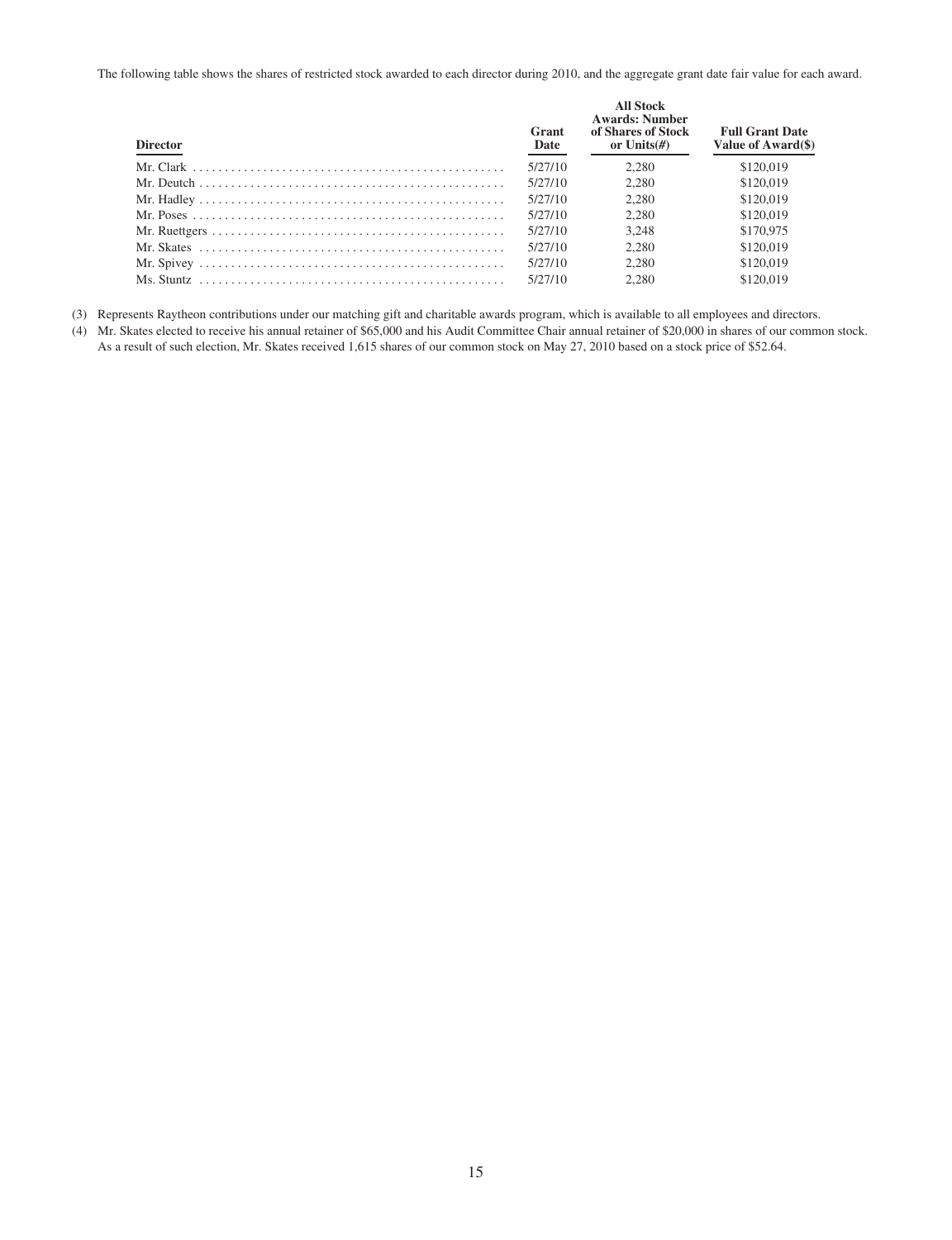#### **Elements of Director Compensation**

The principal features of the compensation received by our non-employee directors for 2010 are described below.

*Annual Retainers*. All of our non-employee directors are paid an annual Board cash retainer as indicated below. A supplemental annual cash retainer is also paid to committee chairs and the Lead Director as indicated below. Directors may elect to receive their annual cash retainers in shares of our common stock in lieu of cash. We pay the cash retainers quarterly and the stock retainers, including stock in lieu of cash retainers, annually.

| <b>Annual Retainer</b>                  | 2010     |
|-----------------------------------------|----------|
| Board of Directors                      | \$65,000 |
|                                         | \$24,000 |
| Governance and Nominating Committee     |          |
|                                         | \$10,000 |
| Audit Committee Chair                   | \$20,000 |
| Management Development and Compensation |          |
| Committee Chair                         | \$10,000 |
| Public Affairs Committee Chair          | \$10,000 |
| Special Activities Committee Chair      | \$10,000 |

*Meeting Fees.* Our non-employee directors receive a \$1,500 meeting fee for each Board or committee meeting attended in person or held by teleconference, except with respect to our Lead Director who receives meeting fees only for Board meetings and not fees for Committee meeting attendance.

*Equity Awards.* Each non-employee director also receives an annual grant of restricted stock which is entitled to full dividend and voting rights. Through 2010, these grants were made under the 1997 Nonemployee Directors Restricted Stock Plan. Future equity grants to non-employee directors will be made under the Raytheon 2010 Stock Plan ("2010 Stock Plan"). Unless otherwise provided by the Board, the restricted stock vests (becomes non-forfeitable) on the date of the annual meeting of shareholders in the calendar year following the year of grant, or upon the earlier occurrence of the director's termination as a director after a change-in-control of Raytheon or the director's death. Upon a director's termination of service on the Board for any other reason, his or her unvested restricted stock award will be forfeited to Raytheon. Regardless of the vesting date, the shares will remain subject to transfer restriction for at least six months after the grant date. In 2010, each non-employee director was awarded \$120,000 of restricted stock (\$171,000 in the case of the Lead Director).

*Benefits*. We reimburse our non-employee directors for actual expenses incurred in the performance of their service as directors, including attendance at director education programs sponsored by educational and other institutions. We also maintain a business travel accident insurance policy which includes coverage for non-employee directors with up to \$1,000,000 per incident in accident insurance when traveling on Raytheon business. In addition, all directors are eligible to participate in our matching gift and charitable awards program available to all employees. We match eligible gifts up to \$5,000 per donor per calendar year.

Pursuant to our Deferred Compensation Plan, directors may defer receipt of their annual retainer and/or meeting fees until retirement from the Board. Directors also may elect to receive their cash retainer in shares of our common stock which can be received currently or deferred.

#### **Director Stock Ownership and Retention Guidelines**

As stated in our Governance Principles, the Board believes that directors should be shareholders and have a financial stake in the Company. Accordingly, independent directors are paid a substantial portion of their compensation in equity awards. Further, each director is expected to own shares of our common stock with a market value of at least two times his or her annual retainer, with five years to achieve the target ownership threshold. The Governance Principles also provide that a director may not dispose of Company stock until attaining the requisite ownership threshold and thereafter must maintain such equity ownership level.

#### **Policy Against Hedging with Respect to Company Stock**

To assure alignment with the long term interests of our other shareholders, under the Company's Insider Trading Policy, directors, as well as officers and employees, may not engage in short sales of Company stock or transactions in any derivative of a Company security, including, but not limited to, puts, calls and options (other than the receipt and exercise of options that might be granted by the Company pursuant to a Company compensation plan).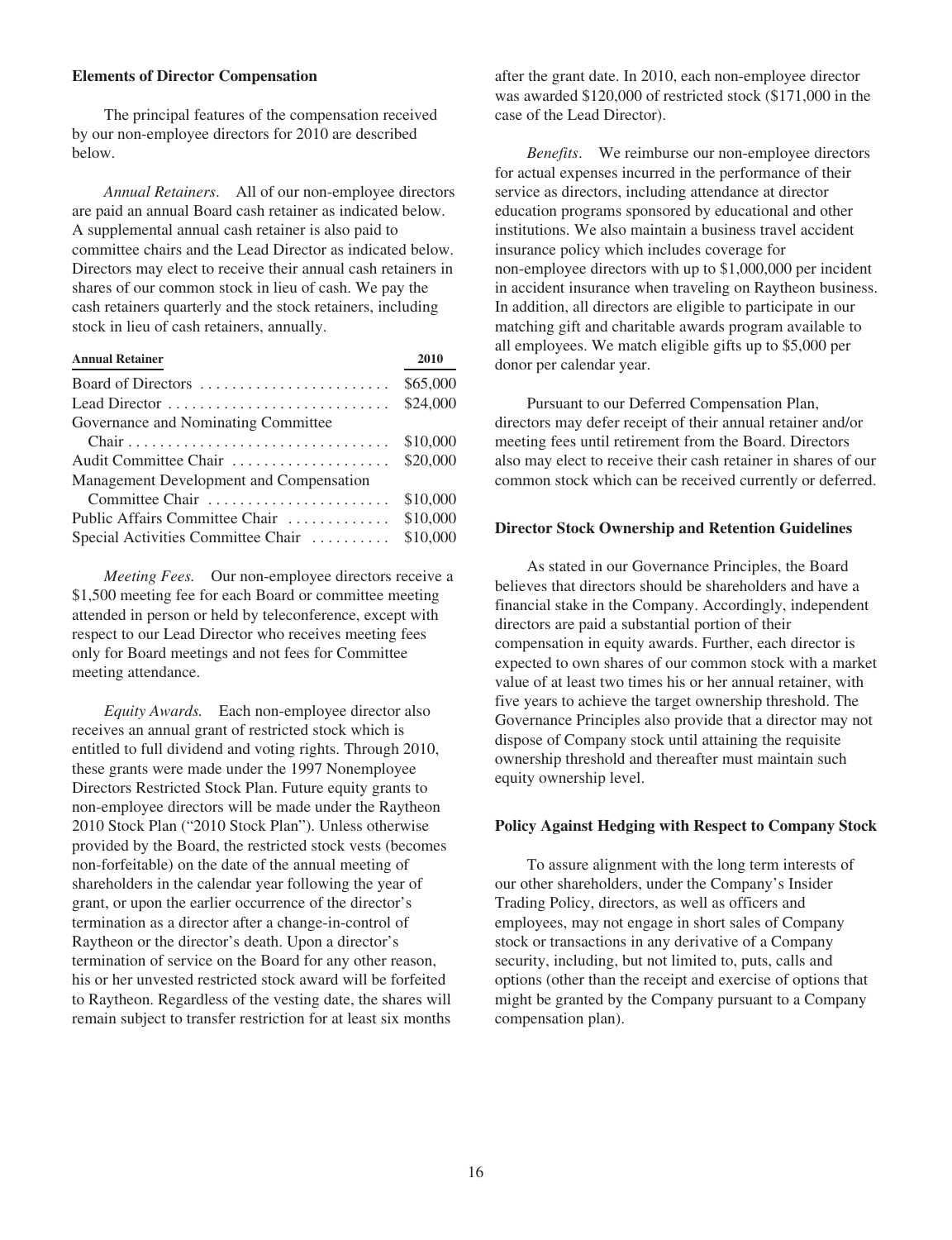## **ELECTION OF DIRECTORS (Item No. 1 on the proxy card)**

The Board is subject to annual election by the shareholders. The Board has nominated Vernon E. Clark, John M. Deutch, Stephen J. Hadley, Frederic M. Poses, Michael C. Ruettgers, Ronald L. Skates, William R. Spivey, Linda G. Stuntz and William H. Swanson to serve one-year terms that will expire at the 2012 Annual Meeting of Shareholders.

We have included below the principal occupation and employment during the past five years and other information about the nominees, including a discussion of

the specific considerations relating to the experience, qualifications, attributes or skills considered by the Governance and Nominating Committee in support of each individual's nomination to serve as a director. If elected, the nominees will continue in office until their successors have been duly elected and qualified, or until the earlier of their death, resignation or retirement. We expect each of the nominees to be able to serve if elected. If any of these persons is unable to serve or for good cause will not serve, the proxies may be voted for a substitute nominee designated by the Board.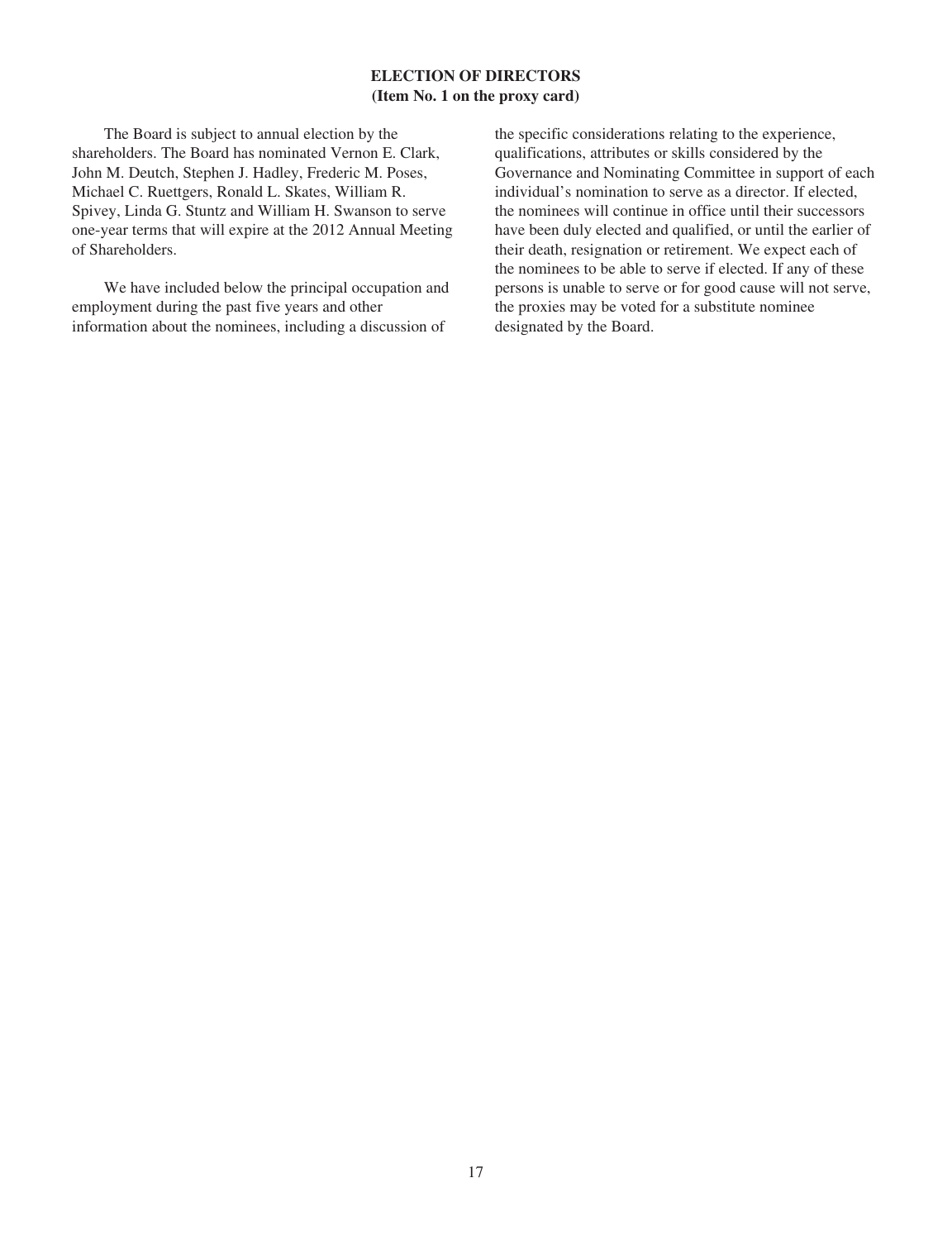## **Nominees for Election**

## **VERNON E. CLARK**

- Director of the Company since 2005.
- Chief of Naval Operations, the senior uniformed executive of the United States Navy, from 2000 to 2005 (retired in 2005).
- 37-year career in the United States Navy, serving in various positions of increasing responsibility; commanded a patrol gunboat and concluded as the Chief of Naval Operations.
- Current Directorships: Rolls Royce North America (aerospace, marine and energy-related manufacturer) since 2006; and Horizon Lines, Inc. (ocean shipping and integrated logistics company) since 2007.
- Affiliations: Trustee of Regent University and Vanguard University; Member of Air University Board of Visitors; Non-executive Chairman of the Board of SRI International (Stanford Research Institute); Member of USO Board of Governors; and Member of the Defense Policy Board.
- Age 66.

Admiral Clark's qualifications to serve on the Board include his extensive knowledge of, and experience with, the products used by and the needs of our customers based on his extensive career as an officer in the United States Navy, coupled with his organizational acumen and leadership ability illustrated by his service as Chief of Naval Operations.

## **JOHN M. DEUTCH**

- Director of the Company since 1998.
- Institute Professor at the Massachusetts Institute of Technology since 1990.
- Director of Central Intelligence from 1995 to 1996.
- Deputy Secretary of Defense from 1994 to 1995.
- Undersecretary of Defense, Acquisition and Technology from 1993 to 1994.
- Provost (from 1985 to 1990), Dean of Science (from 1981 to 1988) and Chairman of the Department of Chemistry (from 1982 to 1985) of the Massachusetts Institute of Technology.
- Current Directorship: Cheniere Energy, Inc. (liquefied natural gas receiving company) since 2006.
- Past Directorships: Citigroup Inc. (financial services company) from 1996 to April 2010; Cummins Engine Company, Inc. (provider of engines and related technologies) from 1997 to 2008; and Schlumberger Ltd. (oilfield services company) from 1997 to 2007.
- Affiliations: Museum of Fine Arts Boston; Resources for the Future; Center for American Progress; Massachusetts General Hospital Physicians Organization; and Urban Institute.
- Age 72.

Mr. Deutch's qualifications to serve on the Board include his extensive knowledge and experience relating to technology, intelligence and security matters, as well as public policy, based on his varied high level roles in government and academia.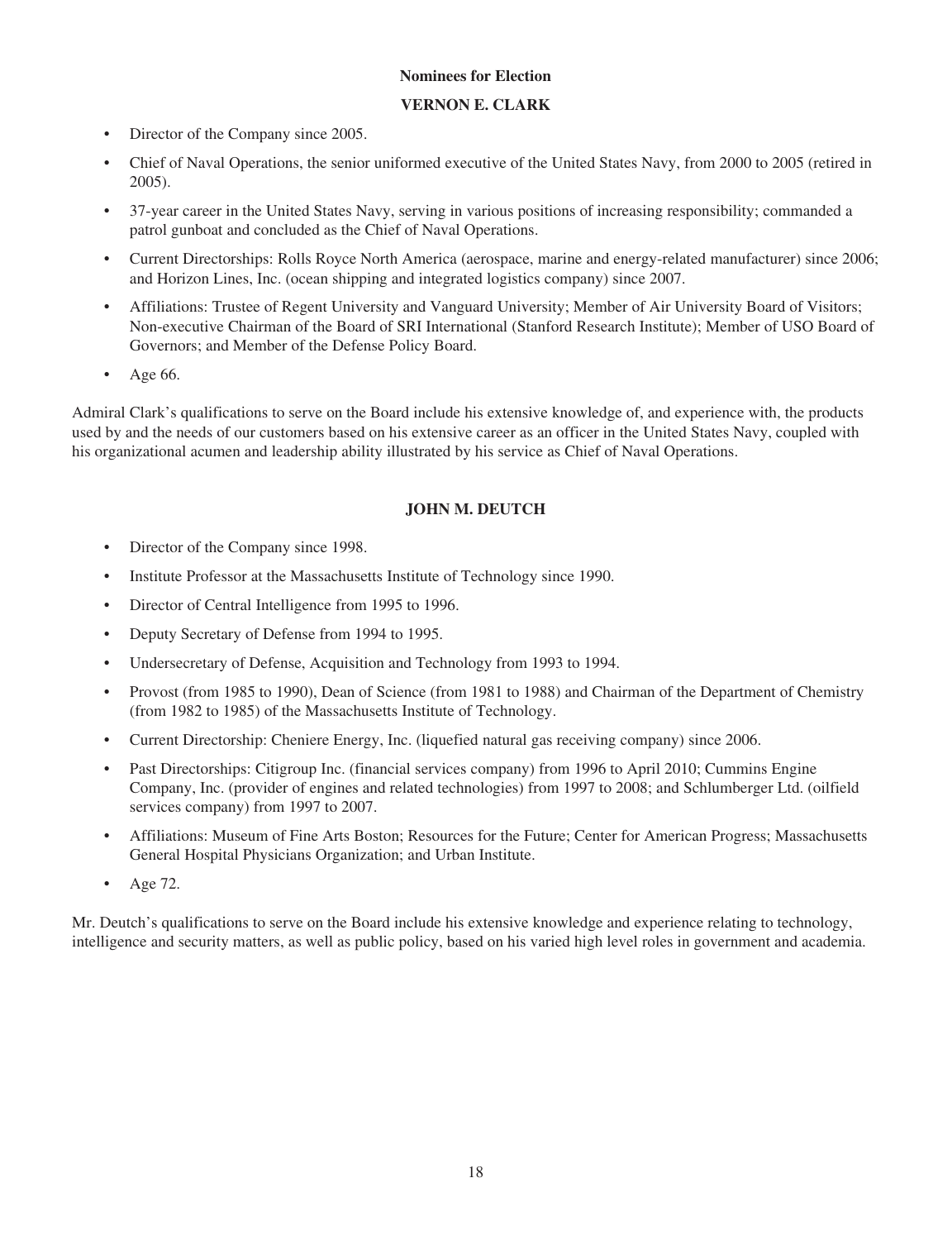## **STEPHEN J. HADLEY**

- Director of the Company since 2009.
- Senior Advisor for International Affairs at the U.S. Institute of Peace since 2009.
- Principal in The RiceHadley Group, LLC (international strategic consulting firm) since 2009.
- Assistant to the President for National Security Affairs from 2005 to 2009.
- Assistant to the President and Deputy National Security Advisor from 2001 to 2005.
- Partner in the Washington, D.C. law firm of Shea & Gardner and a principal in The Scowcroft Group (international consulting firm) from 1993 to 2001.
- Affiliations: Director of the Atlantic Council of the United States; Member of the Council on Foreign Relations; Member of the International Institute for Strategic Studies.
- Current Directorships: The Bessemer Group, Incorporated, Bessemer Securities Corporation (including service on its Audit Committee), and certain related entities (all privately held financial services companies) since 2009.
- Age 64.

Mr. Hadley's qualifications to serve on the Board include his extensive knowledge and experience relating to national security, international affairs, public policy, legal matters and formulation of strategy, based on his varied high level roles in government, consulting and the practice of law.

## **FREDERIC M. POSES**

- Director of the Company since 2000.
- Chairman and CEO of Trane, Inc. (formerly American Standard Companies, Inc.) (air conditioning systems, services and solutions provider) from 2000 to 2008.
- President and Chief Operating Officer of AlliedSignal, Inc. from 1998 to 1999.
- 30-year business career at AlliedSignal, starting as a financial analyst in 1969 and serving in various capacities including President of the Engineered Materials business beginning in 1988.
- Current Directorship: Non-executive Chairman of the Board of Tyco Electronics, Ltd. (manufacturer and provider of an array of products including electronics and telecommunications) since 2007.
- Past Directorships: Centex Corporation (home building company) from 2001 to 2009; and Trane, Inc. from 1999 to 2008.
- Affiliations: Chairman of the Board of National Center for Learning Disabilities; Member of the Duke Engineering School Board of Visitors; Trustee of Eagle Hill School, Greenwich, CT; and Member of the Board of Central Synagogue.
- Age 68.

Mr. Poses' qualifications to serve on the Board include his extensive business experience, skills and acumen reflected in his positions as chief operating officer of a large public company and as chairman and CEO of a second large public company.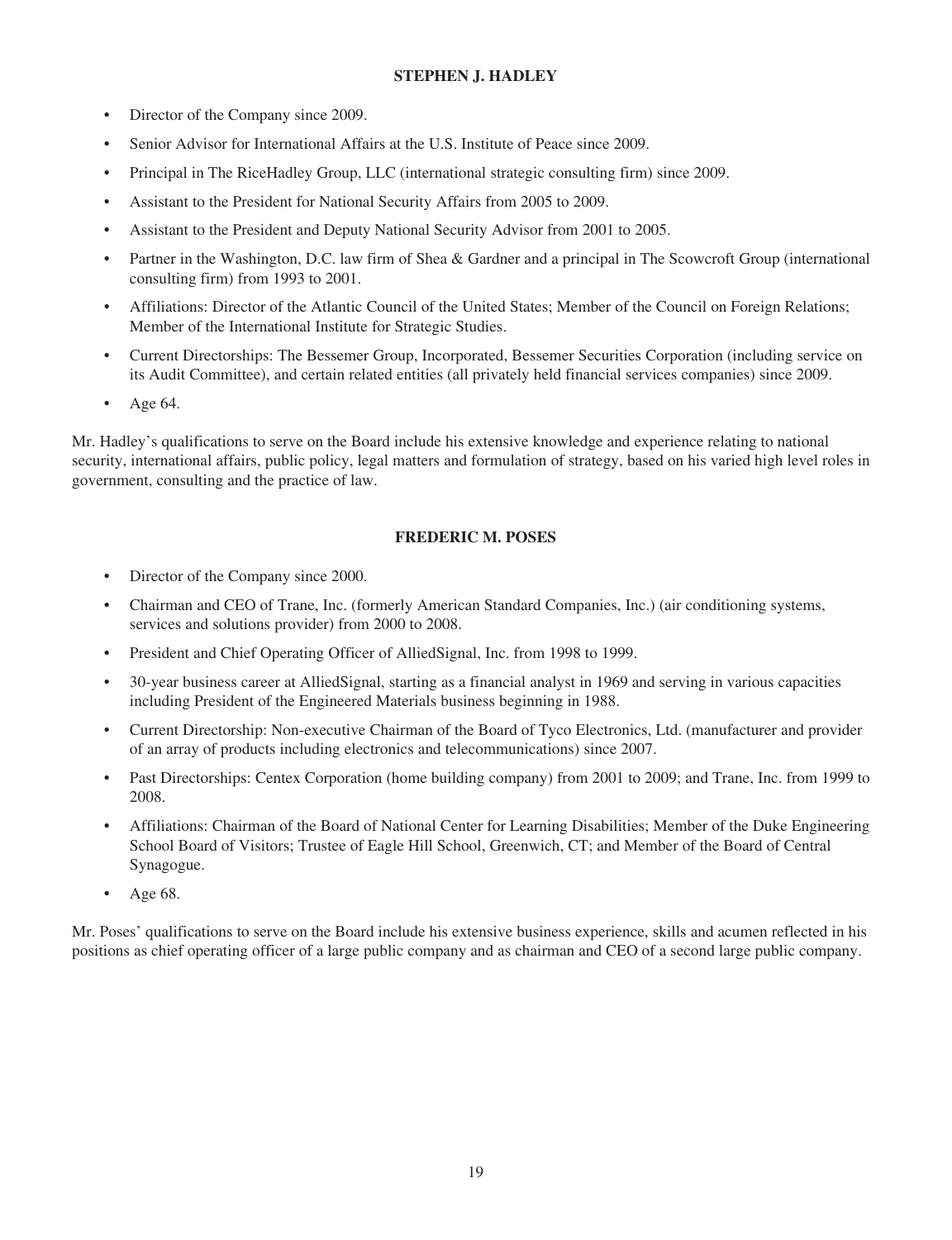## **MICHAEL C. RUETTGERS**

- Director of the Company since 2000.
- Chairman of EMC Corporation (data storage and management products and services provider) from January 2004 to December 2005.
- Executive Chairman (from 2001 to 2004) and CEO (from 1992 to 2001) of EMC Corporation; held a variety of senior executive positions at EMC Corporation from 1988 to 1992.
- Current Directorship: Non-executive Chairman of the Board of Wolfson Microelectronics plc (manufacturer of semiconductor chips used in audio, video and imaging applications) since 2008.
- Past Directorship: EMC Corporation from 1992 to 2005.
- Affiliations: Trustee of Lahey Clinic.
- Age 68.

Mr. Ruettgers' qualifications to serve on the Board include his extensive business experience, skills and acumen reflected in his positions as chairman and CEO of a large public company operating in the technology sector.

## **RONALD L. SKATES**

- Director of the Company since 2003.
- Private investor since 1999.
- President and CEO of Data General Corporation (data storage and enterprise solutions supplier) from 1989 to 1999; held other positions at Data General Corporation from 1986 to 1989.
- Partner at Price Waterhouse (now PricewaterhouseCoopers LLP) from 1976 to 1986.
- Current Directorships: State Street Corporation (financial services company) since 2002; Courier Corporation (book manufacturer and specialty publisher) since 2003; and Gilbane, Inc. (privately held real estate development and construction company) since 2002.
- Past Directorship: Cabot Microelectronics Corporation (supplier of chemical mechanical planarization products and services) from 2001 to 2005.
- Affiliations: Trustee Emeritus of Massachusetts General Hospital; and Trustee of the Massachusetts General Hospital Physicians Organization.
- Age 69.

Mr. Skates' qualifications to serve on the Board include his extensive business experience, skills and acumen evidenced by his service as president and CEO of a large public technology company, coupled with his accounting expertise derived from being a certified public accountant and partner of a major accounting firm.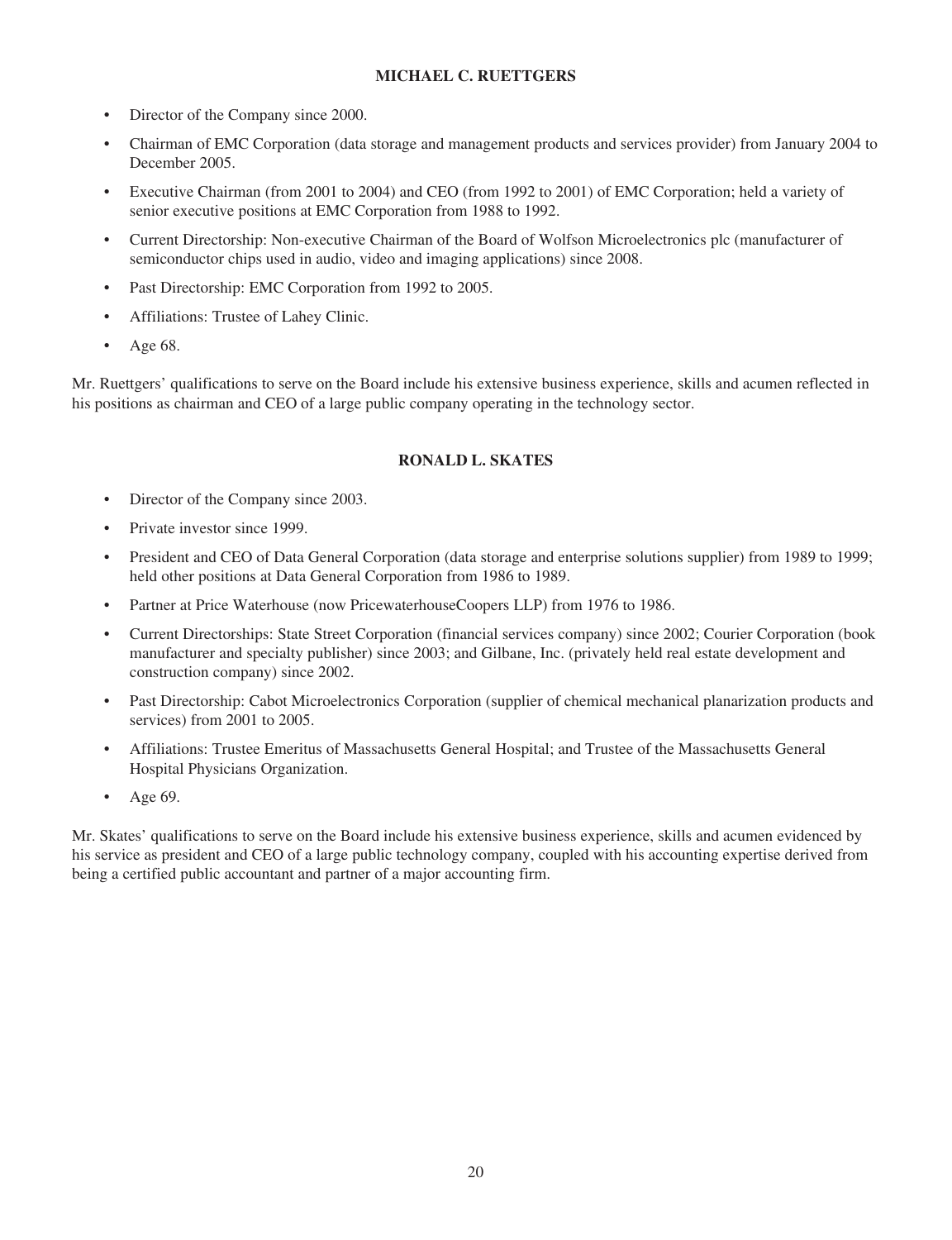## **WILLIAM R. SPIVEY**

- Director of the Company since 1999.
- President and CEO of Luminent, Inc. (fiber-optic transmission products provider) from 2000 to 2001.
- Group President, Network Products Group, Lucent Technologies Inc. from 1997 to 2000.
- Vice President, Systems & Components Group, AT&T Corporation from 1994 to 1997.
- Group Vice President and President, Tektronix Development Company, Tektronix, Inc. from 1991 to 1994.
- Current Directorships: Cascade Microtech, Inc. (advanced wafer probing solutions provider) since 1998; Novellus Systems, Inc. (advanced process equipment provider) since 1998; and Laird PLC (electronics components and systems provider) since 2002.
- Past Directorship: Lyondell Chemical Company (manufacturer of basic chemicals and derivatives) from 2000 to 2007; and ADC Telecommunications, Inc. (supplier of network infrastructure products and services) from 2004 to 2010.
- Age 64.

Mr. Spivey's qualifications to serve on the Board include his extensive business experience, skills and acumen reflected in his positions as a business unit head at three public technology companies and CEO of another public technology company.

## **LINDA G. STUNTZ**

- Director of the Company since 2004.
- Partner in the law firm of Stuntz, Davis & Staffier, P.C. since 1995.
- Partner in the law firm of Van Ness Feldman from 1993 to 1995.
- Deputy Secretary of, and held senior policy positions in, the United States Department of Energy from 1989 to 1993.
- Associate Minority Counsel and Minority Counsel to the U.S. House of Representatives Energy and Commerce Committee from 1981 to 1987.
- Past Directorship: Schlumberger Ltd. (oilfield services company) from 1993 to 2010.
- Affiliations: Director of Wittenberg University.
- Age 56.

Ms. Stuntz's qualifications to serve on the Board include her extensive knowledge and experience relating to corporate governance, public policy and legal matters, as well as legislative and regulatory affairs, based on her varied high-level roles in both the executive and legislative branches of government, as well as the practice of law.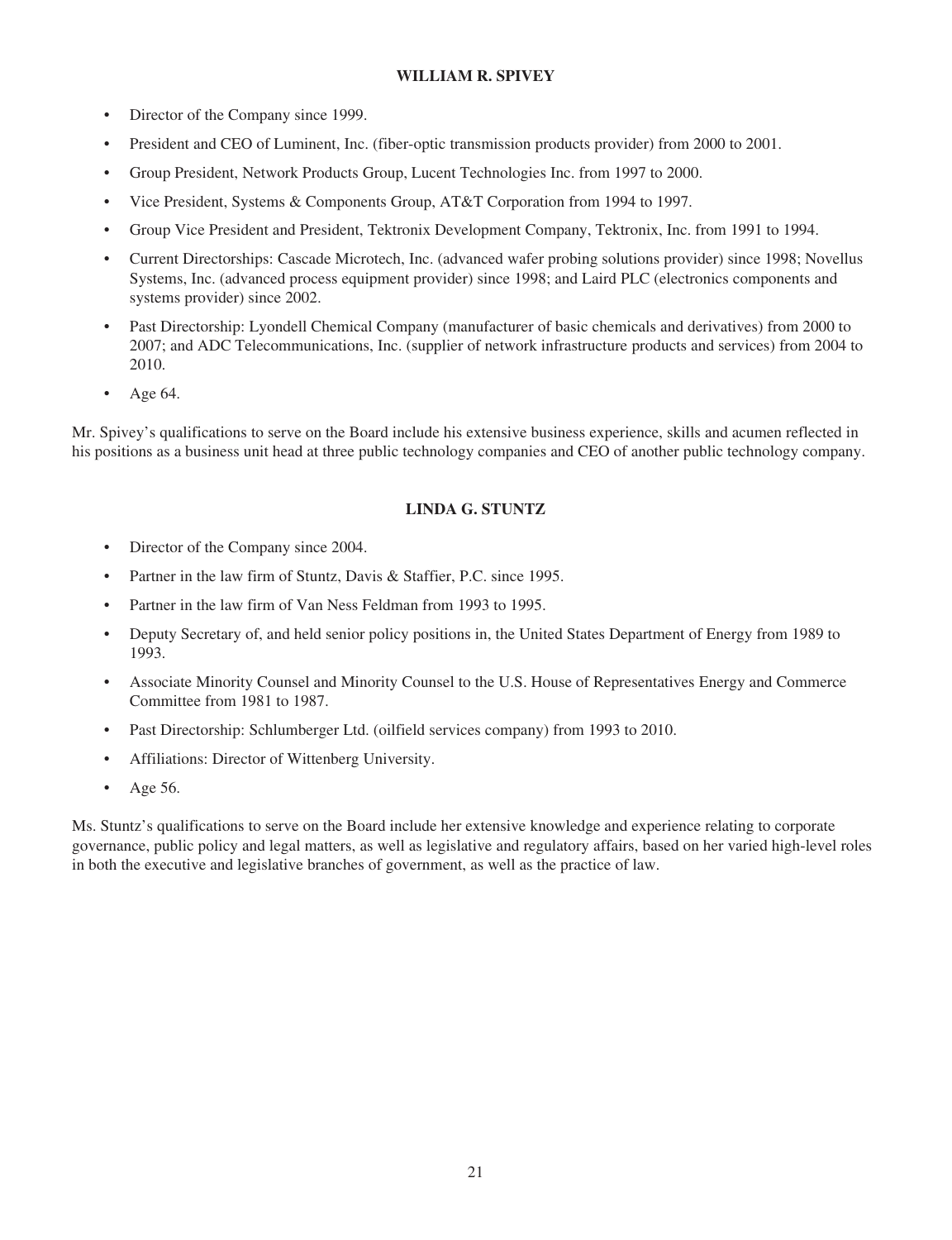## **WILLIAM H. SWANSON**

- Chairman of the Board since 2004.
- Director and CEO of the Company since 2003.
- President of the Company from July 2002 to May 2004.
- Executive Vice President of the Company and President of Electronic Systems from January 2000 to July 2002.
- Executive Vice President of the Company and Chairman and CEO of Raytheon Systems Company from January 1998 to January 2000.
- In the 39<sup>th</sup> year of his career at the Company, which has included a wide range of leadership positions.
- Current Directorship: NextEra Energy, Inc. (formerly FPL Group, Inc.) (a clean energy company) since 2009.
- Past Directorship: Sprint Nextel Corporation (wireless and wireline communications services provider) from 2004 to 2008.
- Affiliations: Congressional Medal of Honor Foundation Board of Directors; the California Polytechnic State University President's Cabinet; the Cal Poly Foundation Board of Directors; the John F. Kennedy Library Foundation, Vice Chairman, Board of Directors; Chairman of the Business-Higher Education Forum; and Aerospace Industries Association Executive Committee.
- Age 62.

Mr. Swanson's qualifications to serve on the Board include his extensive business experience, skills and acumen developed over the past 38 plus years with the Company during which he has held a wide range of leadership positions, including general manager of Missile Systems, head of Electronic Systems, CEO of Raytheon Systems Company, President of the Company and, since 2003, CEO.

**The Board unanimously recommends that shareholders vote FOR each of the nominees for election. Proxies solicited by the Board will be so voted unless shareholders specify otherwise in their proxies.**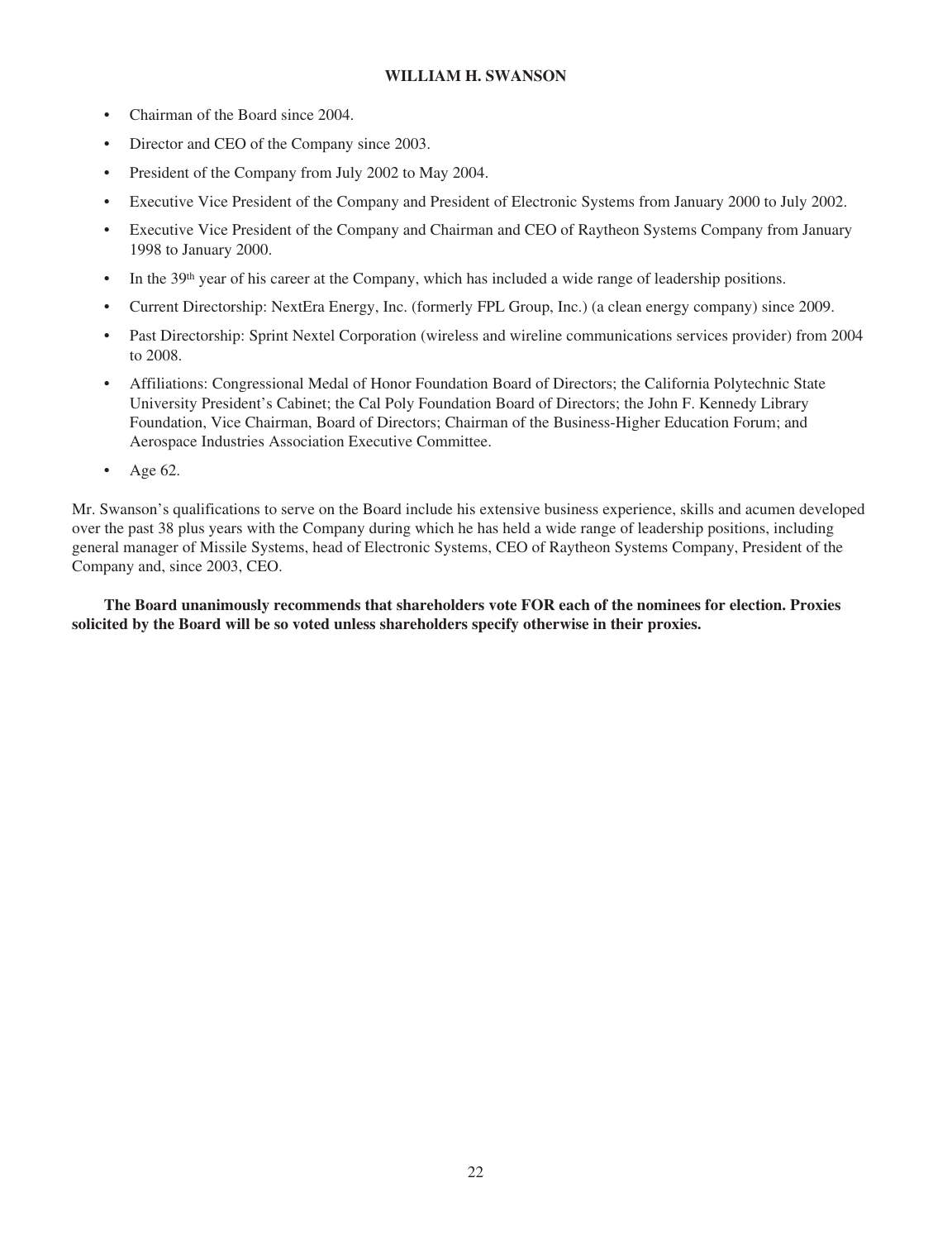## **STOCK OWNERSHIP**

### **Five Percent Shareholders**

The following table lists those persons or groups (based solely on our examination of Schedules 13G filed with the SEC or furnished to us) who are beneficial owners of more than 5% of our common stock as of December 31, 2010.

| Name and Address of Beneficial Owner     | Common<br><b>Stock</b> | Percent of<br><b>Class</b> |
|------------------------------------------|------------------------|----------------------------|
| BlackRock, Inc.                          | 30.702.601             | 8.42%                      |
| Barrow, Hanley, Mewhinney & Strauss, LLC | 20.804.746             | 5.71%                      |

#### **Management and Directors**

The following table contains information regarding the beneficial ownership of shares of our common stock as of March 1, 2011 for (a) each director and nominee for director, including our CEO, (b) our CFO and our three other most highly compensated executive officers who are not also directors, and (c) the directors, nominees and all executive officers as a group. No individual director or nominee for director or named executive officer beneficially owns 1% or more of the outstanding shares of common stock. The directors and executive officers as a group own less than 1% of the outstanding shares of common stock.

**Number of Shares**

| <b>Name of Beneficial Owner</b>                                                                     | Number of Shares<br>and Nature of<br><b>Beneficial Ownership</b> |
|-----------------------------------------------------------------------------------------------------|------------------------------------------------------------------|
| (a)                                                                                                 |                                                                  |
|                                                                                                     | $622.616^{(1)}$                                                  |
|                                                                                                     | 348,722(7)(8)                                                    |
|                                                                                                     | 971.338(1)(7)(8)                                                 |
|                                                                                                     | $10,122^{(4)}$                                                   |
|                                                                                                     | $19.166^{(4)}$                                                   |
|                                                                                                     | $4,642^{(4)}$                                                    |
|                                                                                                     | $25,821^{(4)(5)}$                                                |
|                                                                                                     | $34,702^{(4)}$                                                   |
|                                                                                                     | 33,422 <sup>(4)(6)</sup>                                         |
|                                                                                                     | $30.396^{(4)}$                                                   |
|                                                                                                     | $14,896^{(4)}$                                                   |
| (b)                                                                                                 |                                                                  |
|                                                                                                     | $161.883^{(7)}$                                                  |
|                                                                                                     | $165,846^{(2)(3)(7)}$                                            |
|                                                                                                     | 33,258(3)(9)                                                     |
|                                                                                                     | $52.258^{(3)(7)}$                                                |
| (c)                                                                                                 |                                                                  |
| All directors, nominees for director and executive officers as a group $(21 \text{ persons}) \dots$ | $2,037,160^{(1)(2)(3)(4)(5)(6)(7)(8)(9)}$                        |

(1) Shares owned outright by Mr. Swanson.

(2) Includes shares which the beneficial owner has the right to acquire upon the exercise of stock options as follows: Mr. Stephens – 16,820; all executive officers as a group – 32,000.

(3) Includes shares indirectly held by the beneficial owner through the Raytheon Savings and Investment Plan and the Raytheon Excess Savings Plan as follows: Mr. Stephens – 89; Mr. Schottlaender – 3,229; Mr. Yuse – 3,161; all executive officers as a group – 20,413.

- (4) Includes shares of restricted stock issued under the 1997 Nonemployee Directors Restricted Stock Plan over which the beneficial owner has voting power as follows: Ms. Stuntz and Messrs. Clark, Deutch, Hadley, Poses, Skates and Spivey – 2,280 shares each; and Mr. Ruettgers – 3,248 shares.
- (5) Includes 16,272 shares held by a family charitable foundation over which Mr. Poses has voting and investment power.
- (6) Includes 16,263 shares held in various trusts. Mr. Skates disclaims beneficial ownership of 2,400 shares held in such trusts.

(7) Includes shares of restricted stock over which the beneficial owner has voting power as follows: Mr. Swanson 220,472; Mr. Wajsgras – 57,946; Mr. Stephens – 55,052; Mr. Yuse – 35,128; and all executive officers and directors as a group – 591,114.

(8) Includes vested deferred compensation equivalent to 128,250 shares of our common stock attributable to Mr. Swanson.

(9) Mr. Schottlaender retired from the Company on December 31, 2010. For purposes of this table, we are treating Mr. Schottlaender as a named executive officer as of March 1, 2011.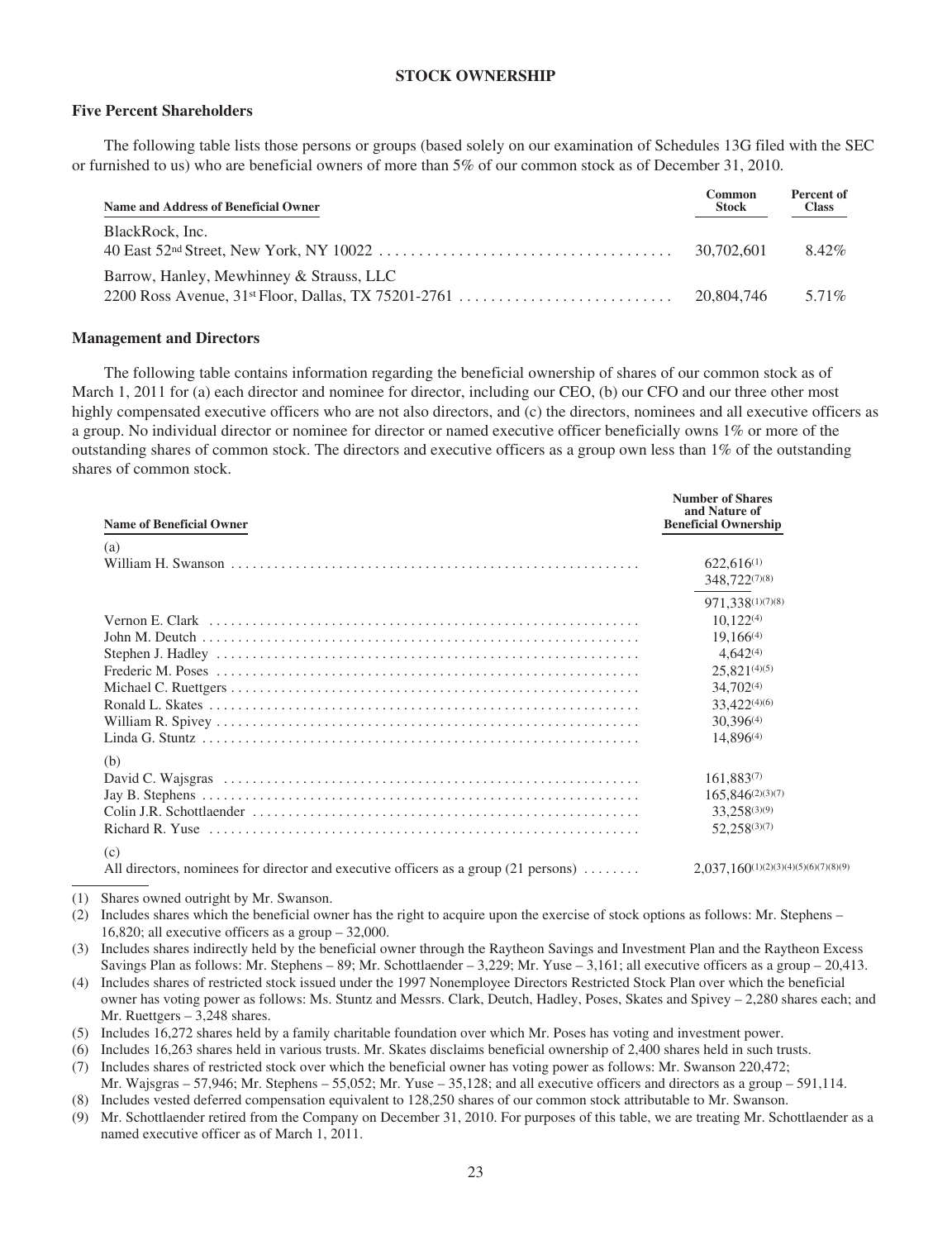## **Section 16(a) Beneficial Ownership Reporting Compliance**

Section 16(a) of the Securities Exchange Act of 1934 requires our directors, executive officers and persons who beneficially own more than 10% of a registered class of our equity securities to file reports of holdings and transactions in our common stock with the SEC and the NYSE. Based on our records and other information, we believe that, in 2010, none of our directors, executive officers or 10% shareholders failed to file a required report on time.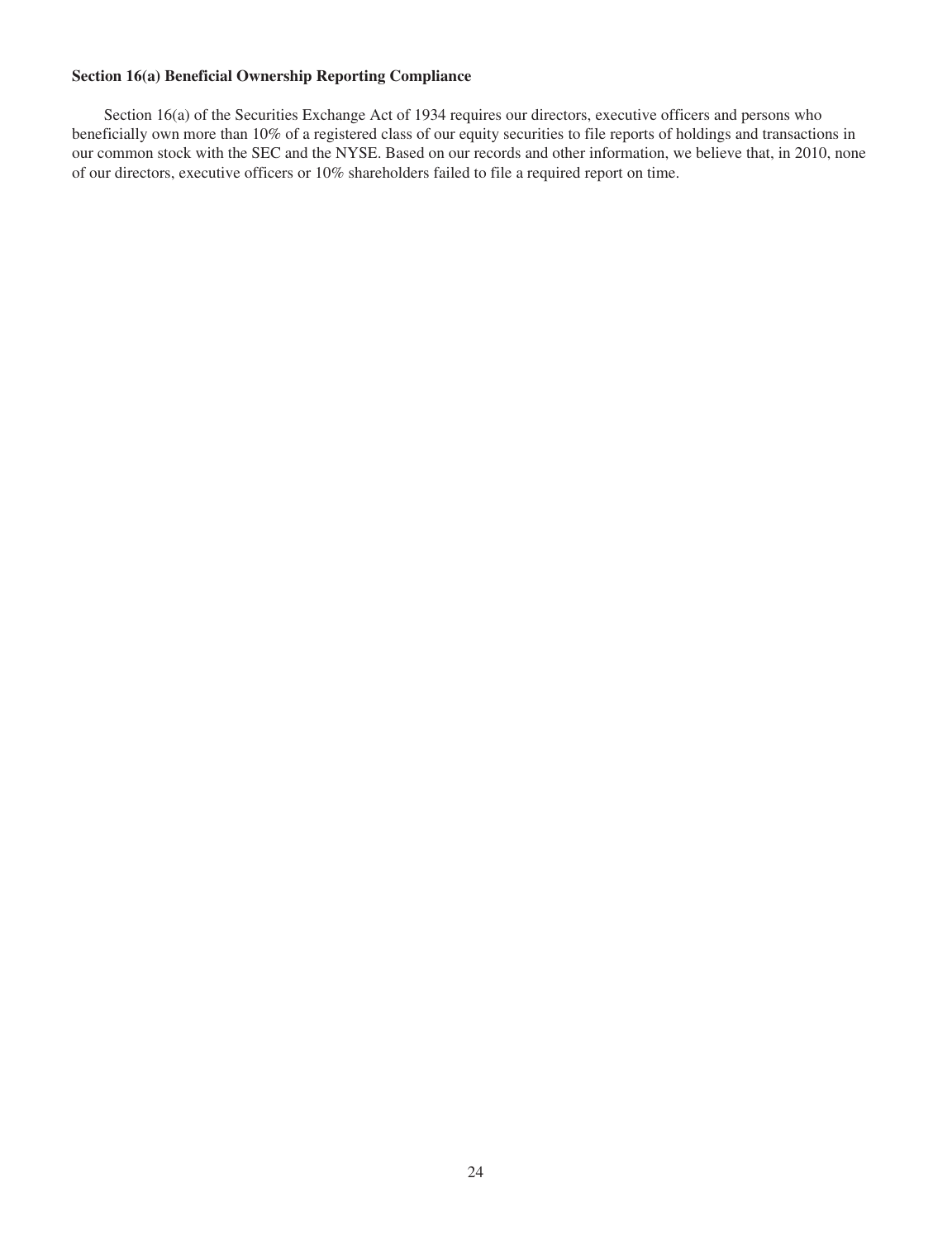## **EXECUTIVE COMPENSATION**

### **Compensation Discussion and Analysis**

In the discussion that follows, we first provide an executive summary of this section and then provide an overview and analysis of our compensation program and policies, the material compensation decisions we have made under those programs and policies, and the factors that we considered in making those decisions. Following this section you will find a series of tables containing specific information about the compensation earned or paid in 2010 to the following individuals, to whom we refer as our named executive officers:

- our Chairman and CEO, William H. Swanson;
- our Senior Vice President and Chief Financial Officer, David C. Wajsgras;
- our Senior Vice President, General Counsel and Corporate Secretary, Jay B. Stephens;
- our Vice President, and President of our Network Centric Systems (NCS) business, Colin J. R. Schottlaender, who retired on December 31, 2010; and
- our Vice President, and President of our Space and Airborne Systems (SAS) business, Richard R. Yuse.

The discussion below is intended to help our shareholders understand the detailed information provided in those tables and put that information into context within our overall compensation program.

## **Executive Summary**

From a compensation perspective, we are committed to (1) retaining and attracting highly-qualified executives, (2) motivating these executives to achieve our overall business objectives, (3) rewarding performance, and

(4) aligning the interests of our executives with our shareholders. Consistent with this compensation philosophy, our program seeks to:

- provide our executives with total compensation opportunities at levels that are competitive for comparable positions at companies with whom we compete for talent;
- tie a significant portion of each executive's compensation to the Company's performance and individual performance against various pre-established financial, operational and other goals, through variable, at-risk short- and longterm incentive awards;
- provide awards with both significant upside opportunity for exceptional performance and downside risk for under-performance, which can result in different compensation among executives; and
- align closely our executives' interests with those of our shareholders by making stock-based incentives a core element of our executives' compensation and requiring that they retain a significant amount of our common stock throughout their tenure with us.

In accordance with our philosophy, we provide our executives with consistent, competitive compensation opportunities allowing potential upside for exceptional performance. The table below summarizes the 2008 – 2010 compensation opportunities provided to our named executive officers, and reflects the view of our Board and the Management Development and Compensation Committee (MDCC) with respect to their annual compensation decisions for those executives during those years.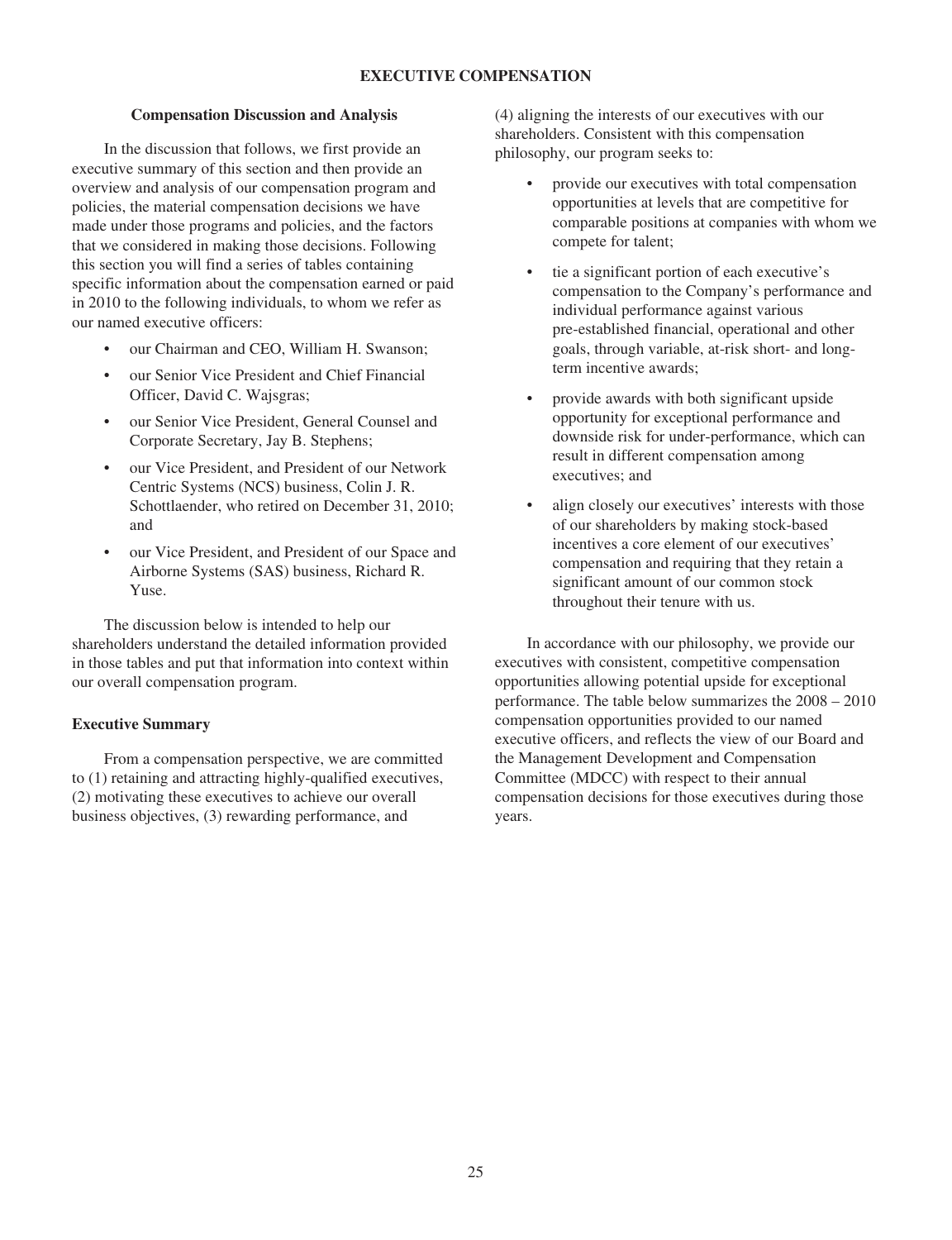## **TOTAL COMPENSATION FOR 2008 – 2010**

**(Stock Awards)**

|                           |                      |                                                           | (Non-Equity<br><b>Incentive Plan</b>             |                                                            | ASLOCK AWAIUS!<br><b>Long-Term Incentives</b> |                                            |                                                 |
|---------------------------|----------------------|-----------------------------------------------------------|--------------------------------------------------|------------------------------------------------------------|-----------------------------------------------|--------------------------------------------|-------------------------------------------------|
| <b>Executive</b>          | $Year^{(1)}$         | Salary $(2)$                                              | Compensation)<br>$RBI^{(3)}$                     | <b>Restricted</b><br><b>Stock</b>                          | <b>LTPP</b><br>Award <sup>(4)</sup>           | <b>All Other</b>                           | Total                                           |
| William H. Swanson        | 2010<br>2009<br>2008 | \$1,327,622<br>\$1,297,920<br>\$1,328,640                 | \$2,800,000<br>\$3,050,000<br>\$3,050,000        | \$3,799,976<br>\$3,799,991<br>\$3,799,985                  | \$6,386,011<br>\$6,386,000<br>\$6,385,987     | \$488,921<br>$$462,064^{(5)}$<br>\$491,539 | \$14,802,530<br>\$14,995,975(5)<br>\$15,056,151 |
| David C. Wajsgras         | 2010<br>2009<br>2008 | 818.315<br>S.<br>790,203<br><sup>S</sup><br>\$<br>789,944 | 800,000<br>\$.<br>870,000<br>S.<br>870,000<br>S  | \$1,000,002<br>999.983<br>S.<br>\$1,000,003                | \$1,200,017<br>\$1,200,005<br>\$1,169,954     | \$122,674<br>\$108,112<br>\$119,051        | \$3,941,008<br>\$ 3,968,303<br>\$ 3,948,952     |
| Jay B. Stephens           | 2010<br>2009<br>2008 | 716.170<br>S.<br>\$.<br>690.825<br>\$<br>689,146          | 720,000<br>S.<br>780,000<br>S.<br>\$.<br>780,000 | 949.994<br>S.<br>950,020<br><sup>\$</sup><br>949,996<br>S. | \$1,200,017<br>\$1,200,005<br>\$1,169,954     | \$111,259<br>\$111,514<br>\$113,332        | \$3,697,440<br>\$3,732,364<br>\$ 3,702,428      |
| Colin J. R. Schottlaender | 2010<br>2009         | 543,684<br>\$.<br>485,238<br>\$                           | 550,000<br>\$.<br>550,000<br>S                   | 849.978<br>S.<br>799.996<br>S.                             | \$1,099,993<br>\$1,100,012                    | \$131,951<br>\$75,706                      | \$3,175,606<br>\$ 3,010,952                     |
| Richard R. Yuse<br>.      | 2010                 | 456,088<br>S.                                             | 500,000<br>S                                     | 700,007<br>S.                                              | 799.975<br>S.                                 | \$382,151                                  | \$2,838,221                                     |

(1) Years in which the executive was a named executive officer.

(2) 2008 salaries are based on 27 bi-weekly pay periods as compared to 26 bi-weekly pay periods for 2009 and 2010.

(3) Annual Results-Based Incentive (RBI) cash award. RBI awards are discussed under "Annual Incentives" on page 33.

(4) Long-Term Performance Plan (LTPP) award. LTPP awards are discussed under "Long-Term Incentives – LTPP" on page 36.

(5) Reflects an increase of \$59,619 from the amounts reported in our 2010 proxy statement. For further information please see the discussion included in footnotes (6) and (7) to the Summary Compensation Table on page 42.

The above table differs from the 2010 Summary Compensation Table required by the SEC, which appears on page 42, and is not a substitute for that table. The 2010 Summary Compensation Table includes amounts based on the change in the actuarial present value of the executives' accumulated pension benefits. The above table excludes these amounts because the Company and the MDCC consider the pension plan in the context of their assessment of the overall benefit design and the competitiveness of the Company's retirement benefits, and not as an element of their annual compensation decisions. Another difference is that the amounts set forth under the Restricted Stock and LTPP Award columns in the above table represent the full grant date intrinsic values of such awards granted in the respective years only (e.g., target number of shares times the price of our common stock on the grant date) that is the basis upon which the Company, the MDCC and the Board consider these awards in proposing, recommending and approving annual compensation. In contrast, the Stock Awards column in the 2010 Summary Compensation Table represents the grant date fair value of such awards for financial statement reporting purposes, which differs from the intrinsic value of the LTPP awards. These awards are discussed in more detail under "Long-Term Incentives" on page 36.

We discuss the elements of our compensation program set forth in the above table in detail beginning on page 30 and describe how we set these opportunities and the total

compensation of our named executive officers so that they are market competitive and are based on Company and individual performance.

While we have provided consistent compensation opportunities, the actual compensation earned by our executives has varied based on performance in accordance with our pay-for-performance objective. Overall, the named executive officers' compensation reflected strong Company and individual performance in 2008 and 2009. While Company performance remained solid in 2010, it was affected by additional challenges in the market environment. Individual performance remained strong in 2010. For 2010, base salaries for our CEO and the next two most highly paid named executive officers increased by an average of 3.5%, compared to the prior year when the CEO requested to receive no salary increase over the prior year and the other executives received an average 4% increase. Mr. Schottlaender and Mr. Yuse received higher percentage increases than the other executives in 2010 in an effort to bring their base salaries closer to the 50<sup>th</sup> percentile of the market. With respect to RBI, the 2010 award for the CEO and the next two most highly paid executive officers decreased by an average of 8.1%, primarily driven by the lower RBI funding percentage in 2010. The award for Mr. Schottlaender, who retired at the end of 2010, did not change year over year. In discussion with the MDCC prior to the grant date of any awards for 2009, our CEO had requested that his 2009 base salary not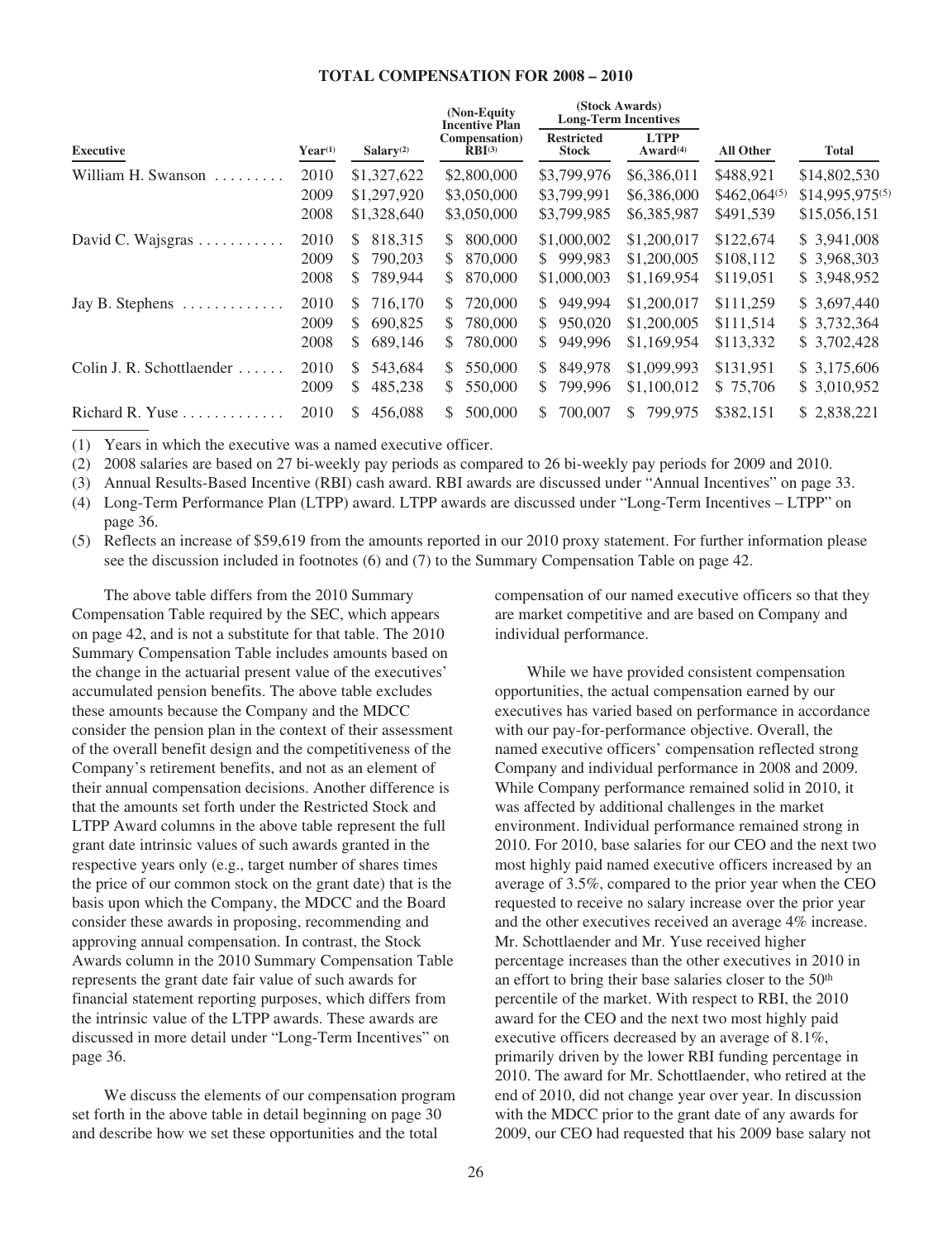be increased over his 2008 base salary and that his 2009 RBI not be increased over his 2008 award, which requests were accepted by the MDCC. For a discussion of named executive officer base salaries and RBI awards see pages 33 to 36.

operational performance in 2010 include bookings of \$24.4 billion, backlog of \$34.6 billion, a book to bill ratio of approximately 1, positive net sales growth and operating cash flow of \$1.9 billion after a \$750 million discretionary pension plan contribution.

In 2010, we continued to perform well in a challenging environment. Examples of our solid

In line with our pay-for-performance philosophy, our executives received competitive compensation commensurate with these results, particularly through our performance-based 2010 RBI and the 2008 – 2010 LTPP. These programs are specifically designed to closely tie the compensation paid to the individual executive with the performance of the Company. A summary of these compensation elements, the applicable performance metrics, the results we achieved, and the location of where you can find a more detailed discussion of this section, are set forth in the table below.

| Compensation<br><b>Element</b> | <b>Performance Metrics</b>                                                                                                           | <b>Results Achieved</b>                                                                                                                                                                                                                                                                |  |
|--------------------------------|--------------------------------------------------------------------------------------------------------------------------------------|----------------------------------------------------------------------------------------------------------------------------------------------------------------------------------------------------------------------------------------------------------------------------------------|--|
| 2010 RBI                       | Bookings; net sales; free cash flow (FCF);<br>operating income from continuing operations;<br>and return on invested capital (ROIC). | We exceeded our pre-established 2010 target<br>for FCF, met it for ROIC, but did not meet the<br>targets for the other metrics, resulting in the<br>achievement of an overall funding level of<br>92.3%. See discussion beginning on page 33.                                          |  |
| $2008 - 2010$ LTPP             | ROIC; cumulative FCF; and total shareholder<br>return (TSR).                                                                         | We exceeded our pre-established three-year<br>targets for average ROIC and cumulative FCF,<br>but did not meet our target for TSR over the<br>three-year period, which resulted in a 143.8%<br>of target payout in shares of our common stock.<br>See discussion beginning on page 36. |  |

## **How We Determine and Assess Executive Compensation**

We design our compensation program with a view to retaining and attracting executive leadership of a caliber and level of experience necessary to manage our complex, global businesses effectively. Given the length of our programs, contracts and business cycles, it is especially important for us to retain our executive talent over a number of years to provide continuity of management in a highly competitive industry. Our Board bears the ultimate responsibility for approving the compensation of our named executive officers. The MDCC assists the Board in discharging this responsibility. Information about the MDCC and its composition, responsibilities and operations can be found on page 12 under the heading "The Board of Directors and Board Committees – Management Development and Compensation Committee."

## *Independent Compensation Consultant*

In 2010, the MDCC retained Pearl Meyer & Partners ("Pearl Meyer"), a compensation consulting firm, to obtain information on compensation levels, programs and practices within certain peer groups, provide the MDCC with a report on peer compensation trends, perform a pay-for-performance assessment and perform related

services. Pearl Meyer's work product provides one source of input to the MDCC's compensation decision making process, combined with information and analyses the MDCC receives from management and the Committee's own judgment and experience.

The MDCC has adopted a formal compensation consultant independence policy to ensure that it receives independent and unbiased advice and analyses from its consultant. The MDCC has also amended its charter to require an annual assessment by the MDCC of the independence of the outside compensation consultant. The MDCC has determined that Pearl Meyer is independent pursuant to the policy and in accordance with its charter. The policy requires the pre-approval of any services proposed to be provided by the consultant to the Company. The MDCC's pre-approval review is intended to ensure that the provision of non-MDCC services to the Company will not impair the consultant's independence. As a guideline to avoid any actual or perceived conflict of interest or bias, the policy limits the fees paid by the Company for such non-MDCC services to no more than 1% of the consulting firm's annual gross revenues and prohibits altogether the provision of services to Company officers and directors. In accordance with the policy, the MDCC pre-approved the Company's acquisition from Pearl Meyer of certain industry compensation surveys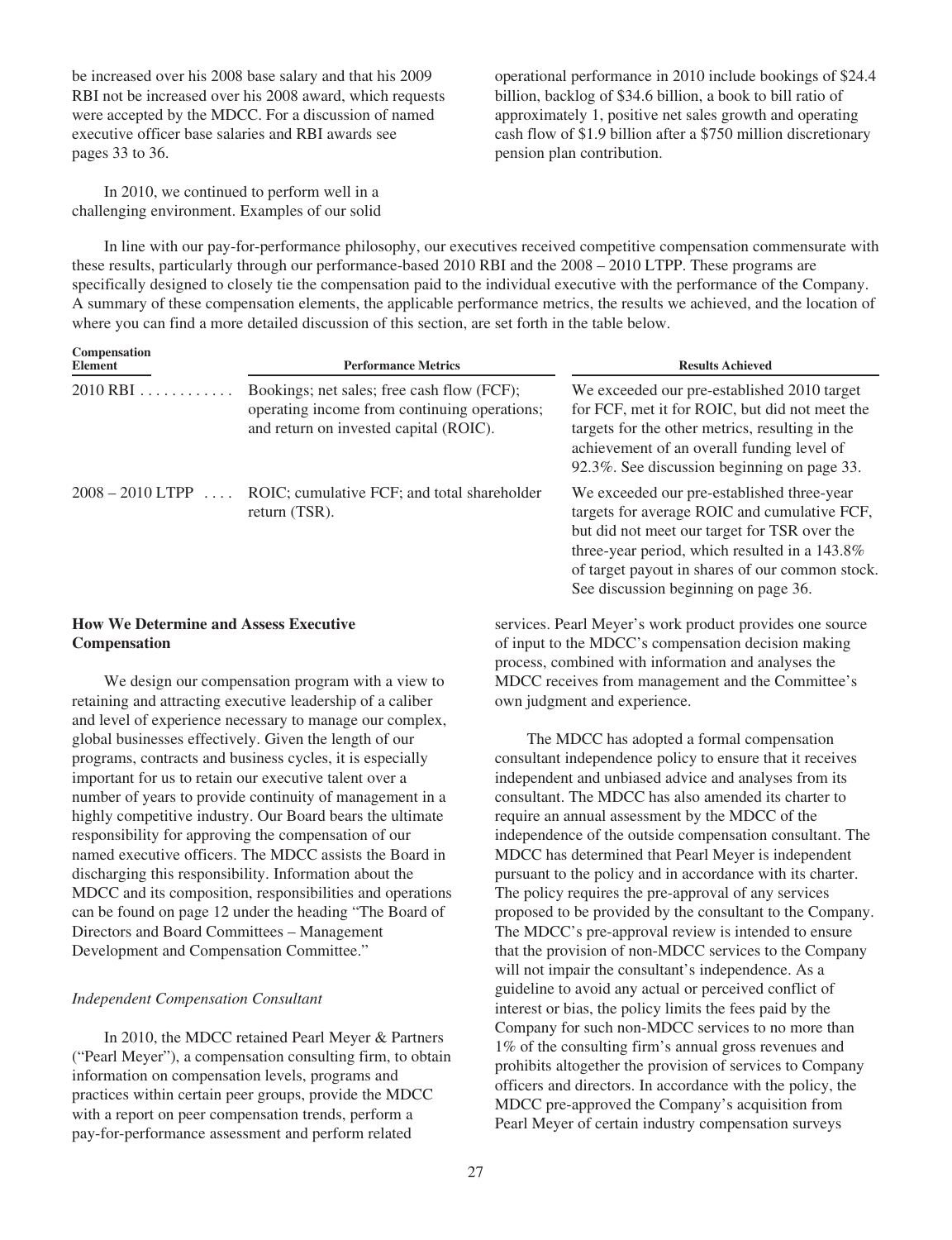which Pearl Meyer makes available generally to companies for a fee. The fees paid to Pearl Meyer for these surveys were less than \$10,000, and well below 1% of Pearl Meyer's 2010 annual gross revenues.

## *Key Considerations Related to Executive Compensation*

Our determinations and assessments of executive compensation are primarily driven by two considerations:

- Company and individual performance in five areas – financial, operational, customer satisfaction, people and "Six Sigma"; and
- Market competitiveness of our compensation programs.

### *Company and Individual Performance*

In addition to market competitiveness, we use a number of factors to determine our compensation levels and to customize our compensation program to most accurately recognize Company and individual performance and contribution to the enterprise. We consistently review performance in these five areas:

- Financial we focus on financial metrics that are good indicators of whether the Company and our businesses are achieving their annual or longerterm business objectives, such as bookings, sales, operating income, free cash flow and return on invested capital;
- Operational we evaluate product development and program execution through the use of tools designed to measure operational efficiencies, such as Integrated Product Development Systems and the Earned Value Management System;
- Customer satisfaction we measure customer satisfaction through the use of customer satisfaction surveys, performance against program cost and schedule indices, annual customer performance assessment reports and through customer award fees;
- People we assess our executives' development of people, leadership behavior, ethical conduct, employee opinion survey results and the development of an inclusive workforce; and
- "Six Sigma" we look to see how well the Company, a business or an individual has used Raytheon Six Sigma, a continuous process improvement effort designed to reduce costs and improve efficiency.

Collectively, we consider these five factors to provide a measurable assessment of executive performance that will build value for our shareholders. We look to each of them, to varying degrees, to make the most of our executive compensation decisions, from setting base salaries to providing annual and longer-term rewards.

### *Market Data*

We consider the compensation levels, programs and practices of certain other companies to assist us in setting our executive compensation so that it is market competitive. In 2010, we used two peer groups for these purposes:

• A core peer group, which consists of companies that are either aerospace and defense companies or that have substantial aerospace or defense businesses. We compete to varying degrees for business and talent with the companies in this core peer group. The companies comprising the core peer group are as follows:

| The Boeing Company   | General Dynamics         |
|----------------------|--------------------------|
|                      | Corporation              |
| Goodrich Corporation | Honeywell International, |
|                      | Inc                      |
| L-3 Communications   | Lockheed Martin          |
| Holdings, Inc.       | Corporation              |
| Northrop Grumman     | Rockwell Collins, Inc.   |
| Corporation          |                          |
| Textron Inc.         | United Technologies      |
|                      | Corporation              |

• A broader peer group, comprised of our core peer group and six additional companies from other industries, which we selected on the basis of the comparability of their complexity, operations, revenues, net income and market capitalization to ours. The broader peer group companies are as follows:

| 3M Company               | Emerson Electric Co.   |  |  |
|--------------------------|------------------------|--|--|
| Caterpillar Inc.         | Goodrich Corporation   |  |  |
| General Dynamics         | <b>ITT</b> Corporation |  |  |
| Corporation              |                        |  |  |
| Honeywell International, | L-3 Communications     |  |  |
| Inc.                     | Holdings, Inc.         |  |  |
| Johnson Controls, Inc.   | <b>Lockheed Martin</b> |  |  |
|                          | Corporation            |  |  |
| Northrop Grumman         | Motorola, Inc.         |  |  |
| Corporation              |                        |  |  |
| <b>Textron Inc</b>       | Rockwell Collins, Inc. |  |  |
| The Boeing Company       | United Technologies    |  |  |
|                          | Corporation            |  |  |

We review the peer groups annually to ensure that we have the appropriate marketplace focus. As our strategy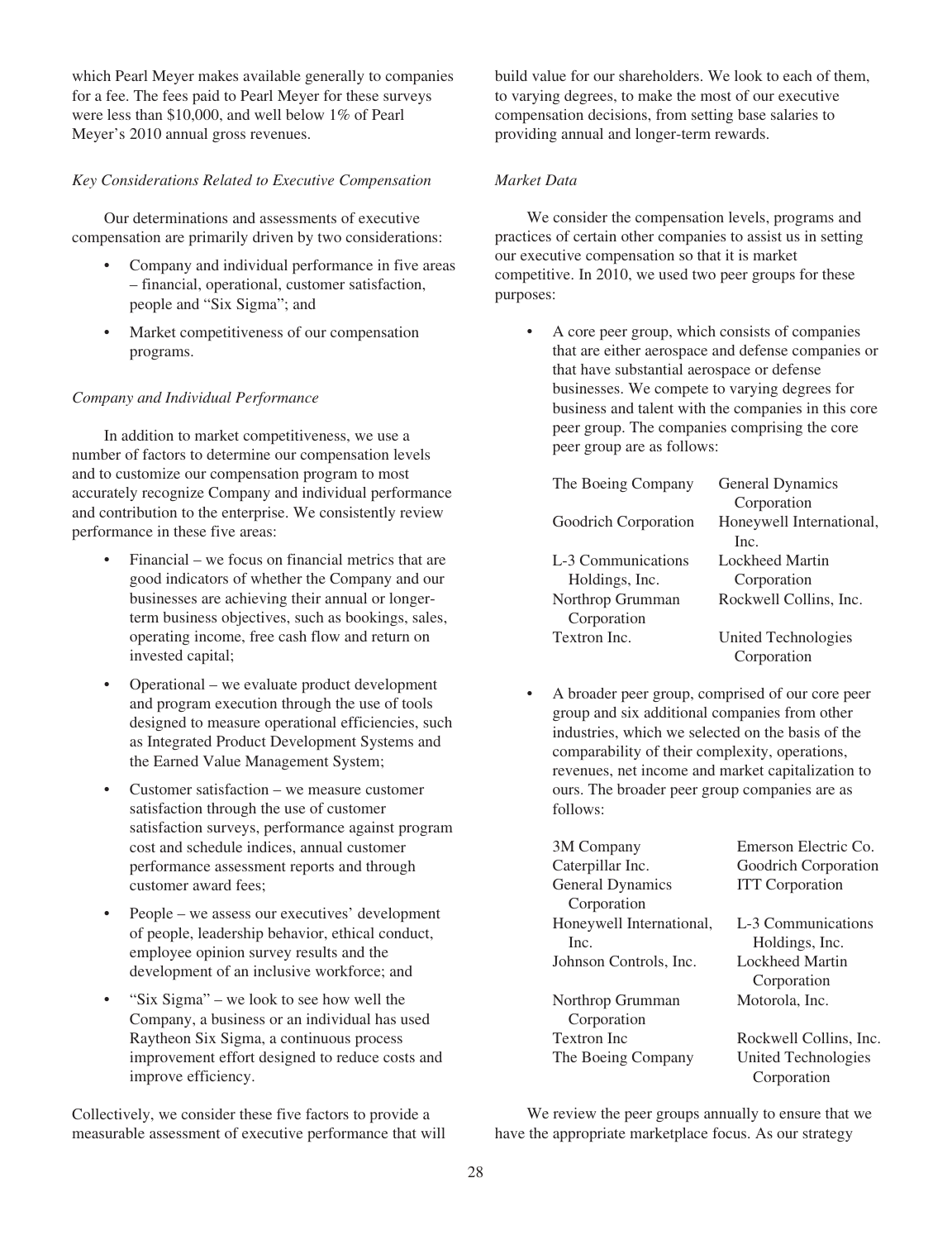changes, we leverage our capabilities into other markets, or significant changes occur to a company or companies within the peer groups, we may change the companies within them.

The MDCC obtains information on the compensation levels, programs and practices of the companies within the core and broader peer groups. Statistical techniques such as regression analysis are typically used to adjust the data for differences in company size. The MDCC also considers market survey data for companies outside of our core and broader peer groups as a general indicator of relevant market conditions and pay practices and as a broader reference point. This market survey data was developed by national compensation consulting firms and provided to the MDCC by Pearl Meyer, its independent compensation consultant.

The MDCC establishes and evaluates compensation levels for our named executive officers based on the market data, as well as other factors, as discussed below. While aggregate target and actual pay levels are analyzed and measured against market data, individual and Company performance can result in compensation for any one individual that varies from the market median. In 2010, Pearl Meyer also provided the MDCC with a report on peer compensation trends (levels, mix, vehicles and metrics), which is used to help set pay levels and design programs.

## *2010 Review of Compensation*

Pearl Meyer provided the MDCC with a marketplace assessment of our named executive officers' 2010 compensation in comparison to compensation for comparable positions within the market. Pearl Meyer looked at the market in terms of:

- base salaries;
- total cash compensation (which includes base salary and annual incentive award);
- total direct compensation (which includes base salary, annual incentive award and long-term incentive opportunity); and
- benefits and perquisites.

This assessment showed that:

- The 2010 base salaries for our named executive officers, on average, approximated the 50th percentile of the market;
- Total cash compensation for our named executive officers, on average, fell between the 50th and the 75th percentiles;
- Total direct compensation for our named executive officers, on average, fell between the 50th and 75th percentiles;
- Raytheon is competitive with peers in terms of the number and types of executive benefits and perquisites provided; and
- Raytheon continues to exhibit close alignment between relative pay and relative performance on both a short-term and long-term basis and delivered pay commensurate with that performance.

Pearl Meyer also assisted the MDCC with a pay-for-performance analysis, which assessed the correlation between our short-term pay (annual incentive award) and short-term performance and our long-term pay and long-term performance relative to the peer groups using 2009 data. Rather than looking at current compensation opportunities (current salary, target annual incentive award and present value of long-term incentives), this analysis focused on realized or realizable pay in relation to past performance. For 2009, Pearl Meyer concluded that there was close correlation between pay and performance at Raytheon relative to the peer groups. A similar 2010 pay-for-performance assessment will be performed in 2011 once peer group performance data is available.

The MDCC also periodically reviews the formulas that determine benefits under our pension and retirement plans and our severance arrangements so that we can be sure that these plans integrate appropriately into our total compensation strategy. We provide benefits under these plans that are comparable to our peer group companies in order to offer employment packages that attract highlyqualified executives to join us and to keep our compensation competitive in order to retain such executives.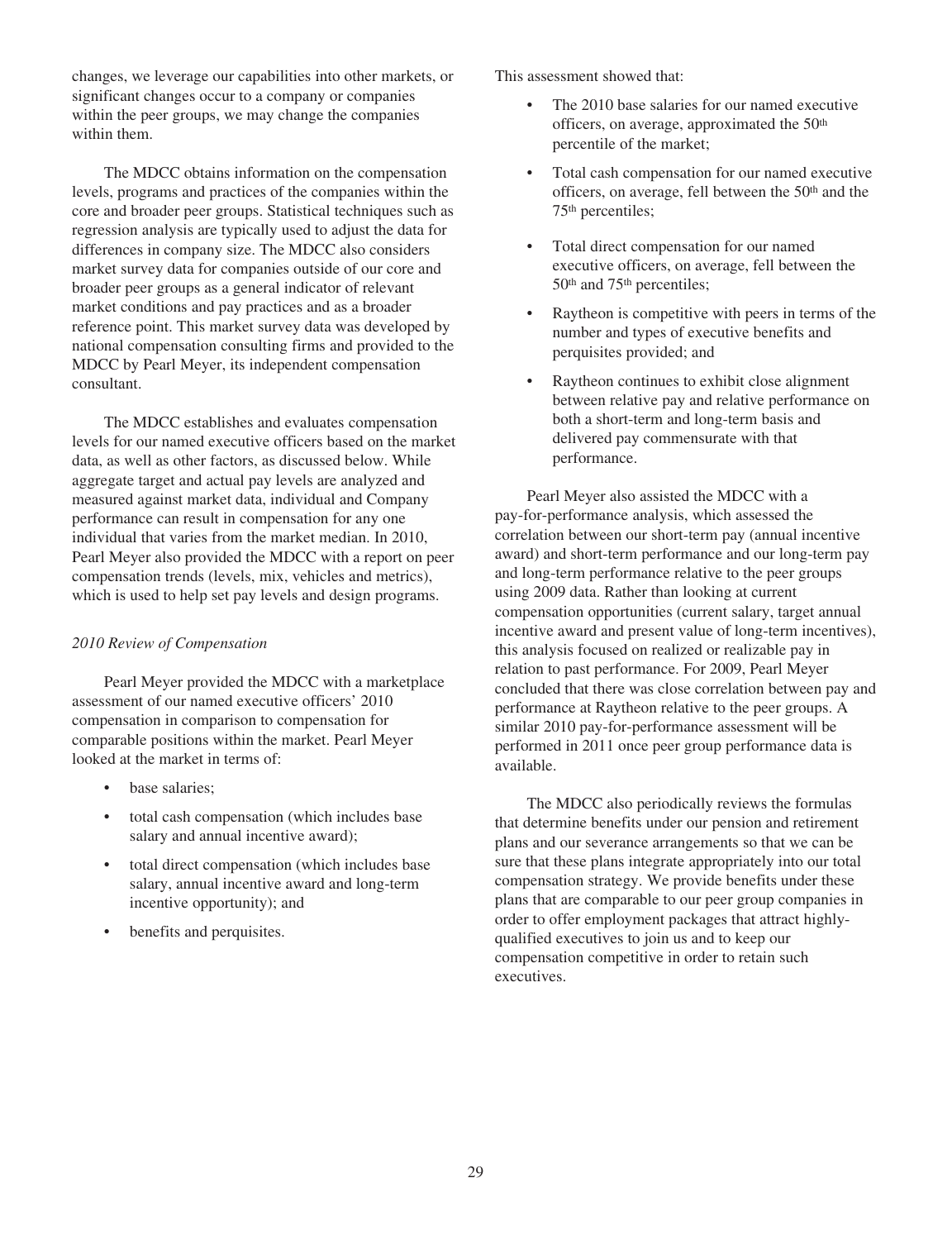### **Elements of Our Compensation Program**

Our executive compensation program is designed to meet the objectives discussed in the Executive Summary, including tying a significant portion of each executive's compensation to Company and individual performance. As discussed in more detail below, our 2010 program successfully met our pay-for-performance objectives.

Our program consists primarily of the following integrated elements: base salary, annual incentive awards, and longterm achievement opportunities (LTPP and restricted stock awards), which together make up an executive's total direct compensation in a given year or performance period. The program is rounded out with perquisites and other executive benefits, including retirement and severance benefits.

## *Mix of Total Compensation*

The MDCC, with the assistance of management and the MDCC's independent consultant, oversees, approves, administers and assesses the effectiveness of all compensation vehicles against the market and our overall compensation philosophy as discussed earlier in this report. The table below describes each element and its link to our compensation objectives.

| <b>Compensation Element</b>                                                                                                       | <b>Retain and attract</b><br>highly-qualified<br>executive talent | Incentivize achievement of<br>our overall<br>business objectives | Differentiate rewards based<br>on individual performance | Incentivize and reward<br>long-term performance in<br>alignment with<br>shareholders' interests |
|-----------------------------------------------------------------------------------------------------------------------------------|-------------------------------------------------------------------|------------------------------------------------------------------|----------------------------------------------------------|-------------------------------------------------------------------------------------------------|
| Base Salary (Base)                                                                                                                |                                                                   |                                                                  |                                                          |                                                                                                 |
| Annual Incentive Plan (RBI)                                                                                                       |                                                                   |                                                                  |                                                          |                                                                                                 |
| Performance-Based Restricted<br>Stock Units (LTPP)                                                                                |                                                                   |                                                                  |                                                          |                                                                                                 |
| Time-Based Restricted Shares<br>(RSA)                                                                                             |                                                                   |                                                                  |                                                          |                                                                                                 |
| Benefits, Perquisites, and<br>Other Compensation,<br>including severance and<br>change-in-control<br>arrangements (Perks & Other) |                                                                   |                                                                  |                                                          |                                                                                                 |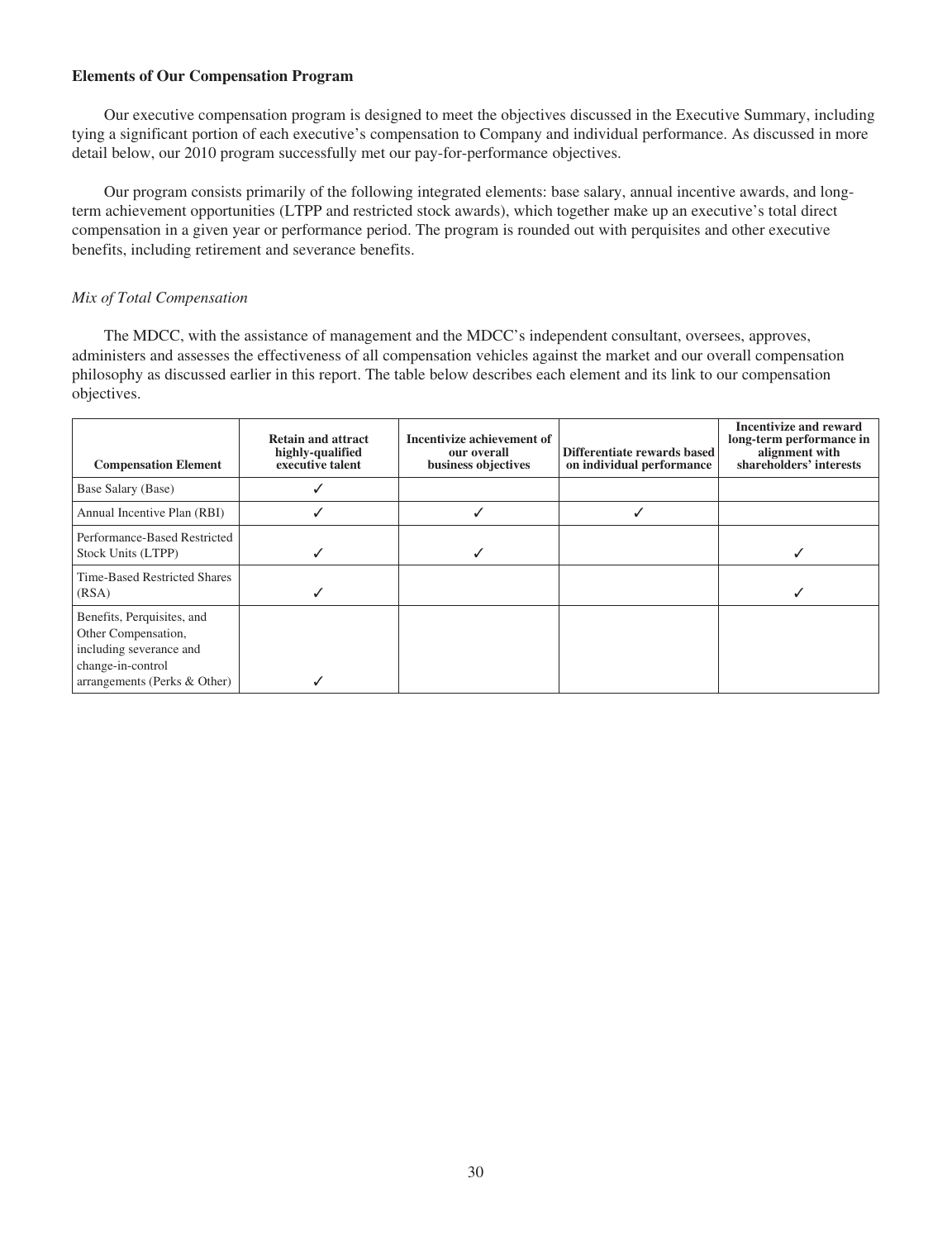The following charts illustrate the percentage of total target compensation comprised by each element for our CEO and for our other named executive officers, on average, respectively. These percentages correspond to the target levels for each element, as approved for fiscal 2010.



## *Allocation of Total Direct Compensation*

The MDCC annually reviews the relative mix of our compensation elements to those of the market for comparable positions. Specifically, we review the total direct compensation opportunity (i.e., the sum of salary, target annual and target long-term incentives) in the following categories:

- Fixed versus variable
- Short-term versus long-term
- Cash versus equity-based

Just as our shareholders put their money at risk when they invest in our Company, a significant portion of our executives' compensation is at risk, and that risk increases with the executive's level of responsibility. We also balance the short and long-term focus of our executives and align their interests with those of our shareholders by making sure that a significant portion of their compensation is payable in stock. In addition, to reinforce this direct link with shareholders' interests, we require our executive officers to own and retain a meaningful amount of our stock. See page 37 for a discussion of our Stock Ownership and Retention Guidelines.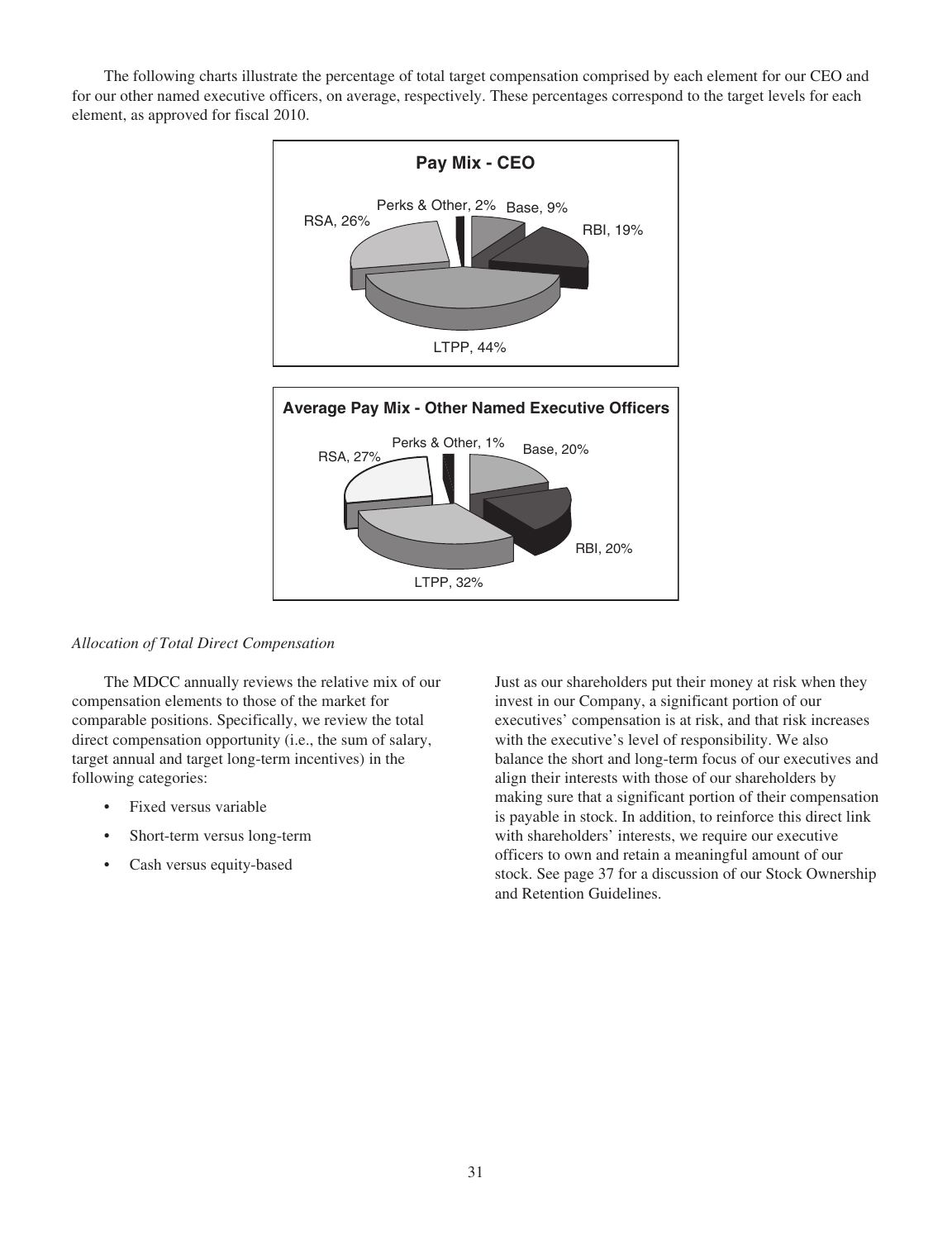With these considerations in mind, the allocations of total direct compensation opportunities for fiscal year 2010 appear in the tables below.(1)

| CEO                        |                                        |  |
|----------------------------|----------------------------------------|--|
| Fixed $9\%$                | Variable 91 $\%$                       |  |
| (Base Salary)              | $(RBI + Long-Term Incentive Value(2))$ |  |
| Short-term $28\%$          | Long-term $72\%$                       |  |
| (Base Salary + RBI)        | (Long-Term Incentive Value)            |  |
| $\operatorname{Cash} 28\%$ | Equity-Based 72%                       |  |
| (Base Salary + RBI)        | (Long-Term Incentive Value)            |  |

| <b>Other Named Executive Officers</b><br>(Average allocation for the four Named Executive Officers other than the CEO) |                                   |  |
|------------------------------------------------------------------------------------------------------------------------|-----------------------------------|--|
| Fixed $20\%$                                                                                                           | Variable 80%                      |  |
| (Base Salary)                                                                                                          | (RBI + Long-Term Incentive Value) |  |
| Short-term $40\%$                                                                                                      | Long-term $60\%$                  |  |
| (Base Salary + RBI)                                                                                                    | (Long-Term Incentive Value)       |  |
| Cash $40\%$                                                                                                            | Equity-Based 60%                  |  |
| (Base Salary + RBI)                                                                                                    | (Long-Term Incentive Value)       |  |

(1) Total direct compensation opportunity does not include perquisites and other executive benefits, including retirement and severance benefits. As a result, the percentages above may vary slightly from the percentages set forth in the pay mix charts on page 31, which do include perquisites and other executive benefits.

(2) Long-Term Incentive Value consists of LTPP and RSA.

According to an analysis performed by Pearl Meyer, these weightings were in line with what the companies in our peer groups provided to their executives holding comparable positions. The MDCC does not establish any fixed relationship between the compensation of our CEO and that of any other named executive officer. Using market data as a general reference point, we believe that the differences between our CEO's compensation and the compensation of the other named executive officers are consistent with differences that exist at comparable companies and are consistent with our executive compensation philosophy.

## *Management of Compensation-Related Risk*

We have designed our compensation programs to avoid excessive risk-taking. The following are some of the features of our program designed to help us appropriately manage compensation-related risk:

- An assortment of vehicles for delivering compensation, both fixed and variable, and including cash and equity based measures with different time horizons, to focus our executives on specific objectives that help us achieve our business plans and create an alignment with longterm shareholder interests;
- Diversification of incentive-related risk by employing a variety of performance measures;
- A balanced weighting of the various performance measures to avoid excessive attention to achievement of one measure over another;
- Fixed maximum award levels for performancebased awards;
- Guidelines designed to assure the independence of our compensation consultant who advises the MDCC as described above on page 27;
- A clawback policy and equity grant procedures, as described below on pages 40 and 41; and
- Incentive compensation to named executive officers based on individual performance and overall Company performance.

As discussed beginning on page 7, the MDCC has reviewed with management the design and operation of our incentive compensation arrangements for all employees, including executive officers, for the purpose of determining whether such programs might encourage inappropriate risktaking that would be reasonably likely to have a material adverse effect on the Company. The MDCC concluded that the Company's compensation plans, programs and policies, considered as a whole, including applicable risk-mitigation features, are not reasonably likely to have a material adverse effect on the Company.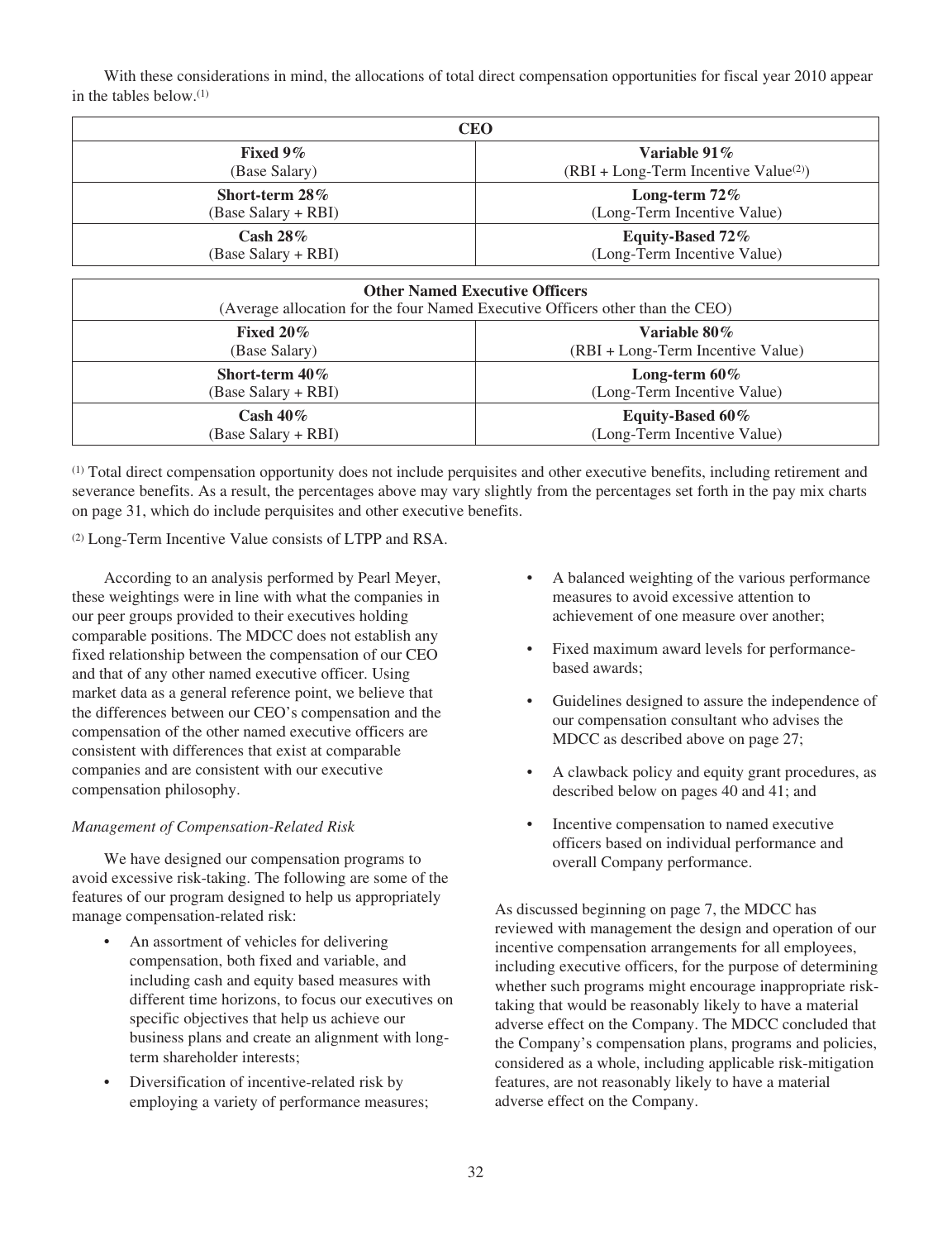## *Base Salary*

Base salary is the one fixed component of our executives' total direct compensation that is not at risk based on Company performance and/or stock price variations. The MDCC reviews the base salaries of our executive officers annually and whenever an executive changes position. Our CEO makes salary recommendations to the MDCC with respect to his direct reports. To maintain competitive levels, we refer to the market median of base salaries for comparable positions in setting our named executive officers' base salaries. However, we also consider the executive's:

- Experience for the position;
- Personal contribution to the financial and operational performance of the Company and its businesses; and
- Contribution in the areas of operational improvements, customer satisfaction, effective management of human resources, and Six Sigma.

These other factors could cause any one executive officer's base salary to be above or below the market median for a comparable position. Annual merit-based salary increases are an integral part of the annual performance management process and are used to reward and reinforce desired behaviors and maintain competitive marketplace positions.

Based on the MDCC's review of market data and the foregoing individual factors, base salary increases in 2010 for our named executive officers averaged 3.5% except for Mr. Schottlaender and Mr. Yuse who received higher increases in an effort to bring their base salaries closer to the 50th percentile. The 2010 base salaries for our named executive officers, on average, approximated the 50<sup>th</sup> percentile of the market.

## *Annual Incentives*

Annual incentive awards provide a direct link between executive compensation and the achievement of financial, operational and individual goals over a one-year period. Unlike base salary, which is fixed, our executives' annual incentive award is at risk based on how well the Company and the executive perform.

We award annual incentives under our Results-Based Incentive (RBI) Plan to focus our executive officers on attaining pre-established annual performance goals. The RBI incentive for our named executive officers is variable in two respects.

• First, the funding of an overall RBI incentive pool is dependent on the Company's success in achieving specified financial performance goals, as described below.

• Second, the size of the executive's incentive payout from the funded pool depends on actual performance against pre-established individual performance objectives, which can be below target or, for exceptional individual performance, as much as 200% of target.

*Target Opportunities*. We generally set the target RBI amount for each executive at the median of our peer groups' annual cash incentives for employees in similar positions. In order to encourage and reward extraordinary performance, our RBI awards are structured so that the actual payout under an executive officer's award can approach or exceed the 75th percentile if such executive exceeds individual performance objectives.

We use the sum of target awards to determine the overall funding of the RBI incentive pool, as described below, but the targets are not entirely determinative of what any one participant's actual RBI incentive payout will be.

*Funding the RBI Pool*. The pool of available funds to pay our RBI awards is based on the extent to which the Company and our businesses meet or exceed predetermined goals under selected financial metrics, which are set by the MDCC prior to the beginning of the performance year. The MDCC selected the five equally weighted financial metrics identified below for purposes of funding an overall pool for the RBI plan for 2010. These metrics and weightings determining RBI funding have remained the same since 2003.

- Bookings a forward-looking metric that measures the value of new contracts awarded to us during the year and an indicator of potential future growth.
- Net Sales a growth metric that measures our revenue for the current year.
- Free Cash Flow (FCF) a measure of the cash that is generated in a given year that we can use to make strategic investments to grow our businesses or return to our shareholders.
- Operating Income from Continuing Operations a measure of our profit from continuing operations for the year, before interest and taxes.
- Return on Invested Capital (ROIC) a measure of the efficiency and effectiveness of our use of capital.

ROIC and FCF are non-GAAP financial measures and are calculated as follows:

ROIC is (a) (i) income from continuing operations plus (ii) after-tax net interest expense plus (iii) one-third of operating lease expense after-tax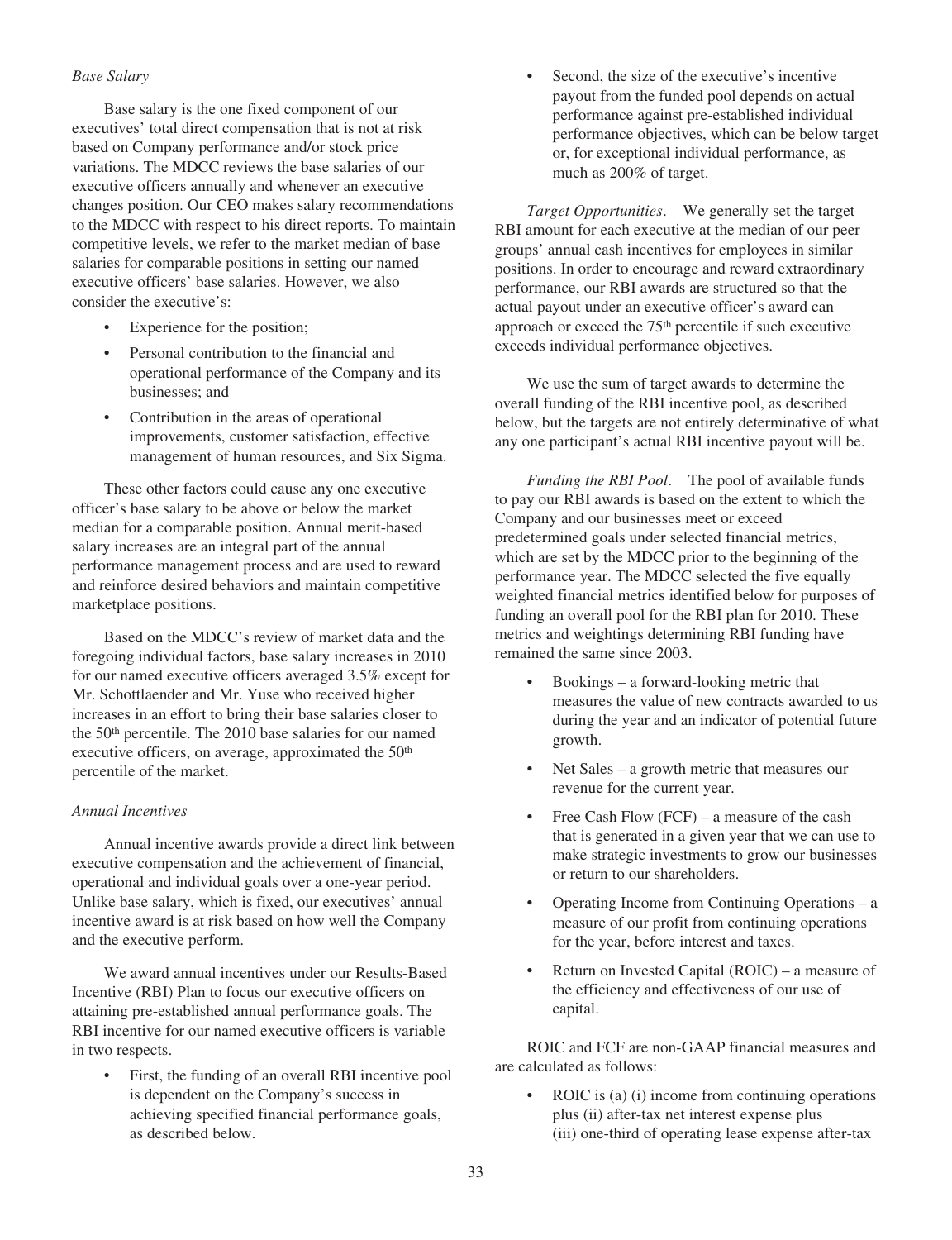(estimate of interest portion of operating lease expense) less (iv) after-tax FAS/CAS pension and post-retirement benefits expense/income, and (v) excluding charges for debt repurchases and other similar non-operational items, divided by (b) average invested capital after capitalizing operating leases (operating lease expense times a multiplier of 8), adding financial guarantees less net investment in discontinued operations, and adding back the cumulative minimum pension liability/impact of the accounting standard for employers' accounting for defined benefit pension and other postretirement plans, and excluding other similar non-operational items.

• FCF is operating cash flow less capital expenditures and internal software spending.

Considered in the aggregate, the five metrics are strong indicators of our overall performance and our ability to create shareholder value. These measures are balanced among long-term and short-term performance, growth and efficiency and are aligned with our business strategies. For example, we continue to focus on growing our business in core defense and new markets, both domestic and international, and our success in this area should be reflected in our bookings in the shorter term and net sales in the longer term. In addition to growing our business, we maintain a strong focus on program execution and the prudent management of capital and investments in order to maximize operating income and cash and to continue to improve ROIC.

For each financial metric, we set a specific target performance goal and a defined performance range around the target. The performance range consists of a threshold – or minimum performance level – and a maximum performance level. If the threshold performance level for a financial metric is not achieved, then we do not allocate funds to the RBI funding pool based on that metric. Funding of the pool for any one metric is capped once performance achieves or exceeds the maximum performance level set for that metric. We also establish a funding range around the target for each financial metric, generally 75% to 150% of target. If Company performance falls within the performance range (e.g., between the threshold and maximum performance levels), the funding amount is based on the corresponding funding range. A total Company RBI funding percentage is determined based on the overall performance of the Company against each of these financial metrics. The RBI payouts to all of our named executive officers, including those who are leaders of individual businesses, are based on the total Company RBI funding percentage. In addition to the five financial metrics, the MDCC has given our CEO the authority to increase or decrease funding of the RBI pool

based on an assessment of a business' performance on criteria such as customer satisfaction, growth, people and productivity.

The following table summarizes the performance target, and the corresponding total Company RBI funding percentage for 2010:

| <b>Financial Metric</b>                               | Performance<br>Target | <b>RBI</b><br><b>Funding</b> |
|-------------------------------------------------------|-----------------------|------------------------------|
| Bookings                                              | \$26.06B              | 84.3%                        |
| $Net Sales \dots \dots \dots \dots \dots \dots \dots$ | \$26.37B              | 88.5%                        |
| Free Cash Flow                                        | \$1.62 B              | 113.5%                       |
| Operating Income from Continuing                      |                       |                              |
| Operations                                            | \$3.15 B              | 75.0%                        |
| $ROIC$                                                | 12.1%                 | 100.2%                       |
| Overall Funding Level $\% \dots \dots$                |                       | 92.3%                        |

In 2010, the Company performed well and approached, and in some instances exceeded, applicable performance targets, which resulted in a total Company RBI funding percentage of 92.3%.

The RBI financial metric targets for a performance year are based on our annual operating plan for that year. The annual operating plan represents management's view of the potential performance of the Company as a whole and its individual businesses for the coming year based on identified challenges, risks and opportunities. The annual plan is built using a rigorous "bottom up" approach. Each business' proposed plan is carefully considered and scrutinized by management through multiple reviews. Often management requires the businesses to increase or "stretch" their plan financial targets and incorporate other changes. This process culminates with a Board review of each business' annual plan during which the Board assesses the credibility of the plan. Based on the final annual plans of the businesses, management prepares the Company's annual operating plan, which is also reviewed and approved by the Board of Directors. In addition, consistent with past practice, Company performance against these financial metric targets, which are established at the beginning of the year and based on anticipated operational performance during the year, was adjusted to account for the impact of certain matters not factored into the annual operating plan, such as acquisitions and dispositions that occur after the applicable targets are established, and certain non-operational items such as the FAS/CAS pension adjustment.

*Individual Performance Objectives*. Individual performance is directly reflected in an executive's RBI award. While combined Company and individual business performance drives funding of the overall RBI pool, individual RBI awards reflect an assessment of an executive's contribution to our achievement of the financial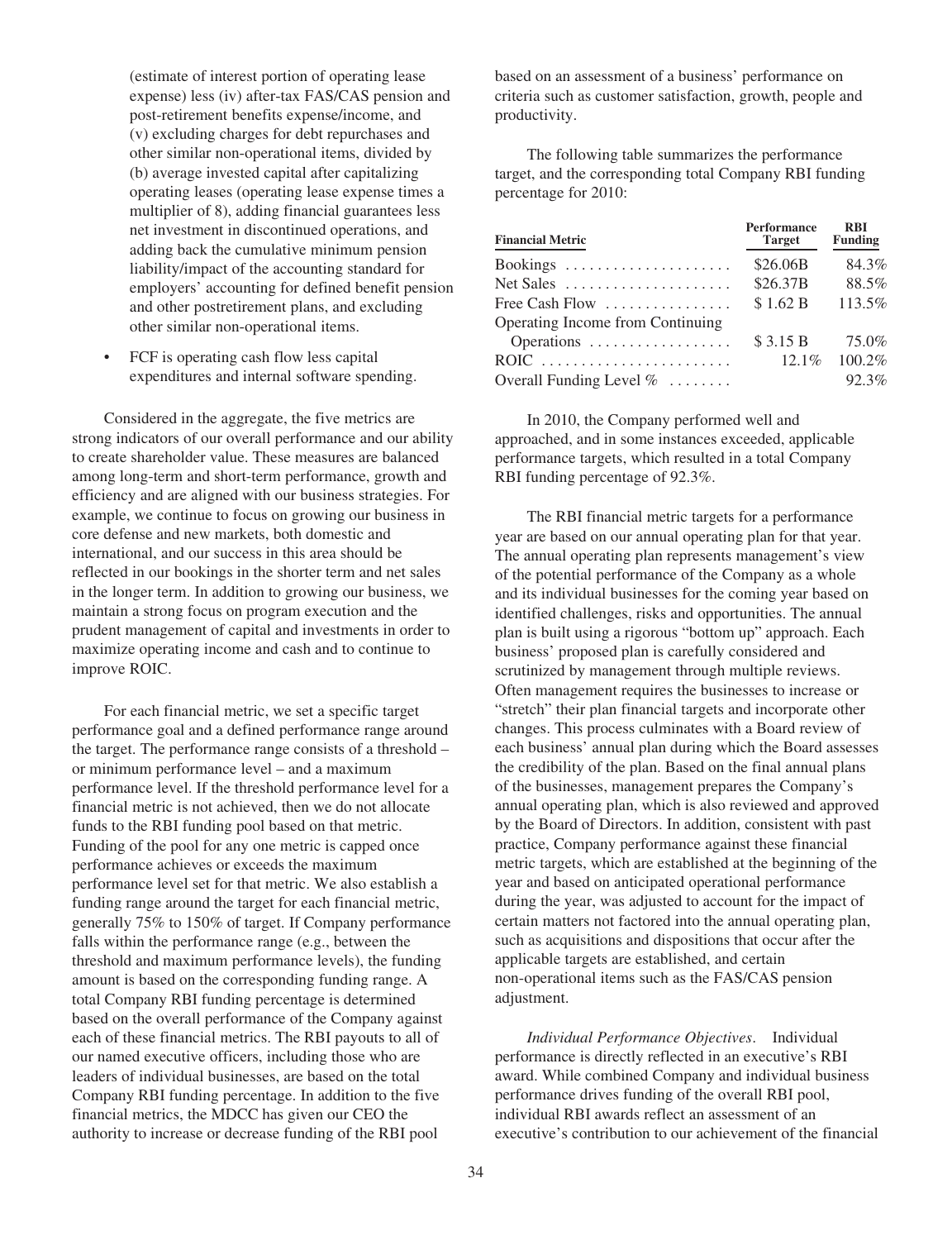performance goals, plus the executive's achievement of individual performance objectives. If an executive underperforms in relation to his objectives, the RBI award could fall below the funded target level or even be zero if threshold performance is not achieved. On the other hand, an executive who exceeds his performance objectives could receive up to 200% of target.

Individual performance objectives are established annually in writing for top executives and include primarily quantifiable objectives with some subjective measures also included. In the case of our CEO, at the beginning of a review period, the MDCC recommends, and the full Board (excluding the CEO) approves, a statement of the CEO's objectives. When the CEO's annual evaluation is to commence, our CEO provides to the MDCC a written selfappraisal, assessing his performance against these objectives. The self-appraisal is discussed with the CEO and then distributed to all of the independent directors for their input. The Lead Director and the Chair of the MDCC discuss the preliminary evaluation with the independent directors, who then evaluate and write their own assessment of the CEO's performance both as CEO and Chairman. The Lead Director and the Chair of the MDCC then meet with the CEO and provide performance feedback directly to him. Based on this evaluation, the MDCC recommends, and the full Board (excluding the CEO) approves, the CEO's RBI award.

A similar process is followed for the named executive officers other than the CEO. In the case of the other executive officers, our CEO provides input to the MDCC both with regard to the establishment of performance objectives and the determination of success in meeting those objectives.

Examples of individual performance objectives for our named executive officers for 2010 include:

- Financial objectives within the individual's business or functional area;
- Successfully managing human resources and developing a stronger organization within the individual's business or functional area;
- Improving employee opinion survey results;
- Achieving exemplary regulatory compliance;
- Increasing energy efficiency and successfully implementing workplace safety initiatives;
- Demonstrating effective leadership behaviors; and
- Promoting a culture of innovation through respect and inclusion.

This individual assessment promotes accountability for each executive's performance and helps differentiate

our executives' compensation based on performance. Thus, while the target incentive award for each executive is set with reference to the marketplace median for his position, in order to encourage and reward extraordinary performance, our RBI awards are structured so that the actual payout under an executive officer's award can approach or exceed the 75th percentile if such executive exceeds his individual performance objectives.

In 2010 our named executive officers performed well against their individual objectives, exceeding our expectations, and accordingly, their individual performances resulted in RBI awards slightly above their funded RBI target levels. A summary of our named executive officers' 2010 performance follows:

### *William Swanson*

Under Mr. Swanson's leadership as Chief Executive Officer in 2010, the Company continued to grow and build upon its strong financial balance sheet, increasing ROIC and margin performance. In addition, four acquisitions were signed or closed, adding to the Company's technical portfolio. Drawing on the Company's leadership bench strength, Mr. Swanson appointed three new senior leaders from within the Company while reaching outside the Company for another.

## *David Wajsgras*

As Chief Financial Officer, Mr. Wajsgras continued to ensure process excellence and financial discipline across Raytheon. Mr. Wajsgras continued to lead substantial improvements in working capital management while achieving the Company's targets for cash flow and ROIC. Further, he led productivity and cost reduction initiatives that resulted in margin improvement.

### *Jay Stephens*

Mr. Stephens provided broad-based business guidance beyond the traditional role of General Counsel. In 2010, he provided strong leadership for the Company's governance processes while enhancing the transparency of our financial and governance filings. He led the Company's effort with respect to our sustainability program, achieving enhanced performance and national recognition. Mr. Stephens also continued to provide sound leadership in managing the Company's regulatory risk profile and fostering a culture of integrity through innovative ethics programs.

#### *Colin Schottlaender*

Mr. Schottlaender completed a successful year as Business President of NCS. As part of a planned transition to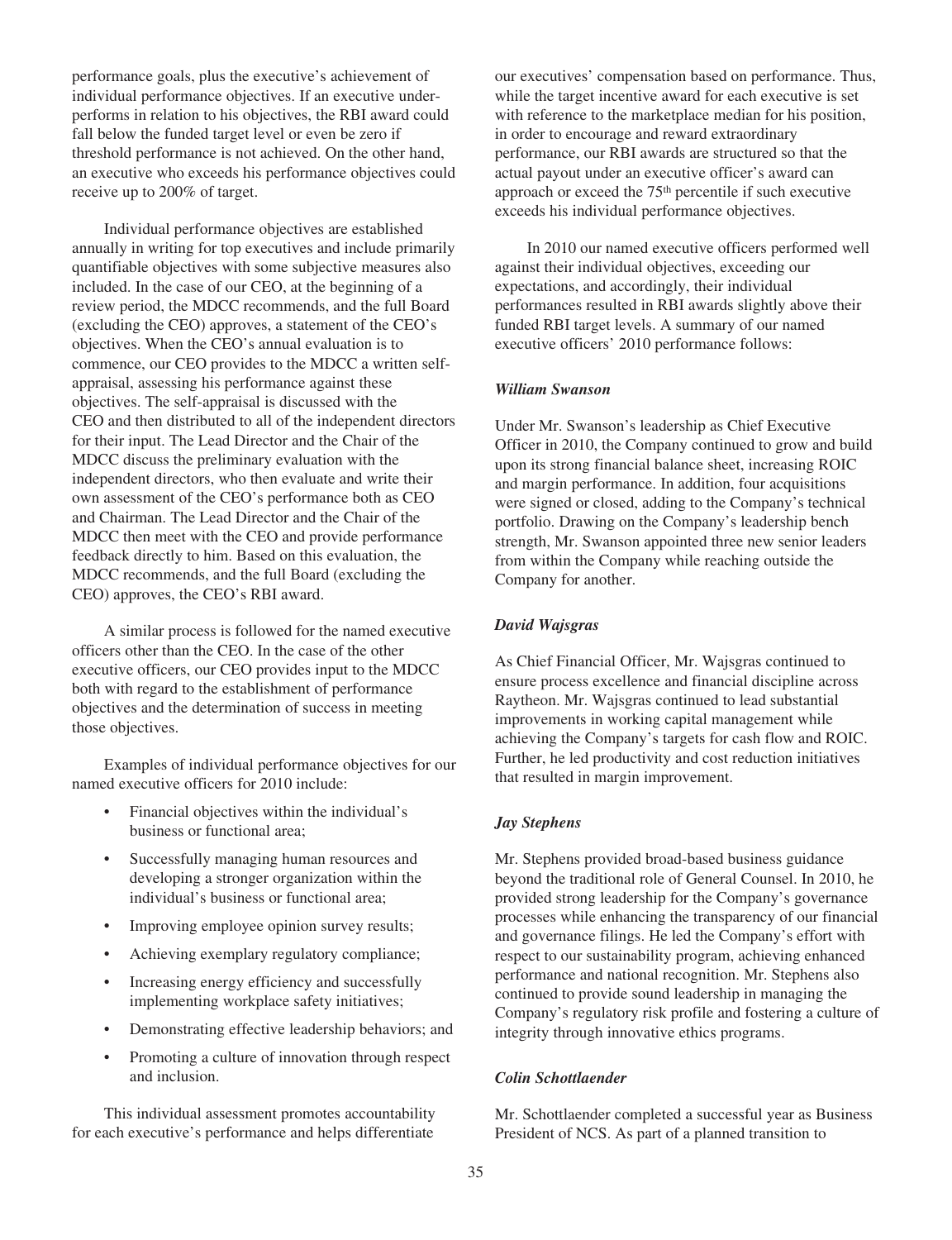retirement, he helped his successor gain a firm understanding of the business prior to his retirement at year end.

# *Richard Yuse*

Mr. Yuse assumed the role as Business President of SAS in April of 2010. Under his leadership, SAS met or exceeded its financial business metrics. Raytheon Technical Services Company, where he was business president prior to assuming his role at SAS, also met or exceeded its financial business metrics.

At the end of the year, our CEO recommends to the MDCC the RBI awards for our executive officers other than himself. The full Board of Directors (excluding the CEO) approves all of our named executive officers' annual RBI awards, based on a recommendation from the MDCC. The 2010 Grants of Plan-Based Awards table on page 46 shows the threshold, target and maximum RBI awards that each of our named executive officers was eligible to receive for 2010. Their actual RBI awards earned for 2010 are shown in the "Non-Equity Incentive Plan Compensation" column of the Summary Compensation Table on page 42. The actual 2010 RBI payments to our named executive officers, on average, fell between the 50<sup>th</sup> and 75th percentiles of the market. This is consistent with our RBI structure which contemplates an executive's actual payout approaching or exceeding the 75th percentile based on strong individual and Company performance.

### *Long-Term Incentives*

Our long-term incentive opportunities reward Company leaders and assist with the retention of these leaders. By aligning financial rewards with the economic interests of our shareholders, leaders are encouraged to work toward achieving our long-term strategic objectives. Our named executive officers receive long-term incentive awards in the form of performance-vesting restricted stock units pursuant to our Long-Term Performance Plan (LTPP) and restricted stock awards that vest on a specified time schedule. While we do not follow a formula allocation as between the two forms of long-term incentives, we more heavily weight the performance-based awards under the LTPP.

We target our named executive officers' long-term incentives, on average, between the  $50<sup>th</sup>$  and  $75<sup>th</sup>$  percentiles of the market for long-term incentives for employees in similar positions. The 2010 Grants of Plan-Based Awards table on page 46 shows the LTPP and restricted stock awards that were granted to each of our named executive officers for 2010.

*LTPP*. We award performance-based restricted stock units pursuant to the LTPP under our 2010 Stock Plan

(awards prior to May 27, 2010 were under our 2001 Stock Plan) to encourage both retention and targeted performance. The LTPP provides awards of restricted stock units that vest at the end of a three-year performance cycle based upon the achievement of specific pre-established levels of Company performance. Stock units may be settled in our common stock or in cash, at the discretion of the MDCC. The LTPP awards are granted annually in overlapping three-year cycles, which provides continuity of opportunity and marketplace consistency.

The performance goals for the 2010 – 2012, 2009 – 2011, and 2008 – 2010 performance cycles, which are independent of each other, are based on the following weighted metrics:

| <b>Performance Cycle</b> | ROIC CFCF TSR Total |  |
|--------------------------|---------------------|--|
|                          |                     |  |
|                          |                     |  |
|                          |                     |  |
|                          |                     |  |

We have used the same performance metrics since 2006 and the same weightings since 2007. In each case, the goals are independent and additive, which means that if we miss the threshold performance as to one measure, no credit would apply to that element, but could be made up for by above-target performance in another area.

- Return on Invested Capital (ROIC) measures how efficiently and effectively we use capital. The calculation of ROIC is the same as the calculation described above under the discussion of the RBI plan except for certain variations due to averaging the metric over the three-year performance cycle.
- Cumulative Free Cash Flow (CFCF) measures, on a cumulative basis, the cash that is generated over the three-year performance cycle, which we can use to make strategic investments to grow our businesses or return to our shareholders. The calculation of CFCF is essentially the same as the FCF calculation described above under the discussion of the RBI plan.
- Total Shareholder Return (TSR) compares our stock price appreciation, including reinvested dividends, over the performance period to our peers' stock performance over the same period and provides a percentage ranking.

We selected these three non-GAAP financial performance measures because they are good indicators of the Company's overall performance and lead to the creation of long-term value for our shareholders. They also reflect input from our investors. In particular, CFCF is a useful measure because our ability to generate cash efficiently will continue to be critical to our ability to fund our operations, grow our business and manage our debt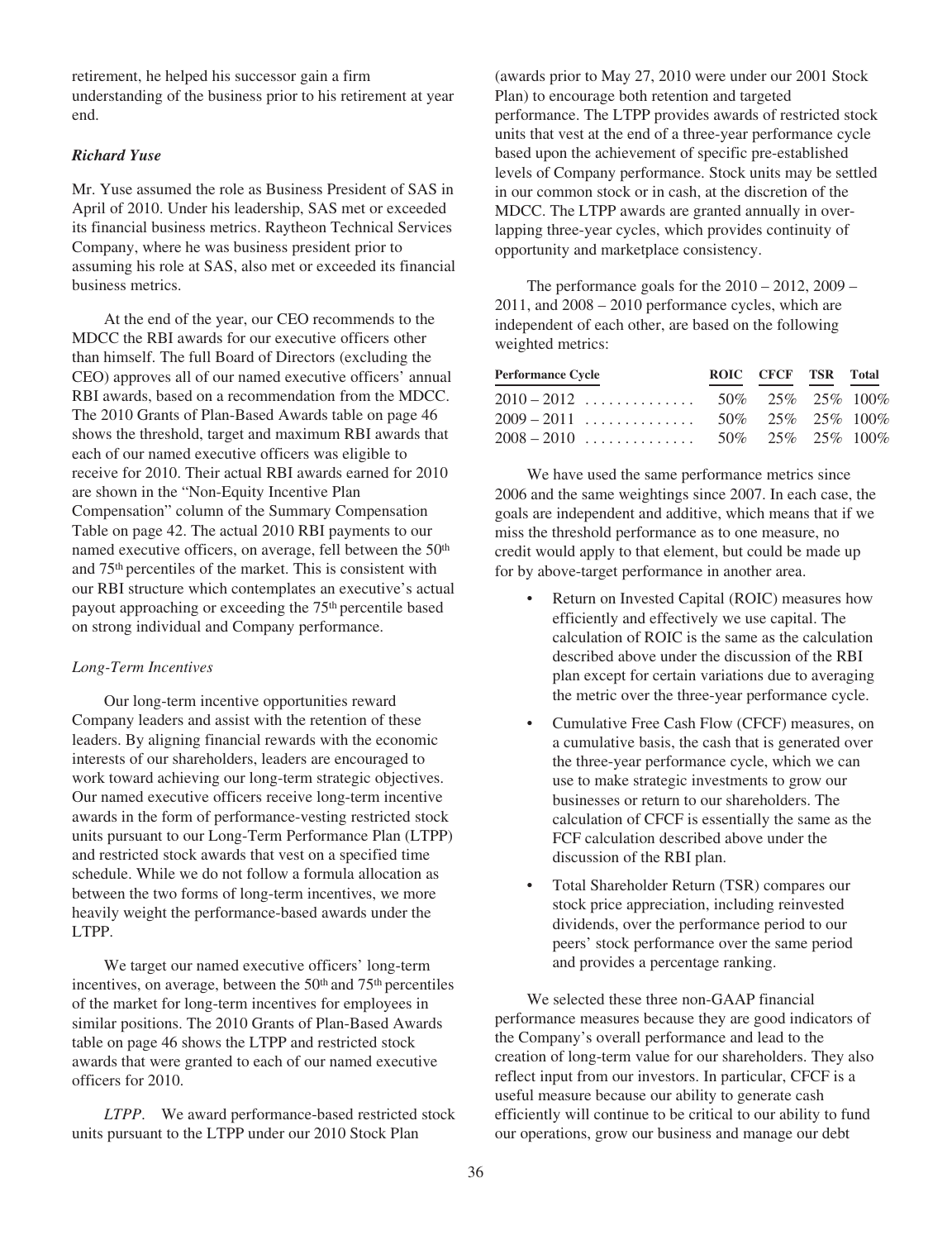levels, and, going forward, will be useful in the development of technology and making acquisitions to meet our strategic objectives.

Comparative TSR is a good measure that incentivizes our executives to outperform our peers in creating shareholder value. We use the core peer group rather than the broader peer group for this comparison because the TSR of our peer aerospace and defense companies is more relevant to our performance. The non-defense companies in the broader peer group may be impacted differently by economic and market factors that may be less relevant to aerospace and defense companies.

In setting the performance levels for each of these metrics in the LTPP, we start with our five-year strategic plan. The five-year plan represents management's longterm view of the potential performance of the Company for such period based on identified future challenges, risks and opportunities, and is reviewed and approved by the Board of Directors. We take the three relevant years within the five-year strategic plan and derive a three-year set of financial targets. This set of targets is reviewed by the MDCC and is used for setting the three-year LTPP target performance metrics. The LTPP targets are established at the beginning of each three-year cycle when the performance results are substantially uncertain. We do not make changes in the LTPP targets as our business projections are revised in subsequent years. Given that the LTPP financial metric targets are long-term estimates of potential Company performance, it is difficult to accurately predict whether they will be met as the Company's performance during the period will be impacted by a wide range of known and unknown factors, including geo-political events, macroeconomic conditions and other matters beyond our control. As a result of these factors, it is too early to tell how our future financial performance will affect future LTPP awards.

The following table summarizes our performance in the three performance metrics and the corresponding funding for such metrics for the 2008 – 2010 award cycle.

| <b>Performance Metric</b><br>and Weighting | <b>Performance Against Targets</b>                                                                                                                                                      | <b>Metric</b><br><b>Funding</b> |
|--------------------------------------------|-----------------------------------------------------------------------------------------------------------------------------------------------------------------------------------------|---------------------------------|
|                                            | CFCF (25%)  \$6,720 million (pre-established<br>target of \$5,274 million and<br>maximum of \$6,774 million)                                                                            | 43.8%                           |
|                                            | TSR $(25\%)$ Ranked eighth within our core<br>peer group (with funding<br>dependent on our relative rank<br>compared to our core peer group<br>of 11 companies, including<br>ourselves) | 12.5%                           |
|                                            | ROIC $(50\%)$ 12.19% (pre-established target<br>of 11.13% and maximum of<br>$12.56\%$                                                                                                   | 87.5%                           |
|                                            |                                                                                                                                                                                         | 143.8%                          |

This combined level of performance on CFCF, TSR and ROIC resulted in 143.8% of the target award for the 2008 – 2010 award cycle being earned and paid out in shares of common stock.

*Restricted Stock*. Restricted stock awards with timebased vesting schedules provide a strong retentive complement to the LTPP, while still keeping focus on creating shareholder value. Restricted stock awards also encourage executive officers to manage the Company from the perspective of an owner with an equity stake in our business. Restricted stock awards granted to our named executive officers in 2010 vest in three equal tranches on each of the second, third and fourth anniversaries of the grant date, provided the executive is then still employed by the Company. The two-year vesting period for the first tranche, and the four-year vesting period for the entire award, are effective ways to promote retention of our executives.

#### *Stock Ownership and Retention Guidelines*

As a way to reinforce a culture and expectation of long-term share ownership, we have implemented stock ownership guidelines for our executive officers. These guidelines are designed to ensure sustained, meaningful executive share ownership, align executive long-term interests with shareholder interests, and demonstrate our officers' commitment to enhancing long-term shareholder value. Our CEO is required to own shares of stock with a market value of at least five times his annual base salary, and our other named executive officers are required to own shares of stock with a market value of at least three times their annual base salaries. For our other officers, the ownership requirements range from one to three times their annual base salaries. Officers are required to meet the applicable target ownership threshold within five years. Attainment of these ownership levels is reviewed regularly by the MDCC. In 2009, we clarified the stock retention provisions of our Stock Ownership and Retention Guidelines in line with our existing practices to state specifically that directors and executive officers may not dispose of Company stock until attaining ownership thresholds and thereafter must maintain specific ownership levels. As of December 31, 2010, each of our named executive officers had met or exceeded his stock ownership requirements.

## *Policy Against Hedging with Respect to Company Stock*

In order to assure alignment with the long-term interests of our other shareholders, under the Company's Insider Trading Policy, our officers, as well as other employees and non-employee directors, may not engage in short sales of Company stock or transactions in any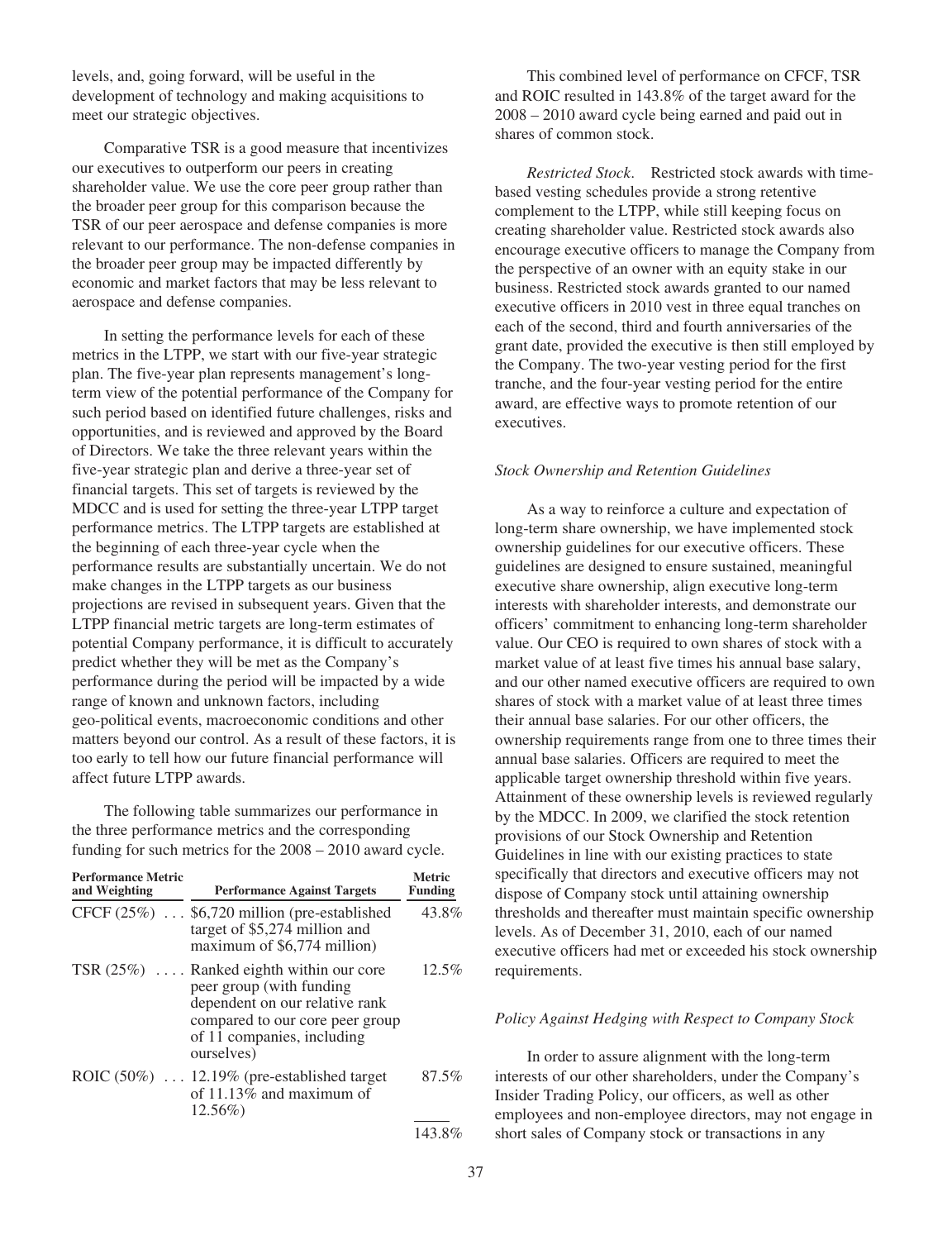derivative of a Company security, including, but not limited to, puts, calls and options (other than the receipt and exercise of options that might be granted by the Company pursuant to a Company compensation plan).

## *Perquisites and Other Executive Benefits*

While a relatively small portion of our executives' total direct compensation opportunities, perquisites and other executive benefits are important to ensure competitiveness at the senior leadership level. Access to quality health care and other benefits protects the health and well-being of our employees and their families. In addition, under our executive perquisite policy, we provide our executive officers a car allowance or Company-leased car, financial planning services and life insurance coverage benefits. We also provide other perquisites to certain executives in limited circumstances due to our security and personal safety requirements. Individually and in the aggregate, the perquisites we provide to our named executive officers are comparable in scope to those provided by the companies in our peer groups, particularly in the core peer group of aerospace and defense companies. In 2010, we implemented a new practice to transition all car leases to car allowances as existing leases expired. In 2009, we eliminated, effective as of January 1, 2010, the following perquisites previously provided to certain executives after a separation under our executive severance guidelines and upon a qualifying termination within 24 months after a change-in-control under change-in-control severance agreements: car allowances, excess liability insurance, financial planning services, and executive physicals.

### *Retirement Benefits and Deferred Compensation*

*Retirement Benefits*. Retirement benefits also fulfill an important role within our overall executive compensation objective because they provide an element of financial security that promotes retention. Our retirement program, including the amount of benefit, is comparable to those offered by the companies in our peer groups and, as a result, ensures that our executive compensation remains competitive.

We maintain the following broad-based retirement plans in which our named executive officers are eligible to participate, along with a majority of our employees:

- the Raytheon Savings and Investment Plan (RAYSIP), a tax-qualified defined contribution retirement plan (401(k) plan);
- the Raytheon Company Pension Plan for Salaried Employees, a tax-qualified, non-contributory defined benefit pension plan that covers most of

our salaried employees and executive officers, including Messrs. Swanson, Wajsgras, Stephens and Yuse; and

• the TI Systems Pension Plan, a tax-qualified, non-contributory pension plan that is part of the Raytheon Company Pension Plan for Salaried Employees and covers most of the people who became Raytheon employees when Raytheon acquired certain assets of Texas Instruments Incorporated in 1997, including Mr. Schottlaender.

We also maintain the Raytheon Excess Pension Plan for employees who qualify, including our named executive officers. The Raytheon Excess Pension Plan is a nonqualified excess pension plan which provides benefits that would have been provided to a participant under the tax-qualified pension plan but for compensation limits imposed under the U.S. Internal Revenue Code.

In addition, certain senior executives, including our named executive officers, are eligible to participate in the Raytheon Company Supplemental Executive Retirement Plan (SERP). The SERP is designed to replicate but not exceed the retirement benefit that a mid-career person joining the Company would achieve under the qualified and excess pension plans had such person begun his or her career with Raytheon. The SERP benefit (up to 50% of final average earnings for a participant who retires after age 60 with at least 15 years of service to the Company) is offset by amounts payable under our other Company pension plans, any prior employer plan and Social Security.

Mr. Swanson will not receive a payment under the SERP because of his longstanding service with Raytheon (39 years). Were he to retire, his pension benefit under the formula in our qualified and excess pension plans exceeds the maximum 50% of final average earnings that the SERP would provide. Because the SERP has offsets for the pension plan benefits, there would be no excess benefit payable under the SERP. Our other named executive officers could be eligible for SERP benefits, depending on when they retire.

Each of the above retirement plans, including the SERP, is described in more detail under the heading "Pension Benefits" beginning on page 51.

*Deferred Compensation Plan*. We maintain the Raytheon Deferred Compensation Plan under which a select group of management or highly compensated employees, including our named executive officers, may elect to defer up to 50% of their salary and up to 90% of their annual RBI plan awards and receive tax-deferred returns on those deferrals. The account balances in this plan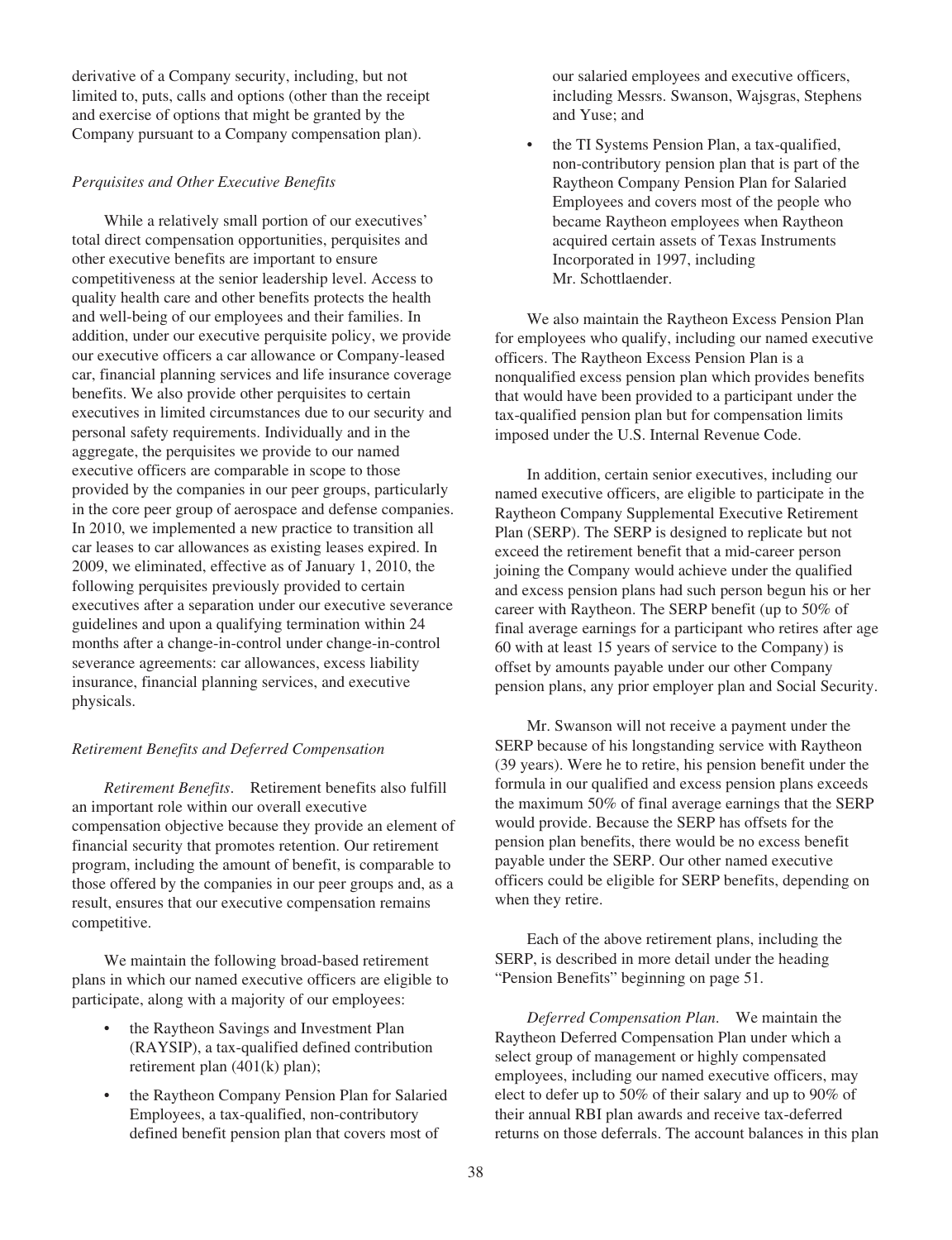are unfunded and represent money that the participants have previously earned and voluntarily elect to defer in order to accumulate tax-deferred returns. Plan participants can allocate their account balances among substantially the same investment options available under our qualified RAYSIP, which also accumulate on a tax-deferred basis. We make a matching contribution of up to 4% of deferrable compensation. The provision of this deferral opportunity is a competitive practice in the marketplace. For more information on our Deferred Compensation Plan, see "Nonqualified Deferred Compensation" on page 54.

#### *Severance Pay Arrangements*

Our employees, including our named executive officers, are employees at-will and do not have long-term employment contracts with the Company. The at-will employment status of our employees affords us the necessary flexibility to remove employees when appropriate under the circumstances. However, in order to retain and attract highly-qualified executives who may otherwise desire the protection of long-term employment contracts, we offer specified severance benefits under our executive severance guidelines. Such benefits provide protection for our executives who, upon joining the Company, may forfeit substantial pay and benefits earned from a previous employer. For our named executive officers, the severance benefits under these guidelines provide a multiple of base salary and target annual incentive award (2.99 for our CEO and 2.0 for the other named executive officers) and continuation of welfare, benefit and retirement plans for 2.99 and 2 years, respectively. In 2009, we changed our guidelines prospectively to reduce these multiples for new executives (2.0 for the CEO and 1.0 for other executive officers). We also eliminated, effective as of January 1, 2010, the following perquisites previously provided to certain executives after a separation: car allowances, excess liability insurance, financial planning services and executive physicals.

Separate from our executive severance guidelines, we have change-in-control agreements with our executive officers that have been reviewed and approved by the MDCC. Changes in corporate control are often accompanied by changes in the corporate culture and job losses, especially at executive levels. If a transaction affecting corporate control of Raytheon were under consideration, we expect that our executives would naturally be faced with personal uncertainties and distractions about how this might affect their continued employment by the Company. By entering into change-in-control agreements before any such transaction is contemplated, we hope to focus our executives' full attention and dedication on our shareholders' best interests despite any threatened or pending change-in-control, and to encourage our executives to stay with the Company until the transaction is completed. The agreements do this by providing a meaningful severance benefit in the event that a change-in-control occurs and, within the 24 months after the change-in-control, the executive is either terminated without cause or resigns due to a material reduction in compensation or a material change in the executive's job duties without his consent. These agreements are not intended to provide a windfall to our executives occasioned by a change-in-control. The agreements provide for a "double trigger" such that an executive would only receive severance benefits upon a qualifying termination following a change-in-control, and not simply upon a change-in-control. Furthermore, any benefit received by an executive under a change-in-control agreement would be reduced by the severance benefit he or she may earn under our severance guidelines as described above, so that there would be no duplication of benefits. In 2009, we eliminated, effective as of January 1, 2010, the following perquisites upon a qualifying termination within 24 months after a change-in-control: car allowances, excess liability insurance, financial planning services and executive physicals.

All of our executive officers, including the named executive officers, are entitled to gross-up protection for any excise tax that might apply in the case of a change-in-control occurring before January 1, 2012 under their change-in-control agreements. However, this protection applies only if the after-tax benefit to the executive of such gross-up would exceed \$50,000. Otherwise, the executive's benefits would be reduced to the maximum amount that could be received without triggering the excise tax. In 2009, we amended the change-in-control agreements to eliminate these tax gross-ups for changes-in-control that occur on or after January 1, 2012. In addition, beginning on January 1, 2010, new executives' change-in-control agreements do not provide for any tax gross-ups.

Our severance programs, including the conditions under which such benefits are triggered, and the amount of such benefits, are comparable to those provided by the companies in our peer groups. The MDCC's independent consultant has confirmed that our change-in-control and other severance arrangements are competitive in our industry. For more information on our executive severance policy and the terms of our change-in-control agreements, see "Potential Payments Upon Termination or Change-in-Control" beginning on page 55.

### **Enhancements in Governance**

Over the last several years, the Company has adopted a number of important governance enhancements related to its executive compensation program. First, the MDCC has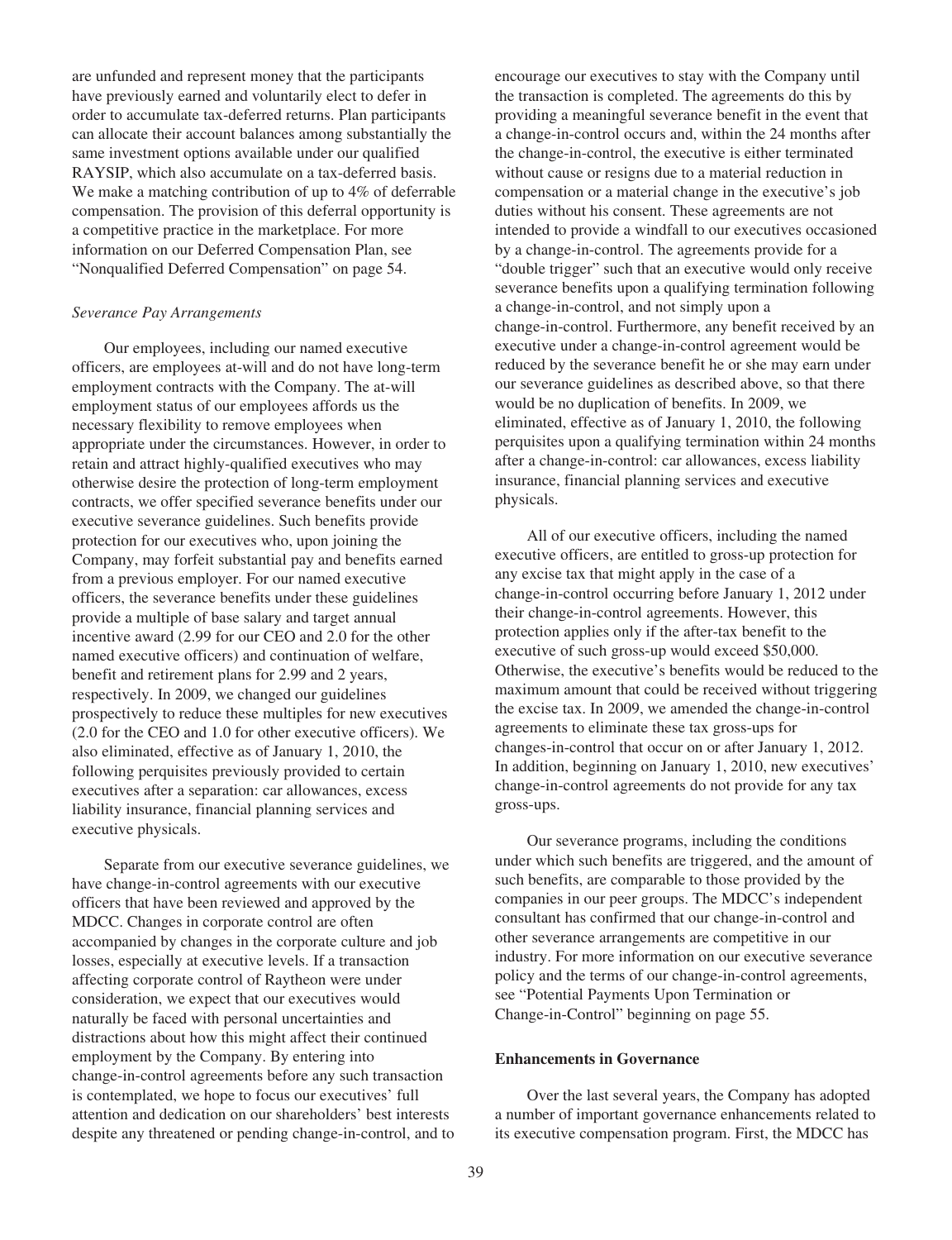adopted a formal policy to ensure that it will continue to receive independent and unbiased advice and analyses from its compensation consultant. The policy requires the MDCC to assess annually the independence of its compensation consultant and, further, prohibits the consultant from providing certain services either to our executive officers and directors, personally, or to the Company (other than the MDCC). The services to the Company subject to this prohibition are advice to management related to executive and director compensation, employee compensation and employee benefits. The Board of Directors also amended the MDCC charter to require an annual MDCC assessment of the independence of its outside compensation consultant and the pre-approval of any services proposed to be provided by such consultant to the Company.

As part of the independence assessment mandated by the new policy, the MDCC reviews any services proposed to be provided by the consultant to the Company not otherwise prohibited under the policy and considers whether the provision of such non-MDCC services to the Company will impair the consultant's independence. Such non-MDCC services may be provided only with the MDCC's pre-approval. Additionally, as a guideline to avoid any actual or perceived conflict of interest or bias, the policy limits the fees paid by the Company for such non-MDCC services to no more than 1% of the consulting firm's annual gross revenues.

Second, the Board of Directors has amended the Company's Governance Principles to add a Restatement Clawback Policy. This policy gives the Board the right to recover RBI payments, LTPP awards and restricted stock awards made on or after January 1, 2009 to any elected officer to the extent that such payments or awards were inflated due to erroneous financial statements substantially caused by the executive's knowing or intentionally fraudulent or illegal conduct. The policy is designed to maximize the likelihood that the Company will be successful if it seeks to recover the portion of an executive's incentive compensation attributable to inflated financial results caused by the executive's malfeasance.

Third, the Board of Directors has amended its Governance Principles to clarify stock retention requirements in the Stock Ownership and Retention Guidelines. The clarifications implement existing Company policy under which executive officers and directors may not dispose of Company stock until attaining ownership thresholds and thereafter must maintain specified ownership levels.

Fourth, the Board of Directors also has amended the MDCC charter to formalize the practice and responsibility of the MDCC to review succession plans for the CEO,

executive officers, and other elected officers of the Company and career development plans for elected officers and other key employees.

## **Other Considerations**

*Tax Considerations.* Under Section 162(m) of the U.S. Internal Revenue Code, there is a limit of \$1,000,000 on the amount of compensation that we may deduct in any one year with respect to compensation paid to certain of our named executive officers. However, qualified performance-based compensation will not be subject to the deduction limit if specified requirements are met. To maintain flexibility in compensating our executives, the MDCC reserves the right to use its judgment to authorize compensation payments that may be subject to the limit when the MDCC believes that such payments are appropriate. Accordingly, certain components of our executive compensation program are designed to be qualified performance-based compensation under Section  $162(m)$  while others are not.

In 2006, the MDCC determined that compensation paid pursuant to awards under the LTPP, starting with our LTPP awards made for the 2006-2008 performance cycle, should be made tax deductible pursuant to Section 162(m). As a result, we obtained shareholder approval of the performance goals that may be used with respect to the LTPP at our 2006 annual meeting of shareholders and we operate the LTPP to comply with the Section 162(m) exemption. The MDCC again made this determination with respect to the 2010 Stock Plan which was approved by the shareholders at the 2010 Annual Meeting of Shareholders.

However, neither our annual RBI awards nor our timebased restricted stock awards are eligible for the performance-based compensation exemption from Section 162(m). In the case of our RBI awards, we believe that the ability to exercise judgment about our executives' individual performance in certain areas that do not easily lend themselves to specific measurement, such as effective management of human resources, ethical business behavior and leadership competencies, outweighs the cost to us of the loss of a tax deduction imposed by the limits of Section 162(m).

*Other Considerations*. Many of our government contracts are cost reimbursable contracts under which we are reimbursed for our allowable costs. These types of contracts are subject to special regulations about what are and are not allowable costs, which we sometimes take into consideration in structuring our compensation programs. For example, since compensation in the form of time-based restricted stock is an allowable cost and stock options are not, in 2004 we began to consistently use restricted stock awards in our executive compensation program rather than stock options.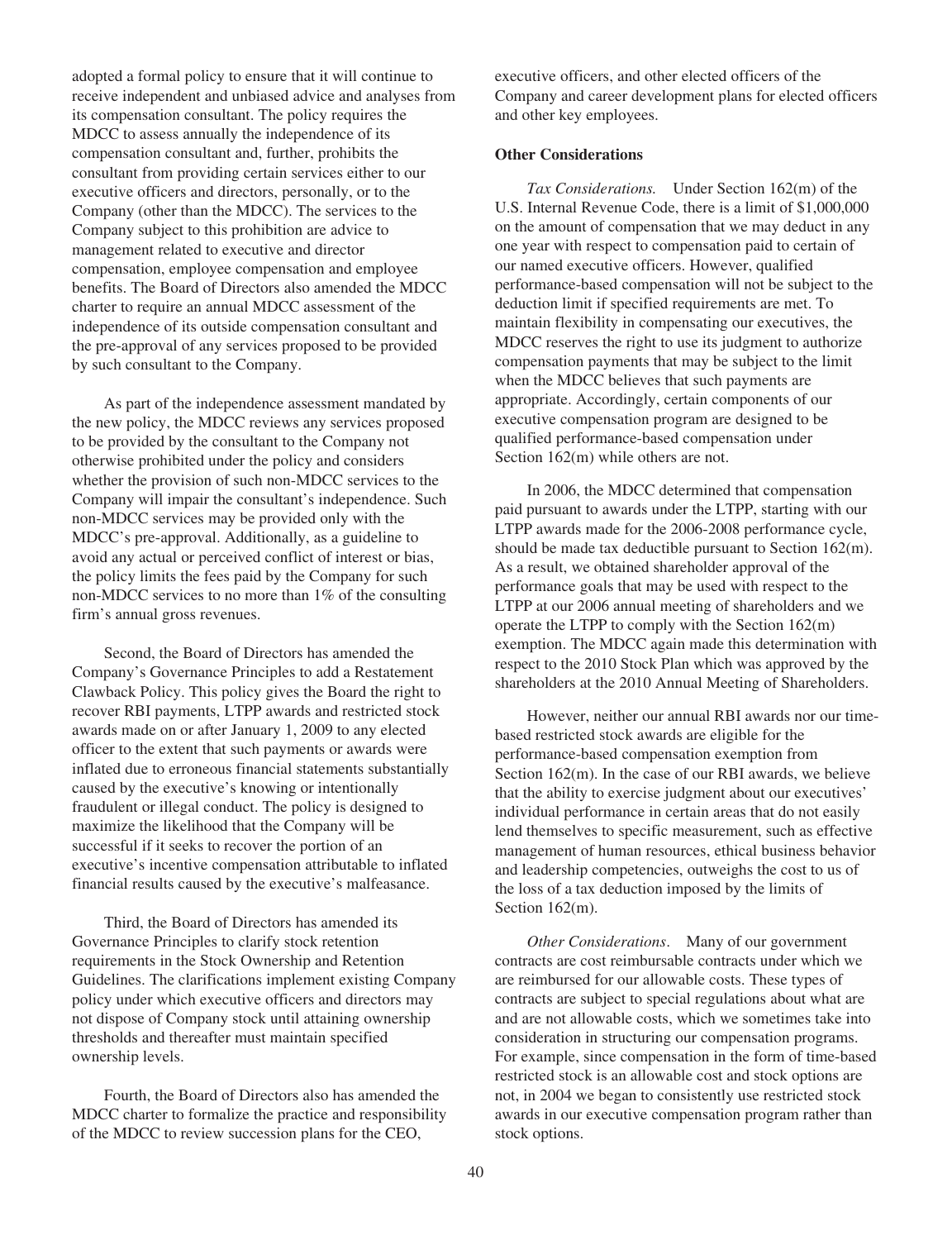## **Equity Grant Practices**

Historically we have not timed the grant of equity awards to coincide with, precede or follow the release of material non-public information. We have an internal policy on equity grant practices, approved by the MDCC, which provides, among other things, that equity awards shall be approved only at regularly scheduled meetings of the MDCC or Board, that equity awards granted to new employees or directors or promoted employees shall be considered by the MDCC or Board at a regularly scheduled meeting subsequent to the hire or promotion date, and that equity awards shall not be granted with a retroactive effective date.

## **Agreed-Upon Procedures on Compensation Tables**

As part of the Company's annual governance procedures, our independent registered public accounting firm is engaged to perform certain agreed-upon procedures determined by the Company and the Audit Committee of our Board of Directors, with respect to the information provided in the compensation tables related to the named executive officers.

## **MANAGEMENT DEVELOPMENT AND COMPENSATION COMMITTEE REPORT**

The Management Development and Compensation Committee is comprised entirely of independent directors. The Committee has reviewed and discussed with management the Compensation Discussion and Analysis

required by Item 402(b) of Regulation S-K. Based on such review and discussions, the Committee recommended to the Board that the Compensation Discussion and Analysis be included in this proxy statement.

### **Submitted by the Management Development and Compensation Committee**

Frederic M. Poses, Chairman, Vernon E. Clark, John M. Deutch and Ronald L. Skates

*The above report of the Management Development and Compensation Committee does not constitute soliciting material and shall not be deemed to be incorporated by reference into any other filing under the Securities Act of 1933 or under the Securities Exchange Act of 1934, including by any general statement incorporating this proxy statement, except to the extent we specifically incorporate this information by reference, and shall not otherwise be deemed filed under such Acts.*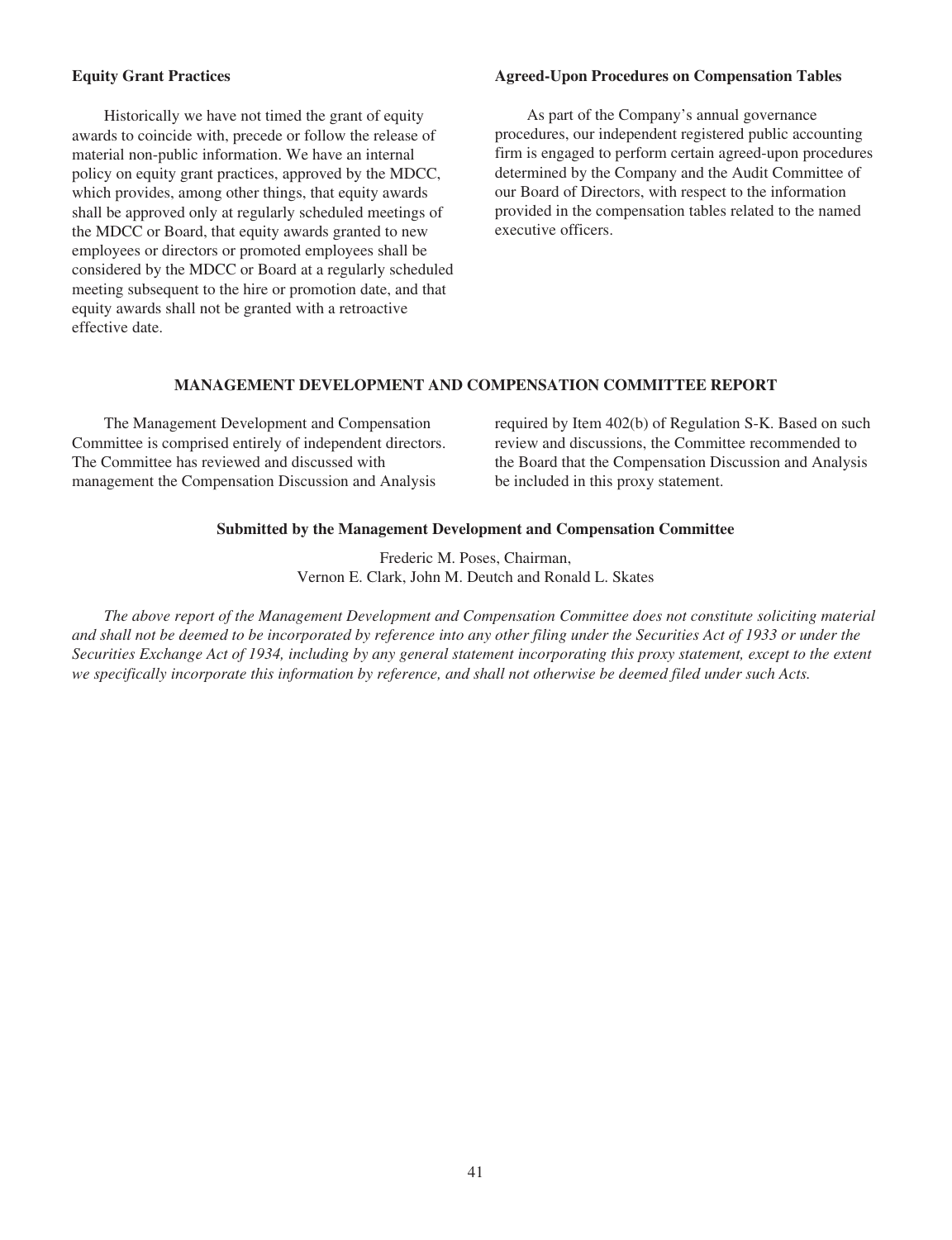#### **Summary Compensation Table**

The following table sets forth the compensation for each of our named executive officers for the fiscal years ended December 31, 2008, 2009 and 2010, other than Messrs. Schottlaender and Yuse who first became a named executive officer in 2009 and 2010, respectively.

The table below was prepared in accordance with SEC requirements. The total compensation presented below does not necessarily reflect the actual total compensation received by our named executive officers or the Company's view of their total compensation opportunities in 2008-2010. More specifically, the amounts under "Stock Awards" do not represent the actual amounts paid to or realized by our named executive officers for these awards during 2008-2010 and simply represent the aggregate grant date fair value of awards granted in those years for financial reporting purposes. The Long-Term Performance Plan awards are subject to future Company performance and, like the restricted stock awards, are subject to future vesting periods. Likewise, the amounts under "Change in Pension Value and Non-qualified Deferred Compensation Earnings", which represent the change in the actuarial present values of such officers' accumulated pension benefits based on the same assumptions we use for financial reporting purposes, do not reflect amounts paid to or realized by our named executive officers during 2008-2010 nor does the MDCC consider such changes in pension benefits as an element of its annual compensation decisions. For information regarding the named executive officers' compensation opportunities in 2008-2010, see our supplemental table on page 26 in "Compensation Discussion and Analysis." The supplemental table is not a substitute for the required table below.

| <b>Name and Principal Position</b>                                                                                 | Year                    | Salarv <sup>(1)</sup><br>$(\$)$            | <b>Bonus</b><br>$(\$)$                         | <b>Stock</b><br>Awards <sup>(2)</sup><br>$($)$ | Option<br>Awards<br>$(\$)$                            |                | <b>Non-Equity</b><br><b>Incentive Plan</b><br>Compensation <sup>(3)</sup><br>$\left( \mathbf{\$}\right)$ | Change in<br><b>Pension Value</b><br>and Non-<br>qualified<br><b>Deferred</b><br>Compensation<br>Earnings $(4)(5)$<br>$($)$ | <b>All Other</b><br>Compensation <sup>(6)</sup><br>$($ \$) | <b>Total</b><br>$(\$)$                      |
|--------------------------------------------------------------------------------------------------------------------|-------------------------|--------------------------------------------|------------------------------------------------|------------------------------------------------|-------------------------------------------------------|----------------|----------------------------------------------------------------------------------------------------------|-----------------------------------------------------------------------------------------------------------------------------|------------------------------------------------------------|---------------------------------------------|
| William H. Swanson<br>Chairman and Chief<br><b>Executive Officer</b>                                               | 2009<br>2008            | 2010 \$1,327,622<br>1,297,920<br>1,328,640 | $s-$<br>$\overline{\phantom{m}}$               | \$10,457,745<br>10,353,257<br>10,933,819       | $s-$<br>$\hspace{0.05cm}$                             |                | \$2,800,000<br>3,050,000<br>3,050,000                                                                    | \$3,517,671<br>3,533,250<br>4,703,615                                                                                       | \$488,921<br>$462,064^{(7)}$<br>491,539                    | \$18,591,959<br>18,696,491(7)<br>20,507,613 |
| David C. Wajsgras<br>Senior Vice President<br>and Chief Financial<br>Officer                                       | 2010 \$<br>2009<br>2008 | 818,315<br>790,203<br>789,944              | $s-$<br>$\overline{\phantom{m}}$               | \$2,251,086<br>2,231,419<br>2,306,967          | $S-$<br>$\overline{\phantom{m}}$<br>$\hspace{0.05cm}$ | $\mathbb{S}^-$ | 800,000<br>870,000<br>870,000                                                                            | \$301,159<br>205,211<br>154,468                                                                                             | \$122,674<br>108,112<br>119,051                            | \$4,293,234<br>4,204,945<br>4,240,430       |
| Jay B. Stephens.<br>Senior Vice President<br>and General Counsel<br>and Secretary                                  | 2010 \$<br>2009<br>2008 | 716,170<br>690,825<br>689,146              | $S-$<br>$\hspace{0.05cm}$<br>$\hspace{0.05cm}$ | \$2,201,078<br>2,181,456<br>2,256,960          | S—<br>$\overline{\phantom{m}}$<br>$\qquad \qquad$     | \$.            | 720,000<br>780,000<br>780,000                                                                            | \$979,424<br>755,656<br>903,105                                                                                             | \$111,259<br>111,514<br>113,332                            | \$4,727,931<br>4,519,451<br>4,742,543       |
| Colin J.R. Schottlaender <sup>(8)</sup><br>$\ldots$<br>Vice President and<br>President, Network<br>Centric Systems | 2010 \$<br>2009         | 543,684<br>485,238                         | $S-$                                           | \$1,996,781<br>1,928,820                       | S—<br>$\overline{\phantom{0}}$                        | \$.            | 550,000<br>550,000                                                                                       | \$996,944<br>576,476                                                                                                        | \$131,951<br>75,706                                        | \$4,219,360<br>3,616,240                    |
| Richard R. Yuse $\ldots$<br>Vice President and<br>President, Space and<br>Airborne Systems                         | 2010 \$                 | $456,088$ \$-                              |                                                | \$1,534,026                                    | $S-$                                                  | \$             | 500,000                                                                                                  | \$974,314                                                                                                                   | \$382,151                                                  | \$ 3,846,579                                |

(1) 2008 salaries are based on 27 bi-weekly pay periods as compared to 26 bi-weekly periods for 2009 and 2010.

(2) Amounts represent the aggregate grant date fair values of restricted stock and Long-Term Performance Plan (LTPP) awards granted in 2010, 2009 and 2008, respectively, in accordance with the accounting standard for share-based payments, disregarding for this purpose the estimate of forfeitures related to service-based vesting conditions. Values for LTPP awards, which are subject to performance conditions, are computed based upon the probable outcome of the performance conditions as of the grant date of such awards. The values of the 2010-2012 LTPP awards at the grant date of such awards assuming the highest level of performance conditions will be achieved during the three-year performance cycle, are as follows: Mr. Swanson – \$13,315,538; Messrs. Wajsgras and Stephens – \$2,502,168; Mr. Schottlaender – \$2,293,606; and Mr. Yuse – \$1,668,038. For more information on potential payouts under the 2010- 2012 LTPP awards, see "2010 Grants of Plan-Based Awards" on page 46.

The grant date fair values of restricted stock awards are based solely on the stock price on the date of grant and the number of shares (or the intrinsic value method). The grant date fair values of LTPP awards are calculated using the intrinsic value method for the CFCF and ROIC portions of the awards and the Monte Carlo simulation method for the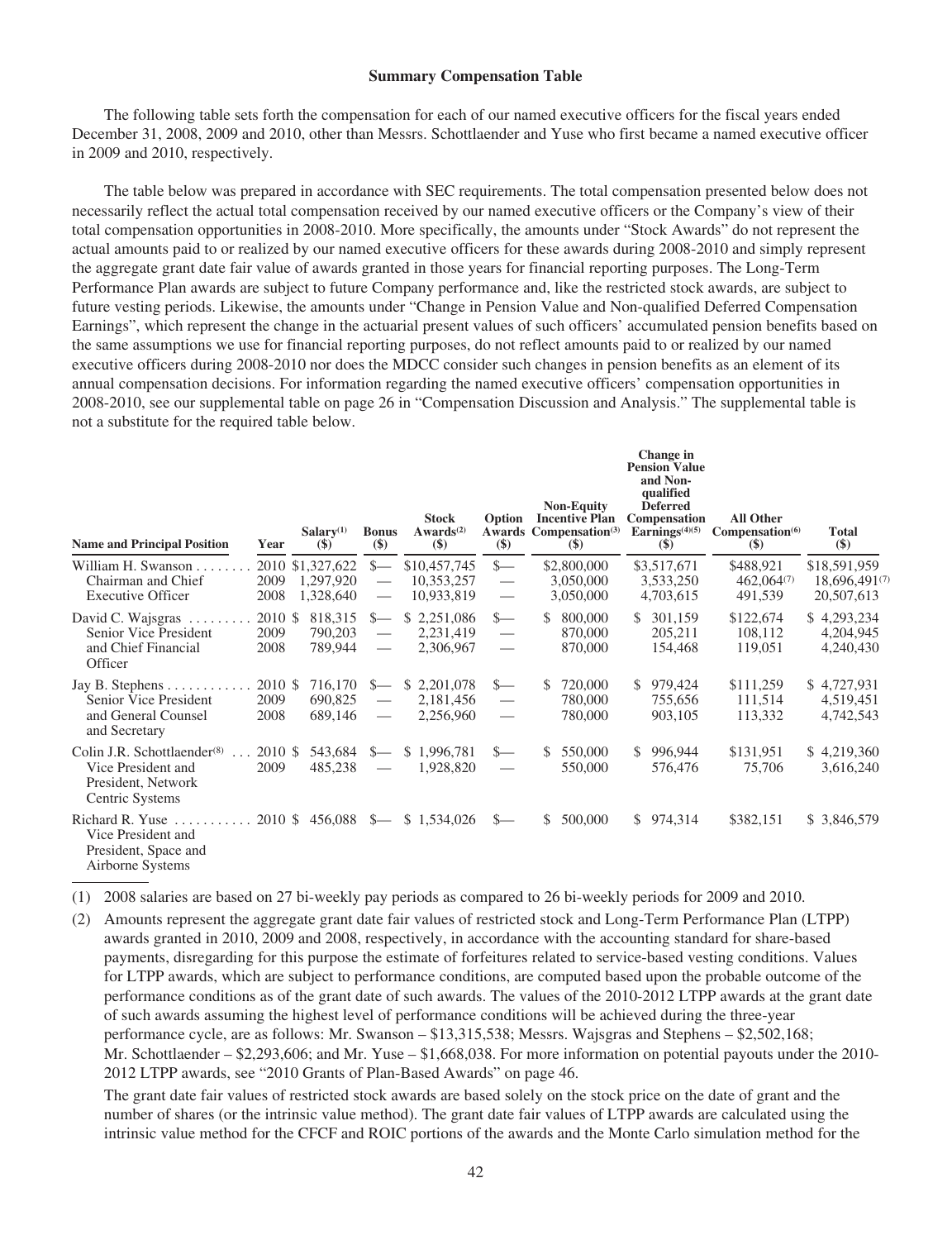total shareholder return portion of the awards. For more information on the assumptions used by us in calculating the grant date fair values for restricted stock and LTPP awards, see Note 13. "Stock-based Compensation Plans" to our financial statements in our Annual Report on Form 10-K for the year ended December 31, 2010 ("2010 Form 10-K"). A description of the material terms and conditions of the stock awards granted to the named executive officers in 2010 can be found on page 48 under the heading "2010 Grants of Plan-Based Awards – Equity Awards."

- (3) Amounts were earned pursuant to Results-Based Incentive (RBI) awards for 2008, 2009 and 2010 but were paid in 2009, 2010 and 2011, respectively (except in the case of Mr. Schottlaender's 2010 RBI compensation which was paid in December 2010). A description of the material terms and conditions of the 2010 RBI awards can be found beginning on page 46 under the heading "2010 Grants of Plan-Based Awards – Non-Equity Incentive Plan Awards."
- (4) The amounts represent the aggregate change in the actuarial present value of the named executive officer's accumulated benefit under all defined benefit and actuarial pension plans (including supplemental plans) from the end of the preceding year to the end of the reported year. Generally, these amounts represent the change in value of the named executive officer's benefit due to an additional year of service, changes in compensation and changes in the discount rate. The amounts were computed using the same assumptions we used for financial reporting purposes under the accounting standard for employers' accounting for pensions. Actual amounts paid under our plans are based on assumptions contained in the plans which may be different than the assumptions used for financial statement reporting purposes.
- (5) None of the named executive officers received any earnings on their deferred compensation based on above-market or preferential rates (as defined by the SEC). For more information on our Deferred Compensation Plan, see "Nonqualified Deferred Compensation" on page 54.
- (6) All Other Compensation amounts include, as applicable, (a) the value of perquisites and personal benefits (as defined by the SEC), (b) the amount of tax gross-ups and reimbursements, (c) the amount of Raytheon contributions to qualified and non-qualified defined contribution plans, (d) the value of insurance premiums paid, and (e) certain other payments or items of compensation. Where the value of the items reported in a particular category for a named executive officer exceeded \$10,000 in 2010, those items are identified and quantified below.

## *(a) Perquisites and Personal Benefits*

Under our executive perquisites policy, each of the named executive officers is entitled to receive certain perquisites, including a car allowance of up to \$18,000 per year or use of a Raytheon-leased car with a lease value of up to \$18,000 per year plus certain expenses (other than our CEO who is entitled to a larger allowance/higher lease value); financial planning services of up to \$15,000 per year; and participation in the Executive Health Program (benefits of up to \$2,000 per year).

- Mr. Swanson's amount includes an aggregate of \$290,913 for personal use of Raytheon aircraft, personal use of a Raytheon-leased car, driving services, financial planning services, home security system expenses, certain travel and incidental expenses relating to his spouse attending Raytheon-related events at our request, and an executive physical.
- Mr. Wajsgras' amount includes an aggregate of \$42,015 for personal use of a Raytheon-leased car for a portion of 2010, a car allowance for the remainder of 2010, financial planning services, personal use of Raytheon aircraft, certain travel and incidental expenses relating to his spouse attending Raytheon-related events at our request, and an executive physical.
- Mr. Stephens' amount includes an aggregate of \$37,220 for personal use of a Raytheon-leased car for a portion of 2010, a car allowance for the remainder of 2010, financial planning services, certain travel and incidental expenses relating to his spouse attending Raytheon-related events at our request, and an executive physical.
- Mr. Schottlaender's amount includes an aggregate of \$34,200 for a car allowance, financial planning services, and certain travel and incidental expenses relating to his spouse attending Raytheon-related events at our request.
- Mr. Yuse's amount includes an aggregate of \$260,115 for a car allowance, financial planning services, relocation benefits, and certain travel and incidental expenses relating to his spouse attending Raytheon-related events at our request.

*Personal use of corporate aircraft* – For reasons of security and personal safety, we require Mr. Swanson generally to use Raytheon aircraft for all air travel, including for personal purposes. We determined our incremental cost for the personal use of corporate aircraft as follows:

• We derived an average variable operating cost per hour for such aircraft based on fuel, aircraft maintenance, landing, parking, and catering costs, certain taxes, and certain other miscellaneous fees and costs, and the hours flown. Since our corporate aircraft are used primarily for business travel, we did not include fixed costs for such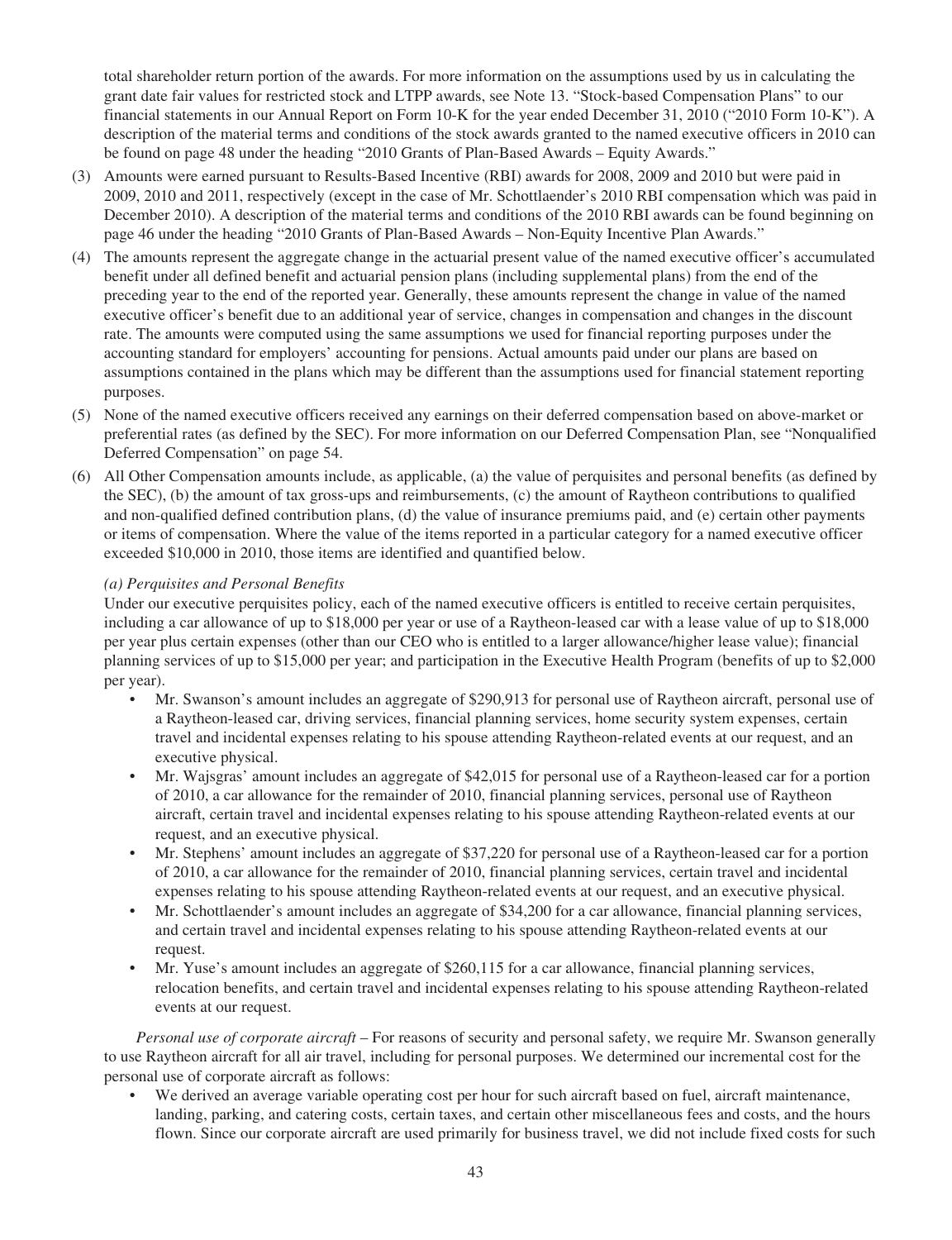aircraft that generally do not change with usage, such as pilots' and other employees' salaries, purchase costs of aircraft, and certain hangar expenses.

- In determining the number of hours that an aircraft was used for personal purposes, we did not include the flight time of any "deadhead" flight, e.g., a return flight on which no passenger was aboard.
- For trips that involved mixed personal and business usage, we determined the total variable cost attributable to personal use by subtracting the total variable cost of a "business-only" trip from the total variable cost of the whole trip (both personal and business).

In 2010, we incurred incremental costs of \$247,567 for personal use of Raytheon aircraft by Mr. Swanson. As noted above, this amount was calculated without "deadhead" flights. Based on our average variable operating cost per hour (as derived above), these deadhead flights would have amounted to an additional \$195,384 for Mr. Swanson. We incurred incremental costs of \$175,264 for personal use of Raytheon aircraft by Mr. Swanson in 2009, a change from the \$115,645 we reported in our 2010 proxy statement due to a recalculation of our 2009 incremental costs. The increase in our incremental costs in 2010 compared to 2009 was due to an increase in our average variable operating cost per hour and aircraft usage.

*Personal use of automobiles* – Each named executive officer is furnished with certain automobile-related perquisites, including the use of a Raytheon-leased car or an annual car allowance. In 2010, we implemented a new practice to transition all car leases to car allowances as existing leases expired. Accordingly, our named executive officers with Raytheon-leased cars whose leases expired in 2010 transitioned to car allowances. The named executive officers also have access to a pool of Raytheon vehicles and drivers which are generally available for various corporate purposes and which may be used in limited circumstances for uses that may have a personal element. For reasons of security and personal safety, Mr. Swanson frequently travels in Raytheon-provided vehicles operated by Raytheonprovided drivers for business and personal (primarily commuting) purposes. We determined our incremental cost for personal travel in Raytheon-provided vehicles operated by Raytheon-provided drivers as follows:

- We determined our total annual cost for each pooled vehicle used by such executives for personal purposes and then allocated such total cost based on the total miles driven in the year and the number of miles driven for each executive for personal purposes, as tracked by our administrators.
- We determined our total cost for each driver and then allocated such amount based on the total hours worked and the estimated number of hours that such driver drove the executive for personal purposes.

*Relocation Benefits* – Under our key employee relocation policy, we provide certain relocation benefits to our executive officers and certain other key employees, including certain temporary housing and moving expenses. In 2010, Mr. Yuse relocated from Virginia to California following his appointment as President of our Space and Airborne Systems business. We incurred incremental costs of \$208,301 in providing relocation benefits to Mr. Yuse.

### *(b) Tax Gross-Ups and Reimbursements*

In limited circumstances, we have agreed to make certain items of imputed income to our named executive officers tax-neutral to them. Accordingly, we gross-up our named executive officers for the income tax on their imputed income resulting from certain perquisites and personal benefits furnished by us. In 2010, we made \$19,771 and \$69,884 in tax gross-up payments to Mr. Swanson and Mr. Yuse, respectively. Of the total tax gross-up payments to Mr. Yuse, \$46,550 was related to his relocation benefits. Consistent with prior years, Mr. Swanson did not receive any tax gross-ups for his personal use of Raytheon aircraft.

### *(c) Contributions to Plans*

We make a 4% matching contribution to compensation deferred under our qualified RAYSIP 401(k) Plan and under our non-qualified, unfunded Deferred Compensation Plan. The Deferred Compensation Plan matching contributions include our matching contribution for deferred 2010 RBI compensation earned in 2010 but made in March 2011 (except in the case of Mr. Schottlaender's 2010 RBI compensation which was paid in December 2010). For information on our matching contributions under the Deferred Compensation Plan, see "Nonqualified Deferred Compensation" on page 54. In 2010, we made the following contributions to qualified and non-qualified defined contribution plans for the named executive officers:

|                                      |           |          |          | Mr. Swanson Mr. Wajsgras Mr. Stephens Mr. Schottlaender Mr. Yuse |          |
|--------------------------------------|-----------|----------|----------|------------------------------------------------------------------|----------|
| RAYSIP $401(k)$ Plan Match  \$ 9,800 |           | \$9.800  | \$9.800  | \$9.800                                                          | \$9.800  |
| Deferred Compensation Plan Match     | \$155,305 | \$54,933 | \$47.647 | \$35,724                                                         | \$28,444 |
|                                      | \$165,105 | \$64,733 | \$57.447 | \$45,524                                                         | \$38,244 |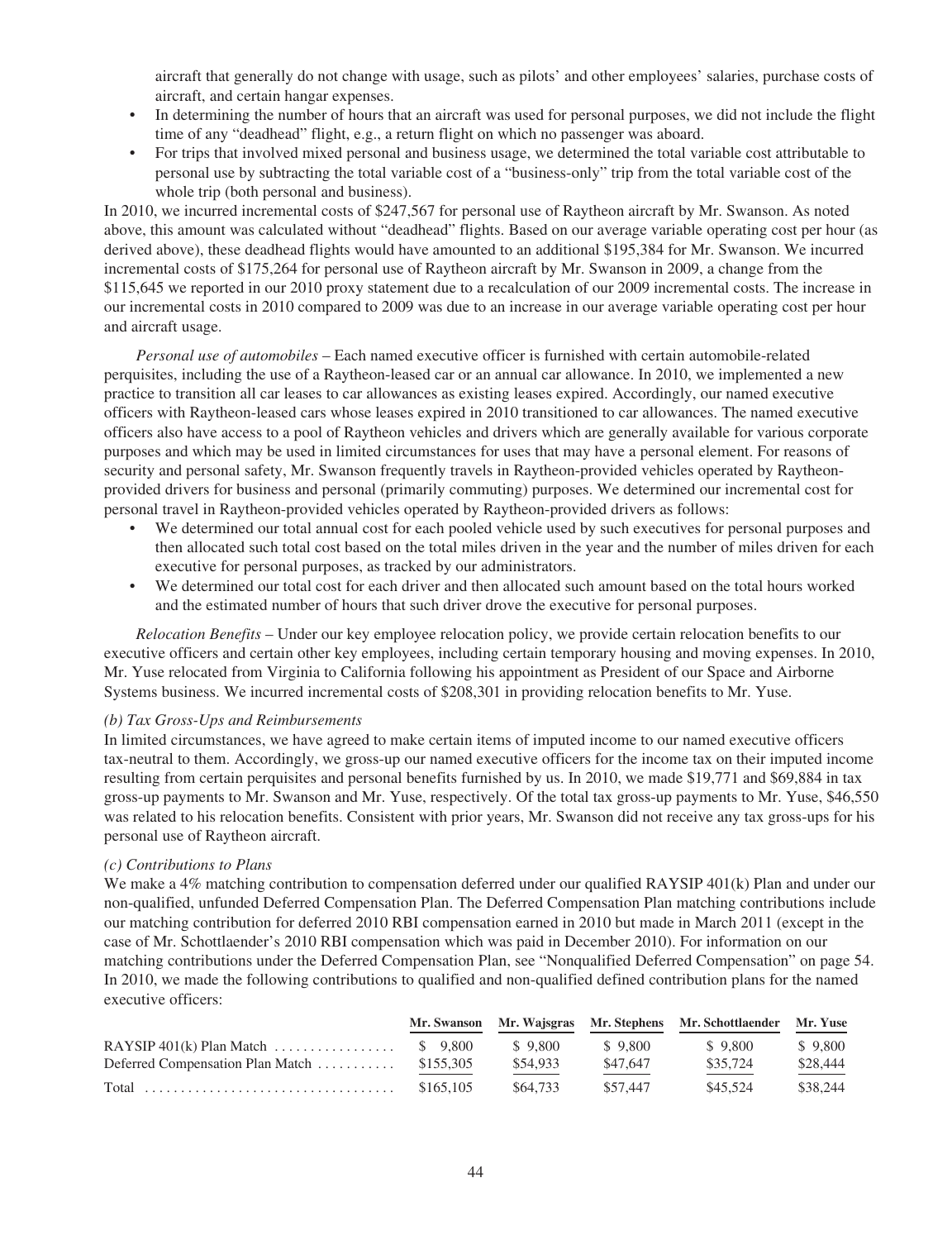## *(d) Insurance Premiums*

Under our executive perquisites policy, we pay for the premiums for certain insurance policies covering our named executive officers, including basic life, executive liability, and business travel and accident insurance policies. We also provide our named executive officers and certain other executives with a senior executive life insurance benefit for which we impute income to each executive based on the amount of the annual premium for a comparable term life insurance policy and include such amount of imputed income in the value of insurance premiums paid. In 2010, the total value of insurance premiums paid for Mr. Stephens and Mr. Yuse was \$12,816 and \$13,908, respectively.

## *(e) Other*

In connection with his retirement from the Company on December 31, 2010, Mr. Schottlaender received \$44,429 for accrued but unused paid time-off, including paid time-off carried over from previous years in accordance with our policy.

- (7) Reflects an increase of \$59,619 due to a recalculation of the Company's 2009 incremental costs incurred for personal use of Raytheon aircraft by Mr. Swanson.
- (8) Mr. Schottlaender retired from the Company on December 31, 2010.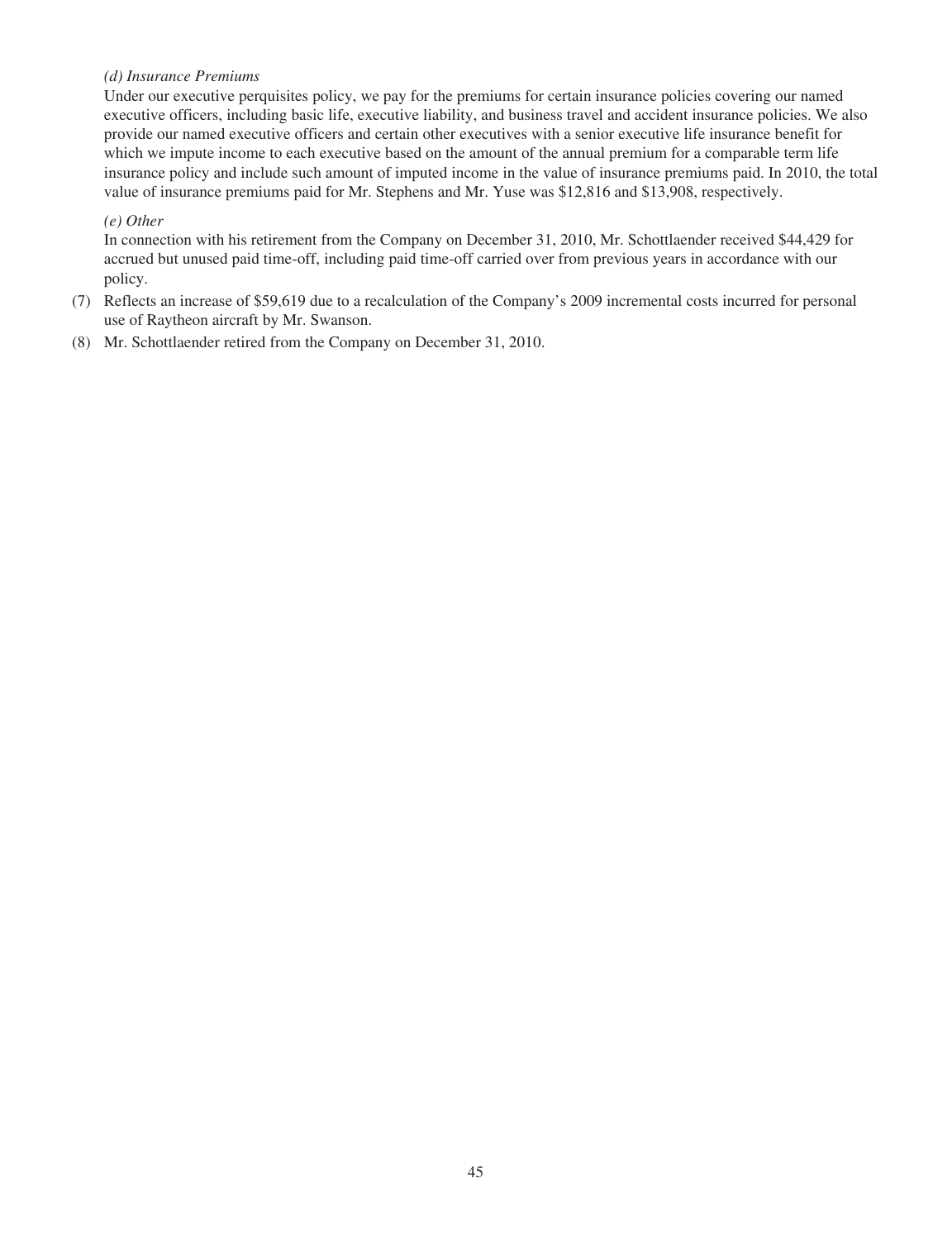### **2010 Grants of Plan-Based Awards**

The following table sets forth the awards granted to each of our named executive officers under any plan during the fiscal year ended December 31, 2010.

|                                                                 |                                                              | Date of<br>Comm-       |                           | <b>Estimated Future Payouts</b><br>$Awards^{(1)}$ | <b>Under Non-Equity Incentive Plan Under Equity Incentive Plan</b>               |        | Awards $(2)$ | <b>Estimated Future Payouts</b> | All<br>Other<br><b>Stock</b><br><b>Number</b><br>of<br><b>Shares</b><br>of Stock | <b>All Other</b><br>Option<br>Awards:<br><b>Awards: Number</b><br>of<br><b>Securities or Base</b><br><b>Under-</b><br>lving | Option           | Grant<br><b>Exercise Date Fair</b><br>Value of<br>Price of Stock and<br>Option |
|-----------------------------------------------------------------|--------------------------------------------------------------|------------------------|---------------------------|---------------------------------------------------|----------------------------------------------------------------------------------|--------|--------------|---------------------------------|----------------------------------------------------------------------------------|-----------------------------------------------------------------------------------------------------------------------------|------------------|--------------------------------------------------------------------------------|
| <b>Name</b>                                                     | Grant<br>Date                                                | ittee<br><b>Action</b> | <b>Threshold</b><br>$($)$ | <b>Target</b><br>$($)$                            | Maximum Threshold Target Maximum or Units Options<br>$\left( \mathbf{\$}\right)$ | #)     | #            | #)                              | $(#)^{(3)}$                                                                      | #)                                                                                                                          | Awards<br>(S/Sh) | Awards<br>$$^{(4)}$$                                                           |
| William H. Swanson                                              | 01/27/10<br>05/27/10                                         |                        |                           |                                                   | \$403,004 \$2,686,694 \$5,373,389                                                | 14,932 | 119,454      | 238,908                         | 72,188                                                                           |                                                                                                                             |                  | \$6,657,769<br>\$3,799,976                                                     |
| David C. Wajsgras $\ldots \ldots \ldots 01/27/10$               | 05/27/10                                                     |                        | $$124,201$ \$             |                                                   | 828,006 \$1,656,013                                                              | 2,806  | 22,447       | 44,894                          | 18,997                                                                           |                                                                                                                             |                  | \$1,251,084<br>\$1,000,002                                                     |
| Jay B. Stephens                                                 | .01/27/10<br>05/27/10                                        |                        |                           |                                                   | \$108,698 \$724,651 \$1,449,302                                                  | 2,806  | 22,447       | 44,894                          | 18,047                                                                           |                                                                                                                             |                  | \$1,251,084<br>\$949,994                                                       |
| Colin J.R. Schottlaender <sup><math>(5)</math></sup> . 01/27/10 | 05/27/10                                                     |                        | \$82,512                  | S.                                                | 550,077 \$1,100,154                                                              | 2,572  | 20,576       | 41,152                          | 16,147                                                                           |                                                                                                                             |                  | \$1,146,803<br>\$ 849,978                                                      |
| Richard R. Yuse                                                 | $\ldots \ldots \ldots 01/27/1001/26/10$<br>05/27/10 05/26/10 |                        |                           |                                                   | \$71,251 \$475,010 \$950,019                                                     | 1,871  | 14,964       | 29,928                          | 13,298                                                                           |                                                                                                                             |                  | 834,019<br>700,007                                                             |

(1) Amounts represent the thresholds, target and maximum payout opportunities under the 2010 Results-Based Incentive (RBI) Program.

(2) Amounts represent the threshold, target and maximum payouts under the 2010-2012 LTPP awards. LTPP payouts range from zero to 200% of target and may be paid in our common stock or in cash, at the discretion of the MDCC. The amounts do not include any accrued dividend equivalents.

(3) Amounts represent awards of time-vesting restricted stock.

(4) Amounts represent the grant date fair value of the restricted stock and 2010-2012 LTPP awards granted to the named executive officer in 2010 in accordance with the accounting standard for share-based payments disregarding for this purpose the estimate of forfeitures related to service based vesting conditions. Such values are generally expensed by us over the employee's requisite service period, generally the vesting period of the awards. Values for the 2010-2012 LTPP awards, which are subject to performance conditions, are computed based upon the probable outcome of the performance conditions as of the grant date of such awards.

(5) Mr. Schottlaender retired from the Company on December 31, 2010. As a result, he forfeited his unvested restricted stock awards, including his restricted stock award granted on May 27, 2010. With respect to his 2010-2012 LTPP award, he is entitled to a prorated payment for such LTPP award based on the Company's performance for the performance cycle and service completed through his retirement date. For more information on the treatment of unvested restricted stock and LTPP awards upon retirement, see "Potential Payments Upon Termination or Change-in-Control – Treatment of Certain Compensation Elements – Long-Term Incentives" on page 55.

The following is a description of the material terms and conditions of the awards set forth in the table above.

#### *Non-Equity Incentive Plan Awards*

*2010 RBI Program*. In 2010, each of our named executive officers received an annual award under our 2010 Results-Based Incentive (RBI) Program which provides the executive the opportunity to earn incentive cash compensation based upon the attainment of the specific pre-established performance metrics and an assessment of his individual performance during 2010.

*Target Opportunities*. Each named executive officer is assigned a pre-established individual RBI payout target expressed as a percentage of base salary, as well as

threshold and maximum payout amounts. The MDCC established individual payout targets for each named executive officer based on the criteria discussed in our "Compensation Discussion and Analysis – Elements of Our Compensation Program – Annual Incentives" beginning on page 33. We use the target awards to determine the overall funding of the RBI bonus pool, as described below, but the targets are not entirely determinative of what any one participant's RBI bonus will be.

*Funding the RBI Pool*. The pool of available funds to pay our RBI awards is based on the extent to which the Company and our businesses meet or exceed predetermined goals under selected financial metrics, which are set by the MDCC prior to the beginning of the performance year. The MDCC selected the following financial metrics at the total Company and business unit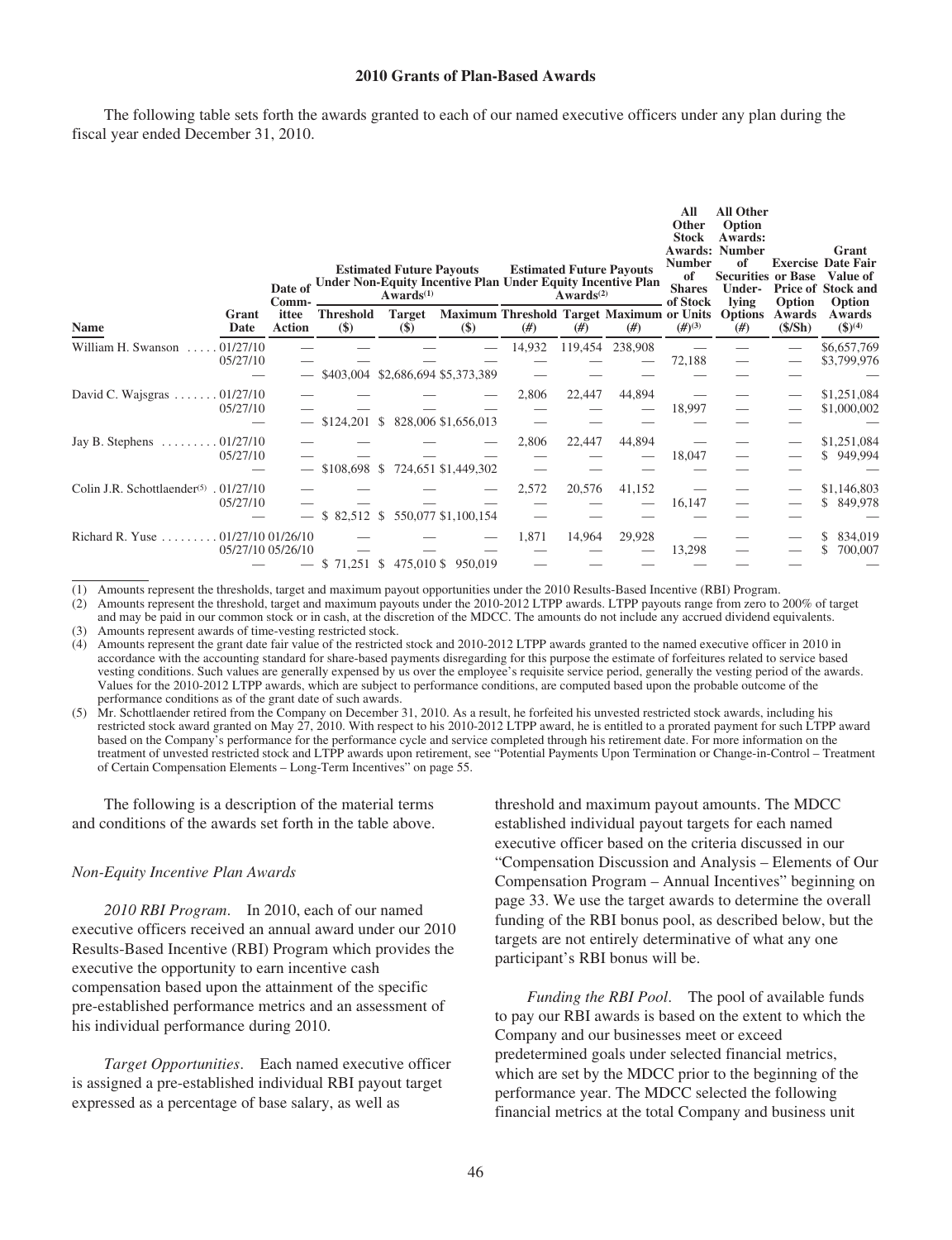levels, each equally weighted, for purposes of funding an overall pool under the RBI plan for 2010:

- Bookings a forward-looking metric that measures the value of new contracts awarded to us during the year.
- Net Sales a growth metric that measures our revenue for the current year.
- Free Cash Flow (FCF) a measure of the cash that is generated in a given year that we can use to make strategic investments to grow our businesses or return to our shareholders.
- Operating Income from Continuing Operations a measure of our profit from continuing operations for the year, before interest and taxes.
- Return on Invested Capital (ROIC) a measure of the efficiency and effectiveness of our use of capital invested in our operations.

ROIC and FCF are non-GAAP financial measures and are calculated as follows:

- ROIC is (a) (i) income from continuing operations plus (ii) after-tax net interest expense plus (iii) one-third of operating lease expense after-tax (estimate of interest portion of operating lease expense) less (iv) after-tax FAS/CAS pension and post-retirement benefits expense/income, and (v) excluding charges for debt repurchases and other similar non-operational items, divided by (b) average invested capital after capitalizing operating leases (operating lease expense times a multiplier of 8), adding financial guarantees less net investment in discontinued operations, and adding back the cumulative minimum pension liability/impact of the accounting standard for employers' accounting for defined benefit pension and other postretirement plans, and excluding other similar non-operational items.
- FCF is operating cash flow less capital expenditures and internal software spending.

For each financial metric, we set a specific target performance goal and defined performance range around the target. The performance range consists of a threshold – or minimum performance level – and a maximum performance level. If the threshold performance level for a financial metric is not achieved, then we do not allocate funds to the RBI funding pool based on that metric. Funding of the pool for any one metric is capped once performance achieves or exceeds the maximum performance level set for that metric. We also establish a funding range around the target for each financial metric, generally 75% to 150% of target. If Company performance falls within the performance range (e.g., between the threshold and maximum performance levels), the funding amount is based on the corresponding funding range. In addition to the five financial metrics, with the authorization of the MDCC, our CEO may increase or decrease funding of the RBI pool based on an assessment of a business unit's performance on criteria such as customer satisfaction, growth, people and productivity. Consistent with past practice, Company performance against these financial metric targets, which are established at the beginning of the year and based on anticipated operational performance during the year, was adjusted to account for the impact of certain matters not factored into the Company's annual operating plan (upon which the targets are based), such as acquisitions and dispositions that occur after the applicable targets are established, and certain non-operational items such as the FAS/CAS pension adjustment. For information regarding the 2010 RBI performance targets and funding percentages, see "Compensation Discussion and Analysis – Elements of Our Compensation Program – Annual Incentives" beginning on page 33.

*Individual Performance Objectives*. Individual performance is directly reflected in what each executive receives as an RBI award. While total Company and business unit performance drives funding of the overall RBI bonus pool, individual RBI awards reflect an assessment of an executive's contribution to our achievement of the financial performance goals, plus his achievement of individual performance objectives, including successful management of human resources, furtherance of ethical business behavior, leadership competencies, Six Sigma, and customer satisfaction, as well as the degree of challenge in the executive's position. If an executive under-performs in relationship to his objectives, the RBI award could fall below the funded target level or even be zero if threshold performance is not achieved. On the other hand, an executive who exceeds his performance objectives could receive up to 200% of target.

Individual performance objectives are established annually in writing for top executives and include primarily quantifiable objectives with some subjective measures also included. In the case of our CEO, at the beginning of a review period, the MDCC recommends, and the full Board approves, a statement of the CEO's objectives. When the CEO's annual evaluation is to commence, our CEO provides to the MDCC a written self-appraisal assessing his performance against these objectives. The self-appraisal is discussed with the CEO and then distributed to all of the independent directors for their input. The lead director and the Chair of the MDCC discuss the preliminary evaluation with the independent directors, who then evaluate and write their own assessment of the CEO's performance both as CEO and Chairman. The lead director and the Chair of the MDCC then meet with the CEO and provide performance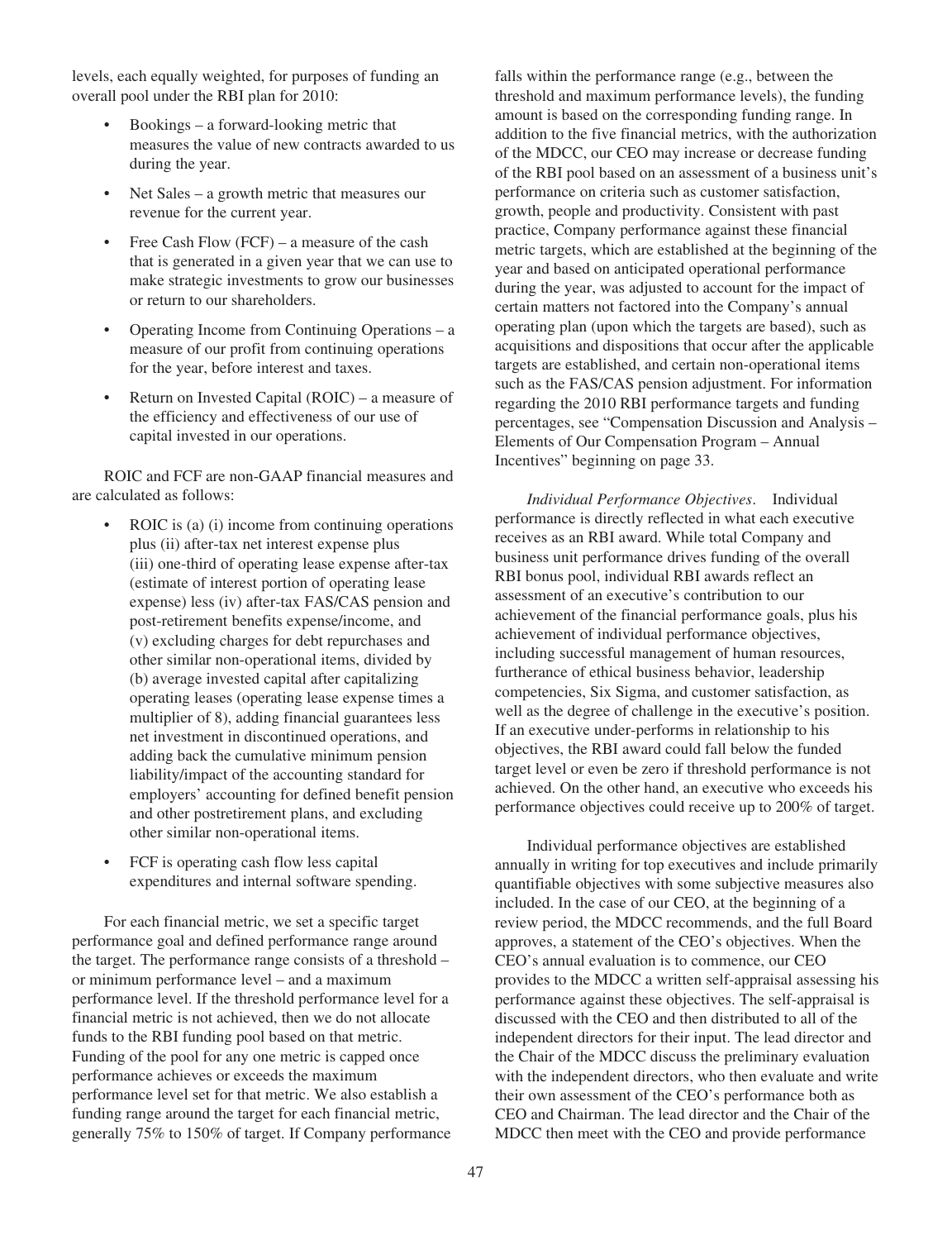feedback directly to him. Based on this evaluation, the MDCC recommends, and the full Board approves, the CEO's RBI award. A similar process is followed for the named executive officers other than the CEO. In the case of the other executive officers, our CEO provides input to the MDCC both with regard to the establishment of performance objectives and the determination of success in meeting those objectives. For information on the actual amounts paid to the named executive officers under their 2010 RBI awards, see the amounts in the "Non-Equity Incentive Plan Compensation" column in the Summary Compensation Table on page 42. For more information regarding our RBI program, see our "Compensation Discussion and Analysis" beginning on page 25.

### *Equity Awards*

In 2010, each of our named executive officers received two equity-based awards: an award of restricted stock units under our long-term incentive compensation program called the 2010-2012 Long-Term Performance Plan (2010-2012 LTPP), and a restricted stock award.

*2010-2012 Long-Term Performance Plan*. The 2010-2012 LTPP operates under, and awards were made pursuant to, our 2001 Stock Plan. Under the 2010-2012 LTPP, each named executive officer was awarded restricted stock units that vest when specific pre-established levels of Company performance are achieved over a three-year performance cycle (2010-2012). Restricted stock units may be settled in our common stock or in cash, at the discretion of the MDCC.

*Target Opportunities*. Before each three-year cycle, the MDCC assigns a target number of restricted stock units to each participant. These target numbers are assigned by the MDCC based on the criteria discussed in our "Compensation Discussion and Analysis – Elements of Our Compensation Program – Long-Term Incentives" beginning on page 36.

*Performance Goals*. The MDCC approves the performance goals for each three-year cycle, the relative weightings that those goals will have for that cycle and the target level of performance for each goal. The MDCC specifies the shares or amount of cash that will be paid out in settlement of the restricted stock unit awards based on whether actual performance is at, below, or above the target, subject to a maximum payout. The performance criteria for the 2010-2012 LTPP, which are independent of each other and are weighted as follows, are: cumulative free cash flow (CFCF) (25%); total shareholder return relative to our peer group (TSR) (25%); and ROIC (50%). In each case, the goals are independent and additive, which means that if we miss the threshold performance as to one measure, no credit would apply to that element, but could be made up for by above-target performance in another area.

- CFCF measures, on a cumulative basis, the cash that is generated over the three-year performance cycle, which we can use to make strategic investments to grow our businesses or return to our shareholders.
- the TSR component of the LTPP compares our stock price appreciation, including reinvested dividends, over the performance cycle to our peers' stock performance over the same period, and provides a percentage ranking.
- ROIC measures how efficiently and effectively we use capital that is invested in our operations over the performance cycle.

CFCF, TSR and ROIC are non-GAAP financial measures. The calculation of ROIC under the LTPP is generally the same as the calculation described above under the RBI plan except for certain variations due to averaging the metric over the three-year performance cycle. The calculation of CFCF is the FCF calculation described above under the RBI plan over a three-year performance cycle. Finally, TSR is stock price appreciation over the applicable period plus reinvested dividends paid during the applicable period. TSR is calculated using 30 trading day average stock prices at the beginning of the performance cycle and following the end of the cycle.

*Award Settlement*. Shortly after the performance results for the three-year performance cycle are determined, we settle each award in cash or stock based upon our actual performance relative to the LTPP performance goals plus an amount equivalent to dividends that would have been paid during the performance cycle on the shares ultimately issued under the award, assuming that those dividends had been reinvested in our common stock.

For more information regarding our LTPP program, see our "Compensation Discussion and Analysis – Elements of Our Compensation Program – Long-Term Incentives" beginning on page 36.

*Restricted Stock Awards*. In 2010, each of our named executive officers received an award of restricted stock. The awards, which were made pursuant to our 2001 Stock Plan, vest one-third per year on each of the second, third and fourth anniversaries of the grant date, subject to the executive remaining employed by us. The holders of the restricted stock awards are entitled to any dividends paid with respect to the shares, whether vested or unvested.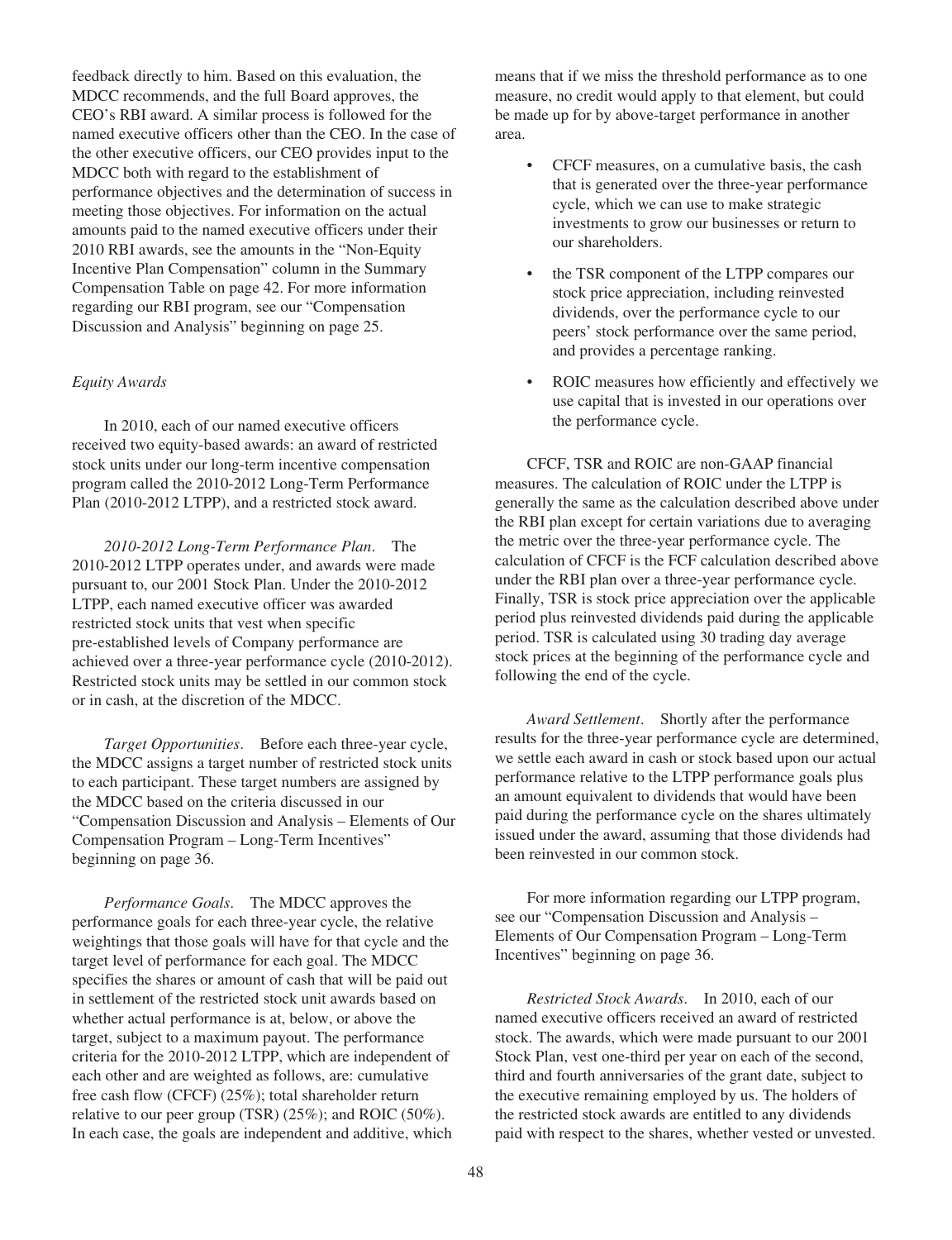#### **Outstanding Equity Awards at 2010 Fiscal Year-End**

The following table sets forth information regarding unexercised options, unvested stock and unvested equity incentive plan awards for each of our named executive officers outstanding as of December 31, 2010.

|                                 |                                                                                            |                                                                                                                                | <b>Option Awards</b>                                                                                                                                    |                                           |                                                                            | <b>Stock Awards</b>                                                                              |                                                                                                                                             |                                                                                                                                                                                                           |                                                                                                                                                                                                                         |  |
|---------------------------------|--------------------------------------------------------------------------------------------|--------------------------------------------------------------------------------------------------------------------------------|---------------------------------------------------------------------------------------------------------------------------------------------------------|-------------------------------------------|----------------------------------------------------------------------------|--------------------------------------------------------------------------------------------------|---------------------------------------------------------------------------------------------------------------------------------------------|-----------------------------------------------------------------------------------------------------------------------------------------------------------------------------------------------------------|-------------------------------------------------------------------------------------------------------------------------------------------------------------------------------------------------------------------------|--|
| <b>Name</b>                     | Number of<br><b>Securities</b><br>Underlying<br><b>Unexercised</b><br><b>Options</b><br>#) | Number of<br><b>Securities</b><br>Underlying<br><b>Unexercised</b><br><b>Options</b><br><b>Exercisable Unexercisable</b><br>#) | Equity<br><b>Incentive</b><br>Plan<br>Awards:<br>Number of<br><b>Securities</b><br>Underlying<br><b>Unexercised</b><br><b>Unearned</b><br>Options $(H)$ | Option<br><b>Exercise</b><br>Price $(\$)$ | Option<br><b>Expiration Vested</b> <sup>(2)</sup><br>$\mathbf{Date}^{(1)}$ | <b>Number</b><br>of<br><b>Shares</b><br>or Units<br>of Stock<br>That<br>Have<br><b>Not</b><br>#) | <b>Market</b><br>Value of<br><b>Shares</b> or<br><b>Units of</b><br><b>Stock That</b><br><b>Have Not</b><br>Vested <sup>(2)</sup><br>$(\$)$ | Equity<br><b>Incentive</b><br>Plan<br><b>Awards:</b><br><b>Number</b><br>of<br><b>Unearned</b><br>Shares,<br><b>Units or</b><br>Other<br><b>Rights</b><br>That<br><b>Have Not</b><br>$Vested^{(3)}$<br>#) | <b>Equity</b><br><b>Incentive</b><br>Plan<br>Awards:<br><b>Market</b> or<br>Payout<br>Value of<br><b>Unearned</b><br>Shares,<br>Units or<br><b>Other Rights</b><br><b>That Have</b><br>Not Vested <sup>(3)</sup><br>\$) |  |
| William H. Swanson              |                                                                                            |                                                                                                                                |                                                                                                                                                         |                                           |                                                                            | 220,472(4)                                                                                       |                                                                                                                                             | \$10,216,672 271,537(5)(13)                                                                                                                                                                               | \$12,583,025                                                                                                                                                                                                            |  |
|                                 | 2,249                                                                                      |                                                                                                                                |                                                                                                                                                         | \$44.4500                                 | 5/12/12                                                                    |                                                                                                  |                                                                                                                                             |                                                                                                                                                                                                           |                                                                                                                                                                                                                         |  |
|                                 | 87,751                                                                                     |                                                                                                                                |                                                                                                                                                         | \$44.4500                                 | 5/13/12                                                                    |                                                                                                  |                                                                                                                                             |                                                                                                                                                                                                           |                                                                                                                                                                                                                         |  |
| David C. Wajsgras $\dots \dots$ |                                                                                            |                                                                                                                                |                                                                                                                                                         |                                           |                                                                            | 57,946 <sup>(6)</sup>                                                                            | \$2,685,218                                                                                                                                 | $51,025^{(7)(13)}$                                                                                                                                                                                        | \$2,364,499                                                                                                                                                                                                             |  |
| Jay B. Stephens $\dots \dots$   |                                                                                            |                                                                                                                                |                                                                                                                                                         |                                           |                                                                            | 55,052 <sup>(8)</sup>                                                                            | \$2,551,110                                                                                                                                 | $51,025^{(7)(13)}$                                                                                                                                                                                        | \$2,364,499                                                                                                                                                                                                             |  |
|                                 | 16,820                                                                                     |                                                                                                                                |                                                                                                                                                         | \$31.4450 5/14/13                         |                                                                            |                                                                                                  |                                                                                                                                             |                                                                                                                                                                                                           |                                                                                                                                                                                                                         |  |
| Colin J.R. Schottlaender        |                                                                                            |                                                                                                                                |                                                                                                                                                         |                                           |                                                                            |                                                                                                  | 47,286 <sup>(9)</sup> \$ 2,191,233                                                                                                          |                                                                                                                                                                                                           | 46,773(10)(13) \$ 2,167,461                                                                                                                                                                                             |  |
| Richard R. Yuse                 |                                                                                            |                                                                                                                                |                                                                                                                                                         |                                           |                                                                            |                                                                                                  | 35,128 <sup>(11)</sup> \$ 1,627,832                                                                                                         |                                                                                                                                                                                                           | 34,016 <sup>(12)(13)</sup> \$ 1,576,301                                                                                                                                                                                 |  |

(1) Options generally expire ten years from the date of grant.

(2) Amounts represent shares of unvested restricted stock. Values are equal to \$46.34, the closing price of our common stock on the NYSE on December 31, 2010, times the number of shares.

- (3) Amounts represent the number of shares that would be issued upon vesting of awards of restricted stock units under the 2009-2011 LTPP and 2010-2012 LTPP assuming target performance for the applicable 3-year performance cycle and settlement of such awards in shares of stock. They also include the number of shares representing accrued dividend equivalents on such LTPP awards as of December 31, 2010. Amounts do not include any shares for the 2008-2010 LTPP awards as the 3-year performance cycle for such awards ended as of December 31, 2010. Information on the 2008-2010 LTPP awards and the shares issued to the named executive officers in February 2011, including accrued dividend equivalents, is set forth in the "2010 Option Exercises and Stock Vested" table on page 51. Values are equal to \$46.34, the closing price of our common stock on the NYSE on December 31, 2010, times the number of shares.
- (4) Includes 23,334, 19,960, 19,960, 28,343, 28,343, 28,344, 24,062, 24,063 and 24,063 shares of restricted stock that vest on May 2, 2011, May 29, 2011, May 29, 2012, May 28, 2011, May 28, 2012, May 28, 2013, May 27, 2012, May 27, 2013 and May 27, 2014 respectively, subject, in each case, to Mr. Swanson remaining employed by us.
- (5) Includes 142,354 and 119,454 shares for Mr. Swanson's 2009-2011 LTPP and 2010-2012 LTPP awards, respectively. Also includes 7,018 and 2,711 shares, which represent accrued dividend equivalents on such LTPP awards, respectively, as of December 31, 2010. See Note 13 below for information regarding the vesting of and payouts under these LTPP awards.
- (6) Includes 6,067, 5,253, 5,253, 7,458, 7,459, 7,459, 6,332, 6,332 and 6,333 shares of restricted stock that vest on May 2, 2011, May 29, 2011, May 29, 2012, May 28, 2011, May 28, 2012, May 28, 2013, May 27, 2012, May 27, 2013 and May 27, 2014 respectively, subject, in each case, to Mr. Wajsgras remaining employed by us.
- (7) Includes 26,750 and 22,447 shares for the executive's 2009-2011 LTPP and 2010-2012 LTPP awards, respectively. Also includes 1,319 and 509 shares, which represent accrued dividend equivalents on such LTPP awards, respectively, as of December 31, 2010. See Note 13 below for information regarding the vesting of and payouts under these LTPP awards.
- (8) Includes 5,767, 4,990, 4,990, 7,086, 7,086, 7,086, 6,015, 6,016 and 6,016 shares of restricted stock that vest on May 2, 2011, May 29, 2011, May 29, 2012, May 28, 2011, May 28, 2012, May 28, 2013, May 27, 2012, May 27, 2013 and May 27, 2014 respectively, subject, in each case, to Mr. Stephens remaining employed by us.
- (9) Mr. Schottlaender retired from the Company on December 31, 2010. As a result, he forfeited his unvested restricted stock awards. For more information on the treatment of unvested restricted stock awards upon retirement, see "Potential Payments Upon Termination or Change-in-Control – Treatment of Certain Compensation Elements – Long-Term Incentives" on page 55.
- (10) Includes 24,521 and 20,576 shares for Mr. Schottlaender's 2009-2011 LTPP and 2010-2012 LTPP awards, respectively. Also includes 1,209 and 467 shares, which represent accrued dividend equivalents on such LTPP awards, respectively, as of December 31, 2010. Mr. Schottlaender retired from the Company on December 31, 2010. As a result, in accordance with terms and conditions of such awards, he is entitled to prorated payments for his 2009-2011 LTPP and 2010-2012 LTPP awards based on the Company's performance for the applicable performance cycles and service completed through his retirement date. Such prorated payments will be made by us when the 2009-2011 LTPP and 2010-2012 LTPP awards are settled at the end of their performance cycles. See Note 13 below for information regarding the vesting of and payouts under these LTPP awards. For more information on the treatment of unvested LTPP awards upon retirement, see "Potential Payments Upon Termination or Change-in-Control – Treatment of Certain Compensation Elements – Long-Term Incentives" on page 55.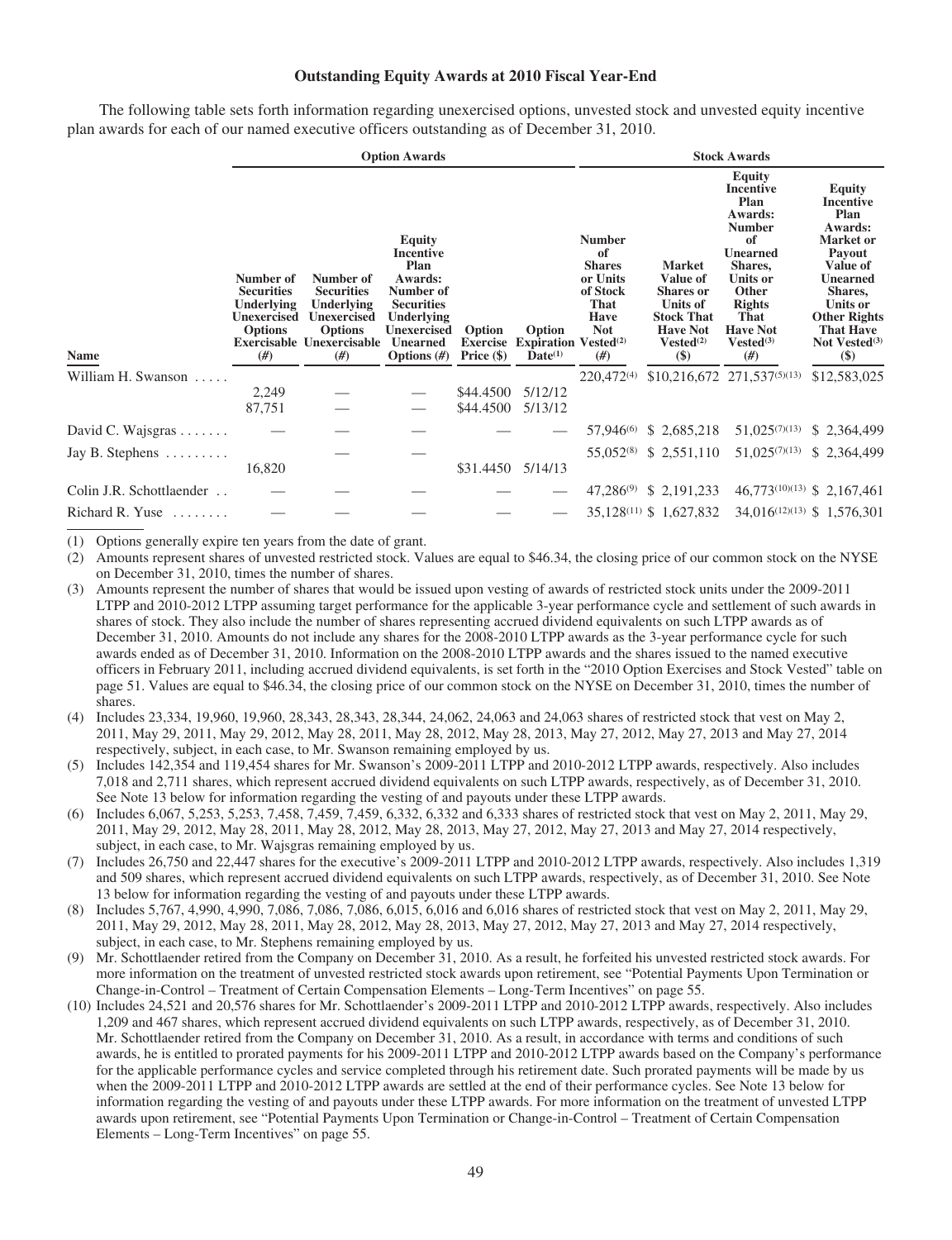- (11) Includes 2,100, 3,152, 3,152, 4,475, 4,475, 4,476, 4,432, 4,433 and 4,433 shares of restricted stock that vest on May 2, 2011, May 29, 2011, May 29, 2012, May 28, 2011, May 28, 2012, May 28, 2013, May 27, 2012, May 27, 2013 and May 27, 2014 respectively, subject, in each case, to Mr. Yuse remaining employed by us.
- (12) Includes 17,833 and 14,964 shares for Mr. Yuse's 2009-2011 LTPP and 2010-2012 LTPP awards, respectively. Also includes 879 and 340 shares, which represent accrued dividend equivalents on such LTPP awards, respectively, as of December 31, 2010. See Note 13 below for information regarding the vesting of and payouts under these LTPP awards.
- (13) Awards of restricted stock units under the LTPP vest upon the completion of the applicable 3-year performance cycle, subject to the attainment of certain performance goals over the performance cycle and the executive remaining employed by us. These awards may be settled in shares of our common stock or cash and the actual number of shares to be issued or cash to be paid upon settlement will be based on the extent to which we have attained or exceeded the performance goals, which performance is determined by the MDCC shortly after the completion of the 3-year performance cycle. Such awards also include dividend equivalents accrued over the 3-year performance cycle.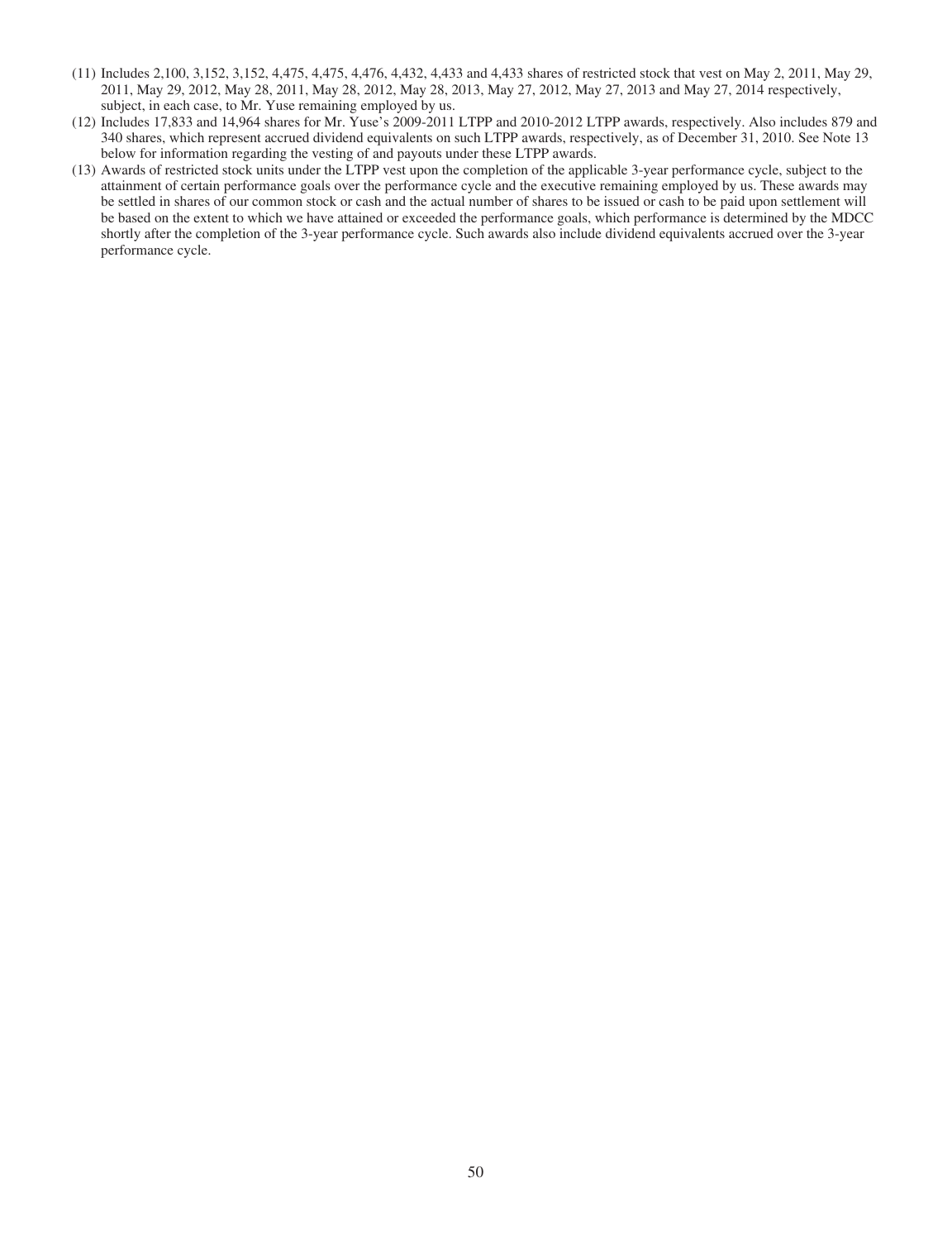### **2010 Option Exercises and Stock Vested**

The following table sets forth options exercised and stock vested for each of our named executive officers during the fiscal year ended December 31, 2010.

|                                                                                                       |                                                                    | <b>Option Awards</b>                                               |                                                                   | <b>Stock Awards</b>                                               |
|-------------------------------------------------------------------------------------------------------|--------------------------------------------------------------------|--------------------------------------------------------------------|-------------------------------------------------------------------|-------------------------------------------------------------------|
| Name                                                                                                  | Number of<br><b>Shares</b><br><b>Acquired on</b><br>Exercise $(f)$ | <b>Value</b><br><b>Realized on</b><br>Exercise <sup>(1)</sup> (\$) | Number of<br><b>Shares</b><br><b>Acquired on</b><br>Vesting $(H)$ | <b>Value</b><br><b>Realized on</b><br>Vesting <sup>(2)</sup> (\$) |
|                                                                                                       |                                                                    | \$2,374,394                                                        |                                                                   | 212,176 <sup>(3)</sup> \$10,456,974                               |
|                                                                                                       |                                                                    |                                                                    |                                                                   | 45,263 <sup>(4)</sup> \$ 2,275,312                                |
| Jay B. Stephens $\dots \dots \dots \dots \dots \dots \dots \dots \dots \dots \dots \dots \dots \dots$ | 79.615                                                             | \$2,028,791                                                        |                                                                   | 44,701 <sup>(5)</sup> \$ 2,243,842                                |
|                                                                                                       | 24.422                                                             | \$ 317,455                                                         |                                                                   | 38.609 <sup>(6)</sup> \$1.927.712                                 |
| Richard R. Yuse $\dots \dots \dots \dots \dots \dots \dots \dots \dots \dots \dots \dots \dots \dots$ | 8.594                                                              | \$188,782                                                          |                                                                   | 23,145 <sup>(7)</sup> \$ 1,137,470                                |

<sup>(1)</sup> These amounts are equal to the number of shares underlying the exercised option times the difference between the sale price of the shares and the exercise price of the option.

- (2) These amounts are equal to the closing price of our common stock on the NYSE on the vesting date times the number of shares vested.
- (3) Includes 148,883 shares which were issued to Mr. Swanson in February 2011 upon the MDCC's determination of performance under the 2008-2010 LTPP (which includes accrued dividend equivalents), which had vested at the end of 2010.
- (4) Includes 27,277 shares which were issued to Mr. Wajsgras in February 2011 upon the MDCC's determination of performance under the 2008-2010 LTPP (which includes accrued dividend equivalents), which had vested at the end of 2010.
- (5) Includes 27,277 shares which were issued to Mr. Stephens in February 2011 upon the MDCC's determination of performance under the 2008-2010 LTPP (which includes accrued dividend equivalents), which had vested at the end of 2010.
- (6) Includes 24,574 shares which were issued to Mr. Schottlaender in February 2011 upon the MDCC's determination of performance under the 2008-2010 LTPP (which includes accrued dividend equivalents), which had vested at the end of 2010.
- (7) Includes 15,902 shares which were issued to Mr. Yuse in February 2011 upon the MDCC's determination of performance under the 2008-2010 LTPP (which includes accrued dividend equivalents), which had vested at the end of 2010.

### **Pension Benefits**

The following table sets forth the present value of accumulated benefits payable to each of our named executive officers, as well as the number of years of credited service, as of December 31, 2010.

| Name | Plan<br>Name     | Number of<br><b>Years of</b><br><b>Credited</b><br><b>Service</b><br>#)                                                                                     | Present<br>Value of<br>Accumulated<br><b>Benefit</b> (\$) | <b>Payments</b><br>During<br>the Last<br><b>Fiscal</b><br>Year $(\$)$ |
|------|------------------|-------------------------------------------------------------------------------------------------------------------------------------------------------------|-----------------------------------------------------------|-----------------------------------------------------------------------|
|      | <b>Oualified</b> | 37.34                                                                                                                                                       | \$1,417,604                                               | \$0                                                                   |
|      | Excess           | 37.34                                                                                                                                                       | \$27,635,707                                              | \$0                                                                   |
|      | <b>SERP</b>      | 38.50                                                                                                                                                       | \$                                                        | \$0                                                                   |
|      | Qualified        | 3.75                                                                                                                                                        | $\mathbb{S}$<br>106,035                                   | \$0                                                                   |
|      | Excess           | 3.75                                                                                                                                                        | <sup>\$</sup><br>635,789                                  | \$0                                                                   |
|      | <b>SERP</b>      | 4.75                                                                                                                                                        | \$                                                        | \$0                                                                   |
|      | Qualified        | 12.17                                                                                                                                                       | <sup>\$</sup><br>285,587                                  | \$0                                                                   |
|      | Excess           | 12.17<br>\$1,641,532<br>13.17<br>\$4,768,370<br>32.09<br>\$663,563<br>\$ 2,724,177<br>32.09<br>\$.<br>33.58<br>\$1,187,783<br>30.08<br>\$2,549,103<br>30.08 | \$0                                                       |                                                                       |
|      | <b>SERP</b>      |                                                                                                                                                             |                                                           | \$0                                                                   |
|      | <b>Oualified</b> |                                                                                                                                                             |                                                           | \$0                                                                   |
|      | Excess           |                                                                                                                                                             |                                                           | \$0                                                                   |
|      | <b>SERP</b>      |                                                                                                                                                             |                                                           | \$0                                                                   |
|      | Qualified        |                                                                                                                                                             |                                                           | \$0                                                                   |
|      | Excess           |                                                                                                                                                             |                                                           | \$0                                                                   |
|      | <b>SERP</b>      | 34.42                                                                                                                                                       | \$.                                                       | \$0                                                                   |

<sup>(1)</sup> Reflects five additional years of credited service under our pension plans, including the supplemental executive retirement plan (SERP), which Mr. Stephens received upon completion of five years of employment with us in October 2007.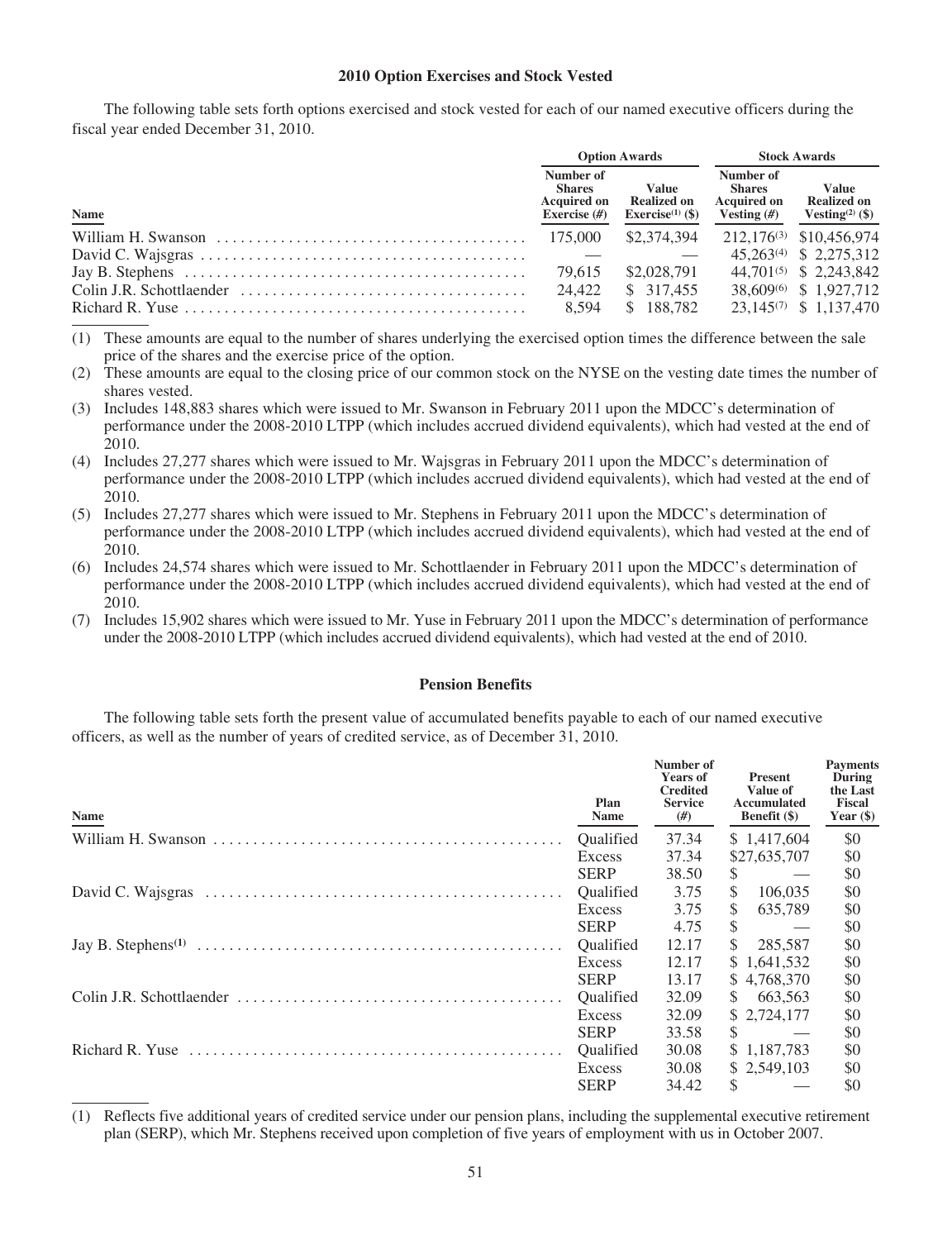The following is a discussion regarding the valuation and material assumptions used in determining the pension benefits set forth above and certain other material information regarding our pension plans.

Benefits are valued at the age of the named executive officer when he is first eligible for unreduced benefits and discounted to the named executive officer's current age with interest and are based upon current levels of compensation. In addition, we have assumed no pre-retirement mortality, disability or termination. All other assumptions, including the discount rate of 5.75% for 2010, are consistent with those used to determine our pension obligations under the accounting standard for employers' accounting for pensions in our Annual Report on Form 10-K for the year ended December 31, 2010. For a discussion of our discount rate assumption, see "Management's Discussion and Analysis of Financial Condition and Results of Operations – Critical Accounting Estimates – Pension Costs – FAS Expense" in our Annual Report on Form 10-K for the year ended December 31, 2010.

An executive's SERP benefit is assumed to be zero until he first becomes eligible for such benefit.

#### *Qualified Pension Plans*

*Salaried Pension Plan*. We sponsor the Raytheon Company Pension Plan for Salaried Employees (Salaried Pension Plan), a non-contributory pension plan that covers most of our salaried employees and executive officers, including Messrs. Swanson, Wajsgras, Stephens and Yuse. The Salaried Pension Plan is Company-funded and since 1981 has not permitted employee contributions. Benefits under the Salaried Pension Plan are a percentage of final average compensation based on the following formula, and reduced by the same percentage of the employee's estimated primary Social Security benefit:

- 1.8% for each of the first 20 years of credited service; and
- 1.2% for each year of credited service thereafter.

Final average compensation is the average of the 60 highest consecutive months of compensation in the final 120 months of employment and includes base salary and annual cash incentive awards.

The normal retirement age under the Salaried Pension Plan is 65. Employees who are at least 55 with at least 10 years of service can retire with reduced benefits. There is no reduction for employees who retire at age 60 or older with at least 10 years of service.

The standard form of benefit for married participants is a 50% joint and survivor annuity. The standard form of benefit for single participants is a single life annuity. Both married and single participants can elect other actuarially equivalent optional forms of payment, including a 10-year certain and continuous benefit and joint and survivor annuities of 50%, 66-2/3%, 75% and 100%.

*TI Pension Plan*. The TI Systems Employees Pension Plan (TI Plan) is a non-contributory pension plan that is part of the Salaried Pension Plan and covers most of the people, including Mr. Schottlaender, who became Raytheon employees when Raytheon acquired certain assets of Texas Instruments Incorporated in 1997. The TI Plan is Company-funded.

Benefits at 65 under the TI Plan are 1.5% times average credited earnings times years of credited service, reduced by a percentage (ranging from 0.65% to 0.75% per year of credited service, depending on when the participant was born) of the 35-year average Social Security wage base times a service ratio if actual or total projected service is less than 35 years.

Average credited earnings is the average of the five highest consecutive calendar years of employment and includes base salary and annual cash incentive awards.

The normal retirement age under the TI Plan is 65. Employees whose employment ends before 65 may begin receiving reduced benefits at any time after termination of employment.

The standard form of benefit for married participants is a 50% joint and survivor annuity. The standard form of benefit for single participants is a single life annuity. Both married and single participants can elect other actuarially equivalent optional forms of payment, including a five-year or 10-year certain and continuous benefit, joint and survivor annuities of 50%, 75% and 100%, and a lump sum.

#### *Excess Pension Plan*

We also sponsor the Raytheon Excess Pension Plan, a separate, non-qualified, unfunded plan. The Raytheon Excess Pension Plan provides to participants in our qualified pension plans the benefits that would have been provided by the qualified plan but for certain U.S. Internal Revenue Code limitations on qualified pension plans. For 2010, federal law limited to \$245,000 the amount of compensation that may be included under qualified pension plans. Messrs. Swanson, Wajsgras, Stephens, Schottlaender and Yuse are covered by the Excess Pension Plan.

### *Supplemental Executive Retirement Plan*

We have a supplemental executive retirement plan (SERP) that covers each of the named executive officers as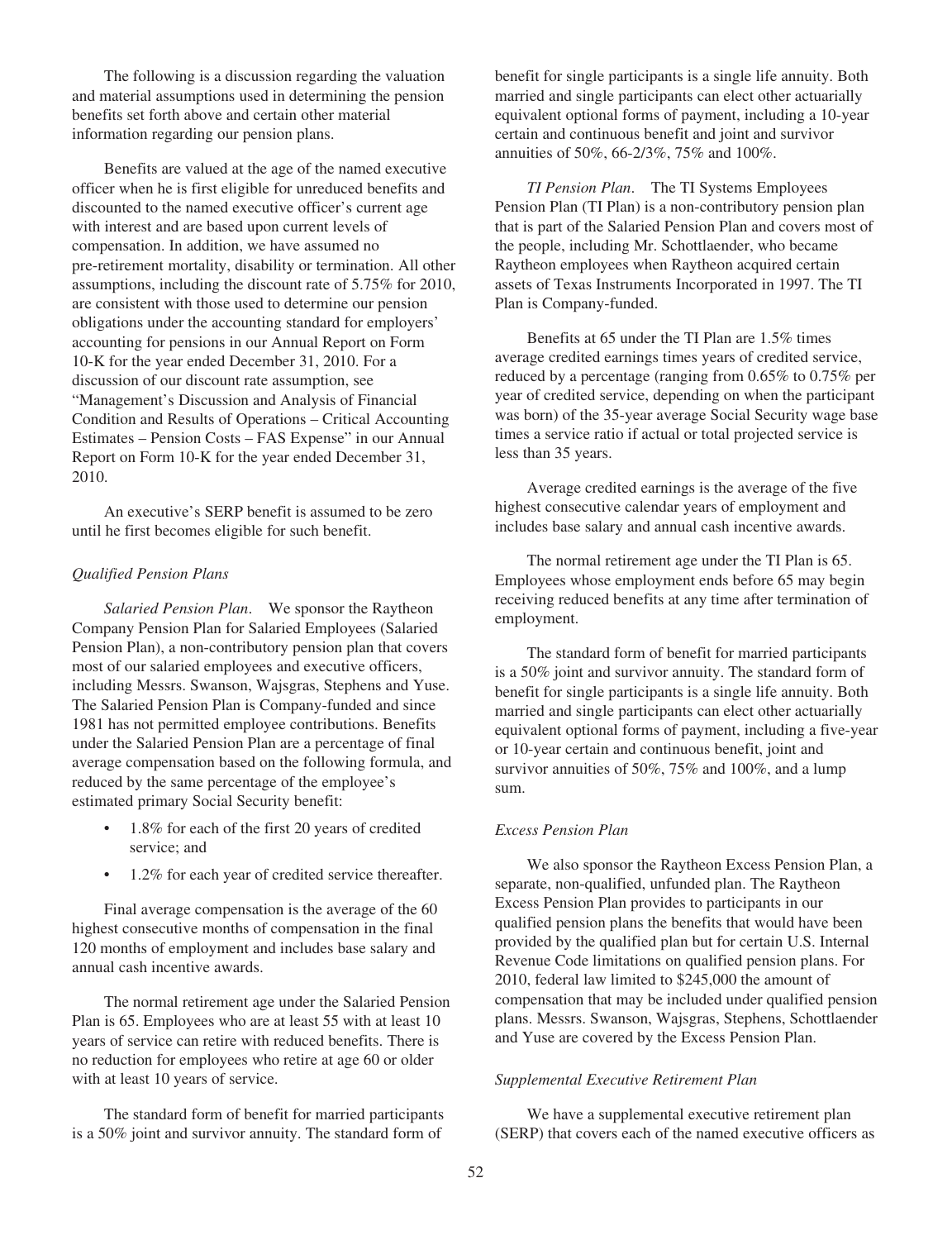well as certain other senior executives. This plan provides a pension of 35% of final average compensation after 10 years of service and age 55, increasing by 3% of final average compensation for every additional year of service up to a maximum of 50% of final average compensation. Amounts payable under this plan will be offset by amounts payable under our other pension plans, any prior employer plan and Social Security.

## *Years of Credited Service*

Mr. Stephens' pension will be calculated as follows: 35% of final average earnings after 10 years of service reaching 50% of final average earnings after 15 years of service, with all pension benefits offset by amounts payable under our other pension plans, any prior employer plans and Social Security. In June 2003, our Board of Directors granted Mr. Stephens five additional years of credited service under our pension plans, including the SERP, effective upon Mr. Stephens' completion of five years of employment with us. Mr. Stephens received such additional years of credited service effective as of October 2007.

The years of credited service for Messrs. Swanson, Wajsgras, Stephens, Schottlaender and Yuse do not include an additional three years that each is eligible to receive under change-in-control agreements. More information regarding these change-in-control agreements may be found below under the heading "Potential Payments Upon Termination or Change-in-Control."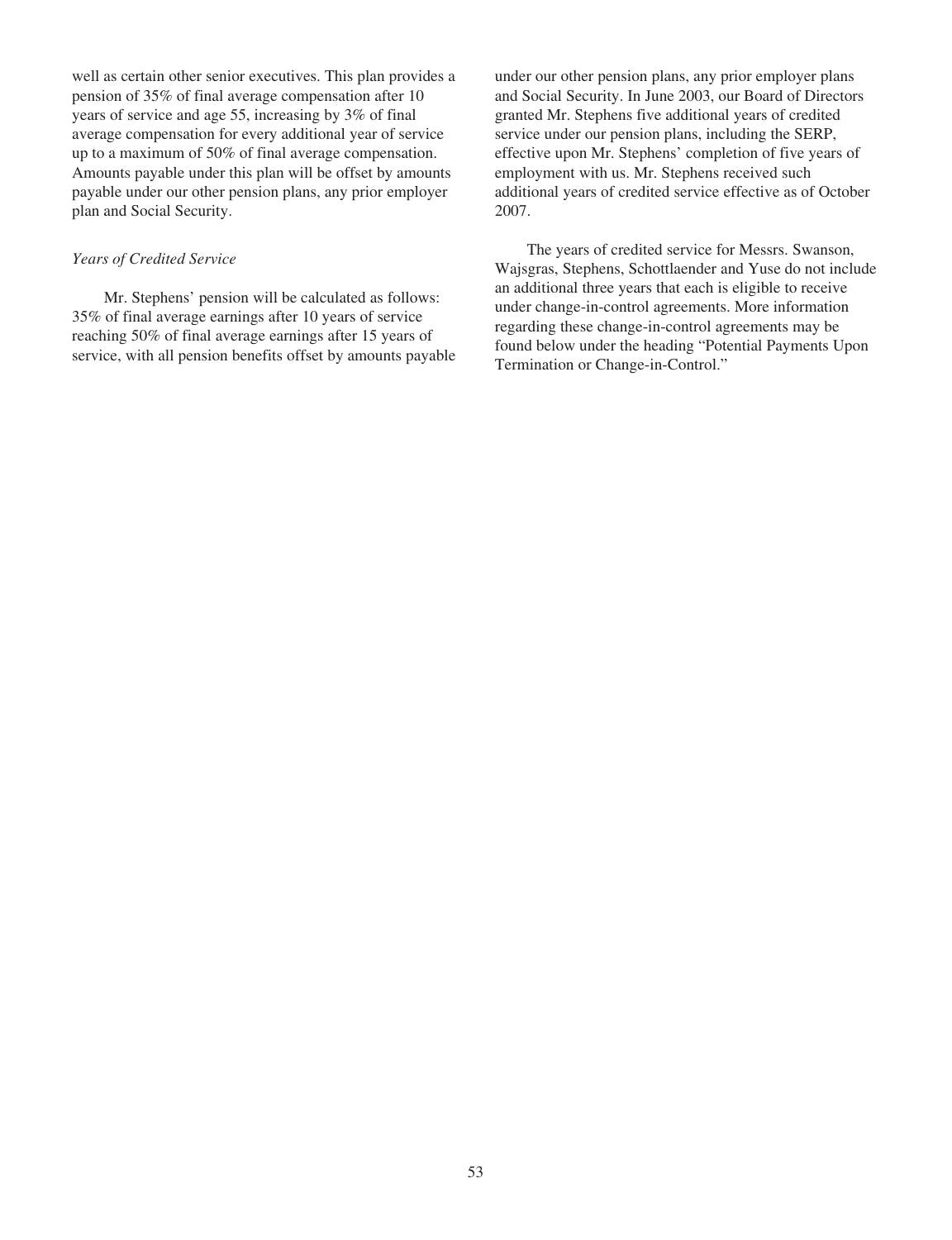### **Nonqualified Deferred Compensation**

The following table provides information regarding contributions, earnings and account balances under defined contribution or other plans that provide for the deferral of compensation on a basis that is not tax-qualified for each of our named executive officers as of December 31, 2010. Our named executive officers participate in the Deferred Compensation Plan, a non-qualified plan designed to enable employees who are projected to reach the U.S. Internal Revenue Code ("IRC") compensation limit to elect to defer 4-50% of their salary over the IRC compensation limit and defer 4-90% of their RBI compensation earned in the current year but paid in the following year on a pre-tax basis. We make a matching contribution of up to 4% of deferrable compensation.

| Name                                                                                | <b>Executive</b><br><b>Contributions</b><br>in Last Fiscal<br>$\mathbf{Year}^{(1)}$<br>$\left( \mathcal{S} \right)$ | Registrant<br><b>Contributions</b><br>in Last Fiscal<br>$\mathbf{Year}^{(2)}$<br>(S) | Aggregate<br><b>Earnings</b> in<br><b>Last Fiscal</b><br>$\textbf{Year}^{(3)}$<br>$(\$)$ | Aggregate<br>Withdrawals/<br><b>Distributions</b><br>(5) | Aggregate<br><b>Balance at</b><br><b>Last Fiscal</b><br>Year-End $(4)$<br>$\left( \mathbb{S}\right)$ |
|-------------------------------------------------------------------------------------|---------------------------------------------------------------------------------------------------------------------|--------------------------------------------------------------------------------------|------------------------------------------------------------------------------------------|----------------------------------------------------------|------------------------------------------------------------------------------------------------------|
| William H. Swanson                                                                  | \$157,118                                                                                                           | \$155,305                                                                            | \$198,656                                                                                | $S-$                                                     | \$3,833,084                                                                                          |
|                                                                                     | \$219,670                                                                                                           | \$54.933                                                                             | \$301.584                                                                                | $s-$                                                     | \$2,328,081                                                                                          |
| Jay B. Stephens $\dots \dots \dots \dots \dots \dots \dots \dots \dots \dots$       | \$476,305                                                                                                           | \$47,647                                                                             | \$360,960                                                                                | $S-$                                                     | \$4,945,306                                                                                          |
|                                                                                     | \$41,717                                                                                                            | \$35.724                                                                             | \$380,353                                                                                | $S-$                                                     | \$2,870,071                                                                                          |
| Richard R. Yuse $\dots \dots \dots \dots \dots \dots \dots \dots \dots \dots \dots$ | \$65,220                                                                                                            | \$28,444                                                                             | \$56.905                                                                                 | $S-$                                                     | \$1,255,119                                                                                          |

(1) Contributions of deferred salary and RBI compensation earned in 2010 to the Deferred Compensation Plan. Deferred salary and 2010 RBI compensation are included in the amounts under the "Salary" column and the "Non-Equity Incentive Plan Compensation" column, respectively, for 2010 in the Summary Compensation Table on page 42. Deferred 2010 RBI compensation was earned in 2010 but was paid in March 2011 (except in the case of Mr. Schottlaender's 2010 RBI compensation which was paid in December 2010).

- (2) Raytheon matching contributions on deferred salary and RBI compensation earned in 2010 under the Deferred Compensation Plan. Matching contributions are included in the "All Other Compensation" column for 2010 in the Summary Compensation Table on page 42. Matching contributions on deferred 2010 RBI compensation were earned in 2010 but were made in March 2011 when the 2010 RBI awards were paid (except in the case of Mr. Schottlaender's 2010 RBI compensation which was paid in December 2010).
- (3) Earnings on deferred compensation are not included in the Summary Compensation Table for 2010 because such earnings are not based on above-market or preferential rates.
- (4) Amounts shown are actual aggregate account balances as of December 31, 2010 plus (a) deferred 2010 RBI compensation (see footnote 1 above) and (b) Raytheon matching contributions on such deferred 2010 RBI compensation (see footnote 2 above). The aggregate balances also include the following executive contributions and Raytheon matching contributions reported as compensation earned in 2009 and 2008 in the Summary Compensation Table:

| Year<br>___ | <b>Contribution</b>              | Mr. Swanson | Mr. Wajsgras | Mr. Stephens | Mr. Schottlaender | Mr. Yuse |
|-------------|----------------------------------|-------------|--------------|--------------|-------------------|----------|
| 2009        | Executive $\ldots \ldots \ldots$ | \$165,930   | \$400,770    | \$520,956    | \$33,710          | \$N/A    |
|             | Raytheon Matching $\dots$        | 164,117     | 56,608       | 47.532       | 27,501            | N/A      |
| 2008        | Executive $\ldots \ldots \ldots$ | \$166,746   | \$397,307    | \$971.882    | N/A               | S N/A    |
|             | Raytheon Matching $\dots$        | 166,746     | 56,872       | 49.671       | N/A               | N/A      |

Under the Deferred Compensation Plan, participants must elect how deferred amounts are to be distributed to them when they leave or retire from Raytheon. Participants must also indicate how they wish their deferred compensation and the Raytheon matching contributions to be notionally invested among the same investment options available through the qualified RAYSIP 401(k) plan. Participants may change their investment options in their discretion, subject to any applicable trading restrictions on changes involving the Raytheon stock fund. The account balances in this plan are unfunded and represent money that the participants have previously earned and voluntarily elected to defer in order to accumulate tax-deferred returns.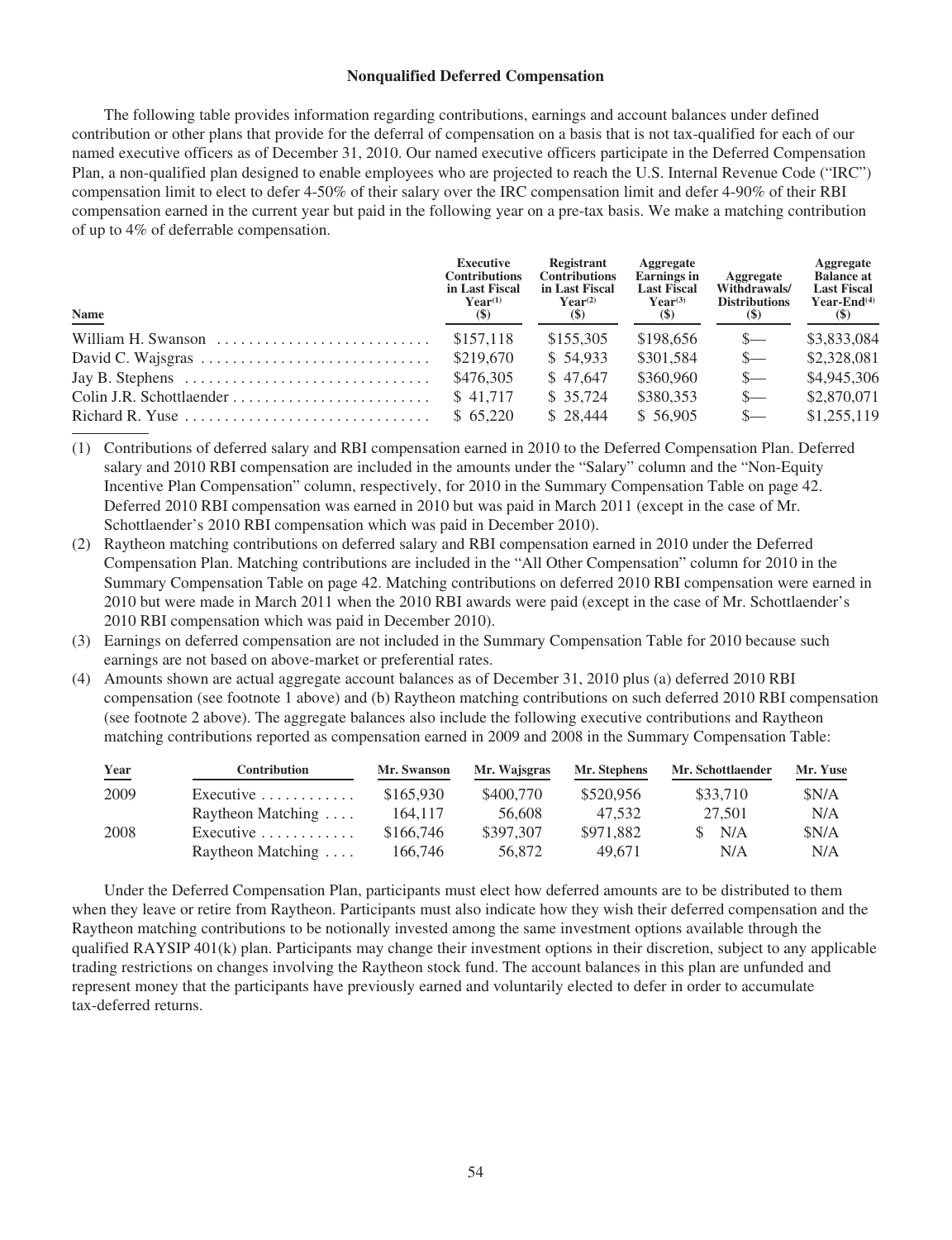#### **Potential Payments Upon Termination or Change-in-Control**

The tables below indicate the amount of compensation payable by us to each named executive officer upon a voluntary resignation, involuntary for-cause termination, involuntary not-for-cause termination, a qualifying termination following a change-in-control, termination due to disability, termination due to death, and retirement. The amounts assume that such termination was effective as of December 31, 2010 and thus include amounts earned through such date and are only estimates of the amounts that would actually be paid to such executives upon their termination. The tables do not include certain amounts that the named executive officer is entitled to receive under certain plans or arrangements that do not discriminate in scope, terms or operation in favor of our executive officers and that are generally available to all salaried employees. While Mr. Schottlaender retired from the Company on December 31, 2010, the table set forth below indicates the compensation that would have been payable by us to him upon a voluntary resignation, involuntary for-cause termination, involuntary not-for-cause termination, a qualifying termination following a change-in-control, termination due to disability, and termination due to death, as well as retirement.

### *Treatment of Certain Compensation Elements*

*Executive Severance Guidelines.* We have executive severance guidelines which provide certain benefits to our executives in the event that their employment with us is involuntarily terminated without cause. Under the guidelines, Mr. Swanson is entitled to receive cash payments equal to 2.99 times his current base salary plus targeted RBI cash award and continuation for three years of certain fringe benefits pursuant to health and welfare, benefit and retirement plans, and each of Messrs. Wajsgras, Stephens, Schottlaender and Yuse is entitled to receive a cash payment equal to two times his current base salary plus targeted RBI cash award and continuation for two years of certain executive benefits and perquisites and fringe benefits pursuant to health and welfare, benefit and retirement plans. Effective on January 1, 2010, we eliminated the following perquisites previously provided to certain executives after a separation under our executive severance policy: car allowances, excess liability insurance, financial planning services and executive physicals.

*Pension Benefits*. Except in the circumstances discussed below, the named executive officer is only entitled to amounts accrued and vested through our pension plans upon the termination of his employment. The accrued and vested amounts are not included in the tables below because all participants in our pension plans are entitled to these amounts upon termination of employment. However,

in the event of an involuntary termination without cause, the named executive officer is entitled to continuation for two or three years of fringe benefits pursuant to health and welfare, benefit and retirement plans. In the event of a "qualifying termination" within 24 months after a "change-in-control" (as discussed below), each named executive officer is entitled to special supplemental retirement benefits determined as if the executive had three years additional credited service under our pension plans as of the date of termination.

*Health and Welfare Benefit Continuation*. Except in the circumstances discussed below, the named executive officer is not entitled to any continuation of his health and welfare benefits, executive benefits or perquisites (other than pursuant to COBRA) following the termination of his employment. In the event of an involuntary termination without cause, such executive is entitled to continuation for two or three years of certain fringe benefits pursuant to health and welfare, benefit and retirement plans. In the event of a qualifying termination within 24 months after a change-in-control, each named executive officer is entitled to continuation for three years of certain fringe benefits pursuant to all health and welfare, benefit and retirement plans under which the executive and his family are eligible to receive benefits.

*Long-Term Incentives*. Except in the circumstances discussed below, upon termination of employment, the named executive officer forfeits his options and restricted stock awards to the extent they are unvested and is not entitled to any continuation of vesting or acceleration of vesting with respect to his options and restricted stock awards. Such executive is entitled to exercise any vested options for a limited period after termination and is entitled to continue to hold his shares of unrestricted stock after termination. The amounts representing the value of vested stock options and unrestricted stock are not included in the tables below because all employees who hold vested options and unrestricted stock under our stock plans are entitled to exercise such options and continue to hold such stock upon termination of employment. However, in the event of a change-in-control, or termination by reason of disability or death, each named executive officer is entitled to the acceleration of vesting with respect to all of his restricted stock awards (or, in the case of disability, to continued vesting of his restricted stock awards), and certain payments pursuant to his LTPP awards. Upon a change-in-control, each named executive officer is entitled to a prorated LTPP payment assuming target performance and based on service completed through the change-in-control. Upon a termination by reason of death, disability or retirement, the executive is entitled to a prorated LTPP payment based on our performance for the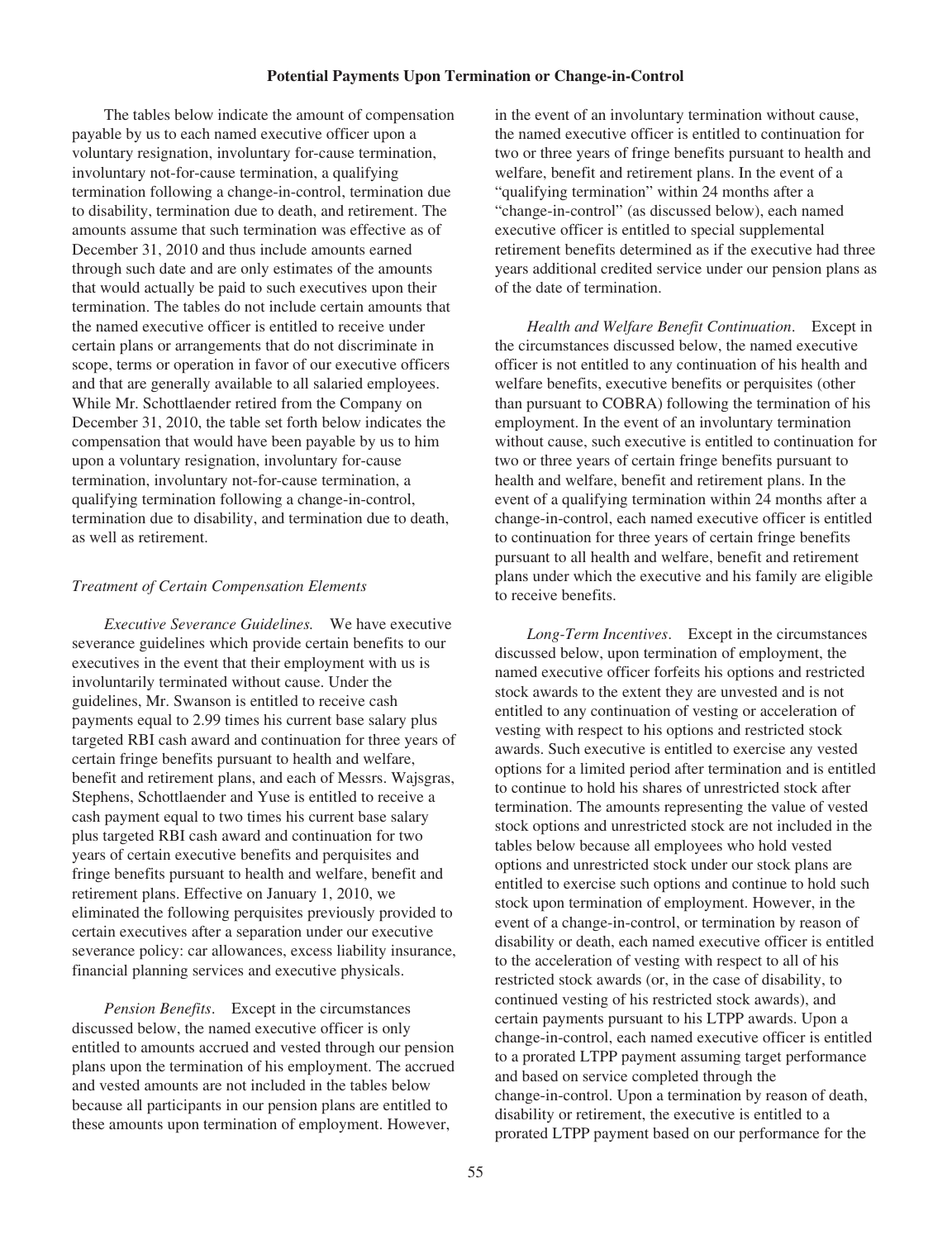performance cycle and service completed through the termination date. LTPP payments are generally made by us when the remaining LTPP awards are settled after the end of the performance cycle in accordance with their terms. The amounts in the tables below representing such LTPP payments assume target performance for those awards.

*Non-Qualified Deferred Compensation*. Each named executive officer is entitled to amounts accrued and vested under our Excess Savings Plan and Deferred Compensation Plan upon the termination of his employment. The amounts are generally distributed to each named executive officer in accordance with his election under the applicable plan. The accrued and vested amounts under the plans, which are set forth in the table under "Nonqualified Deferred Compensation" on page 54, are not included in the tables below because all employees who participate in these plans are entitled to these amounts upon termination of their employment and these plans are available to a substantial number of employees (including the executive officers) who qualify under the applicable compensation requirements.

## *Change-in-Control Agreements*

In order to receive benefits under a change-in-control agreement, a named executive officer must experience a "qualifying termination" within two years after a "change-in-control." Benefits under the change-in-control agreements include: (i) a cash payment of three times the executive's current compensation (including base salary plus targeted RBI cash award or the RBI cash award for the year prior to the change-in-control, if greater); (ii) special supplemental retirement benefits determined as if the executive had three years additional credited service under our pension plans as of the date of termination; and (iii) continuation for a period of three years of fringe benefits pursuant to all health and welfare, benefit and retirement plans under which the executive and the executive's family are eligible to receive benefits. The cash payment will be paid six months after the executive's separation from service. In addition, if the change in control occurs before January 1, 2012, the agreement provides for a gross-up payment if the executive is subject

to excise taxes on payments made under the agreement. Generally, the gross-up payment will be paid within 5 days of an accounting firm's determination regarding such payment, as contemplated by the agreement. Effective on January 1, 2010, we amended our change-in-control agreements to eliminate (i) the following perquisites previously provided to certain executives after a change-in-control termination: car allowances, excess liability insurance, financial planning services and executive physicals, and (ii) tax gross-ups for changes-in-control that occur on or after January 1, 2012. The amounts set forth in the tables below do not reflect the elimination of the tax gross-ups because such amounts assume that the terminations of employment occurred as of December 31, 2010, which is prior to the effective date of such change. In addition, new executives will not receive change-in-control agreements that provide for any tax gross-ups.

A *"change-in-control"* means the acquisition by a third party of 25% or more of our common stock, the replacement of a majority of the incumbent directors by individuals not approved by a majority of the incumbent Board, or the consummation of an agreement for the sale of substantially all of the assets of Raytheon, a liquidation of Raytheon, or a merger which results in a change in the ownership or control of more than 50% of the voting securities of Raytheon. A *"qualifying termination"* means: (i) we terminate the executive other than for cause within 24 months following a change-in-control; or (ii) the executive terminates his employment with us for "good reason." Termination for "good reason" means that the executive has terminated employment with us because the executive's compensation has been materially reduced or the executive's job duties have been materially changed without the executive's consent.

We have entered into change-in-control agreements with Messrs. Swanson, Wajsgras, Stephens, Schottlaender and Yuse. The terms of those agreements provide for benefits of three times base salary plus targeted RBI cash incentive award, three years' credited service under our pension plans and continuation of fringe benefits for three years, all as more fully described above.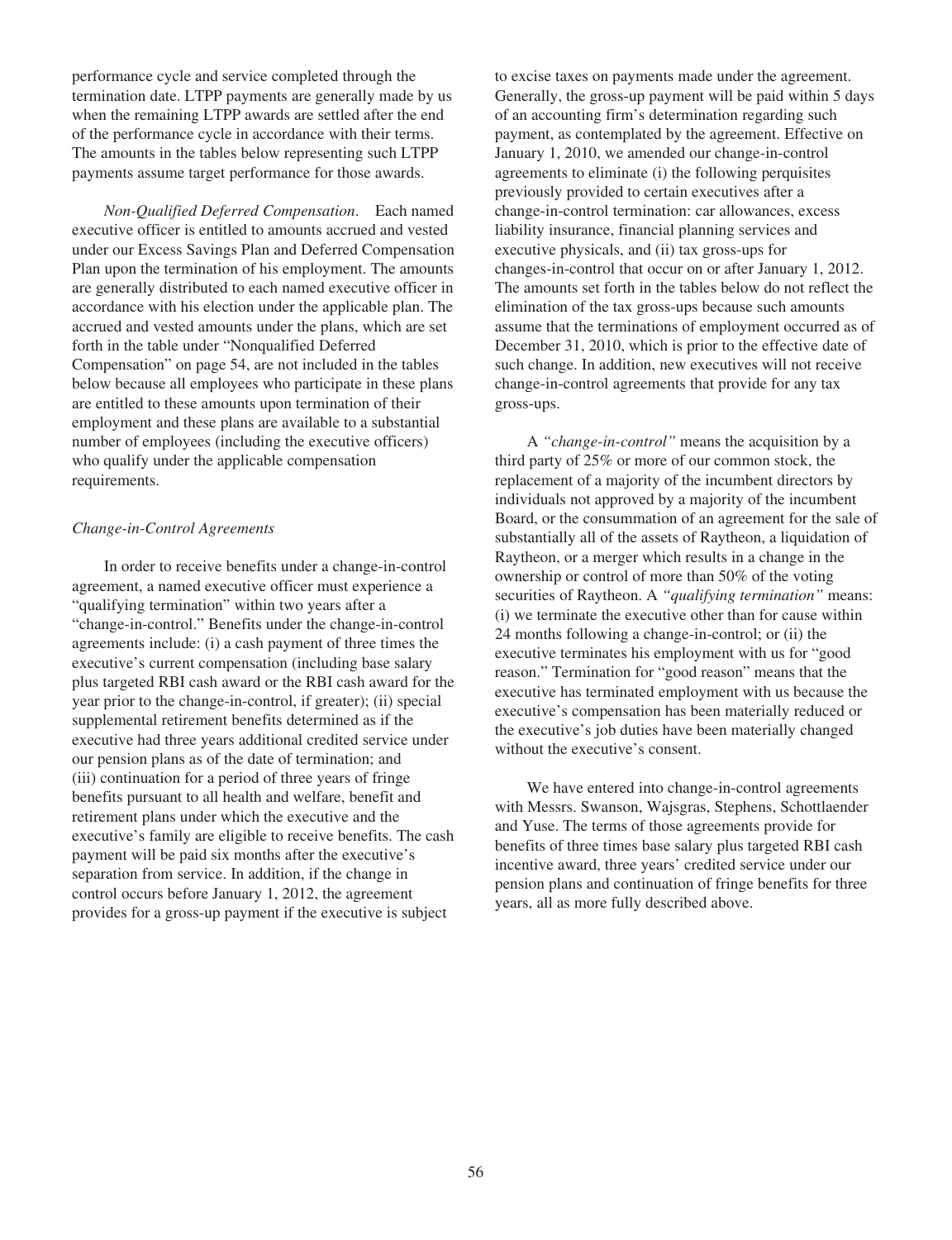The tables below indicate the amounts of compensation payable by us to our named executive officers, including cash severance, benefits, and long-term incentives, upon certain different types of terminations of employment.

## *William H. Swanson*

| Element                                                                                                                               | <b>Resignation</b> For Cause | Voluntary Involuntary | <b>Involuntary</b><br>Without<br>Cause | Change-in-<br><b>Control</b>              | <b>Disability</b>                 | Death                                                                                                | <b>Retirement</b> |
|---------------------------------------------------------------------------------------------------------------------------------------|------------------------------|-----------------------|----------------------------------------|-------------------------------------------|-----------------------------------|------------------------------------------------------------------------------------------------------|-------------------|
| Cash Severance<br>Base Salary + Target RBI $\ldots \ldots \ldots \ldots$<br>Pro-rata Target RBI $\dots\dots\dots\dots\dots\dots\dots$ | $S-$                         |                       |                                        | \$12,049,824 \$13,180,042 \$<br>2.686.694 | $-$ \$                            |                                                                                                      |                   |
| <b>Benefits</b><br>$Pension(1)$<br>Health and Welfare Benefit<br>Continuation <sup>(2)</sup><br>$280G$ Tax Gross-Up <sup>(3)</sup>    |                              |                       | 49.792                                 | 49.792                                    |                                   |                                                                                                      |                   |
| Long-Term Incentives <sup>(4)</sup><br>Value of Accelerated Restricted Stock<br>Value of Accelerated LTPP (pro-rata) $\dots$<br>Total | $S-$                         | $S-$                  |                                        | 10.216.672                                | 10.216.672<br>6,242,956 6,242,956 | 10.216.672<br>6,242,956 6,242,956<br>\$12,099,616 \$32,376,156 \$16,459,628 \$16,459,628 \$6,242,956 |                   |

# *David C. Wajsgras*

| <b>Element</b>                        | <b>Voluntary</b><br><b>Resignation</b> | Involuntary<br><b>For Cause</b> | <b>Involuntary</b><br>Without<br>Cause | Change-in-<br><b>Control</b>                                | <b>Disability</b> | Death     | <b>Retirement</b> |
|---------------------------------------|----------------------------------------|---------------------------------|----------------------------------------|-------------------------------------------------------------|-------------------|-----------|-------------------|
| Cash Severance                        |                                        |                                 |                                        |                                                             |                   |           |                   |
| Base Salary Target RBI                | $S-$                                   | $S-$                            |                                        | \$3,312,026 \$5,094,019 \$                                  | $-$ \$            | $-$ \$    |                   |
| Pro-rata Target RBI                   |                                        |                                 |                                        | 828,006                                                     |                   |           |                   |
| <b>Benefits</b>                       |                                        |                                 |                                        |                                                             |                   |           |                   |
| $Pension(1)$                          |                                        |                                 | 827,150                                |                                                             |                   |           |                   |
| Health and Welfare Benefit            |                                        |                                 |                                        |                                                             |                   |           |                   |
| Continuation <sup>(2)</sup>           |                                        |                                 | 48,772                                 | 73.158                                                      |                   |           |                   |
| $280G$ Tax Gross-Up <sup>(3)</sup>    |                                        |                                 |                                        |                                                             |                   |           |                   |
| Long-Term Incentives <sup>(4)</sup>   |                                        |                                 |                                        |                                                             |                   |           |                   |
| Value of Accelerated Restricted Stock |                                        |                                 |                                        | 2.685.218                                                   | 2,685,218         | 2,685,218 |                   |
| Value of Accelerated LTPP (pro-rata)  |                                        |                                 | $\overline{\phantom{m}}$               | 1.173.128                                                   | 1,173,128         | 1.173.128 | 1.173.128         |
| Total                                 |                                        | $S-$                            |                                        | \$4,187,948 \$9,853,529 \$3,858,346 \$3,858,346 \$1,173,128 |                   |           |                   |

## *Jay B. Stephens*

| Element                                                                                                                               | <b>Voluntary</b><br><b>Resignation</b> | Involuntary<br><b>For Cause</b> | <b>Involuntary</b><br>Without<br>Cause  | Change-in-<br><b>Control</b>          | <b>Disability</b>                     | Death                                 | <b>Retirement</b>        |
|---------------------------------------------------------------------------------------------------------------------------------------|----------------------------------------|---------------------------------|-----------------------------------------|---------------------------------------|---------------------------------------|---------------------------------------|--------------------------|
| Cash Severance<br>Base Salary + Target RBI $\ldots$<br>Pro-rata Target RBI                                                            | $S-$                                   | $S-$                            |                                         | \$2,898,605 \$4,513,954 \$<br>724.651 | $-$ \$                                | $-$ \$                                |                          |
| <b>Benefits</b><br>$Pension(1)$<br>Health and Welfare Benefit<br>Continuation <sup>(2)</sup><br>$280G$ Tax Gross-Up <sup>(3)</sup>    |                                        |                                 | 21.658                                  | 901,033<br>32,487                     |                                       |                                       |                          |
| Long-Term Incentives <sup>(4)</sup><br>Value of Accelerated Restricted Stock<br>Value of Accelerated LTPP (pro-rata) $\dots$<br>Total | $\, = \,$                              | $S-$                            | $\overline{\phantom{m}}$<br>\$2,920,263 | 2,551,110<br>1.173.128<br>\$9,896,363 | 2,551,110<br>1.173.128<br>\$3,724,238 | 2,551,110<br>1.173.128<br>\$3,724,238 | 1.173.128<br>\$1,173,128 |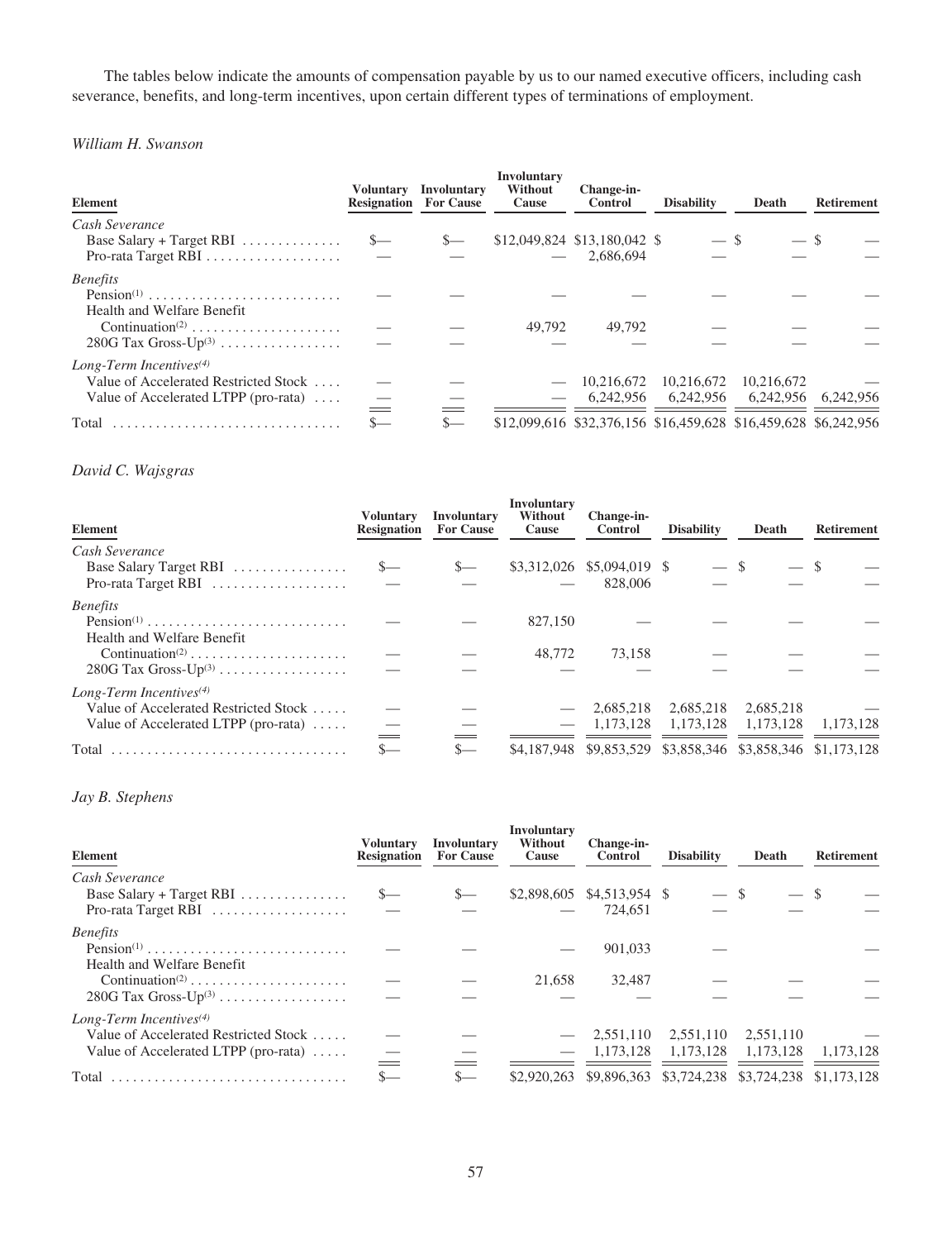# *Colin J.R. Schottlaender*

Mr. Schottlaender retired from the Company on December 31, 2010. As noted above, the following table indicates the compensation that would have been payable by us to him as of December 31, 2010 upon a voluntary resignation, involuntary for-cause termination, involuntary not-for-cause termination, a qualifying termination following a change-in-control, termination due to disability, and termination due to death, as well as retirement. As a result, he will generally receive the compensation indicated below under the "Retirement" column.

| Element                                      | <b>Voluntary</b><br><b>Resignation</b> | <b>Involuntary</b><br><b>For Cause</b> | <b>Involuntary</b><br>Without<br>Cause | Change-in-<br><b>Control</b> | <b>Disability</b>                               | Death     | <b>Retirement</b> |
|----------------------------------------------|----------------------------------------|----------------------------------------|----------------------------------------|------------------------------|-------------------------------------------------|-----------|-------------------|
| Cash Severance                               |                                        |                                        |                                        |                              |                                                 |           |                   |
| Base Salary + Target RBI $\ldots$            | $S-$                                   | $S-$                                   |                                        | \$2,200,307 \$3,300,461 \$   | $-$ \$                                          | $-$ \$    |                   |
| Pro-rata Target RBI                          | $\overline{\phantom{m}}$               |                                        |                                        | 550,077                      |                                                 |           |                   |
| <b>Benefits</b>                              |                                        |                                        |                                        |                              |                                                 |           |                   |
| $Pension(1)$                                 |                                        |                                        |                                        | 1.430.508                    |                                                 |           |                   |
| Health and Welfare Benefit                   |                                        |                                        |                                        |                              |                                                 |           |                   |
| Continuation <sup>(2)</sup>                  |                                        |                                        | 28.116                                 | 42,174                       |                                                 |           |                   |
| $280G$ Tax Gross-Up <sup>(3)</sup>           |                                        |                                        |                                        |                              |                                                 |           |                   |
| Long-Term Incentives <sup>(4)</sup>          |                                        |                                        |                                        |                              |                                                 |           |                   |
| Value of Accelerated Restricted Stock        |                                        |                                        |                                        | 2.191.233                    | 2.191.233                                       | 2.191.233 |                   |
| Value of Accelerated LTPP (pro-rata) $\dots$ |                                        |                                        |                                        | 1.075.366                    | 1.075.366                                       | 1.075.366 | 1.075.366         |
|                                              |                                        |                                        |                                        |                              |                                                 |           |                   |
| Total                                        | $S-$                                   | $S-$                                   | \$2,228,423                            |                              | \$8,589,819 \$3,266,599 \$3,266,599 \$1,075,366 |           |                   |

## *Richard R. Yuse*

| <b>Element</b>                                 | Voluntarv<br><b>Resignation</b> | <b>Involuntary</b><br><b>For Cause</b> | <b>Involuntary</b><br>Without<br>Cause | Change-in-<br><b>Control</b> | <b>Disability</b>                   | Death     | <b>Retirement</b> |
|------------------------------------------------|---------------------------------|----------------------------------------|----------------------------------------|------------------------------|-------------------------------------|-----------|-------------------|
| Cash Severance                                 |                                 |                                        |                                        |                              |                                     |           |                   |
| Base Salary + Target RBI $\ldots$              | $S-$                            |                                        |                                        | \$1,900,038 \$2,850,058 \$   | $-$ \$                              | — \$      |                   |
|                                                | $\overline{\phantom{a}}$        |                                        |                                        | 475,010                      |                                     |           |                   |
| <b>Benefits</b>                                |                                 |                                        |                                        |                              |                                     |           |                   |
| Pension <sup>(1)</sup>                         |                                 |                                        | 709,100                                | 214,682                      |                                     |           |                   |
| Health and Welfare Benefit                     |                                 |                                        |                                        |                              |                                     |           |                   |
| Continuation <sup>(2)</sup>                    |                                 |                                        | 43.564                                 | 65,346                       |                                     |           |                   |
| $280G$ Tax Gross-Up <sup>(3)</sup>             |                                 |                                        |                                        | 2,228,268                    |                                     |           |                   |
| Long-Term Incentives <sup>(4)</sup>            |                                 |                                        |                                        |                              |                                     |           |                   |
| Value of Accelerated Restricted Stock          |                                 |                                        |                                        | 1,627,832                    | 1,627,832                           | 1,627,832 |                   |
| Value of Accelerated LTPP (pro-rata) $\dots$ . | $\qquad \qquad$                 |                                        |                                        | 782,065                      | 782,065                             | 782,065   | 782,065           |
|                                                | $S-$                            | $S-$                                   | \$2,652,702                            |                              | \$8,243,261 \$2,409,897 \$2,409,897 |           | \$782,065         |

The following footnotes apply to each of the above tables:

- (1) Pension benefits are calculated assuming a 5.75% discount rate as of fiscal year-end under the assumption that the executive commenced the benefit as soon as possible following separation from service.
- (2) Health and Welfare Benefits calculations are based on the estimated annual Company cost of the benefits programs in which the executive was enrolled as of December 31, 2010.
- (3) The calculation of the estimated 280G Tax Gross-Up is derived from a 280G excise tax rate of 20%, 35% federal income tax rate, a 1.45% Medicare tax rate and a 5.30% Massachusetts state tax rate for Messrs. Swanson, Stephens, and Wajsgras, a 0% Texas state tax rate for Mr. Schottlaender and a 10.55% California state tax rate for Mr. Yuse.
- (4) Equity values are determined based on the closing price of our common stock on December 31, 2010 (\$46.34) based on equity holdings as of December 31, 2010.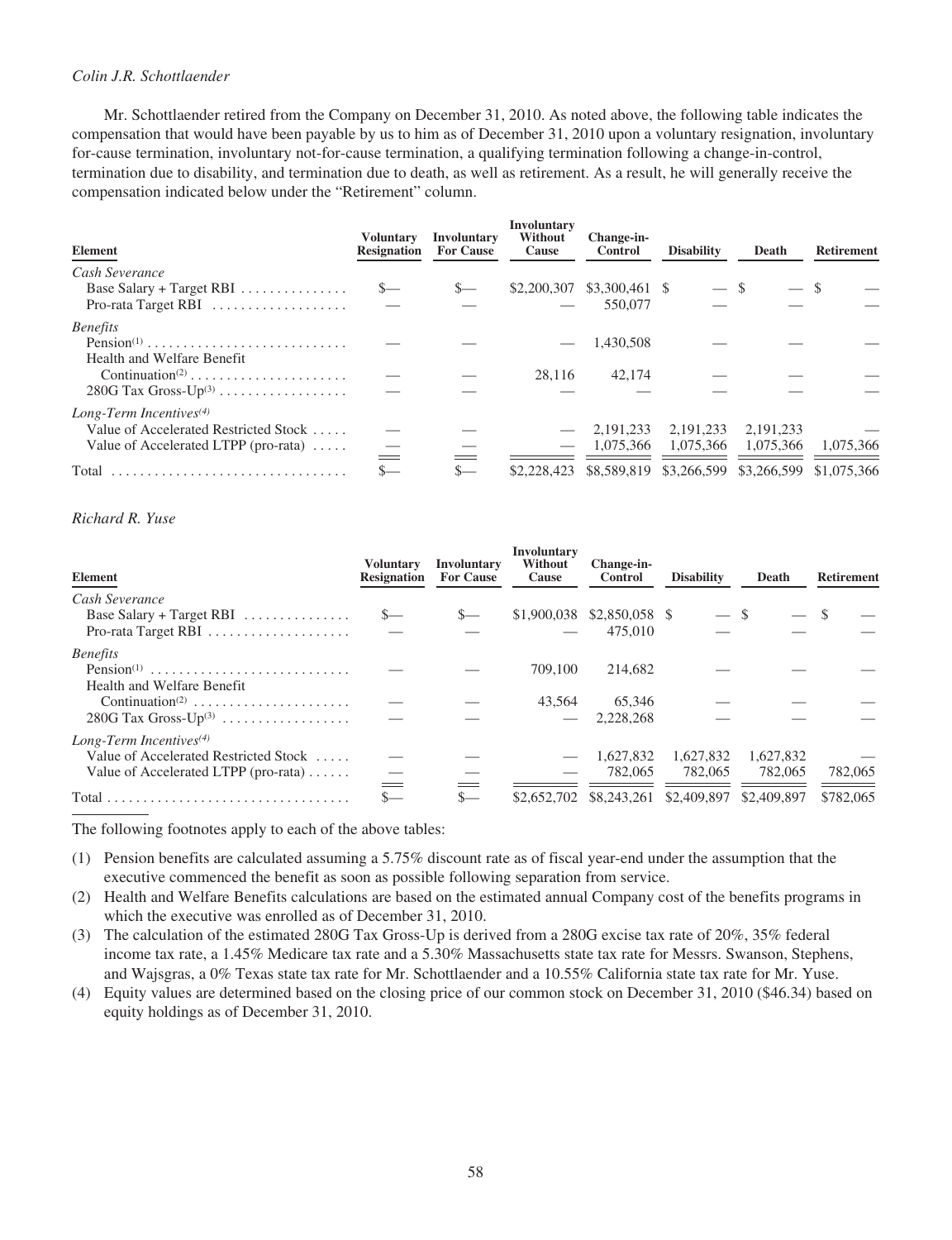# **ADVISORY VOTE ON EXECUTIVE COMPENSATION (Item No. 2 on the proxy card)**

The Board of Directors is proposing an advisory vote on executive compensation for approval by our shareholders. The vote relates to the overall compensation program for our named executive officers as described on pages 25 to 58 in this proxy statement under the heading Executive Compensation. While this vote is non-binding, the Board and its Management Development and Compensation Committee ("MDCC") will review the results and consider the expression of shareholder views. The Company also will continue to engage with shareholders to address any concerns relating to executive compensation or otherwise. The proposed vote states as follows:

**"Resolved, that the shareholders approve the compensation of the named executive officers, described in this proxy statement under "Executive Compensation," including the Compensation Discussion and Analysis, the compensation tables, and accompanying narrative disclosure."**

In the Executive Compensation section of this proxy statement, which includes the Compensation Discussion and Analysis, the Summary Compensation Table and other tables, we describe the compensation philosophy, policies, and pay for performance approach of the Company along with specific elements of our compensation program. As discussed in greater detail in that section, the Company's compensation program, as established by the MDCC, rests on certain key principles, including:

- Pay for Performance: Tying executive compensation to Company and individual performance over both the near and long term (See pages 25 to 37);
- Shareholder Alignment: Aligning closely the interests of executives with those of shareholders by making stock-based incentives a central component of compensation coupled with meaningful stock ownership and retention requirements (See pages 25 to 27, 30 to 32, and 36 to 38);
- Incentives/Disincentives: Providing awards with both significant upside opportunity for exceptional performance and downside risk for

underperformance, while also providing for the recovery or clawback of compensation in certain circumstances where restatement of financial results is required (See pages 25 to 37);

- Substantial At-Risk Component: Assuring that a substantial component of each executive's compensation opportunity is at risk, based upon the Company's financial performance and stock price (See pages 31 to 32);
- Short-Term Versus Long-Term: Achieving a balance in the compensation program between short-term versus long-term incentives (See page 32);
- Use of Key Financial Metrics: Using pre-established financial measures for purposes of determining Results-Based Incentive (RBI) cash awards and Long-Term Performance Plan (LTPP) equity based awards that drive optimum shortterm and long- term performance and link compensation to performance (See pages 26 to 27 and 33 to 37);
- Consultant Independence: Assuring that the MDCC's compensation consultant is independent by adhering to a stringent Compensation Consultant Independence Policy (See pages 27 to 28);
- Market Focus: Taking into account the practices of peer companies as well as broader market survey data provided by the MDCC's independent consultant in setting executive compensation (See pages 28 to 29); and
- Competitiveness: Establishing an executive compensation program that addresses the need to retain and attract highly-qualified executives essential to the Company's success in a highly competitive environment (See pages 28 to 32).

As reflected in the Executive Compensation disclosure, the Board believes that the MDCC has established a compensation program for the named executive officers soundly grounded in the aboveenumerated principles that is appropriate and warrants an advisory vote of approval by shareholders.

**The Board unanimously recommends an advisory vote FOR this proposal. Proxies solicited by the Board will be so voted unless shareholders specify otherwise in their proxies.**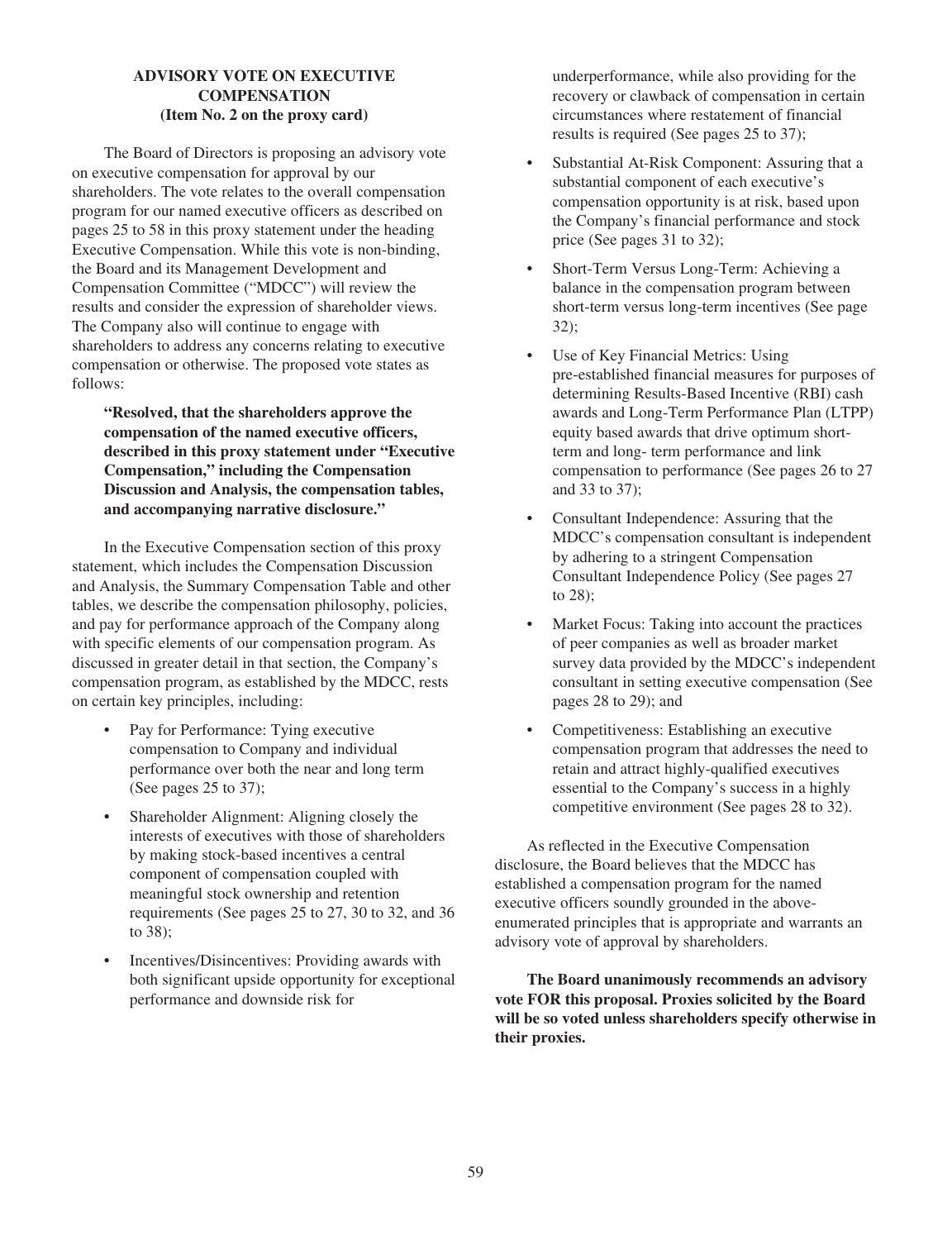# **ADVISORY VOTE ON FREQUENCY OF FUTURE ADVISORY VOTES ON EXECUTIVE COMPENSATION (Item No. 3 on the proxy card)**

The Board is also asking for an advisory vote by our shareholders on whether an advisory vote on executive compensation of the type described above should in the future be presented in the Company's annual meeting proxy every one, two or three years hereafter.

At this juncture, the Board believes that an advisory vote on executive compensation every year would be in the best interests of the Company and its shareholders for a number of reasons. First, it will best facilitate the ability of the MDCC and the Board to be responsive to shareholder concerns relating to compensation. It will prompt shareholders to review and evaluate the Company's compensation philosophy, policies and practices each year and provide a mechanism to voice their reaction. Consideration of the advisory vote results each year will then give the MDCC and the Board timely valuable insight into whether shareholders generally believe that the compensation program is structured properly or may be in need of adjustment. It will also help guide communications with shareholders in the Company's ongoing efforts to identify and address concerns whether on executive compensation or otherwise. An advisory vote that is less frequent could mean delay in identifying and addressing any shareholder concerns and frustrate achieving the meaningful and coherent communication that the advisory votes are intended to promote.

An annual vote would also be most in accord with the Board's proactive approach to corporate governance. The Company has in recent years taken a number of steps that promote accountability and transparency, including expanding our executive compensation proxy disclosure and other governance enhancements as detailed on pages 39 and 40 of this proxy statement. An advisory vote on executive compensation annually, as opposed to every two to three years, will most effectively complement these measures in line with the Board's philosophy.

Additionally, an advisory vote on executive compensation each year is consistent with the Company's approach to placing all directors up for election annually and the annual ratification of the independent outside auditor. It will also advance the Company's interest in proactive and constructive engagement with its shareholders. After assessing shareholder response to this proposal, the Board intends to reassess its position on the frequency of shareholder advisory votes within the next three years.

**The Board unanimously recommends an ANNUAL advisory vote on executive compensation. Proxies solicited by the Board will be voted for an annual advisory vote unless shareholders specify otherwise in their proxies.**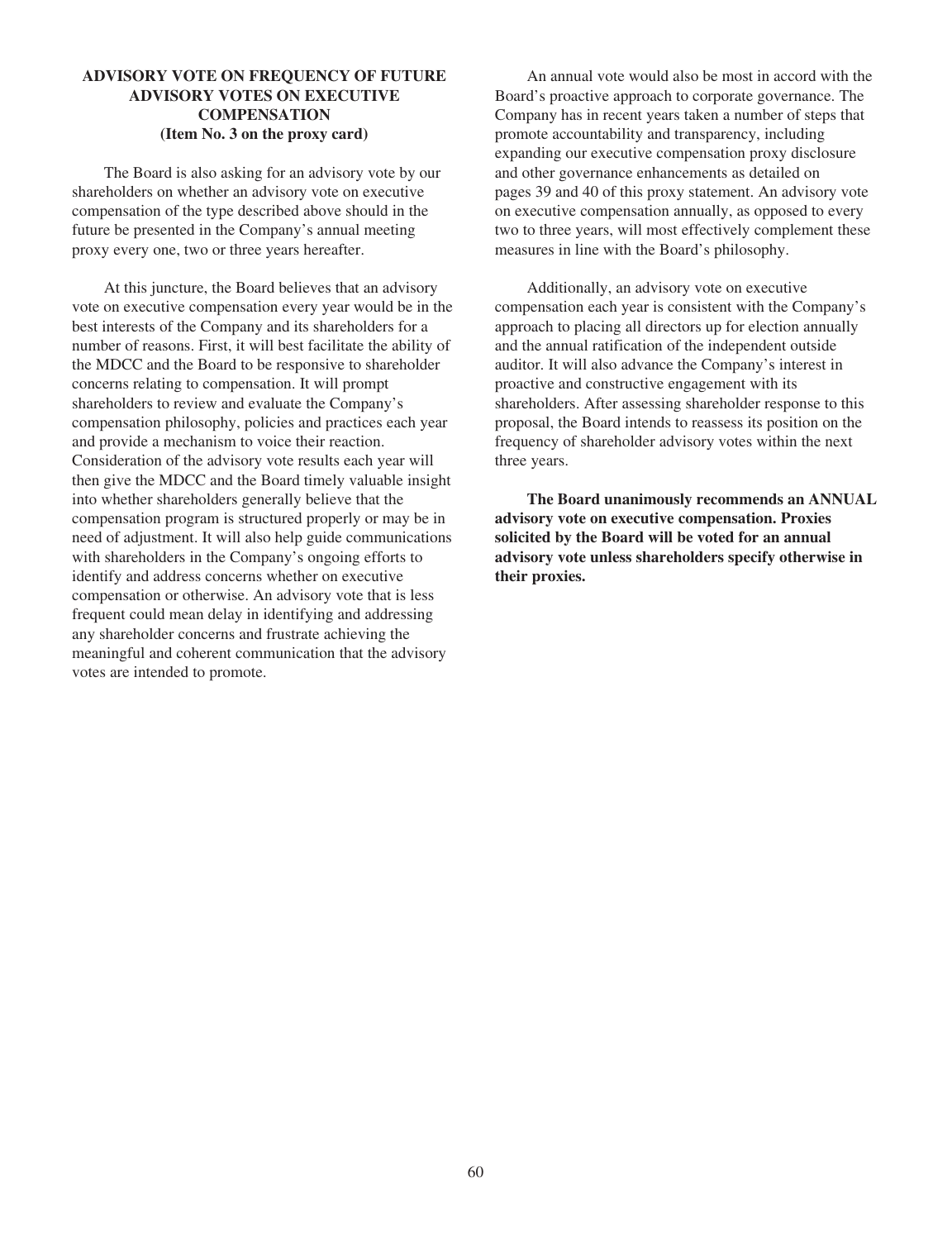*The following report of the Audit Committee does not constitute soliciting material and shall not be deemed to be incorporated by reference into any other filing under the Securities Act of 1933 or under the Securities Exchange Act of 1934, including by any general statement incorporating this proxy statement, except to the extent we specifically incorporate this information by reference, and shall not otherwise be deemed filed under such Acts.*

#### **AUDIT COMMITTEE REPORT**

The Audit Committee is comprised entirely of independent directors who meet the independence and experience requirements of the New York Stock Exchange and the Securities and Exchange Commission. The Audit Committee focuses on, among other things, the following:

- the integrity of Raytheon's financial statements;
- the independence, qualifications and performance of Raytheon's independent auditors; and
- the performance of Raytheon's internal auditors.

We meet with management periodically to consider the adequacy of Raytheon's internal controls and the objectivity of its financial reporting. We discuss these matters with Raytheon's independent auditors and with appropriate Raytheon financial personnel and internal auditors.

As needed, we meet privately with both the independent auditors and the internal auditors, each of whom has unrestricted access to the Audit Committee. We also appoint the independent auditors and review their performance and independence from management. We also regularly review the performance of the internal audit function.

Management has primary responsibility for Raytheon's financial statements and the overall financial reporting process, including Raytheon's system of internal controls. Raytheon's independent auditors are responsible for (i) performing an audit of the annual financial statements prepared by management, (ii) expressing an opinion as to whether those financial statements fairly present the financial position, results of operations and cash flows of Raytheon in conformity with accounting principles generally accepted in the United States of America and the effectiveness of Raytheon's internal control over financial reporting, and (iii) discussing with us any issues they believe should be raised with us.

During fiscal year 2010, we reviewed Raytheon's audited financial statements and met with both management and PricewaterhouseCoopers LLP (PwC), Raytheon's independent auditors, to discuss those financial statements. Management has represented to us that the financial statements were prepared in accordance with generally accepted accounting principles and PwC has issued an unqualified audit report regarding such financial statements.

Periodically throughout fiscal year 2010, we reviewed with management and PwC Raytheon's progress in the documentation, testing and evaluation of Raytheon's internal control over financial reporting. Management has provided us with a report on the effectiveness of Raytheon's internal control over financial reporting. We have reviewed management's assessment and PwC's audit of the effectiveness of Raytheon's internal control over financial reporting included in Raytheon's Annual Report on Form 10-K for the fiscal year ended December 31, 2010.

We discussed with PwC the matters required to be discussed by the Statement on Auditing Standards No. 61, as amended (AICPA, Professional Standards, Vol. 1. AU section 380), as adopted by the Public Company Accounting Oversight Board (PCAOB). We also discussed with management the significant accounting estimates utilized by Raytheon, the reasonableness of significant judgments and the clarity of disclosures in the financial statements.

We received the written disclosures and letter from PwC required by applicable PCAOB requirements regarding independent registered public accounting firm communications with audit committees concerning independence which report that PwC is independent under applicable standards in connection with its audit opinion for Raytheon's 2010 financial statements. We also have discussed with PwC its independence from Raytheon.

Based on the reviews and discussions with management and PwC referred to above, we recommended to the Board that Raytheon's audited financial statements be included in Raytheon's Annual Report on Form 10-K for the fiscal year ended December 31, 2010.

#### **Submitted by the Audit Committee**

Ronald L. Skates, Chairman, Stephen J. Hadley, Frederic M. Poses and Linda G. Stuntz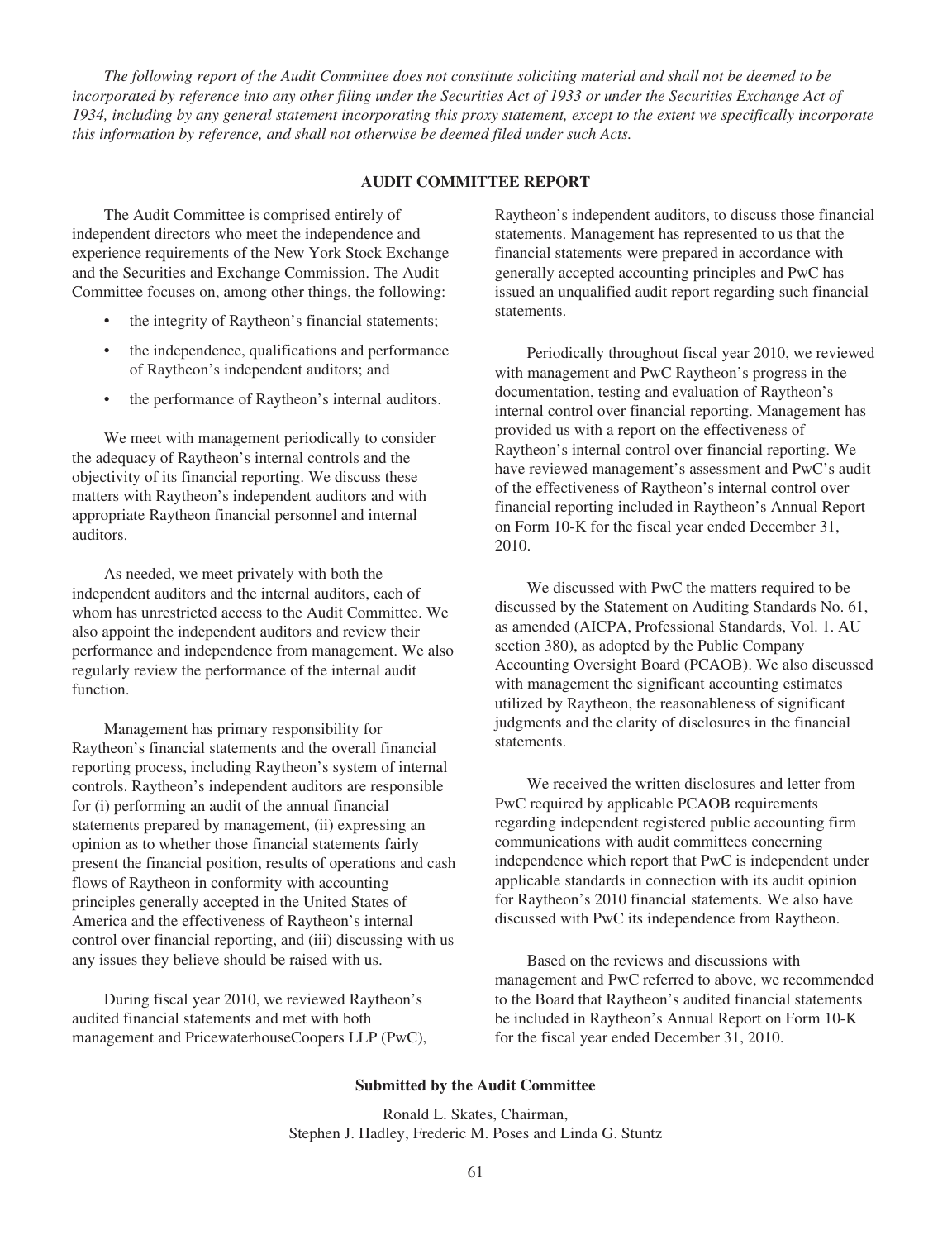# **INDEPENDENT AUDITORS: AUDIT AND NON-AUDIT FEES**

The following table sets forth the fees and expenses billed by PricewaterhouseCoopers LLP (PwC) for audit, audit-related, tax and all other services rendered for 2010 and 2009.

|                                                             | 2010 | 2009        |
|-------------------------------------------------------------|------|-------------|
| Audit Fees <sup>(1)</sup> \$10.1 million \$9.9 million      |      |             |
| Audit-Related Fees <sup>(2)</sup> $0.5$ million 0.3 million |      |             |
| Tax Fees <sup>(3)</sup> 0.7 million 0.9 million             |      |             |
| All Other Fees <sup>(4)</sup> $\ldots \ldots$               |      | 0.1 million |
| Total \$11.3 million $$11.2$ million                        |      |             |

- (1) Represents fees and expenses for professional services provided in connection with the audit of our annual audited financial statements and review of our quarterly financial statements, advice on accounting matters directly related to the audit and audit services provided in connection with other statutory or regulatory filings.
- (2) Represents fees and expenses for assurance and related services that are reasonably related to the performance of the audit or review of our financial statements and not reported under "Audit Fees." For 2010, fees are primarily for audits of financial statements of 401(k) and other employee benefit plans and for certain agreed-upon procedures. For 2009, fees are primarily for audits of financial statements of 401(k) and other employee benefit plans.
- (3) Includes approximately (i) \$0.4 million and \$0.6 million for non-U.S. tax compliance and advisory services and (ii) \$0.3 million and \$0.3 million for U.S. tax compliance and advisory services in 2010 and 2009, respectively.
- (4) Fees are primarily for license, maintenance and support payments related to the expatriate employee information database.

The amounts shown above do not include PwC fees and expenses of approximately \$1.1 million and \$1.2 million in 2010 and 2009, respectively, paid by our pension plans for audits of financial statements of such plans and certain international tax compliance services. These

services were rendered by PwC to the pension plans and were billed directly to such plans.

The Audit Committee approves in advance all audit and non-audit services to be provided by the independent auditors. Under the Audit Committee's pre-approval policy for 2010, the Chairman of the Audit Committee has the delegated authority from the Committee to pre-approve services with fees up to \$100,000. Any such pre-approvals are to be reviewed and ratified by the Audit Committee at its next meeting. The Audit Committee requires the independent auditors and management to report on actual fees charged for each category of service periodically throughout the year.

## **RATIFICATION OF APPOINTMENT OF PRICEWATERHOUSECOOPERS LLP (Item No. 4 on the proxy card)**

The Audit Committee of the Board of Directors has reappointed PricewaterhouseCoopers LLP (PwC) as the independent registered public accounting firm to audit our financial statements for the fiscal year beginning January 1, 2011. We are asking shareholders to ratify the appointment of PwC. Representatives of PwC are expected to be present at the Annual Meeting. They will be given the opportunity to make a statement if they desire to do so, and they will be available to respond to appropriate questions.

In the event that shareholders fail to ratify the appointment of PwC, the Audit Committee may reconsider the appointment. Even if the appointment is ratified, the Audit Committee, in its discretion, may direct the appointment of a different independent registered public accounting firm at any time during the year if the Audit Committee determines that such a change would be in the best interests of the Company and its shareholders.

**The Board unanimously recommends that shareholders vote FOR ratification of the appointment of PricewaterhouseCoopers as the Company's independent auditors. Proxies solicited by the Board will be so voted unless shareholders specify otherwise in their proxies.**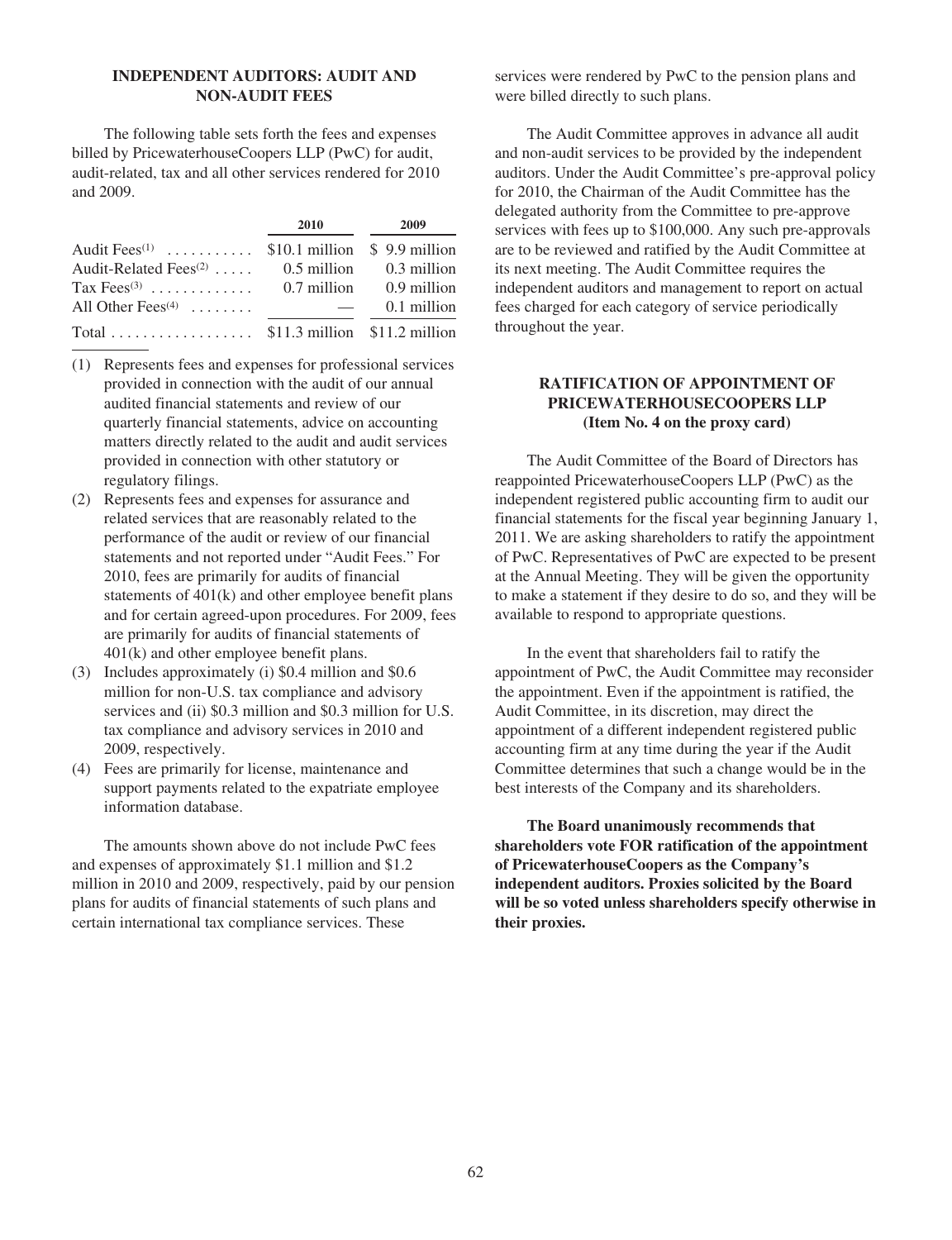## **SHAREHOLDER PROPOSALS**

We have been notified that certain shareholders intend to present proposals for consideration at the 2011 Annual Meeting. We continue to make corporate governance, particularly shareholder concerns, a priority. Management remains open to engaging in dialogue with respect to shareholder concerns and to sharing our views regarding our governance generally. We encourage any shareholder wishing to meet with management to contact the Office of the Corporate Secretary.

Any shareholder who intends to present a proposal at the 2012 Annual Meeting must deliver the proposal, in the manner specified below, to the Corporate Secretary, Raytheon Company, 870 Winter Street, Waltham, Massachusetts 02451, not later than:

- December 30, 2011, if the proposal is submitted for inclusion in our proxy materials for the 2012 Annual Meeting pursuant to Rule 14a-8 under the Securities Exchange Act of 1934; or
- Between January 26, 2012 and February 25, 2012, if the proposal is submitted in accordance with our By-Laws, in which case we are not required to include the proposal in our proxy materials.

Any such proposal described above must be addressed and delivered to the Corporate Secretary at the address specified above either by U.S. mail or a delivery service, or by facsimile (FAX) transmission to FAX No. 781-522-3332.

# **SHAREHOLDER PROPOSAL (Item No. 5 on the proxy card)**

Ray T. Chevedden on behalf of the Ray T. Chevedden and Veronica G. Chevedden Residual Trust 051401, 5965 S. Citrus Ave., Los Angeles, California 90043, owner of 127 shares, has proposed the adoption of the following resolution and has furnished the following statement in support of his proposal:

5—Shareholder Action by Written Consent

RESOLVED, Shareholders hereby request that our board of directors undertake such steps as may be necessary to permit written consent by shareholders entitled to cast the minimum number of votes that would be necessary to authorize the action at a meeting at which all shareholders entitled to vote thereon were present and voting (to the fullest extent permitted by law).

This proposal topic also won majority shareholder support at 13 major companies in 2010. This included 67%-support at both Allstate and Sprint. Hundreds of major companies enable shareholder action by written consent.

Taking action by written consent in lieu of a meeting is a means shareholders can use to raise important matters outside the normal annual meeting cycle. A study by Harvard professor Paul Gompers supports the concept that shareholder dis-empowering governance features, including restrictions on shareholder ability to act by written consent, are significantly related to reduced shareholder value.

We gave greater than 53%-support to the 2010 shareholder proposal on this same topic. The 53%-support was achieved although our management used an argument one and one-half times as long as the shareholder proposal. The Council of Institutional Investors www.cii.org recommends that management adopt a shareholder proposal upon receiving its first 50%-plus vote. Shareholder proposals often win higher votes on the second submission.

Please encourage our board to respond positively to this proposal to initiate improved corporate governance and financial performance: Shareholder Action by Written Consent – Yes on 5.

### **The Board recommends that shareholders vote AGAINST this proposal.**

Raytheon's management and the Board believe in strong corporate governance and in providing shareholders with meaningful access to the Company. The Company has adopted sound governance structures designed to ensure that the Company remains fully transparent and accountable to shareholders. Appropriate shareholder access to the Company is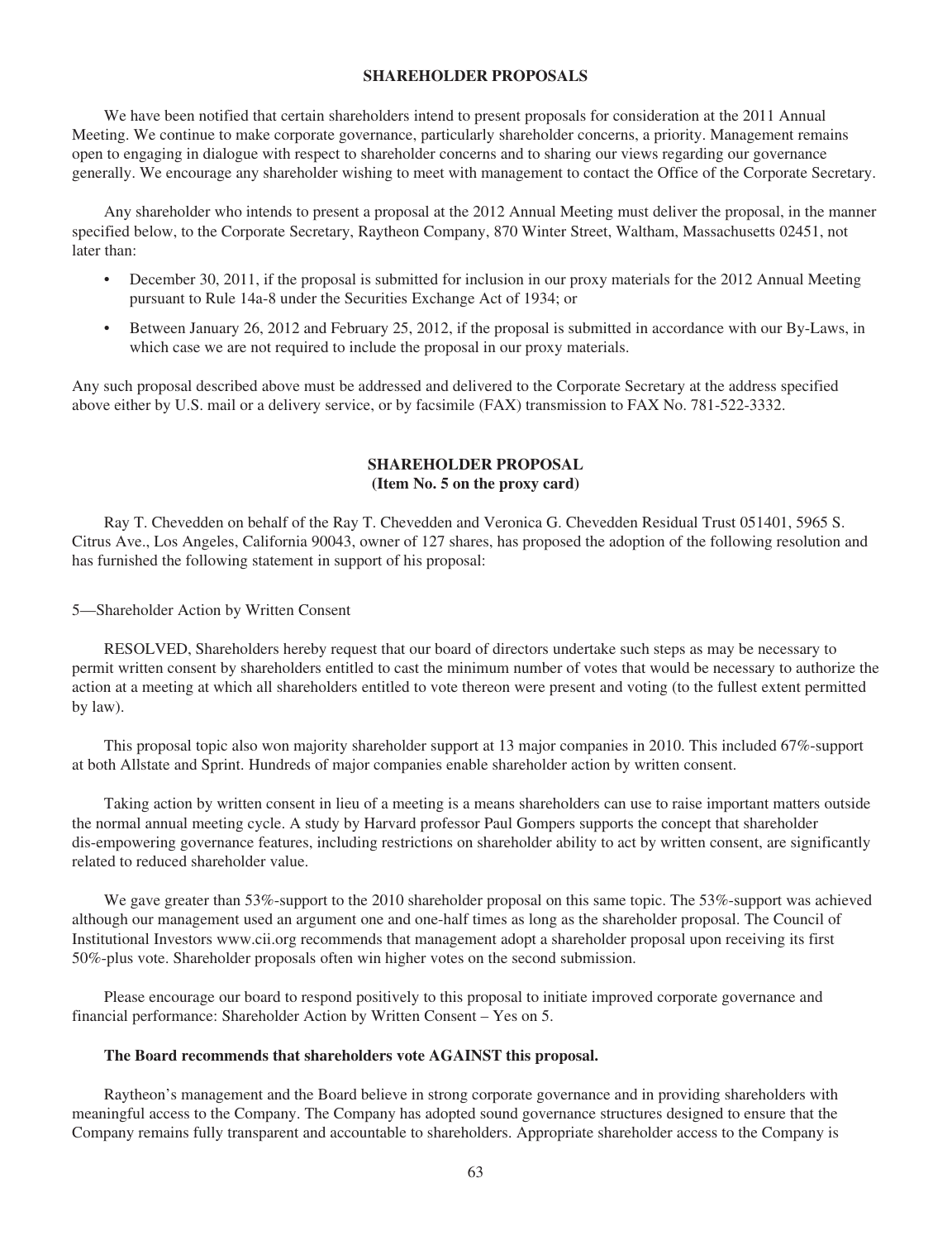achieved in a number of ways. First, shareholders can vote on important matters during the Company's annual meetings. Second, in the event that important matters arise between annual meetings, the Company's charter and by-laws allow the Chairman and the Board to call special meetings of shareholders to address such matters. Third, in 2010, the Company proposed, and on affirmative vote of the Company's shareholders, implemented its proposal to allow a shareholder or shareholders of 25% of the Company's outstanding stock to call a special meeting. Finally, access is facilitated through annual election for all directors and majority voting in uncontested elections. These governance provisions help ensure meaningful and consistent access for all shareholders on an equal, transparent basis. They also provide assurance that significant corporate actions are taken when there is a clear shareholder consensus that such action is prudent and when the Board, which has fiduciary responsibilities to all shareholders equally, has determined that the action is in the best interests of the Company and its shareholders. These provisions also are designed to ensure that the Company governs its affairs in an efficient and cost-effective manner consistent with legal and regulatory requirements. Finally, outside the context of formal action, the Company welcomes dialogue with shareholders on governance matters and has several mechanisms in place to facilitate it. Methods for communicating with the Board are described under the Proxy Statement's section entitled "Communications with the Board." Communications are also welcome through the Company's Investor Relations website.

The Company has carefully considered this proposal in light of shareholder interest. However, the Board believes that the governance mechanisms discussed above are superior to the shareholder proposal to allow shareholders to act by written consent in terms of giving shareholders meaningful access to the Company. The current proposal provides an inferior mechanism for shareholder access on a number of levels and can be harmful to shareholder interests. Written consent procedures do not necessarily provide all shareholders with the same information and voting rights. In comparison to annual and special meeting procedures that are highly regulated by SEC proxy rules, written consent procedures are not as fully regulated in all contexts and have more potential to lead to abusive or disruptive shareholder action for the benefit of special interest groups to the detriment of other shareholders and effective management of a company. The ability of a narrow majority of shareholders to approve a sale of the company or remove and replace directors through the written consent procedure, as examples, could result in shareholders receiving less value than that to which they might otherwise be entitled in an orderly and fully transparent process. Contrary to claims, academic studies do not support the proposition that permitting shareholder action by written consent would increase shareholder value. Action by written consent could result in the bypassing of governance procedures currently in place that serve to protect all shareholders and that discourage shortterm stock ownership manipulation.

Raytheon's management and Board regularly review and evaluate ways to improve Raytheon's corporate governance, as is illustrated by the 2010 implementation of the Company's special meeting proposal and the Board's prior implementation of other governance enhancements, including annual election of directors, majority voting in uncontested elections, and elimination of the Company's shareholder rights plan. The Board and management believe that the Company's governance procedures provide multiple meaningful opportunities for shareholders to participate in the Company's governance, while maintaining procedural protections important for shareholder democracy without the potential detrimental effects of written consent actions discussed above.

For these reasons the Board believes that adopting the shareholders' proposal on action by majority written consent is not in the best interests of the Company or its shareholders.

**The Board unanimously recommends that shareholders vote AGAINST the adoption of this proposal. Proxies solicited by the Board will be so voted unless shareholders specify otherwise in their proxies.**

# **SHAREHOLDER PROPOSAL (Item No. 6 on the proxy card)**

John Chevedden, 2215 Nelson Avenue, No. 205, Redondo Beach, CA 90278, beneficial owner of 200 shares, has proposed the adoption of the following resolution and has furnished the following statement in support of his proposal:

6—Executives To Retain Significant Stock

RESOLVED, Shareholders urge that our executive pay committee adopt a policy requiring that senior executives retain a significant percentage of stock acquired through equity pay programs until two years following the termination of their employment and to report to shareholders regarding this policy before our 2012 annual meeting of shareholders.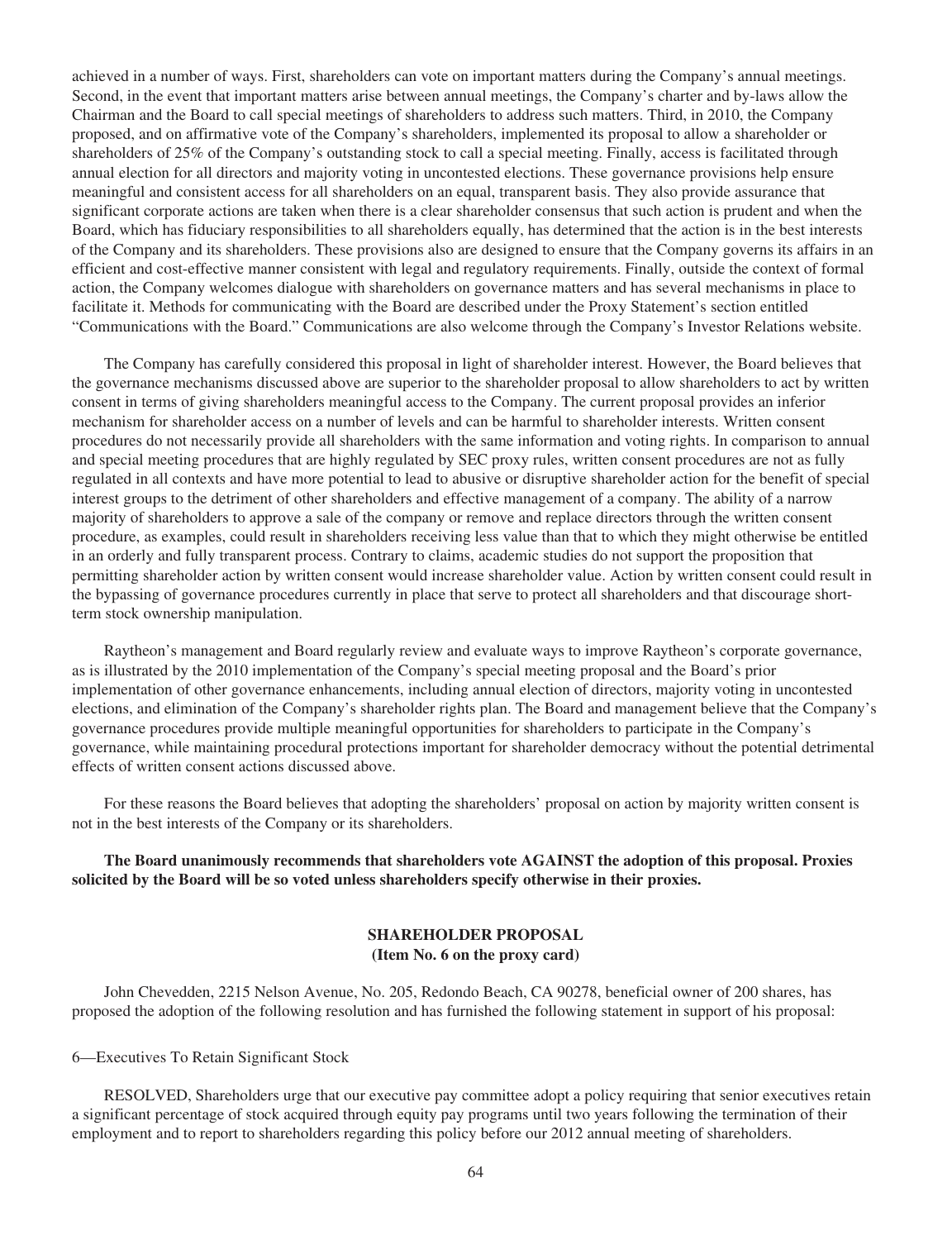As a minimum this proposal asks for a retention policy going forward, although the preference is for immediate implementation to the fullest extent possible.

Shareholders recommend that our executive pay committee adopt a percentage of at least 75% of net after-tax stock. The policy shall apply to future grants and awards of equity pay and should address the permissibility of transactions such as hedging transactions which are not sales but reduce the risk of loss to executives.

There is a link between shareholder value and executive wealth that relates to direct stock ownership by executives. According to an analysis by Watson Wyatt Worldwide, companies whose CFOs held more shares showed higher stock returns and better operating performance (Alix Stuart, "Skin in the Game," *CFO Magazine* (March 1, 2008).

A 2009 report by the Conference Board Task Force on executive pay stated that hold-to-retirement requirements give executives "an ever-growing incentive to focus on long-term stock price performance." (http://www.conference-board.org/pdf\_free/ExecCompensation2009.pdf)

Requiring senior executives to hold a significant portion of stock obtained through executive pay plans after the employment termination would focus executives on our company's long-term success.

The merit of this Executives To Retain Significant Stock proposal should also be considered in the context of the need for additional improvement in our company's 2010 reported corporate governance status:

The Corporate Library www.thecorporatelibrary.com, an independent investment research firm rated our company "D" with "High Governance Risk," and "Very High Concern" in executive pay – \$18 million for our CEO William Swanson.

The Corporate Library said our company had been loose with its performance targets – Raytheon achieved bookings of \$26.8 billion in 2008 but set its 2009 bookings goal at only \$24.7 billion. Furthermore, with subjective individual performance objectives, our executives can receive up to 200% of their target bonus for exceptional performance. This added up to a suspect annual incentive program that somehow calculated the exact same payment despite variable company performance results. William Spivey, chairman of our Executive Pay Committee, was at least partly responsible for the "High Concern" regarding our Executive Pay.

John Deutch attracted our highest negative votes and was still allowed to chair our Nomination Committee. We had no shareholder right to proxy access, cumulative voting, shareholder action by written consent or an independent board chairman. Shareholder proposals to address all or most of these topics received majority votes at other companies.

Please encourage our board to respond positively to this proposal to help turnaround the above type practices: Executives To Retain Significant Stock – Yes on 6.

### **The Board recommends that shareholders vote AGAINST this proposal.**

The Board believes that this proposal is unnecessary given the Company's existing well-articulated and effective stock ownership and retention policy, and that it likely would be detrimental to the Company and its shareholders. Raytheon's Stock Ownership and Retention Guidelines, established by the wholly-independent Management Development and Compensation Committee (MDCC), already align the interests of senior executives with those of shareholders effectively and focus appropriately on long-term performance.

As described earlier in this proxy statement, the Company's current Stock Ownership and Retention Guidelines apply not only to all executive officers, but to all elected officers of the Company. The Guidelines require varying levels of ownership and retention of Company stock, depending on an executive's position. The Company's CEO is required to own shares of stock with a market value of at least five times his annual base salary, while other named executive officers are required to own shares with a market value of at least three times their annual base salaries. Each officer is required to meet the applicable target ownership threshold within five years of election by the Board and may not dispose of any Company stock until the required level is achieved. The requisite stock ownership level must thereafter be retained throughout the officer's employment with the Company. The stock ownership and retention program is reviewed periodically by the MDCC. As of December 31, 2010, each of the Company's named executive officers had met or exceeded his stock ownership requirements.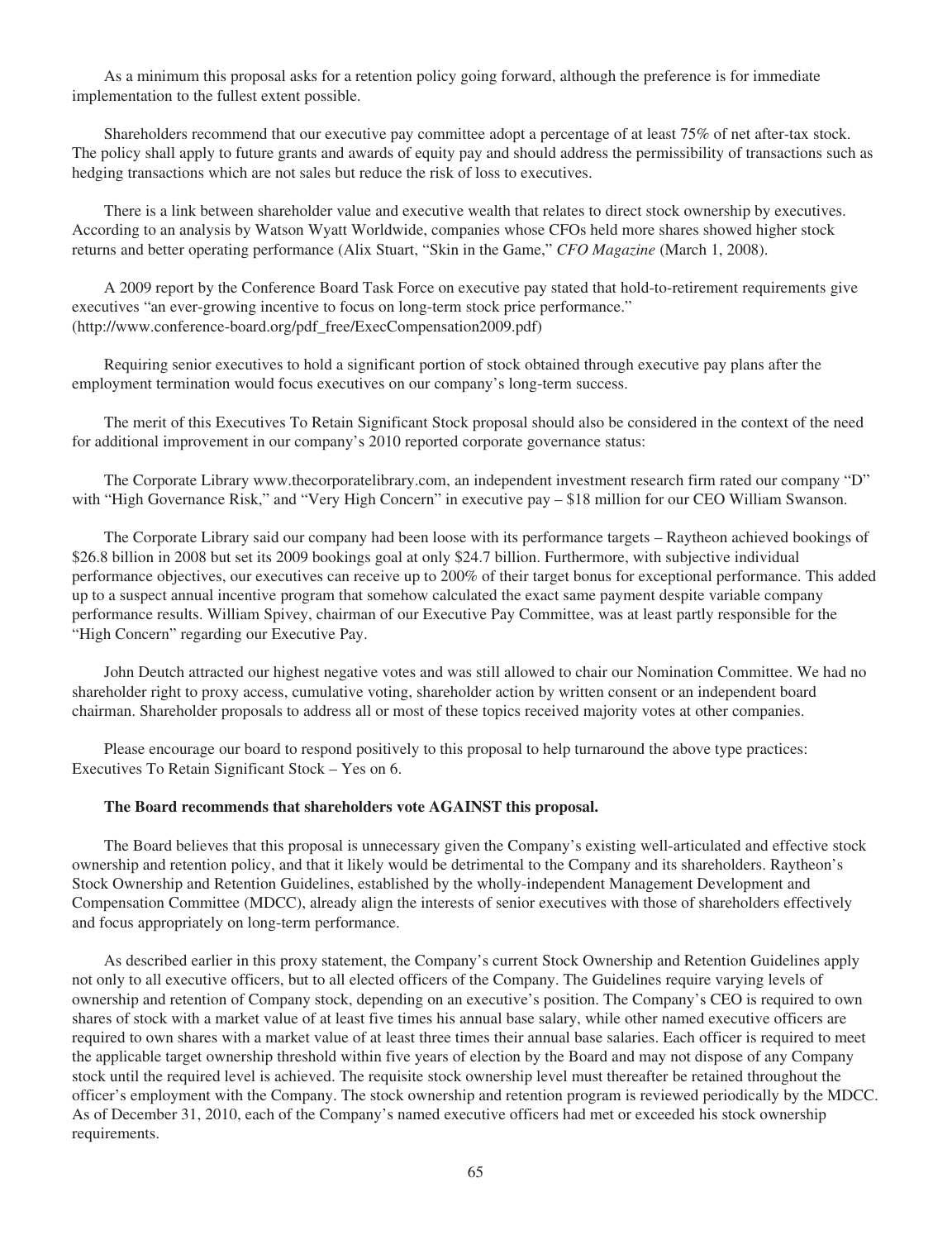Company policy regarding hedging transactions complements the objectives of the Stock Retention and Ownership Guidelines. Officers are not permitted, as a matter of policy, to sell short, enter into derivative contracts on, or otherwise hedge the economic risk of their ownership of Raytheon shares.

Raytheon's Stock Retention and Ownership Guidelines represent an integral component of the Company's overall compensation program. As described in considerable detail in this proxy statement, this program relies heavily on long-term equity incentive awards in the form of performance-vesting restricted stock units pursuant to our Long-Term Performance Plan and restricted stock awards that vest on a specified time schedule. These components work together to incentivize the achievement of the Company's long-term strategic objectives, align financial awards with the economic interests of our shareholders and promote retention of the leadership talent that is critical to Raytheon's success.

The proposal fails to strike a reasonable balance between incentivizing desired management behaviors by requiring meaningful levels of stock ownership and permitting executives to manage their own financial affairs. The proponents do not offer any explanation as to why stock retention after termination of an executive's employment contributes to the long-term value of the Company. The proposal could in fact result in an executive's ultimate equity reward being dramatically affected by matters completely unrelated to the Company's performance or the executive's actions during the period of the executive's employment with the Company. This unfair and arbitrary result and the proposal's severe restrictions on an executive's ability to exercise equity awards would very likely hinder the ability of the Company to attract and retain executive talent. For these and the other reasons discussed above, the Board believes that this proposal is not in the best interests of the Company or its shareholders.

**The Board unanimously recommends that shareholders vote AGAINST the adoption of this proposal. Proxies solicited by the Board will be so voted unless shareholders specify otherwise in their proxies.**

## **SHAREHOLDER PROPOSAL (Item No. 7 on the proxy card)**

The AFSCME (American Federation of State, County and Municipal Employees) Employees Pension Plan, 1625 L Street, N.W., Washington, DC 20036, beneficial owner of 2,783 shares, has proposed the adoption of the following resolution and has furnished the following statement in support of the proposal:

RESOLVED, that the stockholders of Raytheon Company ("Raytheon") hereby request that Raytheon provide a report, updated annually, disclosing Raytheon's:

- 1. Policies and procedures for lobbying contributions and expenditures (both direct and indirect) made with corporate funds and payments (both direct and indirect, including payments to trade associations) used for direct lobbying and grassroots lobbying communications, including internal guidelines or policies, if any, for engaging in direct and grassroots lobbying communications.
- 2. Payments (both direct and indirect, including payments to trade associations) used for direct lobbying and grassroots lobbying communications, including the amount of the payment and the recipient.
- 3. The report shall also include the following for each payment, as relevant:
	- a. Identification of the person or persons in the Raytheon who participated in making the decision to make the direct lobbying contribution or expenditure; and
	- b. Identification of the person or persons in the Raytheon who participated in making the decision to make the payment for grassroots lobbying expenditures.

For purposes of this proposal, a "grassroots lobbying communication" is a communication directed to the general public that (a) refers to specific legislation, (b) reflects a view on the legislation and (c) encourages the recipient of the communication to take action with respect to the legislation.

Both "direct lobbying" and "grassroots lobbying communications" include efforts at the local, state and federal levels.

The report shall be presented to the Audit Committee of the Board of Directors (the "Board") or other relevant oversight committee of the Board and posted on Raytheon's website to reduce costs to stockholders.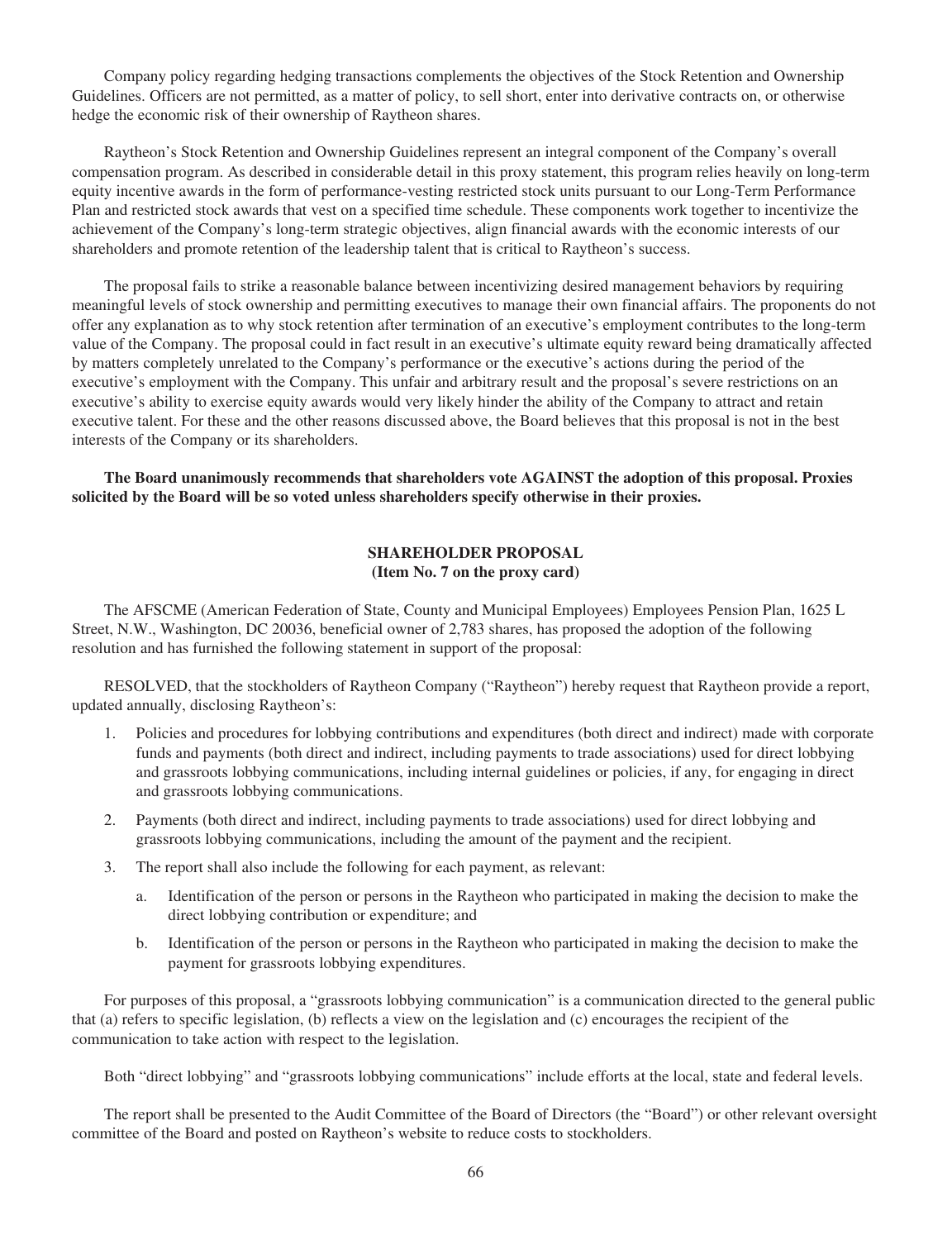### Supporting Statement

As long-term Raytheon stockholders, we support transparency and accountability in corporate spending to influence legislation. These activities include direct and indirect spending to influence legislation as well as grassroots lobbying communications to influence legislation.

We believe that disclosure is consistent with public policy and is in the best interest of Raytheon and its stockholders. Absent a system of accountability, Raytheon assets can be used for policy objectives that may be inimical to Raytheon's long-term interests and may pose risks to Raytheon and its stockholders.

Raytheon spent about \$13.2 million in 2008 and 2009 on direct federal lobbying activities, according to the Raytheon's disclosure reports. [*U.S. Senate Office of Public Records]* This figure may not include grassroots lobbying, which may indirectly influence legislation by mobilizing the public to support or oppose it.

Publicly available data does not provide a complete picture of Raytheon's lobbying expenditures. Not all states require disclosure of lobbying expenditures made to influence state legislation or regulation, and some states that do require disclosure do not provide online access to the data disclosed. Raytheon's Board and its stockholders need complete disclosure to be able to evaluate the use of corporate assets for direct and grassroots lobbying and the risks the spending poses.

We urge you to vote FOR this proposal.

### **The Board recommends that shareholders vote AGAINST this proposal.**

The Board believes that the Company has a legitimate interest in participating in the political process on issues that affect its business concerns and also acknowledges the interests of shareholders and others in information as to this participation. The Board has established effective policies to ensure appropriate oversight of these activities, and the Company appropriately discloses its activities consistent with state and federal law. Additional or different disclosure is not necessary to provide shareholders visibility into the Company's activities in this area.

The Public Affairs Committee of the Company's Board, composed entirely of independent directors, reviews the Company's lobbying activities. The Company responsibly and lawfully engages in the legislative process to communicate its views on legislative and regulatory matters affecting the Company's business and its various constituencies, and reports periodically to the Committee. This activity is publicly disclosed. On the federal level, Raytheon files a publicly available Lobbying Disclosure Act (LDA) Report each quarter. This Report provides information on activities associated with influencing legislation through communication with any member or employee of a legislative body or with any covered executive branch official. It also provides disclosure on expenditures for the quarter, describes the specific pieces of legislation that were the topic of communications, and identifies the individuals who lobbied on behalf of the Company. The Report includes information on grassroots lobbying. The Company files similar periodic reports with state agencies reflecting state lobbying activities which are also publicly available.

To assure the accuracy and timeliness of lobbying activity reports, the Company has in place robust internal reporting and certification policies and procedures. These are facilitated by an intranet-based Lobby Compliance Tool that provides, among other things, information on relevant state and federal laws and training modules. The Company's Senior Vice President of Business Development supervises Raytheon's lobbying expenditures, and periodically provides reports to the Board's Public Affairs Committee, further strengthening the internal control processes in this area.

Raytheon also has established a section on its website that addresses political contributions and lobbying expenditures. Among other things, this section provides links to Raytheon's LDA Reports, state lobbying reports and reports on Federal Election Commission Act contributions, honorary contributions, presidential library contributions, and payments for event costs. There is also reporting on direct political contributions, including those to state and local parties and candidates, and organizations operated under Internal Revenue Code Section 527, as well as links to state and federal filings on PAC contributions. This disclosure can be found at www.raytheon.com under the heading, "Investor Relations/Corporate Governance/Political Contributions and Lobbying Expenditures."

The proposal calls on Raytheon to undertake reporting that defines terms and includes reporting elements that are different from that used in the disclosure regime followed by the Company under state and federal law. Shifting from the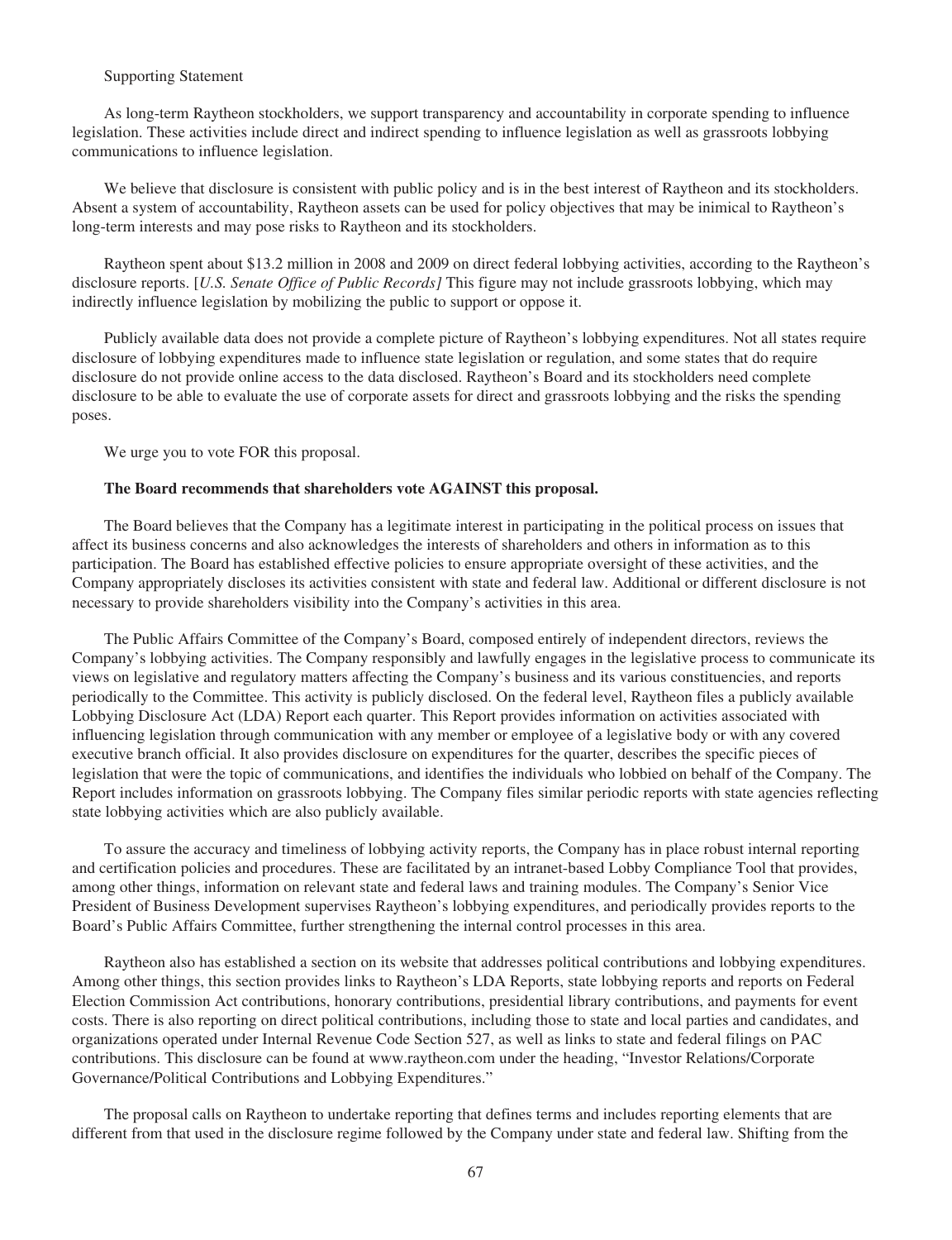Company's existing practices to those specified in the proposal could create confusion because of these different definitions and provisions. It also would impose an unnecessary administrative burden on the Company and could complicate compliance efforts.

**The Board unanimously recommends that shareholders vote AGAINST the adoption of this proposal. Proxies solicited by the Board will be so voted unless shareholders specify otherwise in their proxies.**

# **SHAREHOLDER PROPOSAL (Item No. 8 on the proxy card)**

The AFL-CIO, 815 Sixteenth Street N.W., Washington, D.C. 20006, on behalf of the AFL-CIO Reserve Fund, beneficial owner of 273 shares, has proposed the adoption of the following resolution and has furnished the following statement in support of their proposal:

RESOLVED: The shareholders of Raytheon Company (the "Company") urge the Board of Directors (the "Board") to seek shareholder approval of any future extraordinary retirement benefits for senior executives. The Board shall implement this policy in a manner that does not violate any existing employment agreement or vested pension benefit.

For the purposes of this resolution, "extraordinary retirement benefits" means receipt of additional years of service credit not actually worked, preferential benefit formulas not provided under the Company's tax-qualified retirement plans, accelerated vesting of retirement benefits, and retirement perquisites and fringe benefits that are not generally offered to other Company employees.

### Supporting Statement

Our Company provides certain senior executives with extraordinary retirement benefits including additional years of service credit for years not actually worked and preferential benefit formulas through the Company's Supplemental Executive Retirement Plan ("SERP"). In our view, our Company should provide performance-based compensation rather than these extraordinary retirement benefits to attract and retain senior executives.

Our Company's SERP provides additional retirement benefits that are not provided by the Company's tax-qualified retirement plans, or by the Company's Excess Pension Plan that makes up for benefits that exceed Federal tax limits. Under the Company's SERP, participating senior executives after 15 years of service and age 55 may receive annual payments equal to 50 percent of their final average compensation.

Our Company has provided additional pension enhancements to certain senior executives in addition to our Company's SERP. For example, Senior Vice President and General Counsel Jay Stephens received five additional years of pension credit for years not actually worked. According to the 2010 Proxy Statement, Mr. Stephen's has accumulated more than \$4.3 million in SERP benefits. Moreover, he and other senior executives are eligible to receive an additional three years of pension credit under the terms of their change-in-control agreements.

Providing senior executives with extraordinary retirement benefits increases the cost of the Company's nonqualified retirement plans to shareholders. We believe that this cost should be allocated to performance-based compensation rather than extraordinary retirement benefits. In addition, we believe these extraordinary benefits are unnecessary given the high levels of executive compensation at our Company.

To help ensure that the use of extraordinary pension benefits for senior executives is in the best interest of shareholders, we believe such benefits should be submitted for shareholder approval. Because it is not always practical to obtain prior shareholder approval, the Company would have the option of seeking approval after the material terms were agreed upon.

We urge shareholders to vote FOR this proposal.

### **The Board recommends that shareholders vote AGAINST this proposal.**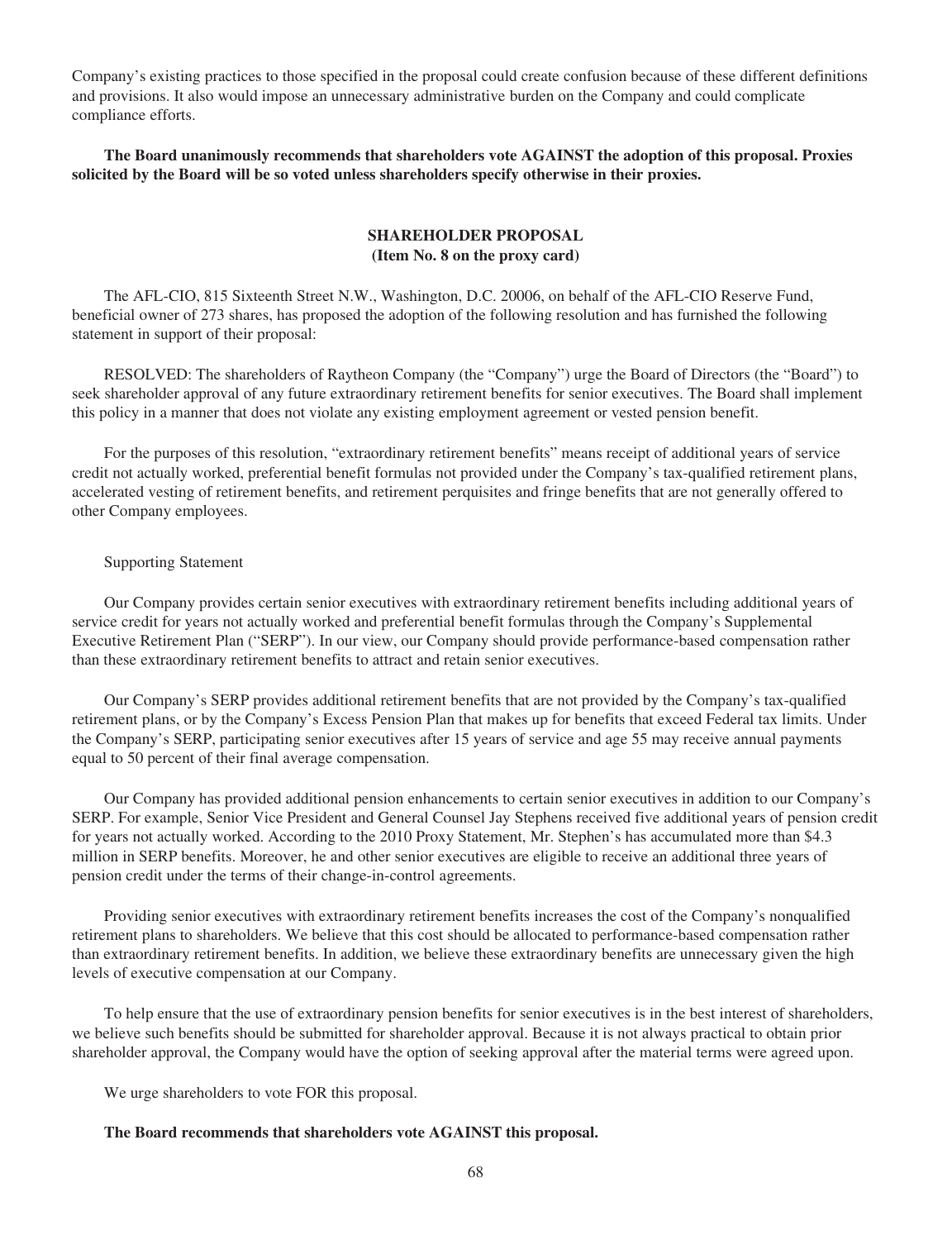The Board believes that the Company should retain its Supplemental Executive Retirement Plan (SERP) as it currently operates so that it is able to recruit and retain key executives effectively. The SERP is a fully-disclosed, sparingly-used mechanism that permits the Company to recruit and retain key executives in a highly competitive environment. The clear majority of our shareholders support the Company's position on this issue; this shareholder proposal has not received a vote in favor by a majority of the votes cast at any of the previous five annual meetings at which it has been presented by this proponent.

Raytheon's SERP is designed to set the pension benefit of a senior executive who comes to the Company mid-career at the level that the executive would have attained under the Company's pension plans if the executive had started his or her career with the Company. This tool can be of critical importance in successfully recruiting highly qualified senior executives who are asked to leave behind valuable retirement benefits at their former employers. A uniformly applied SERP is a better solution for senior executives such as these than individually negotiated compensation arrangements designed to preserve pension value that transferring executives might otherwise forfeit. In essence, the SERP facilitates pension portability and equity among compensation levels of senior executives.

The operation of offsets in determining an executive's SERP benefit ensures it is applied equitably, providing an appropriate, but not excessive benefit. Under plan provisions, the SERP benefit is offset by amounts payable under the Company's pension plans, any prior employer pension plan, and Social Security. Furthermore, the total benefit to an executive pursuant to the SERP is capped. In this way, the SERP is structured specifically to address the circumstances of a senior executive who comes to the Company mid-career. By contrast, a senior executive who has been with the Company from an early stage in his or her career, such as the Company's current Chairman and CEO, will derive no benefit from the SERP upon retirement. By omitting any reference to these offset provisions, the supporting statement misrepresents how the SERP works, and greatly exaggerates both its value to eligible employees and its cost to the Company.

Raytheon's SERP provides a valuable recruiting tool and puts senior executives on parity with each other for retirement benefits at a relatively modest additional cost to the Company. The Company's aggregate liability under the SERP is less than 1% of the Company's total pension liability for all non-SERP participants.

Raytheon's SERP is administered with appropriate governance controls and transparency. Under our existing practices, all executive compensation plans for senior executives, including the SERP and all other retirement benefits and agreements, are reviewed and approved by the fully independent Management Development and Compensation Committee of the Board.

The investing public is further served by the Company's full disclosure of its executive compensation plans and practices. The Company's SERP has been filed as an exhibit to our Annual Report on Form 10-K and is publicly available on the Company's website as well as the website of the Securities and Exchange Commission. There is a summary of the SERP and any other retirement benefits for our five most highly compensated executive officers on pages 38, and 51 to 53 of this proxy statement.

In summary, the Board believes that the SERP promotes shareholders' interests by providing an equitable mechanism for the Company to recruit and retain key executives in a highly competitive environment. The Company's SERP is administered in a uniform and cost effective way by requiring offsets for any other pension payments and Social Security benefits payments to the executive. It is subject to rigorous Board oversight and is transparent to all constituents. Adoption of the proposal would put the Company at a competitive disadvantage in attracting qualified executives who may well decline to be subject to the uncertainty created by the shareholder approval requirement. Adoption of the proposal would also require the Company either to incur significant time and expense to convene a special shareholders' meeting for the sole purpose of voting on this type of arrangement or delay finalizing a prospective executive's compensation package until after its approval at the annual meeting. For these and the other reasons discussed above, the Board believes that this proposal is not in the best interests of the Company or its shareholders.

**The Board unanimously recommends that shareholders vote AGAINST the adoption of this proposal. Proxies solicited by the Board will be so voted unless shareholders otherwise specify in their proxies.**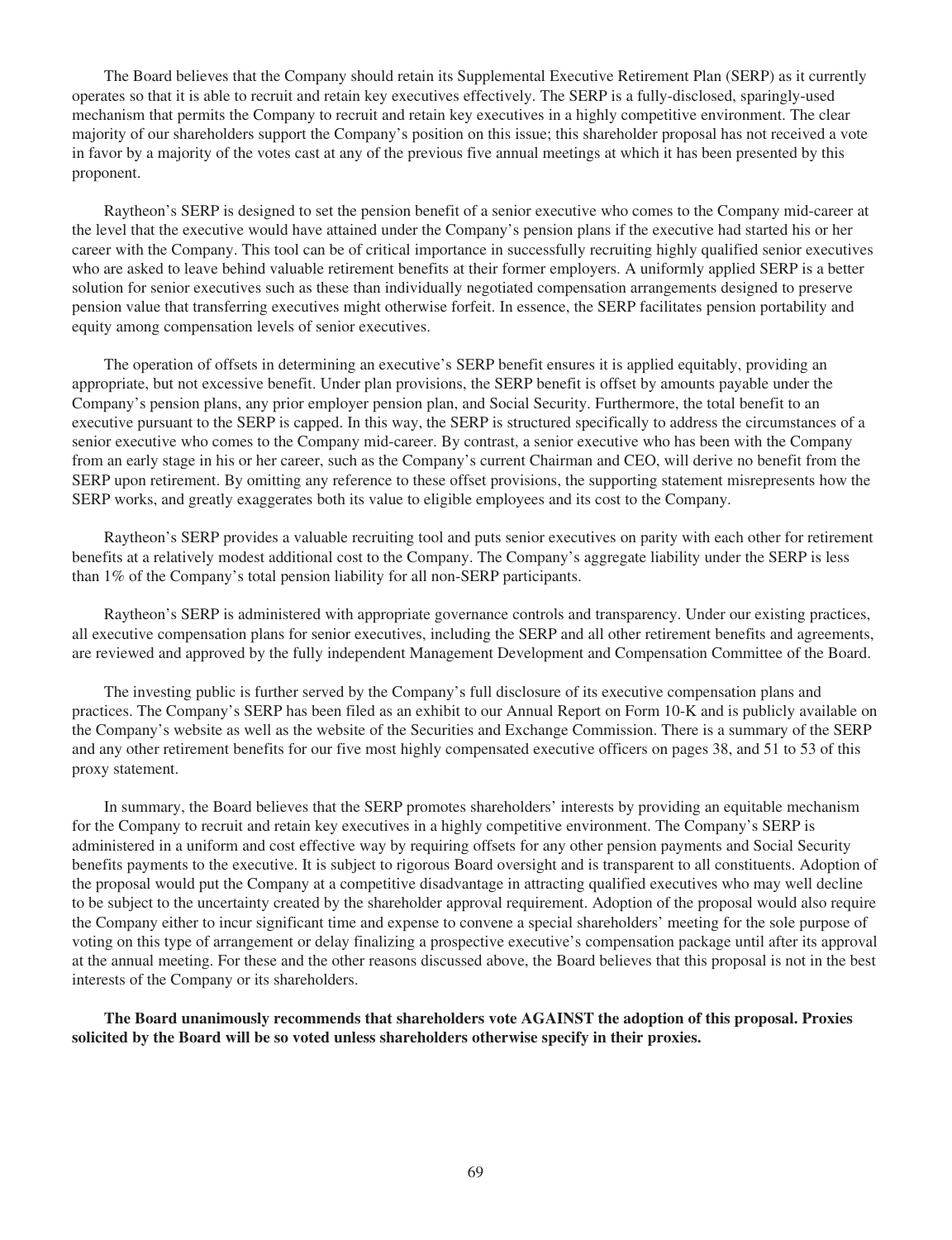## **OTHER MATTERS**

Whether or not you plan to attend the meeting, please vote over the Internet or by telephone or complete, sign and return the proxy card or voting instruction form sent to you in the envelope provided. No postage is required for mailing in the United States.

Our 2010 Annual Report, which is not a part of this proxy statement and is not proxy soliciting material, is enclosed.

By Order of the Board of Directors,

B. Stephen

Jay B. Stephens Secretary

Waltham, Massachusetts April 29, 2011